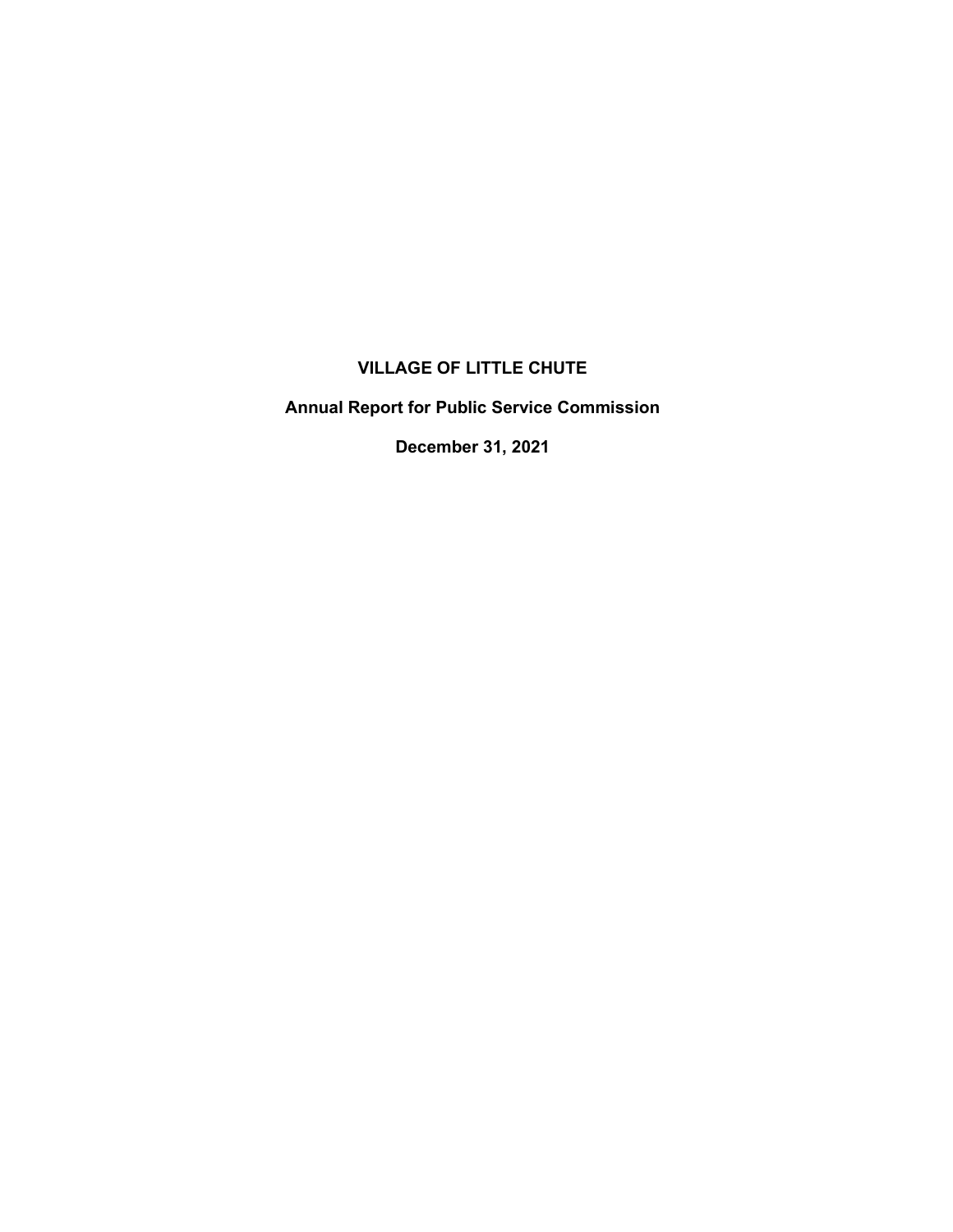

**Class AB**

# **WATER, ELECTRIC, OR JOINT UTILITY ANNUAL REPORT**

OF

## LITTLE CHUTE MUNICIPAL WATER DEPARTMENT

108 W MAIN ST LITTLE CHUTE, WI 54140-1750

### For the Year Ended: DECEMBER 31, 2021

TO

#### PUBLIC SERVICE COMMISSION OF WISCONSIN

P.O. Box 7854 Madison, WI 53707-7854 (608) 266-3766

V@Al¦&A^~\*a^åA}å^¦AY&**B**WaadahAJÎETDWaaj\*¦^AjAjA@Aj¦&^&@Aaae`q¦^Ajg\*&ae^&a}A ¦^•~|og\$*A*@A{J[•ã@}A{*-Aad*j^}adc´A´}å^¦AYānÈQuandŽhAFJÎHČIÈAV@Aj^}adc^A{@&@kag}Aà^A{J[•^åAà^A{@}} section of the statutes is a forfeiture of not less than \$25 nor more than \$5,000 for each violation. Each day subsequent to the filing date constitutes a separate and distinct violation. The filed form is available to the public and personally identifiable information may be used for purposes other than those related to public utility regulation.

Filed: 03/25/2022 Water Service Started Date: 01/01/1924 DNR Public Water System ID: 44503382 Safe Drinking Water Information System (SDWIS) Total Population Served: 11040

I **Lisa Remiker De-Wall**, **Director of Finance** of **LITTLE CHUTE MUNICIPAL WATER DEPARTMENT**, certify that I am the person responsible for accounts; that I have examined the following report and, to the best of my knowledge, information and belief, it is a correct statement of the business and affairs of said utility for the period covered by the report in respect to each and every matter set forth therein.

Date Signed: **3/25/2022**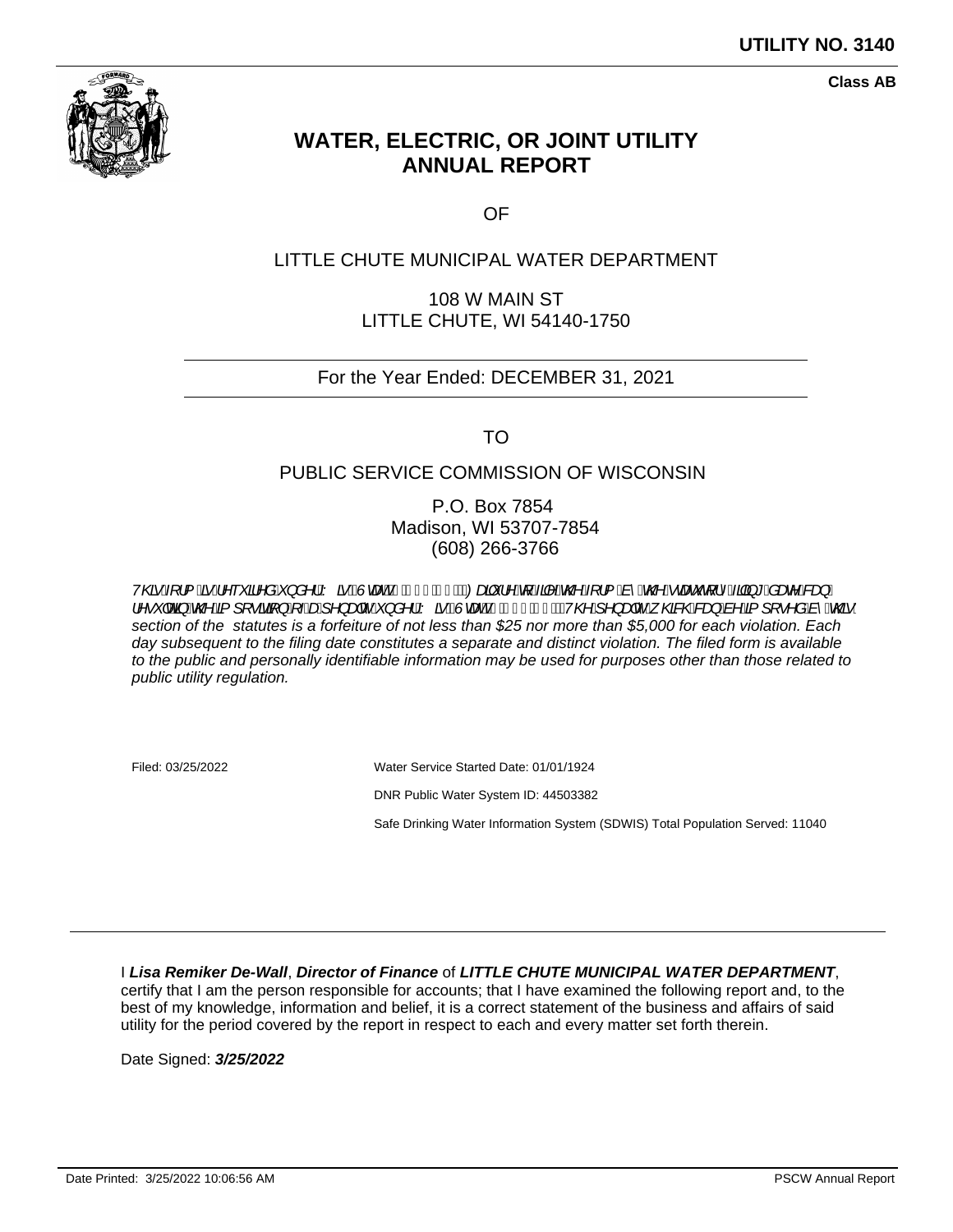# **Table of Contents**

| <b>Schedule Name</b>                                                                                                                            | Page   |
|-------------------------------------------------------------------------------------------------------------------------------------------------|--------|
| <b>INTRODUCTORY SECTION</b>                                                                                                                     |        |
| Signature Page                                                                                                                                  | ïi     |
| Identification and Ownership - Contacts                                                                                                         | iv     |
| Identification and Ownership - Governing Authority and Audit Information                                                                        | v      |
| Identification and Ownership - Contract Operations                                                                                              | vi     |
| <b>Workforce Diversity</b>                                                                                                                      | хi     |
| <b>FINANCIAL SECTION</b>                                                                                                                        |        |
| Income Statement                                                                                                                                | $F-01$ |
| Income Statement Account Details                                                                                                                | $F-02$ |
| Income from Merchandising, Jobbing & Contract Work (Accts. 415-416)                                                                             | $F-03$ |
| Revenues Subject to Wisconsin Remainder Assessment                                                                                              | $F-04$ |
| Distribution of Total Payroll                                                                                                                   | $F-05$ |
| Full-Time Employees (FTE)                                                                                                                       | $F-06$ |
| <b>Balance Sheet</b>                                                                                                                            | $F-07$ |
| Net Utility Plant                                                                                                                               | $F-08$ |
| Accumulated Provision for Depreciation of Utility Plant on Utility Plant Financed by Utility Operations or by the Municipality<br>(Acct. 111.1) | $F-09$ |
| Accumulated Provision for Depreciation of Utility Plant on Contributed Plant in Service (Acct. 111.2)                                           | $F-10$ |
| Net Nonutility Property (Accts. 121 & 122)                                                                                                      | $F-11$ |
| Accumulated Provision for Uncollectible Accounts-Cr. (Acct. 144)                                                                                | $F-12$ |
| <b>Materials and Supplies</b>                                                                                                                   | $F-13$ |
| Unamortized Debt Discount & Expense & Premium on Debt (Accts. 181 and 251)                                                                      | $F-14$ |
| Capital Paid in by Municipality (Acct. 200)                                                                                                     | $F-15$ |
| Bonds (Acct. 221)                                                                                                                               | $F-17$ |
| Notes Payable & Miscellaneous Long-Term Debt                                                                                                    | $F-18$ |
| Taxes Accrued (Acct. 236)                                                                                                                       | $F-19$ |
| Interest Accrued (Acct. 237)                                                                                                                    | $F-20$ |
| <b>Balance Sheet Detail - Other Accounts</b>                                                                                                    | $F-22$ |
| Return on Rate Base Computation                                                                                                                 | $F-23$ |
| Regulatory Liability - Pre-2003 Historical Accumulated Depreciation on Contributed Utility Plant (253)                                          | $F-25$ |
| Important Changes During the Year                                                                                                               | $F-26$ |
| <b>WATER SECTION</b>                                                                                                                            |        |
| Water Operating Revenues & Expenses                                                                                                             | $W-01$ |
| Water Operating Revenues - Sales of Water                                                                                                       | $W-02$ |
| Sales for Resale (Acct. 466)                                                                                                                    | $W-03$ |
| Other Operating Revenues (Water)                                                                                                                | W-04   |
| Water Operation & Maintenance Expenses                                                                                                          | $W-05$ |
| Taxes (Acct. 408 - Water)                                                                                                                       | W-06   |
| Water Property Tax Equivalent - Detail                                                                                                          | W-07   |
| Water Utility Plant in Service - Plant Financed by Utility or Municipality                                                                      | W-08   |
| Water Utility Plant in Service - Plant Financed by Contributions                                                                                | W-09   |
| Water Accumulated Provision for Depreciation - Plant Financed by Utility or Municipality                                                        | $W-10$ |
| Water Accumulated Provision for Depreciation - Plant Financed by Contributions                                                                  | $W-12$ |
| Age of Water Mains                                                                                                                              | $W-13$ |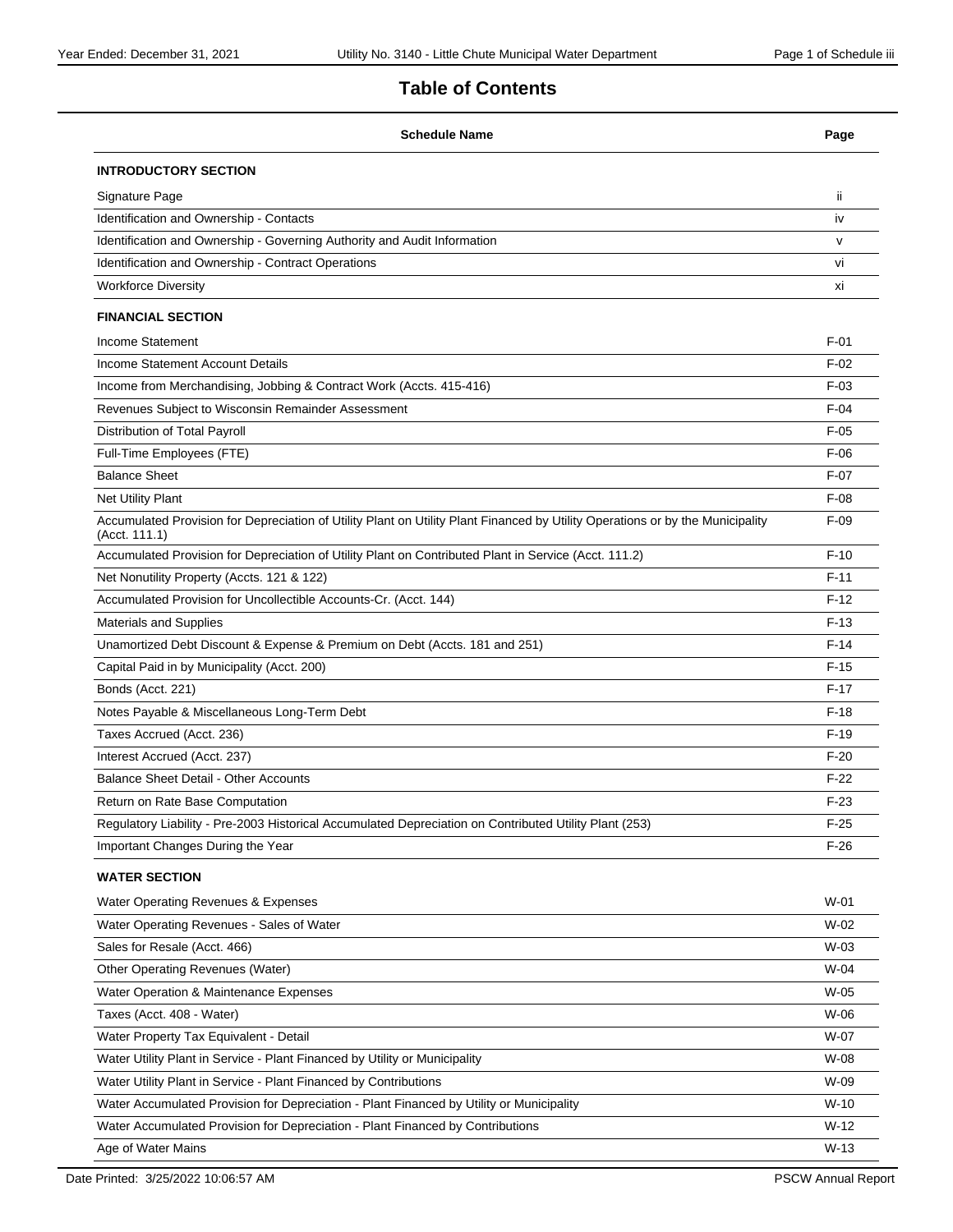### **Table of Contents**

#### **WATER SECTION**

| Sources of Water Supply - Statistics                                    | $W-14$ |
|-------------------------------------------------------------------------|--------|
| Water Audit and Other Statistics                                        | $W-15$ |
| Sources of Water Supply - Well Information                              | $W-16$ |
| Sources of Water Supply - Intake Information                            | $W-17$ |
| Pumping & Power Equipment                                               | $W-18$ |
| Reservoirs, Standpipes and Elevated Tanks                               | W-19   |
| <b>Water Treatment Plant</b>                                            | $W-20$ |
| <b>Water Mains</b>                                                      | $W-21$ |
| Utility-Owned Water Service Lines                                       | $W-22$ |
| <b>Meters</b>                                                           | $W-23$ |
| <b>Hydrants and Distribution System Valves</b>                          | $W-25$ |
| List of All Station and Wholesale Meters                                | $W-26$ |
| <b>Water Conservation Programs</b>                                      | $W-27$ |
| <b>Water Customers Served</b>                                           | W-28   |
| Privately-Owned Water Service Lines                                     | $W-29$ |
| Water Residential Customer Data . A isconnection, Arrears, and Tax Roll | W-30   |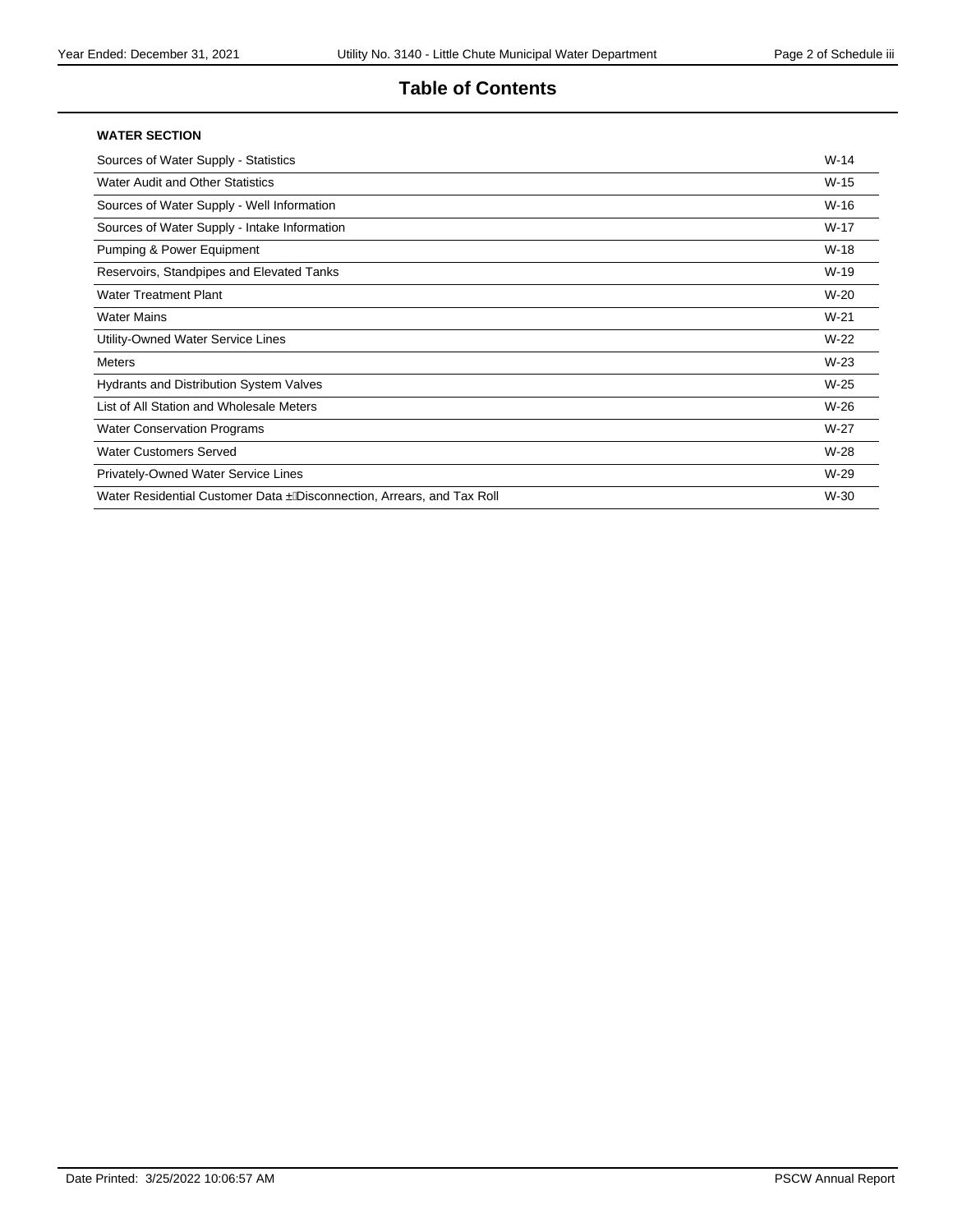#### **Identification and Ownership - Contacts**

#### **Utility employee in charge of correspondence concerning this report**

Name: Lisa Remiker-DeWall

Title: Finance Director

Mailing Address: 180 W Main Street Little Chute, WI 54140

Phone: (920) 423-3855

Email Address: lisa@littlechutewi.org

#### **Accounting firm or consultant preparing this report (if applicable)**

Name: Krisztina Dommer

Title: CPA

Mailing Address: KerberRose SC 115 E 5th St Shawano, WI 54166-2439 Phone: (715) 598-4647

Email Address: krisztina.dommer@kerberose.com

#### **Name and title of utility General Manager (or equivalent)**

Name: Kent Taylor

Title: DPW Director Mailing Address: 180 W Main St Little Chute, WI 54140 Phone: (920) 423-3867 Email Address: skroening@cityofshawano.com

#### **Outside contractor responsible for utility operations (if applicable)**

Name: Jerry Verstegen Title: Water Superintendent Mailing Address: PO Box 50 Little Chute, WI 54140 Phone: (920) 858-7477

Email Address: jerryv@mco-us.com

#### **President, chairman, or head of utility commission/board or committee**

Name: Kevin Coffey Title: Chairperson Mailing Address: 108 W Main St Little Chute, WI 54140 Phone: (920) 788-7380

Email Address: kcoffey238@gmail.com

#### **Contact person for cybersecurity issues and events**

Name: Lisa Remiker-DeWall Title: Finance Director Mailing Address: 108 W Main St Little Chute, WI 54140 Phone: (920) 423-3855

Email Address: lisa@littlechutewi.org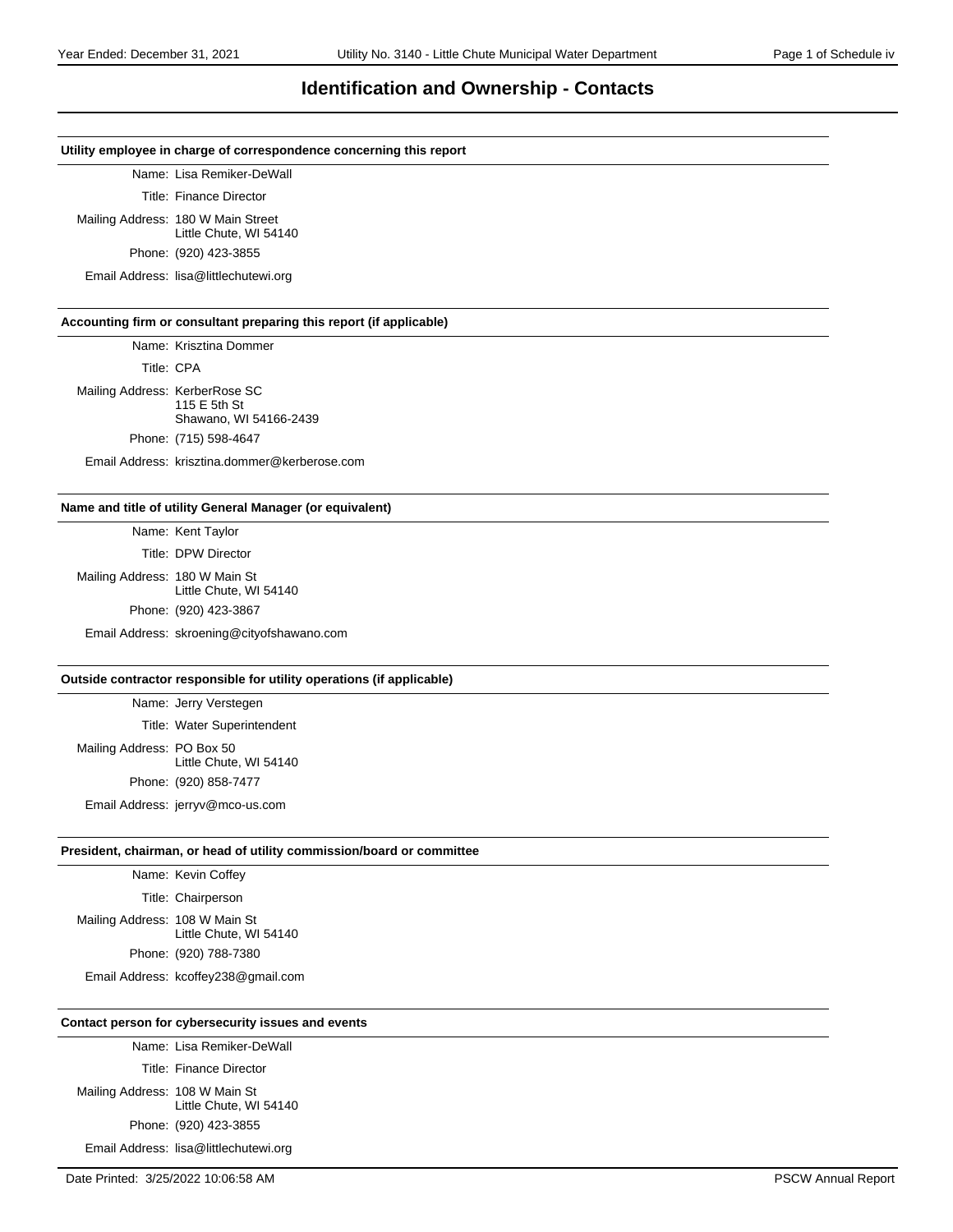# **Identification and Ownership - Contacts**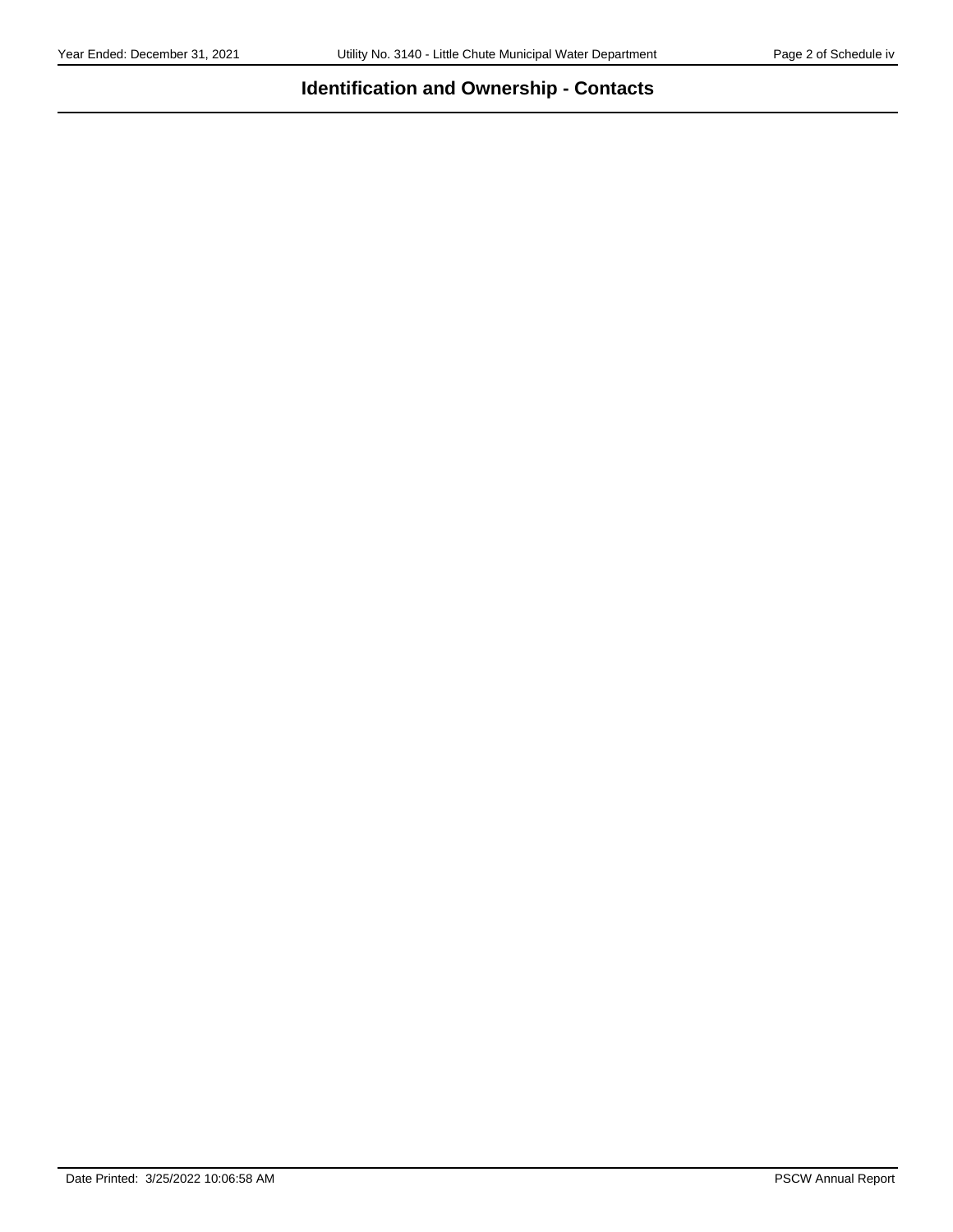### **Identification and Ownership - Governing Authority and Audit Information**

#### **Utility Governing Authority**

Select the governing authority for this utility.

\_\_\_Reports to utility board/commission

\_x\_Reports directly to city/village council

#### **Audit Information**

Are utility records audited by individulas or firms other than utility employees? \_x\_Yes \_No

Date of most recent audit report: 04/28/2021

Period covered by most recent audit: December 31, 2020

#### **Individual or firm, if other than utility employee, auditing utility records**

Name: Krisztina Dommer

Title: CPA

Organization Name: KerberRose SC

USPS Address: 115 E 5th St

City State Zip Shawano, WI 54166

Telephone: (715) 598-4647

Email Address: krisztina.dommer@kerberrose.com

#### **Report Preparation**

**If an accounting firm or consultant assists with report preparation, select the type of assistance provided**

Compilation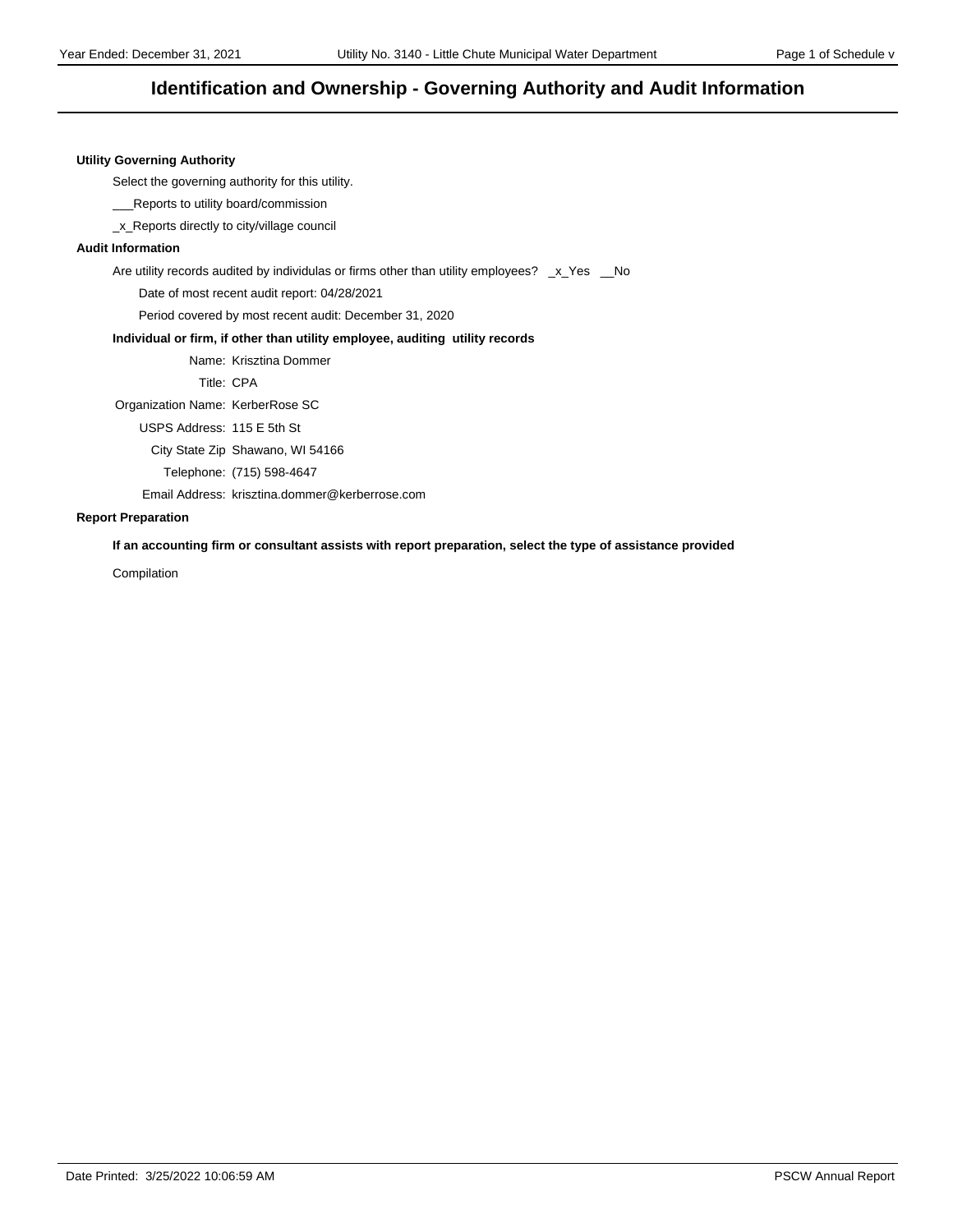### **Identification and Ownership - Contract Operations**

#### **Do you have any contracts?**

Are any of the Utility's administrative or operational functions under contract or agreement with an outside provider for the year covered by this annual report and /or current year (i.e., utility billing is done by another entity)?

**YES**

| <b>Contract Type</b> | Organization<br>(b)                | <b>Contact Name</b><br>(C |  |
|----------------------|------------------------------------|---------------------------|--|
| Operations           | <b>Midwest Contract Operations</b> | Jerry Verstegen           |  |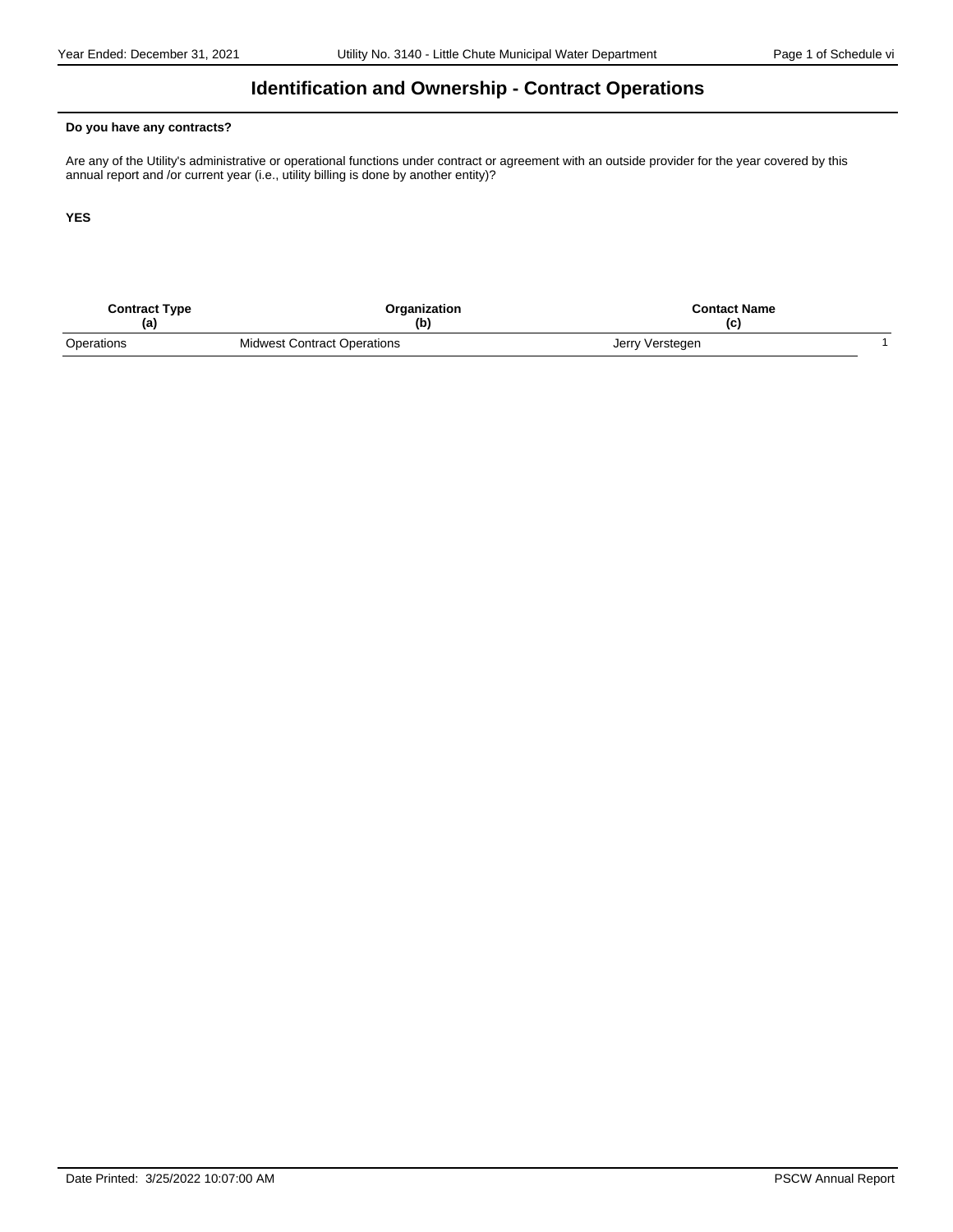# **Workforce Diversity**

- Decimal numbers for part time employees are acceptable values for this schedule. Please enter part time employees as a decimal based on the number of hours worked/2080 hours for a fiscal year. An employee who works 30% of full time would be recorded as .30.
- Use the Footnotes feature to provide an explanation for any variance with the number of employees listed in Schedule F-06 and information about how many staff are part-time employees.
- Staff classification of various employment categories can vary from utility to utility. Use the Footnotes feature to provide information about how the utility defines these categories. Additional information on classifying employees can be found in the help document.

|                                | Employee Count      |                          |                                       |   |
|--------------------------------|---------------------|--------------------------|---------------------------------------|---|
| Category<br>(a)                | <b>Total</b><br>(b) | <b>Management</b><br>(C) | <b>Executive</b><br>Leadership<br>(d) |   |
| <b>Total Utility Employees</b> | 9.00                | 3.00                     | 1.00                                  |   |
| Women                          | 4.00                | 1.00                     | 0.00                                  | ◠ |
| <b>Minorities</b>              | 0.00                | 0.00                     | 0.00                                  | 3 |
| Veterans                       | 0.00                | 0.00                     | 0.00                                  | 4 |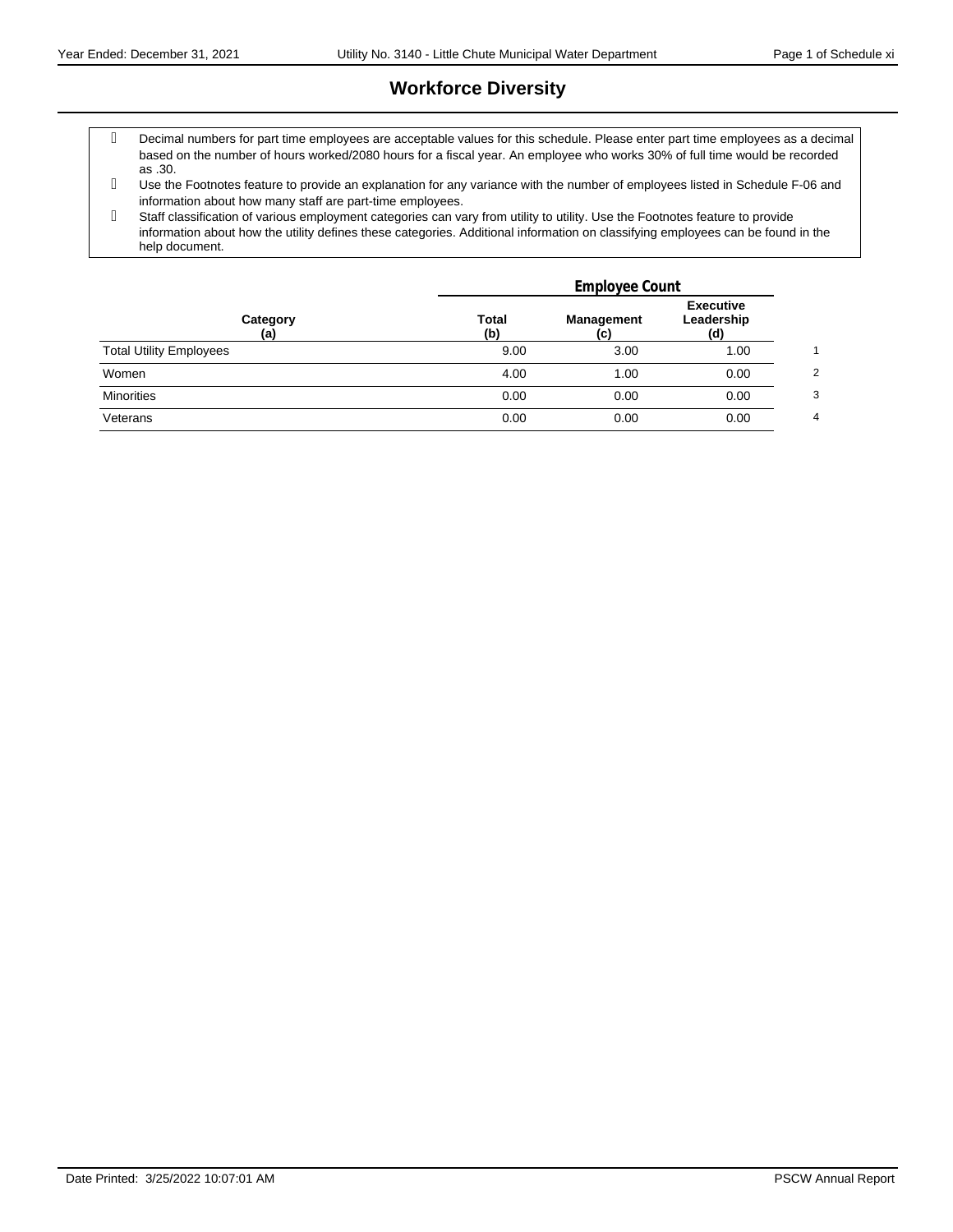### **Income Statement**

| <b>Description</b><br>(a)                                      | <b>This Year</b><br>(b) | <b>Last Year</b><br>(c) |
|----------------------------------------------------------------|-------------------------|-------------------------|
| UTILITY OPERATING INCOME                                       |                         |                         |
| Operating Revenues (400)                                       | 2,338,805               | 2,289,352               |
| ∵CdYfUr]b[ ˙91 dYbgYg.                                         |                         |                         |
| Operation and Maintenance Expense (401-402)                    | 1,183,201               | 1,252,643               |
| Depreciation Expense (403)                                     | 386,851                 | 382,641                 |
| Amortization Expense (404-407)                                 | 0                       | 0                       |
| Taxes (408)                                                    | 217,765                 | 217,261                 |
| "HcHJ'CdYfUHb[ 91 dYbgYg                                       | 1,787,817               | 1,852,545               |
| BYhCdYfUHb[ =bW:a Y                                            | 550,988                 | 436,807                 |
| Income from Utility Plant Leased to Others (412-413)           |                         |                         |
| ''I h]]miCdYfUh]b[ '±bW:a Y                                    | 550,988                 | 436,807                 |
| <b>OTHER INCOME</b>                                            |                         |                         |
| Income from Merchandising, Jobbing and Contract Work (415-416) | 0                       | 0                       |
| Income from Nonutility Operations (417)                        |                         |                         |
| Nonoperating Rental Income (418)                               |                         |                         |
| Interest and Dividend Income (419)                             | 13,442                  | 19,032                  |
| Miscellaneous Nonoperating Income (421)                        | 525,559                 | 508,048                 |
| <b>HcHJ CH Yf ±bWca Y</b>                                      | 539,001                 | 527,080                 |
| <b>HchU</b> `±bWcaY                                            | 1,089,989               | 963,887                 |
| <b>MISCELLANEOUS INCOME DEDUCTIONS</b>                         |                         |                         |
| Miscellaneous Amortization (425)                               | (31, 400)               | (31, 401)               |
| Other Income Deductions (426)                                  | 506,931                 | 99,240                  |
| ∵HchUʻA]gWY`UbYcigʻ=bWcaY8YXiWh]cbg                            | 475,531                 | 67,839                  |
| `±bWcaY6YZcfY`±bhYfYgh7\Uf[Yg                                  | 614,458                 | 896,048                 |
| <b>INTEREST CHARGES</b>                                        |                         |                         |
| Interest on Long-Term Debt (427)                               | 37,586                  | 39,228                  |
| Amortization of Debt Discount and Expense (428)                | 1,191                   | 15,723                  |
| Amortization of Premium on Debt--Cr. (429)                     | 12,585                  | 10,569                  |
| Interest on Debt to Municipality (430)                         | 15,305                  | 18,622                  |
| Other Interest Expense (431)                                   | 0                       | 0                       |
| Interest Charged to Construction--Cr. (432)                    |                         |                         |
| "HcHJ"=bhYfYgh7\Uf[Yg                                          | 41,497                  | 63,004                  |
| `BYh±bW:a Y                                                    | 572,961                 | 833,044                 |
| <b>EARNED SURPLUS</b>                                          |                         |                         |
| Unappropriated Earned Surplus (Beginning of Year) (216)        | 12,493,902              | 11,655,832              |
| Balance Transferred from Income (433)                          | 572,961                 | 833,044                 |
| Miscellaneous Credits to Surplus (434)                         |                         | 654,579                 |
| Miscellaneous Debits to Surplus--Debit (435)                   |                         | 649,553                 |
| Appropriations of Surplus--Debit (436)                         |                         |                         |
| Appropriations of Income to Municipal Funds--Debit (439)       |                         |                         |
| "HchU'lbUddfcdf]UhYX'9UfbYX'Gifd`ig'9bX'cZMYUf'f&%'Ł           | 13,066,863              | 12,493,902              |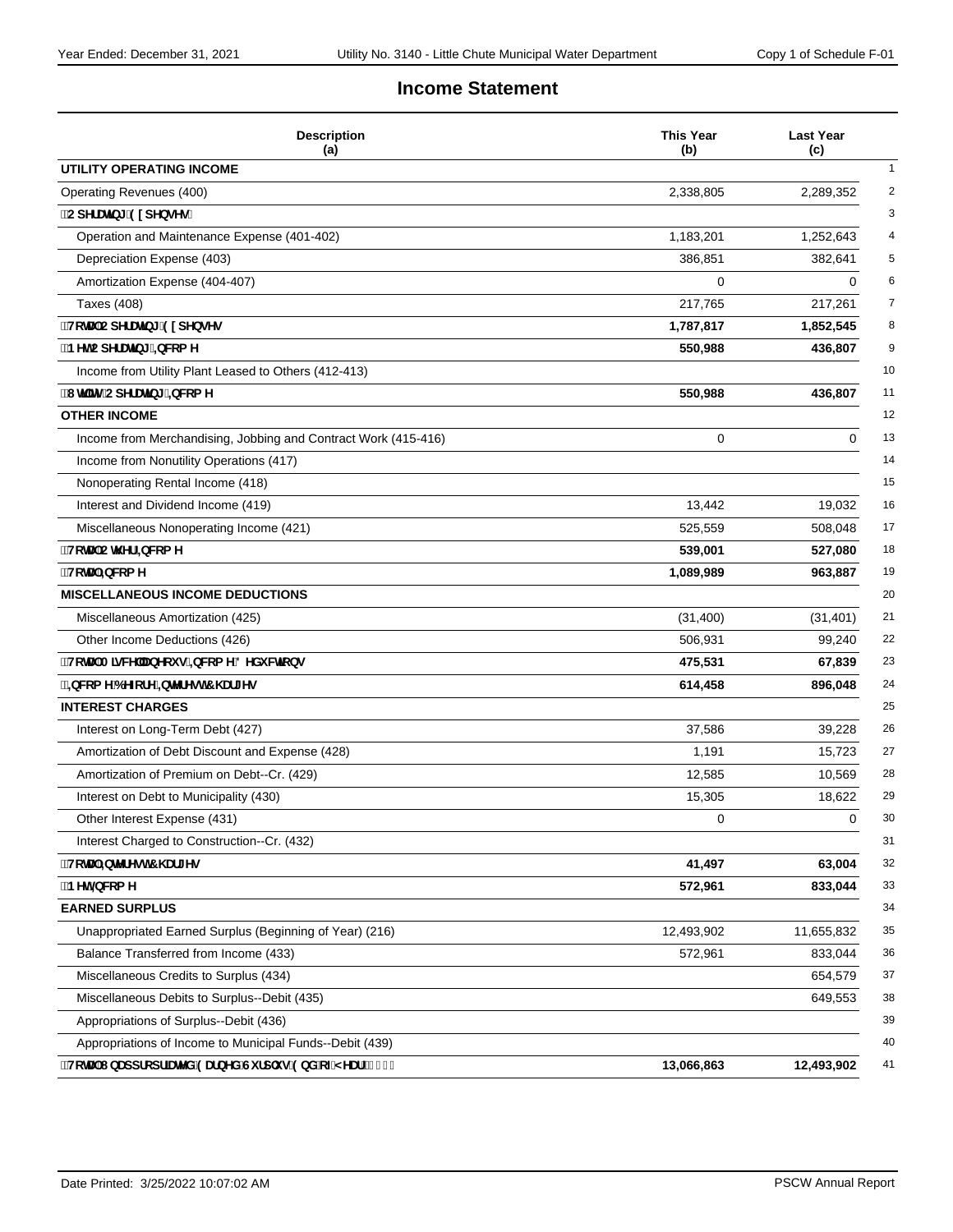#### **Income Statement Account Details**

 Report each item (when individually or when like items are combined) greater than \$10,000 (class AB), \$5,000 (class C) and \$2,000 (class D) and all other lesser amounts grouped as Miscellaneous. Describe fully using other than account titles.

- Nonregulated sewer income should be reported as Miscellaneous Nonoperating Income, Account 421.
- g If amount of Contributed Plant . AVater (421) does not match the total Additions During Year entered on Water Utility Plant in Service . A Plant Financed by Contributions, please provide a detailed explanation. Please see the help guide for more information.

| <b>Description</b><br>(a)                                      | <b>Earnings</b><br>(216.1)<br>(b) | <b>Contributions</b><br>(216.2)<br>(c) | Total<br><b>This Year</b><br>(d) |
|----------------------------------------------------------------|-----------------------------------|----------------------------------------|----------------------------------|
| UTILITY OPERATING INCOME                                       |                                   |                                        | $\mathbf{1}$                     |
| <b>Operating Revenues (400)</b>                                |                                   |                                        | $\overline{2}$                   |
| Derived                                                        | 2,338,805                         |                                        | 3<br>2,338,805                   |
| Total (Acct. 400)                                              | 2,338,805                         | 0                                      | 2,338,805<br>4                   |
| <b>Operation and Maintenance Expense (401-402)</b>             |                                   |                                        | 5                                |
| Derived                                                        | 1,183,201                         |                                        | 1,183,201<br>6                   |
| <b>Total (Acct. 401-402)</b>                                   | 1,183,201                         | 0                                      | 1,183,201<br>7                   |
| <b>Depreciation Expense (403)</b>                              |                                   |                                        | 8                                |
| Derived                                                        | 386,851                           |                                        | 9<br>386,851                     |
| Total (Acct. 403)                                              | 386,851                           | 0                                      | 10<br>386,851                    |
| Amortization Expense (404-407)                                 |                                   |                                        | 11                               |
| Derived                                                        | 0                                 |                                        | 12<br>0                          |
| <b>Total (Acct. 404-407)</b>                                   | 0                                 | 0                                      | 13<br>0                          |
| <b>Taxes (408)</b>                                             |                                   |                                        | 14                               |
| Derived                                                        | 217,765                           |                                        | 15<br>217,765                    |
| Total (Acct. 408)                                              | 217,765                           | 0                                      | 16<br>217,765                    |
| <b>TOTAL UTILITY OPERATING INCOME</b>                          | 550,988                           | 0                                      | 550,988<br>17                    |
| <b>OTHER INCOME</b>                                            |                                   |                                        | 18                               |
| Income from Merchandising, Jobbing and Contract Work (415-416) |                                   |                                        | 19                               |
| Derived                                                        | 0                                 | 0                                      | 20<br>0                          |
| <b>Total (Acct. 415-416)</b>                                   | 0                                 | 0                                      | 0<br>21                          |
| Interest and Dividend Income (419)                             |                                   |                                        | 22                               |
| Interest on special assessments & operating accounts           | 13,442                            |                                        | 23<br>13,442                     |
| Total (Acct. 419)                                              | 13,442                            | 0                                      | 13,442<br>24                     |
| <b>Miscellaneous Nonoperating Income (421)</b>                 |                                   |                                        | 25                               |
| <b>Contributed Plant - Water</b>                               |                                   | 525,019                                | 525,019<br>26                    |
| Impact Fees - Water                                            |                                   |                                        | 27<br>0                          |
| <b>Insurance Proceeds</b>                                      | 540                               |                                        | 28<br>540                        |
| Total (Acct. 421)                                              | 540                               | 525,019                                | 525,559<br>29                    |
| <b>TOTAL OTHER INCOME</b>                                      | 13,982                            | 525,019                                | 30<br>539,001                    |
| <b>MISCELLANEOUS INCOME DEDUCTIONS</b>                         |                                   |                                        | 31                               |
| <b>Miscellaneous Amortization (425)</b>                        |                                   |                                        | 32                               |
| Regulatory Liability (253) Amortization                        | (31, 400)                         |                                        | 33<br>(31, 400)                  |
| Total (Acct. 425)                                              | (31, 400)                         | 0                                      | 34<br>(31, 400)                  |
| <b>Other Income Deductions (426)</b>                           |                                   |                                        | 35                               |
| Depreciation Expense on Contributed Plant - Water              |                                   | 107,390                                | 36<br>107,390                    |
| Deferred Special Assessments Write-Off                         | 383,633                           |                                        | 37<br>383,633                    |
| Loss on Investments                                            | 15,908                            |                                        | 38<br>15,908                     |
| Total (Acct. 426)                                              | 399,541                           | 107,390                                | 39<br>506,931                    |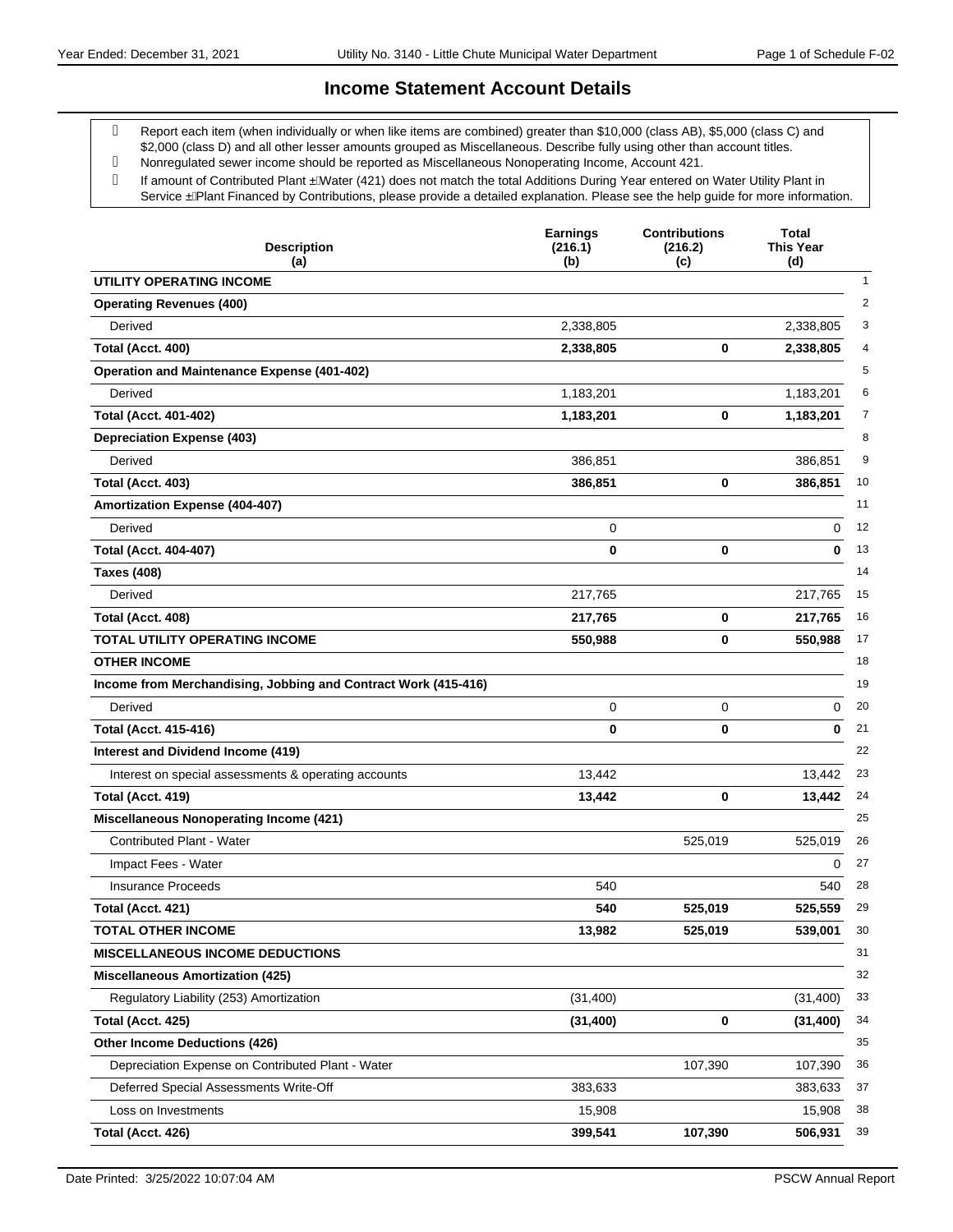#### **Income Statement Account Details**

 Report each item (when individually or when like items are combined) greater than \$10,000 (class AB), \$5,000 (class C) and \$2,000 (class D) and all other lesser amounts grouped as Miscellaneous. Describe fully using other than account titles.

- Nonregulated sewer income should be reported as Miscellaneous Nonoperating Income, Account 421.
- g If amount of Contributed Plant . AVater (421) does not match the total Additions During Year entered on Water Utility Plant in Service . A Plant Financed by Contributions, please provide a detailed explanation. Please see the help guide for more information.

| <b>Description</b><br>(a)                               | <b>Earnings</b><br>(216.1)<br>(b) | <b>Contributions</b><br>(216.2)<br>(c) | Total<br><b>This Year</b><br>(d) |
|---------------------------------------------------------|-----------------------------------|----------------------------------------|----------------------------------|
| <b>TOTAL MISCELLANEOUS INCOME DEDUCTIONS</b>            | 368,141                           | 107,390                                | 475,531                          |
| <b>INTEREST CHARGES</b>                                 |                                   |                                        |                                  |
| Interest on Long-Term Debt (427)                        |                                   |                                        |                                  |
| Derived                                                 | 37,586                            |                                        | 37,586                           |
| Total (Acct. 427)                                       | 37,586                            | 0                                      | 37,586                           |
| Amortization of Debt Discount and Expense (428)         |                                   |                                        |                                  |
| Amortization of Debt Discount and Expense               | 1,191                             |                                        | 1,191                            |
| Total (Acct. 428)                                       | 1,191                             | 0                                      | 1,191                            |
| Amortization of Premium on Debt--Cr. (429)              |                                   |                                        |                                  |
| Amortization of Premium on Debt                         | 12,585                            |                                        | 12,585                           |
| Total (Acct. 429)                                       | 12,585                            | $\bf{0}$                               | 12,585                           |
| Interest on Debt to Municipality (430)                  |                                   |                                        |                                  |
| Derived                                                 | 15,305                            |                                        | 15,305                           |
| Total (Acct. 430)                                       | 15,305                            | 0                                      | 15,305                           |
| Other Interest Expense (431)                            |                                   |                                        |                                  |
| Derived                                                 | 0                                 |                                        | 0                                |
| Total (Acct. 431)                                       | 0                                 | 0                                      | 0                                |
| <b>TOTAL INTEREST CHARGES</b>                           | 41,497                            | $\bf{0}$                               | 41,497                           |
| <b>NET INCOME</b>                                       | 155,332                           | 417,629                                | 572,961                          |
| <b>EARNED SURPLUS</b>                                   |                                   |                                        |                                  |
| Unappropriated Earned Surplus (Beginning of Year) (216) |                                   |                                        |                                  |
| Derived                                                 | 7,221,590                         | 5,272,312                              | 12,493,902                       |
| Total (Acct. 216)                                       | 7,221,590                         | 5,272,312                              | 12,493,902                       |
| <b>Balance Transferred from Income (433)</b>            |                                   |                                        |                                  |
| Derived                                                 | 155,332                           | 417,629                                | 572,961                          |
| Total (Acct. 433)                                       | 155,332                           | 417,629                                | 572,961                          |
| <b>UNAPPROPRIATED EARNED SURPLUS (END OF YEAR)</b>      | 7,376,922                         | 5,689,941                              | 13,066,863                       |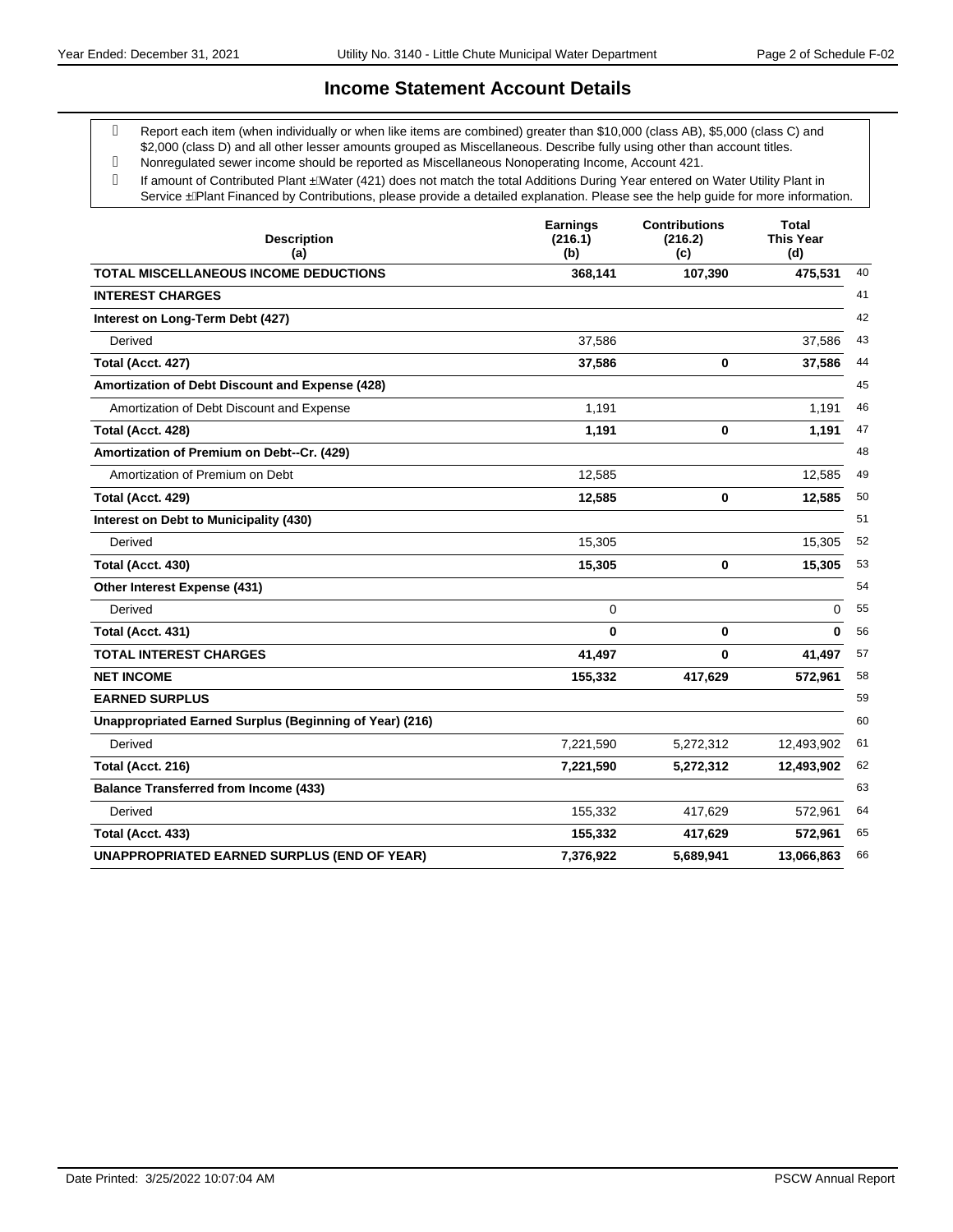# **Income from Merchandising, Jobbing & Contract Work (Accts. 415-416)**

| <b>Particulars</b><br>(a)                                                     | Water<br>(b) | <b>Electric</b><br>(c) | Gas<br>(d) | <b>Sewer</b><br>(e) | Total<br>(f) |
|-------------------------------------------------------------------------------|--------------|------------------------|------------|---------------------|--------------|
| <b>Revenues</b>                                                               |              |                        |            |                     |              |
| Revenues (account 415)                                                        |              |                        |            |                     |              |
| Cost and Expenses of Merchandising,<br><b>Jobbing and Contract Work (416)</b> |              |                        |            |                     |              |
| Cost of merchandise sold                                                      |              |                        |            |                     |              |
| Payroll                                                                       |              |                        |            |                     |              |
| <b>Materials</b>                                                              |              |                        |            |                     |              |
| Taxes                                                                         |              |                        |            |                     |              |
| <b>Total costs and expenses</b>                                               |              |                        |            |                     |              |
| Net Income (or loss)                                                          |              |                        |            |                     |              |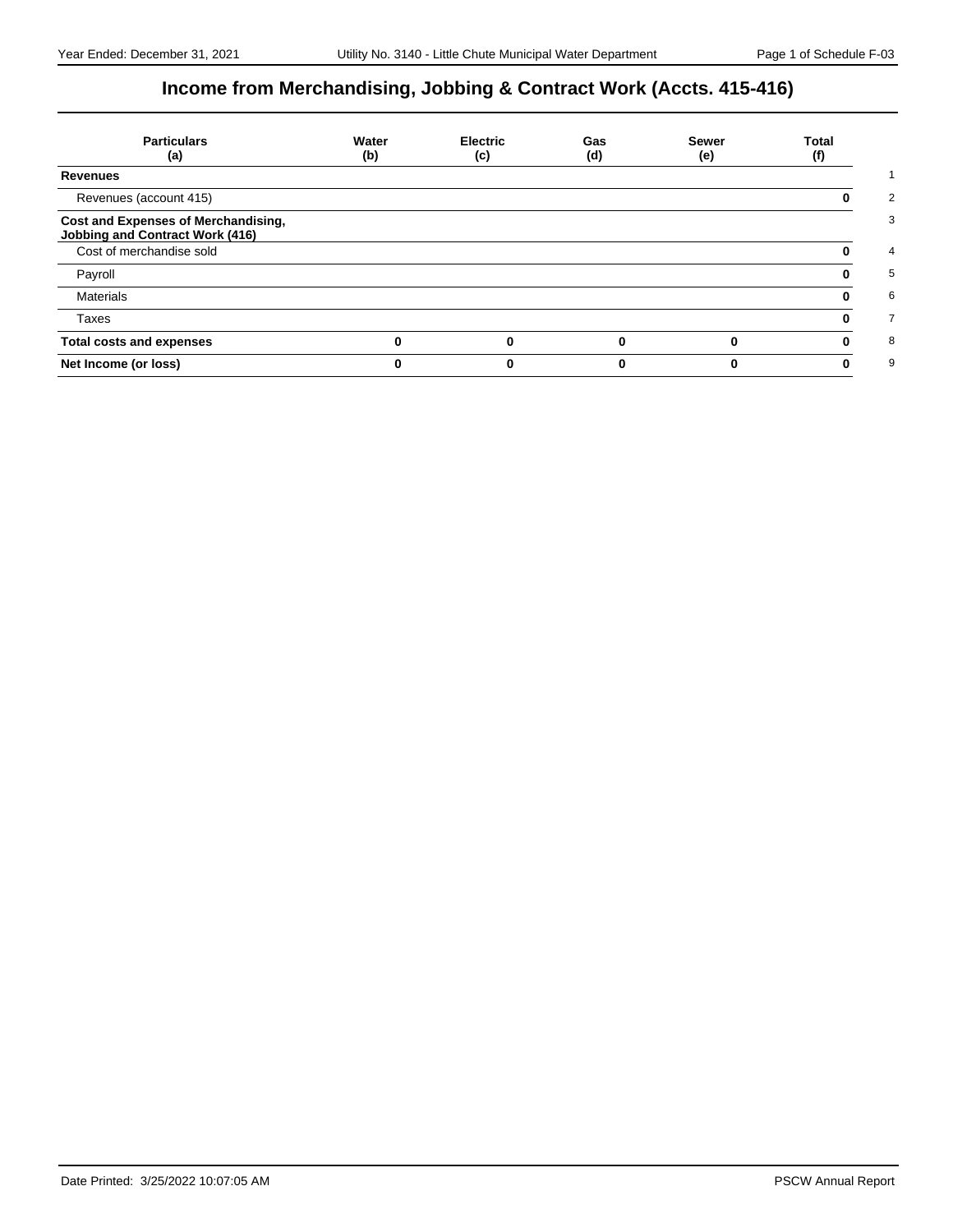### **Revenues Subject to Wisconsin Remainder Assessment**

- g Ü^][¦o‱äææn∫^&^••æ}^&q{*k*&æa&`|æe^Á^ç^}`^Á`àb^&o&q{Árã&|}•ã}Á^{æã}å^¦&æ∙^••{^}o∱`¦•`æ}o&q{ÁrãBÙœænhÁFJÎÈlÍÇQD&e}åÁrãB Admin. Code Ch. PSC 5.
- If the sewer department is not regulated by the PSC, do not report sewer department in data column (d).

| <b>Description</b><br>(a)                                                                                                                                                                                                                       | Water<br>Utility<br>(b) | <b>Electric</b><br>Utility<br>(c) | Gas<br>Utility<br>(d) | <b>Sewer</b><br><b>Utility</b><br>(Regulated<br>Only<br>(e) | <b>Total</b><br>(f) |   |
|-------------------------------------------------------------------------------------------------------------------------------------------------------------------------------------------------------------------------------------------------|-------------------------|-----------------------------------|-----------------------|-------------------------------------------------------------|---------------------|---|
| Total operating revenues                                                                                                                                                                                                                        | 2,338,805               |                                   |                       |                                                             | 2,338,805           |   |
| Less: interdepartmental sales                                                                                                                                                                                                                   | 0                       |                                   |                       |                                                             | 0                   | 2 |
| Less: interdepartmental rents                                                                                                                                                                                                                   | 0                       |                                   |                       |                                                             | 0                   | 3 |
| Less: return on net investment in meters<br>charged to regulated sewer department.<br>(Do not report if nonregulated sewer.)                                                                                                                    |                         |                                   |                       |                                                             | 0                   | 4 |
| Less: uncollectibles directly expensed as<br>reported in water acct. 904 (690 class D),<br>sewer acct. 843, and electric acct. 904 -or-<br>Net write-offs when Accumulated Provision<br>for Uncollectible Accounts (acct. 144) is<br>maintained |                         |                                   |                       |                                                             | 0                   | 5 |
| <b>Revenues subject to Wisconsin</b><br><b>Remainder Assessment</b>                                                                                                                                                                             | 2,338,805               | 0                                 | 0                     | 0                                                           | 2,338,805           | 6 |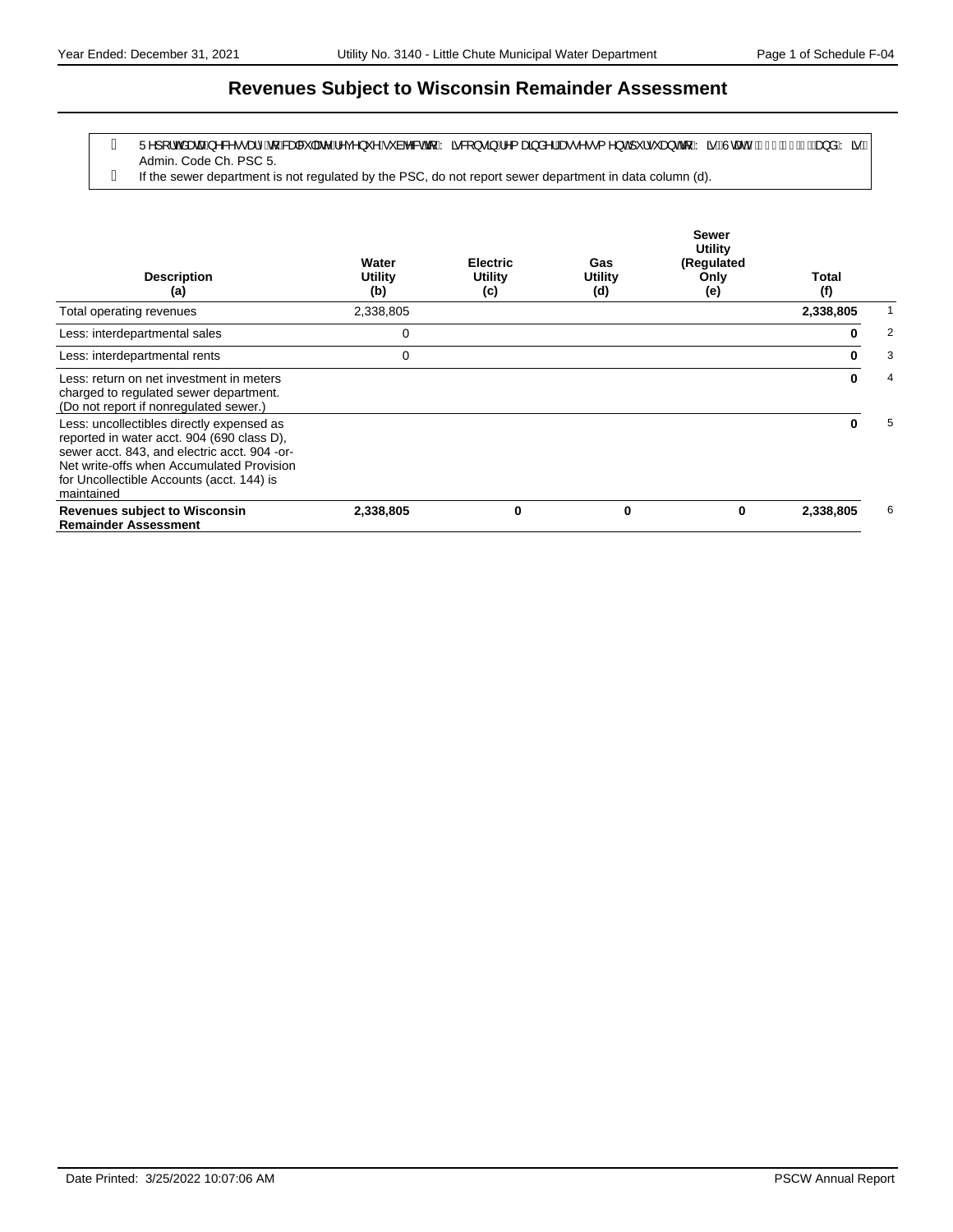## **Distribution of Total Payroll**

- Amounts charged to Utility Financed and to Contributed Plant accounts should be combined and reported in plant or accumulated depreciation accounts.
- Amount originally charged to clearing accounts as shown in column (b) should be shown as finally distributed in column (c).
- The amount for clearing accounts in column (c) is entered as a negative for account "Clearing Accounts" and the distributions to accounts on all other lines in column (c) will be positive with the total of column (c) being zero.
- Provide additional information in the schedule footnotes when necessary.
- Please see the help guide for examples of how to break out shared costs.

| <b>Accounts Charged</b><br>(a)                  | <b>Direct</b><br>Payroll<br><b>Distribution</b><br>(b) | <b>Allocation of</b><br><b>Amounts Charged</b><br><b>Clearing Accts.</b><br>(c) | Total<br>(d)  |
|-------------------------------------------------|--------------------------------------------------------|---------------------------------------------------------------------------------|---------------|
| Water operating expenses                        | 439,002                                                |                                                                                 | 439,002<br>1  |
| Electric operating expenses                     |                                                        |                                                                                 | 2<br>0        |
| Gas operating expenses                          |                                                        |                                                                                 | 3<br>0        |
| Heating operating expenses                      |                                                        |                                                                                 | 0<br>4        |
| Sewer operating expenses                        |                                                        |                                                                                 | 5<br>0        |
| Merchandising and jobbing                       |                                                        |                                                                                 | 6<br>0        |
| Other nonutility expenses                       |                                                        |                                                                                 | 7<br>0        |
| Water utility plant accounts                    |                                                        |                                                                                 | 8<br>0        |
| Electric utility plant accounts                 |                                                        |                                                                                 | 9<br>0        |
| Gas utility plant accounts                      |                                                        |                                                                                 | 10<br>0       |
| Heating utility plant accounts                  |                                                        |                                                                                 | 11<br>0       |
| Sewer utility plant accounts                    |                                                        |                                                                                 | 12<br>0       |
| Accum. prov. for depreciation of water plant    |                                                        |                                                                                 | 13<br>0       |
| Accum. prov. for depreciation of electric plant |                                                        |                                                                                 | 14<br>0       |
| Accum. prov. for depreciation of gas plant      |                                                        |                                                                                 | 15<br>0       |
| Accum. prov. for depreciation of heating plant  |                                                        |                                                                                 | 16<br>0       |
| Accum. prov. for depreciation of sewer plant    |                                                        |                                                                                 | 17<br>0       |
| Clearing accounts                               |                                                        |                                                                                 | 18<br>0       |
| All other accounts                              |                                                        |                                                                                 | 19<br>O       |
| <b>Total Payroll</b>                            | 439,002                                                | 0                                                                               | 20<br>439,002 |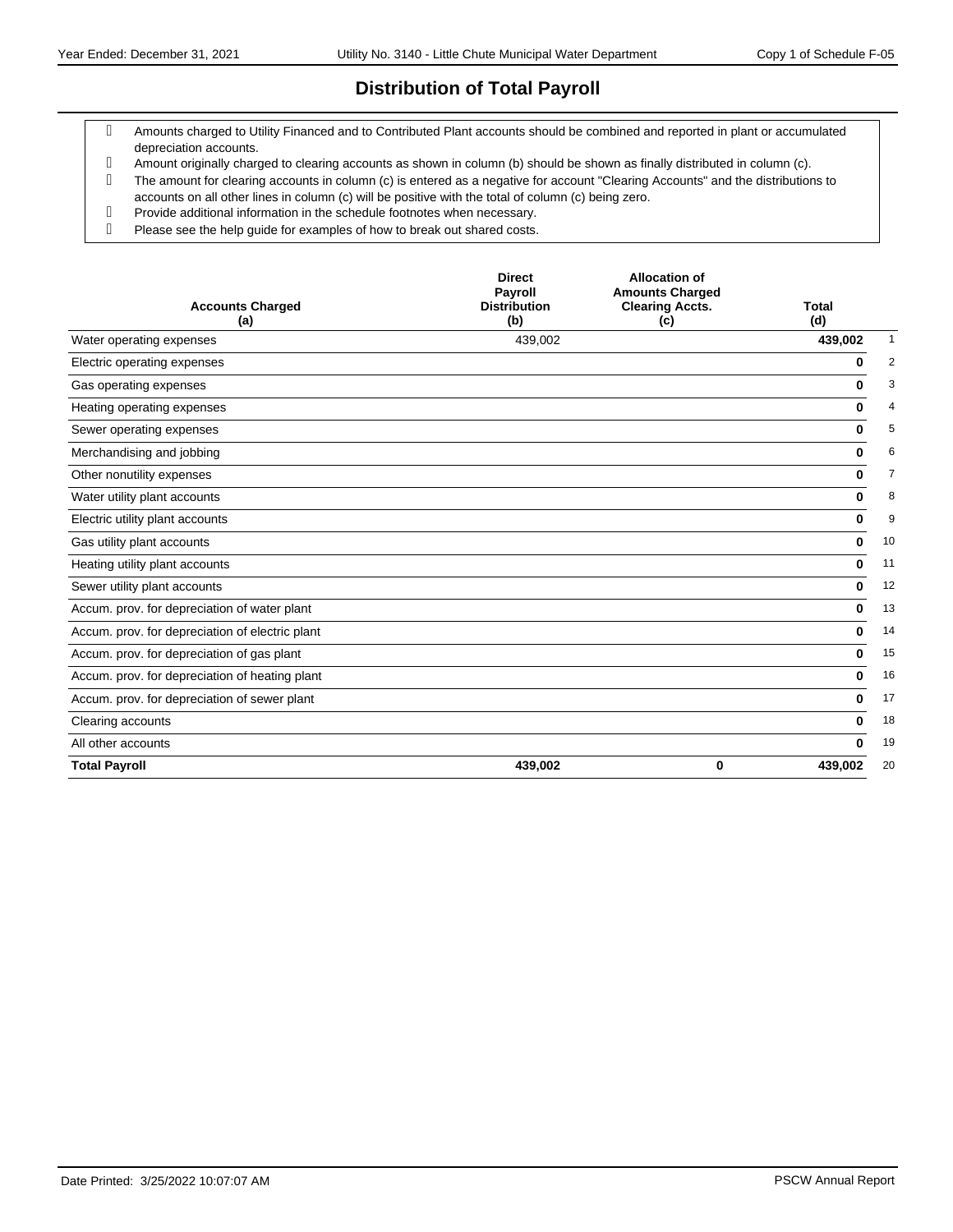# **Full-Time Employees (FTE)**

- Use FTE numbers where FTE stands for Full-Time Employees or Full-Time Equivalency. FTE can be computed by using total hours worked/2080 hours for a fiscal year. Estimate to the nearest hundredth. If an employee works part time for more than one industry then determine FTE based on estimate of hours worked per industry.
- Example: An employee worked 35% of their time on electric jobs, 30% on water jobs, 20% on sewer jobs and 15% on municipal nonutility jobs. The FTE by industry would be .35 for electric, .30 for water and .20 for sewer.

| Industry<br>(a)           | FTE.<br>(b) |
|---------------------------|-------------|
| Water                     | 1.4         |
| Electric                  |             |
| $\overline{\mathsf{Gas}}$ |             |
| Sewer                     |             |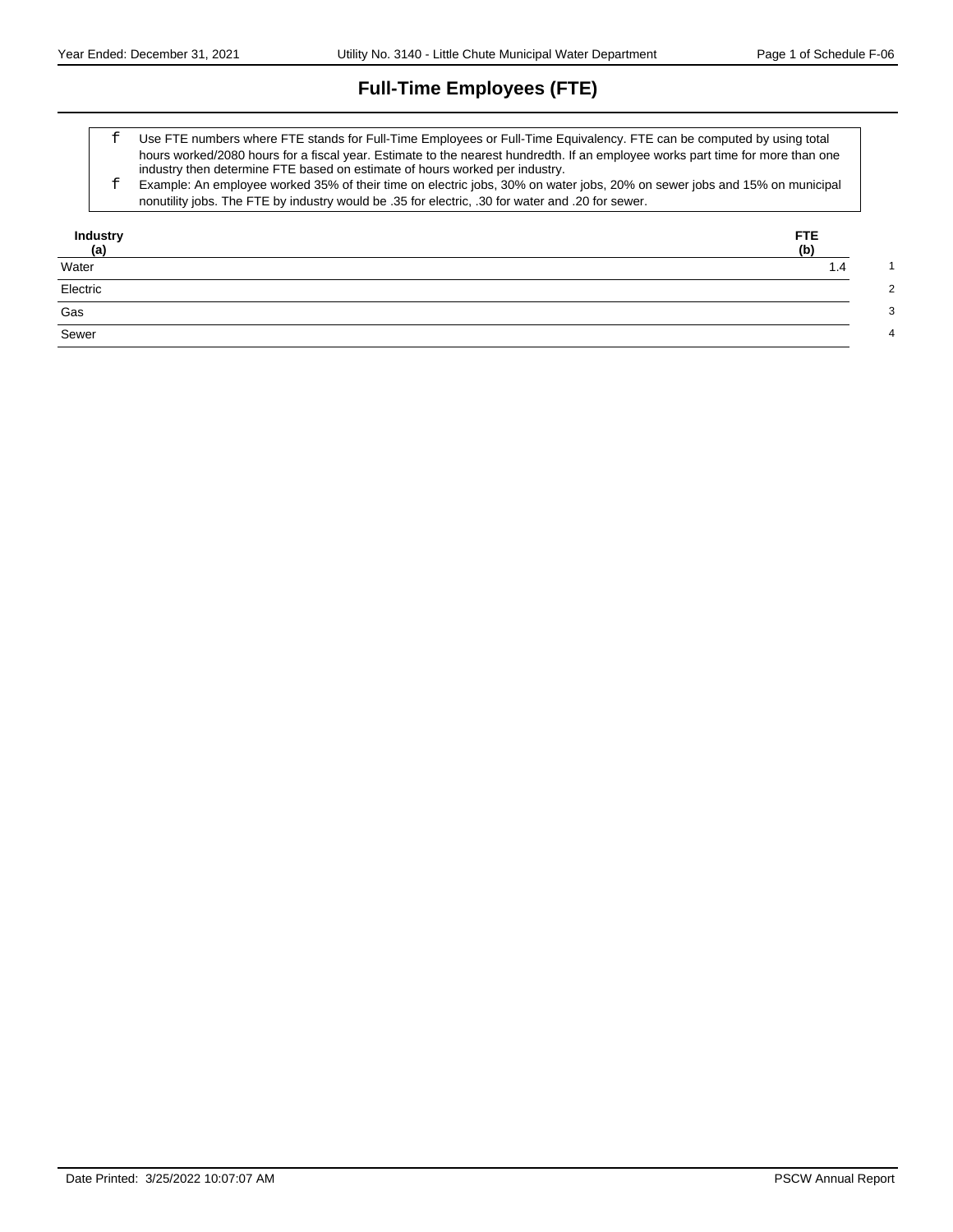## **Balance Sheet**

| <b>Assets and Othe Debits</b><br>(a)                                                       | <b>Balance</b><br><b>End of Year</b><br>(b) | <b>Balance</b><br><b>First of Year</b><br>(c) |
|--------------------------------------------------------------------------------------------|---------------------------------------------|-----------------------------------------------|
| <b>ASSESTS AND OTHER DEBITS</b>                                                            |                                             |                                               |
| UTILITY PLANT                                                                              |                                             |                                               |
| Utility Plant (101)                                                                        | 23,575,463                                  | 23,017,435                                    |
| Less: Accumulated Provision for Depreciation and Amortization of Utility Plant (111)       | 7,548,335                                   | 7,173,376                                     |
| Utility Plant Acquisition Adjustments (117-118)                                            | 0                                           | 0                                             |
| Other Utility Plant Adjustments (119)                                                      | $\Omega$                                    | $\Omega$                                      |
| "BYhi hj`]hmiD`Ubh                                                                         | 16,027,128                                  | 15,844,059                                    |
| <b>OTHER PROPERTY AND INVESTMENTS</b>                                                      |                                             |                                               |
| Nonutility Property (121)                                                                  | 0                                           | 0                                             |
| Less: Accumulated Provision for Depreciation and Amortization of Nonutility Property (122) | 0                                           | 0                                             |
| Investment in Municipality (123)                                                           | 0                                           | 0                                             |
| Other Investments (124)                                                                    | 0                                           | 0                                             |
| Sinking Funds (125)                                                                        | 240,961                                     | 240,664                                       |
| Depreciation Fund (126)                                                                    | 100,000                                     | 100,000                                       |
| Other Special Funds (128)                                                                  | 0                                           | $\Omega$                                      |
| "HcHJ"Ch\Yf"DfcdYfhmUbX'=bjYghaYbhg                                                        | 340,961                                     | 340,664                                       |
| <b>CURRENT AND ACCRUED ASSETS</b>                                                          |                                             |                                               |
| Cash (131)                                                                                 | 654,724                                     | 443,100                                       |
| Special Deposits (134)                                                                     | 0                                           | 0                                             |
| Working Funds (135)                                                                        | 0                                           | 0                                             |
| Temporary Cash Investments (136)                                                           | 0                                           | 0                                             |
| Notes Receivable (141)                                                                     | 0                                           | 0                                             |
| Customer Accounts Receivable (142)                                                         | 205,298                                     | 221,208                                       |
| Other Accounts Receivable (143)                                                            | 21,351                                      | 34,534                                        |
| Accumulated Provision for Uncollectible Accounts- -Cr. (144)                               | 0                                           | $\Omega$                                      |
| Receivables from Municipality (145)                                                        | 20,388                                      | 17,053                                        |
| Plant Materials and Operating Supplies (154)                                               | 16,281                                      | 31,191                                        |
| Merchandise (155)                                                                          | 0                                           | 0                                             |
| Other Materials and Supplies (156)                                                         | 0                                           | $\Omega$                                      |
| Stores Expense (163)                                                                       | 0                                           | 0                                             |
| Prepayments (165)                                                                          | 37,432                                      | 35,254                                        |
| Interest and Dividends Receivable (171)                                                    | 2,540                                       | 2,549                                         |
| Accrued Utility Revenues (173)                                                             | 0                                           | 0                                             |
| Miscellaneous Current and Accrued Assets (174)                                             | 43,000                                      | 48,572                                        |
| "HcHJ'7 i ffYbhUbX'5 WW1 YX'5 ggYhg                                                        | 1,001,014                                   | 833,461                                       |
| <b>DEFERRED DEBITS</b>                                                                     |                                             |                                               |
| Unamortized Debt Discount and Expense (181)                                                | 3,817                                       | 5,009                                         |
| Extraordinary Property Losses (182)                                                        | 0                                           | 0                                             |
| Preliminary Survey and Investigation Charges (183)                                         | 0                                           | 0                                             |
| Clearing Accounts (184)                                                                    | 0                                           | 0                                             |
| Temporary Facilities (185)                                                                 | 0                                           | $\Omega$                                      |
| Miscellaneous Deferred Debits (186)                                                        | 69,439                                      | 504,407                                       |
| "HcHJ'8 YZYffYX'8 YV]hg                                                                    | 73,256                                      | 509,416                                       |
| 'HCH5 @5 GG9 HG'5 B8 'CH<9F'896 +HG                                                        | 17,442,359                                  | 17,527,600                                    |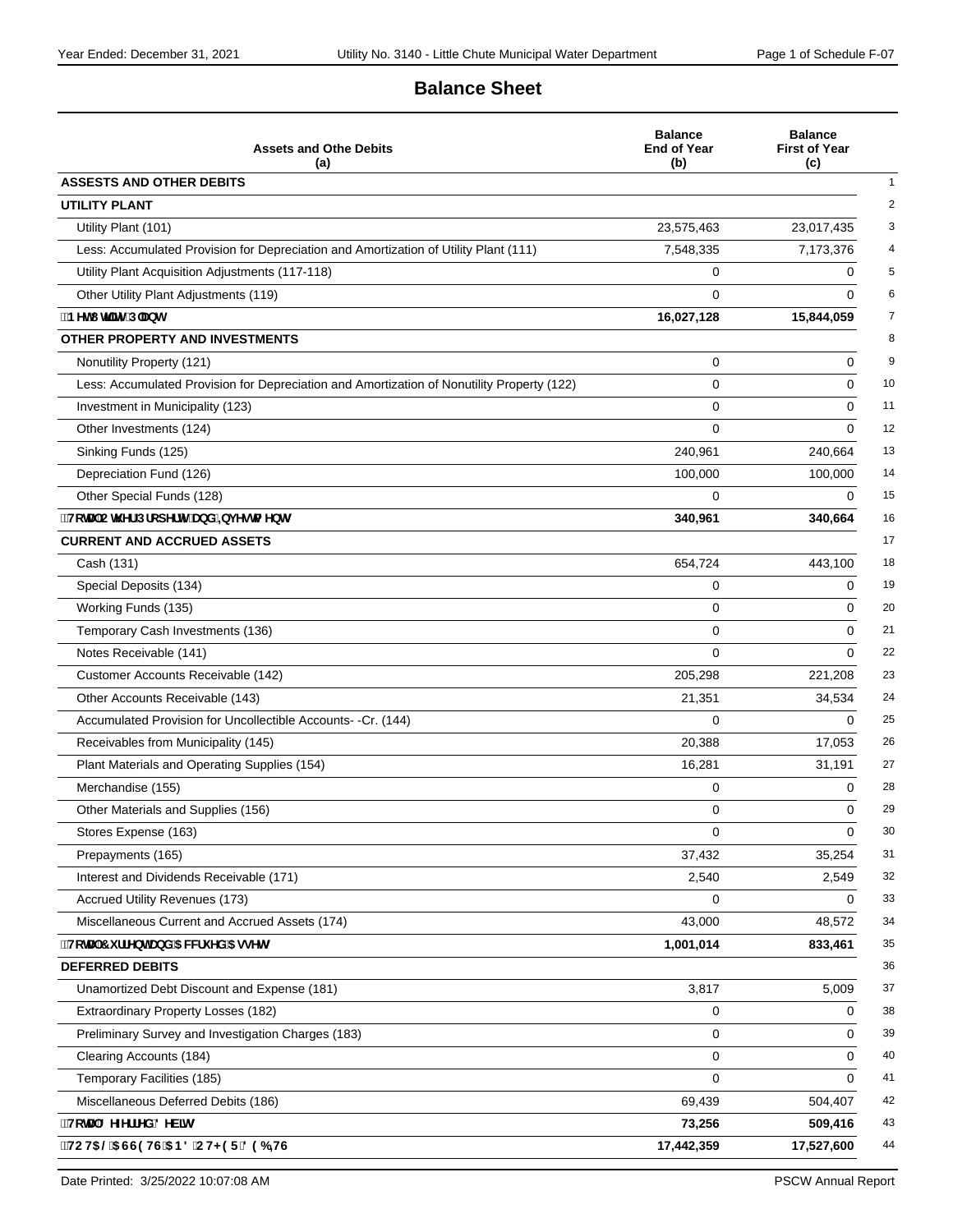## **Balance Sheet**

| <b>Liabilities and Othe Credits</b><br>(a)          | <b>Balance</b><br><b>End of Year</b><br>(b) | <b>Balance</b><br><b>First of Year</b><br>(c) |
|-----------------------------------------------------|---------------------------------------------|-----------------------------------------------|
| <b>LIABILITIES AND OTHER CREDITS</b>                |                                             |                                               |
| <b>PROPRIETARY CAPITAL</b>                          |                                             |                                               |
| Capital Paid in by Municipality (200)               | 1,179,557                                   | 1,179,557                                     |
| Appropriated Earned Surplus (215)                   | 0                                           | 0                                             |
| Unappropriated Earned Surplus (216)                 | 13,066,863                                  | 12,493,902                                    |
| HcHJ Dfcdf]YHJfm7 Ud]HJ                             | 14,246,420                                  | 13,673,459                                    |
| <b>LONG-TERM DEBT</b>                               |                                             |                                               |
| Bonds (221)                                         | 1,414,243                                   | 1,544,258                                     |
| Advances from Municipality (223)                    | 0                                           | $\Omega$                                      |
| Other Long-Term Debt (224)                          | 1,300,134                                   | 1,559,668                                     |
| ¨HcHJ`@cb[!HYfa `8YVh                               | 2,714,377                                   | 3,103,926                                     |
| <b>CURRENT AND ACCRUED LIABILITIES</b>              |                                             |                                               |
| Notes Payable (231)                                 | $\Omega$                                    | $\Omega$                                      |
| Accounts Payable (232)                              | 40,952                                      | 231,644                                       |
| Payables to Municipality (233)                      | 0                                           | 0                                             |
| Customer Deposits (235)                             | $\Omega$                                    | $\Omega$                                      |
| Taxes Accrued (236)                                 | 216,000                                     | 216,000                                       |
| Interest Accrued (237)                              | 12,998                                      | 19,633                                        |
| Tax Collections Payable (241)                       | 0                                           | $\Omega$                                      |
| Miscellaneous Current and Accrued Liabilities (242) | 22,063                                      | 21,039                                        |
| "HcHJ'7 i ffYbhUbX'5 WW'i YX @UV `]h Yg             | 292,013                                     | 488,316                                       |
| <b>DEFERRED CREDITS</b>                             |                                             |                                               |
| Unamortized Premium on Debt (251)                   | 40,439                                      | 53,024                                        |
| Customer Advances for Construction (252)            | $\Omega$                                    | $\Omega$                                      |
| Other Deferred Credits (253)                        | 149,107                                     | 208,875                                       |
| "HcHJ'8 YZYffYX'7 fYX]hg                            | 189,546                                     | 261,899                                       |
| <b>OPERATING RESERVES</b>                           |                                             |                                               |
| Property Insurance Reserve (261)                    | 0                                           | 0                                             |
| Injuries and Damages Reserve (262)                  | 0                                           | 0                                             |
| Pensions and Benefits Reserve (263)                 | 0                                           | $\Omega$                                      |
| Miscellaneous Operating Reserves (265)              | 0                                           | 0                                             |
| ∵HcHJ CdYfUH]b[ FYgYfjYg                            | 0                                           | $\mathbf 0$                                   |
| <b>``НСН5 @@=56=@H=9G5B8`СН&lt;9F7F98=HG</b>        | 17,442,356                                  | 17,527,600                                    |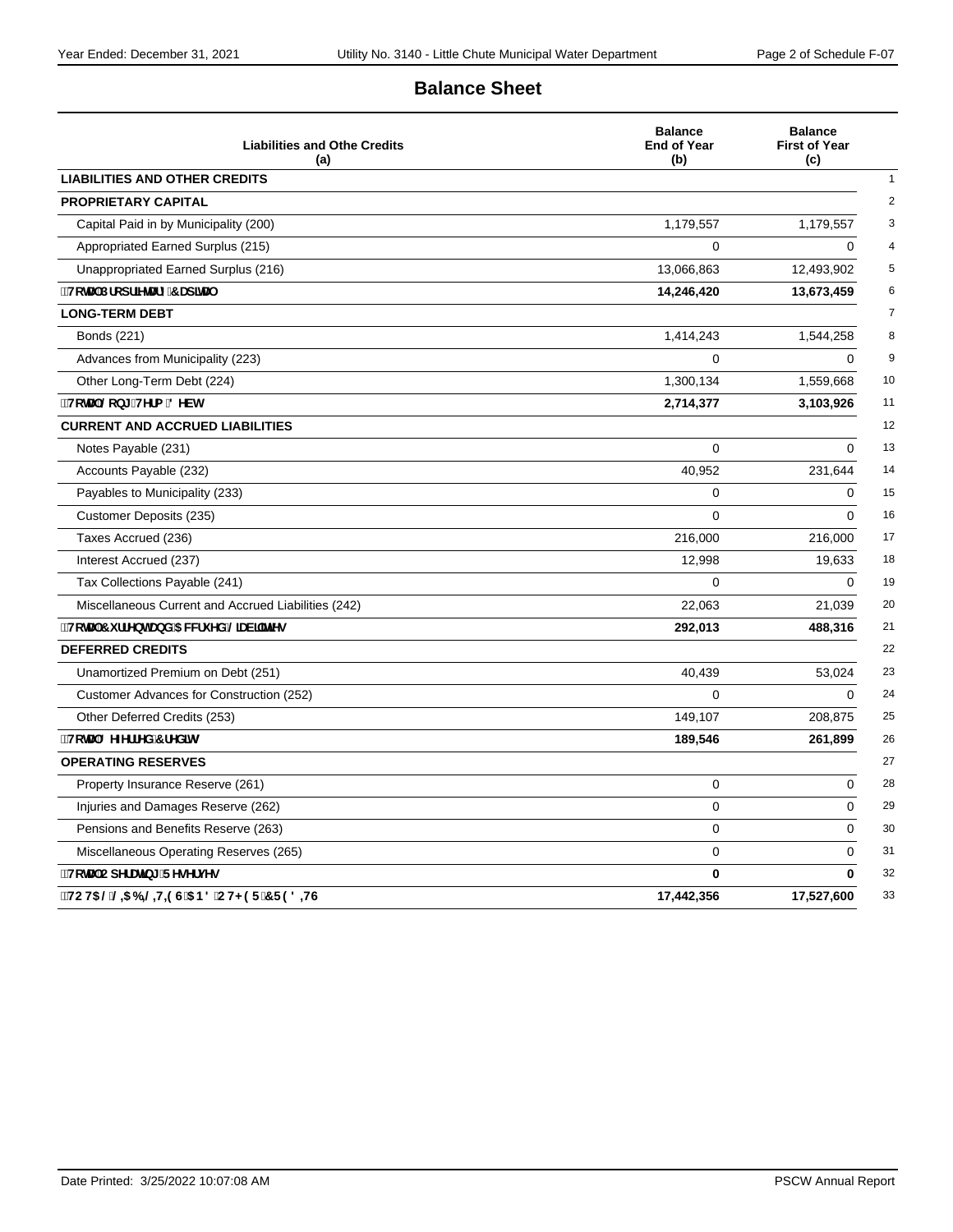## **Net Utility Plant**

 Report utility plant accounts and related accumulated provisions for depreciation and amortization after allocation of common plant accounts and related provisions for depreciation and amortization to utility departments as of December 31.

| <b>Particulars</b><br>(a)                                                                                                             | Water<br>(b) | <b>Electric</b><br>(c) | Gas<br>(d) | <b>Sewer</b><br>(e) |
|---------------------------------------------------------------------------------------------------------------------------------------|--------------|------------------------|------------|---------------------|
| <b>First of Year</b>                                                                                                                  |              |                        |            |                     |
| Total Utility Plant - First of Year                                                                                                   | 23,017,435   | 0                      | 0          | 0                   |
|                                                                                                                                       | 23,017,435   | 0                      | 0          | $\bf{0}$            |
| <b>Plant Accounts</b>                                                                                                                 |              |                        |            |                     |
| Utility Plant in Service - Financed by Utility Operations or by the Municipality<br>(101.1)                                           | 16,599,652   |                        |            |                     |
| Utility Plant in Service - Contributed Plant (101.2)                                                                                  | 6,972,631    |                        |            |                     |
| Utility Plant Purchased or Sold (102)                                                                                                 |              |                        |            |                     |
| Utility Plant Leased to Others (104)                                                                                                  |              |                        |            |                     |
| Property Held for Future Use (105)                                                                                                    |              |                        |            |                     |
| Completed Construction not Classified (106)                                                                                           |              |                        |            |                     |
| Construction Work in Progress (107)                                                                                                   | 3,180        |                        |            |                     |
| <b>Total Utility Plant</b>                                                                                                            | 23,575,463   | 0                      | 0          | 0                   |
| <b>Accumulated Provision for Depreciation and Amortization</b>                                                                        |              |                        |            |                     |
| Accumulated Provision for Depreciation of Utility Plant in Service - Financed by<br>Utility Operations or by the Municipality (111.1) | 6,265,645    |                        |            |                     |
| Accumulated Provision for Depreciation of Utility Plant in Service - Contributed<br>Plant (111.2)                                     | 1,282,690    |                        |            |                     |
| Accumulated Provision for Depreciation of Utility Plant Leased to Others (112)                                                        |              |                        |            |                     |
| Accumulated Provision for Depreciation of Property Held for Future Use (113)                                                          |              |                        |            |                     |
| Accumulated Provision for Amortization of Utility Plant in Service (114)                                                              |              |                        |            |                     |
| Accumulated Provision for Amortization of Utility Plant Leased to Others (115)                                                        |              |                        |            |                     |
| Accumulated Provision for Amortization of Property Held for Future Use (116)                                                          |              |                        |            |                     |
| <b>Total Accumulated Provision</b>                                                                                                    | 7,548,335    | 0                      | 0          | $\bf{0}$            |
| <b>Accumulated Provision for Depreciation and Amortization</b>                                                                        |              |                        |            |                     |
| Utility Plant Acquisition Adjustments (117)                                                                                           |              |                        |            |                     |
| Accumulated Provision for Amortization of Utility Plant Acquisition Adjustments<br>(118)                                              |              |                        |            |                     |
| Other Utility Plant Adjustments (119)                                                                                                 |              |                        |            |                     |
| <b>Total Other Utility Plant Accounts</b>                                                                                             | 0            | 0                      | 0          | 0                   |
| <b>Net Utility Plant</b>                                                                                                              | 16,027,128   | 0                      | 0          | 0                   |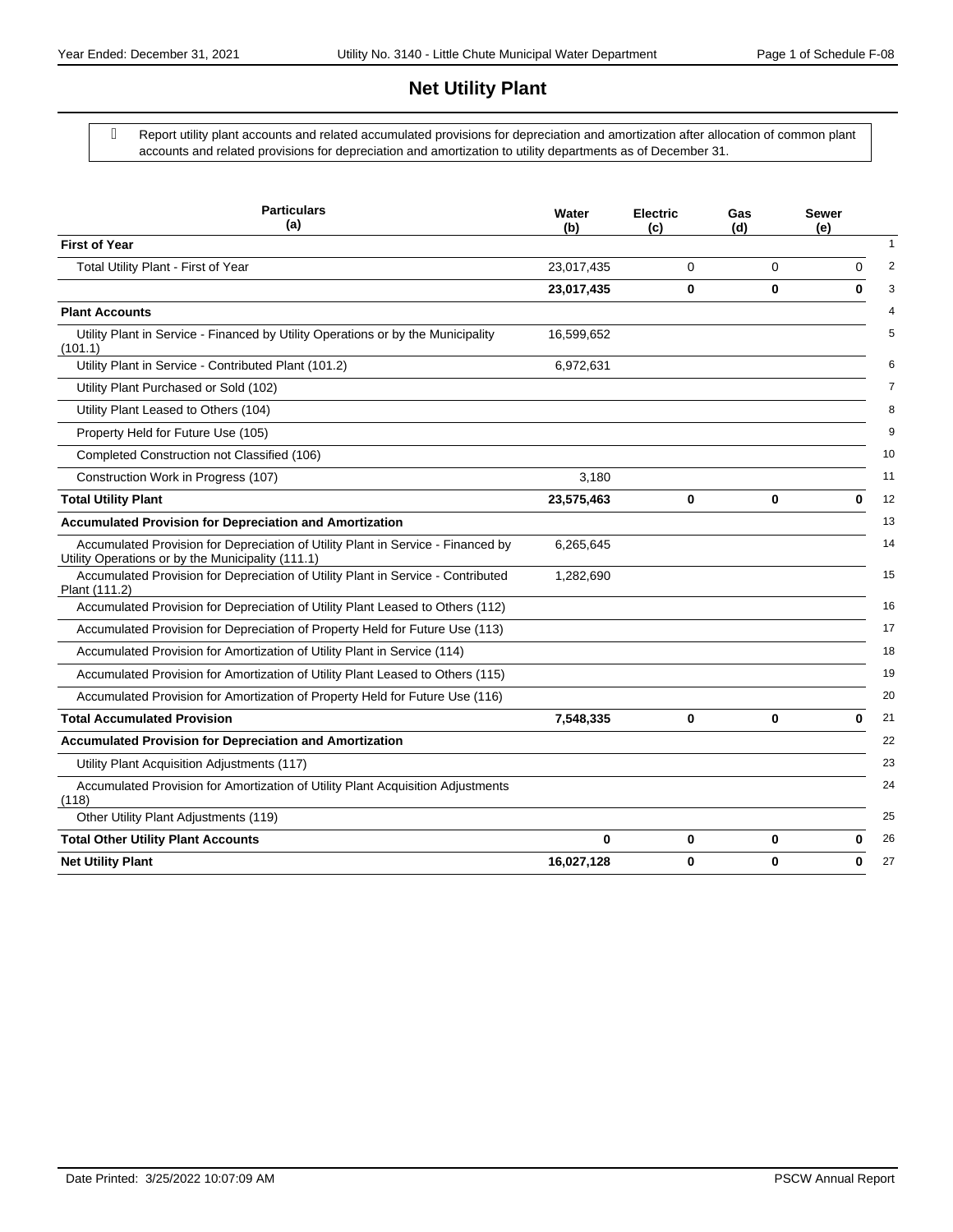### **Accumulated Provision for Depreciation of Utility Plant on Utility Plant Financed by Utility Operations or by the Municipality (Acct. 111.1)**

Depreciation Accruals (Credits) during the year (111.1):

- Report the amounts charged in the operating sections to Depreciation Expense (403).
- g If sewer operations are nonregulated, do not report sewer depreciation on this schedule.
- Report the Depreciation Expense on Meters charged to sewer operations as an addition in the Water Column. If the sewer is also a regulated utility by the PSC, report an equal amount as a reduction in the Sewer column.
- Report all other accruals charged to other accounts, such as to clearing accounts.

| <b>Description</b><br>(a)                       | Water<br>(b) | <b>Electric</b><br>(c) | Gas<br>(d)  | <b>Sewer</b><br>(e) | Total<br>(f) |
|-------------------------------------------------|--------------|------------------------|-------------|---------------------|--------------|
| Balance First of Year (111.1)                   | 5,998,076    | 0                      | 0           | 0                   | 5,998,076    |
| <b>Credits during year</b>                      |              |                        |             |                     |              |
| Charged Depreciation Expense (403)              | 386,851      |                        |             |                     | 386,851      |
| Depreciation Expense on Meters Charged to Sewer | 31,441       |                        |             |                     | 31,441       |
| Salvage                                         | 0            |                        |             |                     | 0            |
| <b>Total credits</b>                            | 418,292      | 0                      | $\bf{0}$    | 0                   | 418,292      |
| Debits during year                              |              |                        |             |                     |              |
| <b>Book Cost of Plant Retired</b>               | 150,723      |                        |             |                     | 150,723      |
| Cost of Removal                                 | 0            |                        |             |                     | 0            |
| <b>Total debits</b>                             | 150,723      | $\bf{0}$               | $\mathbf 0$ | 0                   | 150,723      |
| Balance end of year (111.1)                     | 6,265,645    | 0                      | 0           | 0                   | 6,265,645    |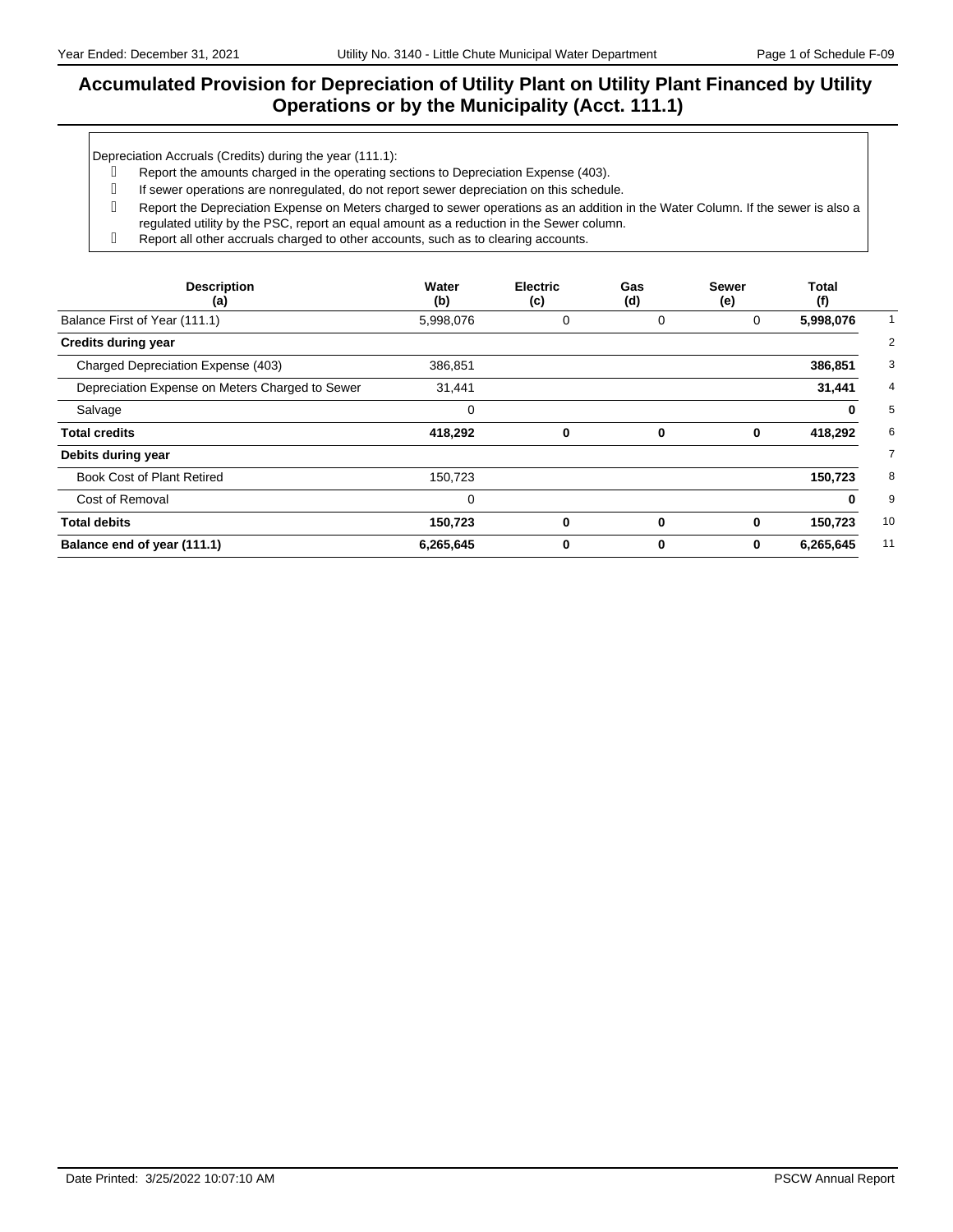### **Accumulated Provision for Depreciation of Utility Plant on Contributed Plant in Service (Acct. 111.2)**

Depreciation Accruals (Credits) during the year (111.2):

- Report the amounts charged in the operating sections to Other Income Deductions (426).
- g If sewer operations are nonregulated, do not report sewer depreciation on this schedule.
- Report the Depreciation Expense on Meters charged to sewer operations as an addition in the Water Column. If the sewer is also a regulated utility by the PSC, report an equal amount as a reduction in the Sewer column.
- Report all other accruals charged to other accounts, such as to clearing accounts.

| <b>Description</b><br>(a)                       | Water<br>(b) | <b>Electric</b><br>(c) | Gas<br>(d)  | <b>Sewer</b><br>(e) | Total<br>(f) |
|-------------------------------------------------|--------------|------------------------|-------------|---------------------|--------------|
| Balance First of Year (111.2)                   | 1,175,300    | 0                      | 0           | 0                   | 1,175,300    |
| <b>Credits during year</b>                      |              |                        |             |                     |              |
| Charged Other Income Deductions (426)           | 107,390      |                        |             |                     | 107,390      |
| Depreciation Expense on Meters Charged to Sewer |              |                        |             |                     | 0            |
| Salvage                                         | $\mathbf 0$  |                        |             |                     | 0            |
| <b>Total credits</b>                            | 107,390      | 0                      | 0           | 0                   | 107,390      |
| Debits during year                              |              |                        |             |                     |              |
| <b>Book Cost of Plant Retired</b>               | 0            |                        |             |                     | o            |
| Cost of Removal                                 | $\Omega$     |                        |             |                     | 0            |
| <b>Total debits</b>                             | 0            | 0                      | $\mathbf 0$ | $\bf{0}$            | 0            |
| Balance end of year (111.2)                     | 1,282,690    | 0                      | 0           | 0                   | 1,282,690    |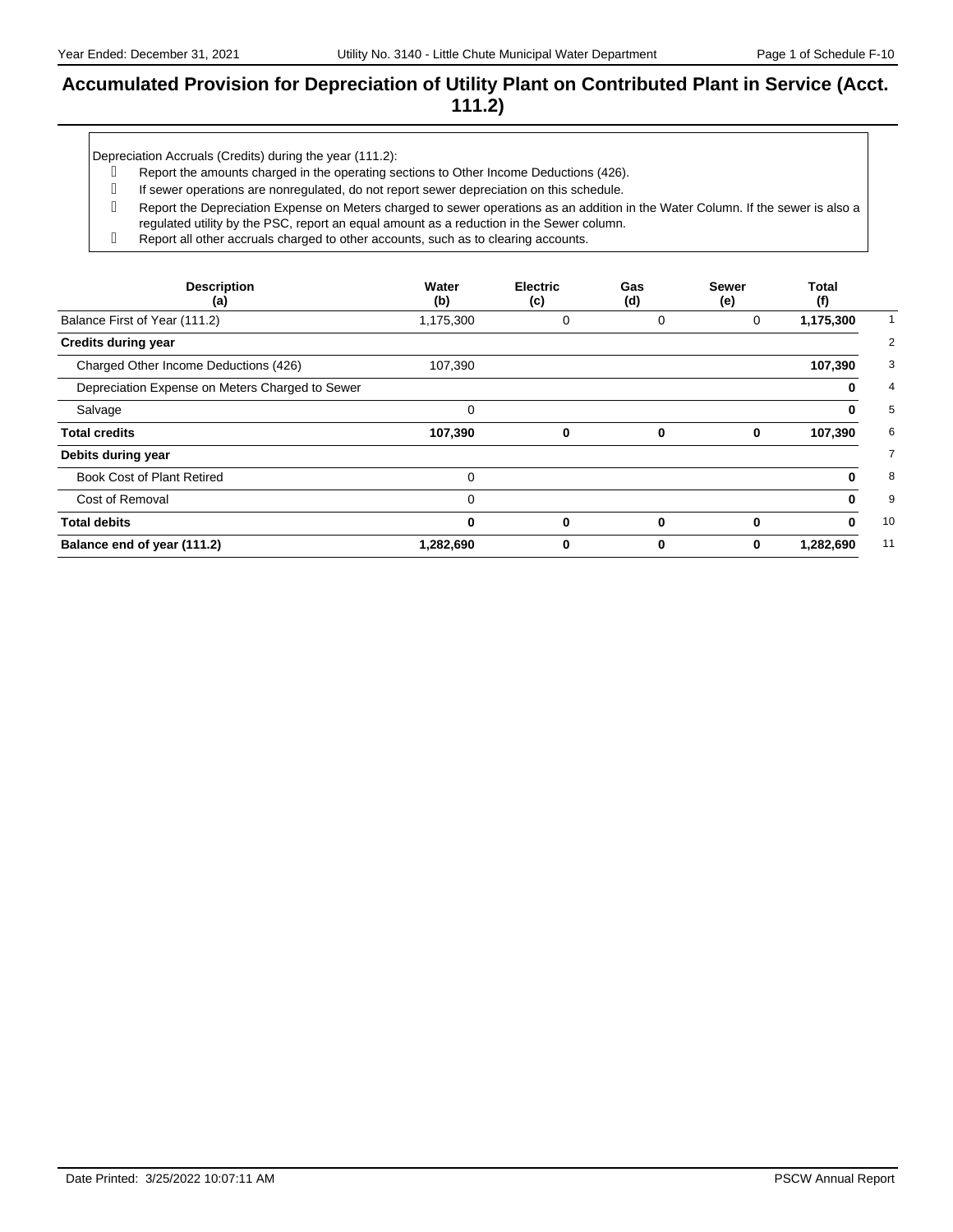## **Net Nonutility Property (Accts. 121 & 122)**

Report separately each item of property with a book cost of \$5,000 or more included in account 121.

- Other items may be grouped by classes of property.
- Describe in detail any investment in sewer department carried in this account.

| <b>Description</b><br>(a)              | <b>Balance</b><br><b>First of Year</b><br>(b) | <b>Additions</b><br><b>During Year</b><br>(c) | <b>Deductions</b><br><b>During Year</b><br>(d) | <b>Balance</b><br><b>End of Year</b><br>(e) |
|----------------------------------------|-----------------------------------------------|-----------------------------------------------|------------------------------------------------|---------------------------------------------|
| Nonregulated sewer plant               |                                               |                                               |                                                |                                             |
| <b>Total Nonutility Property (121)</b> |                                               |                                               |                                                | 2                                           |
| Less accum. prov. depr. & amort. (122) |                                               |                                               |                                                | 3                                           |
| <b>Net Nonutility Property</b>         |                                               |                                               |                                                | 4                                           |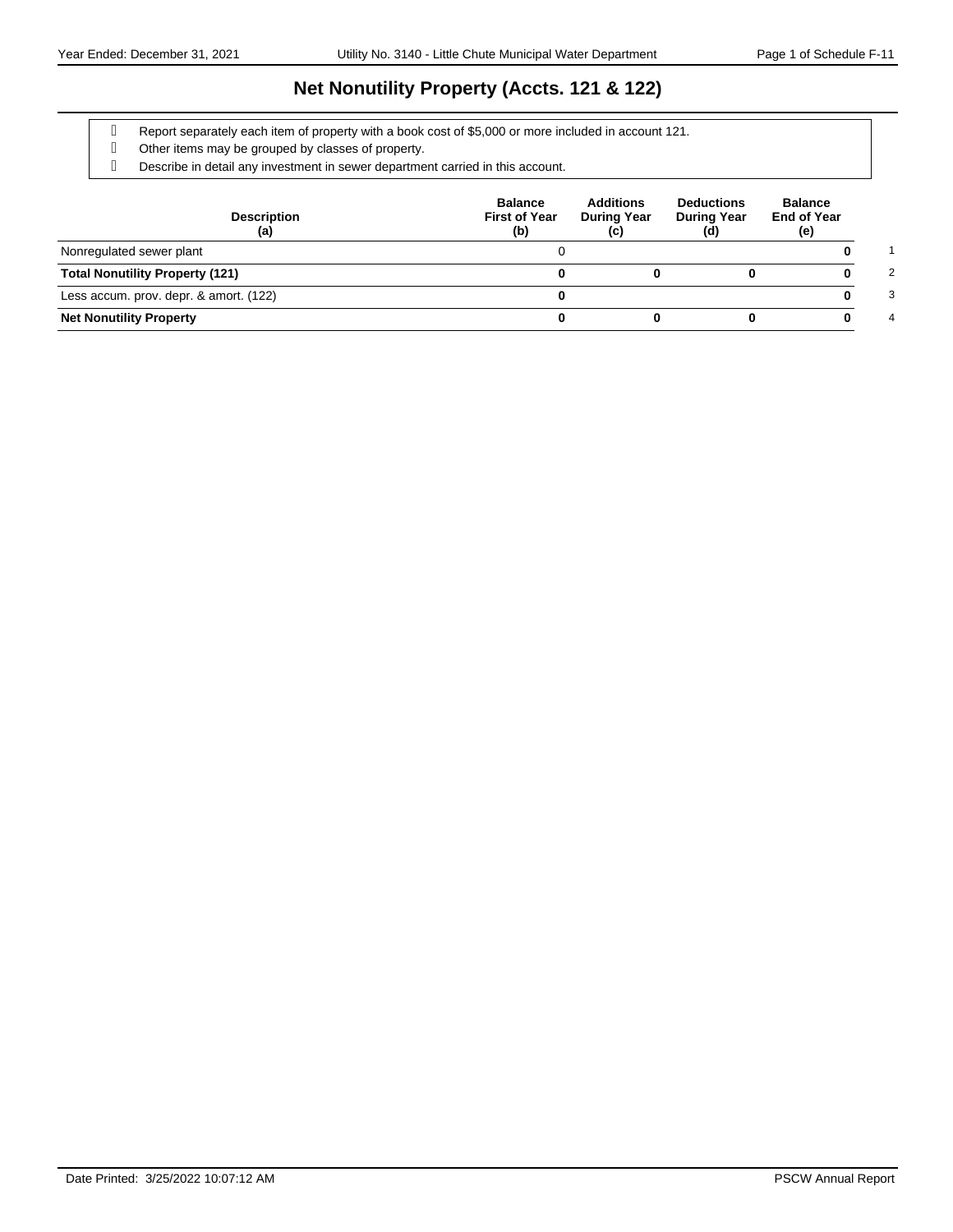# **Accumulated Provision for Uncollectible Accounts-Cr. (Acct. 144)**

| <b>Description</b><br>(a)                                        | Amount<br>(b) |
|------------------------------------------------------------------|---------------|
| Balance first of year                                            |               |
| <b>Additions</b>                                                 |               |
| Provision for uncollectibles during year                         | 0             |
| Collection of accounts previously written off: Utility Customers | 0             |
| Collection of accounts previously written off: Others            | 0             |
| <b>Total Additions</b>                                           | 0             |
| <b>Accounts Written Off</b>                                      |               |
| Accounts written off during the year: Utility Customers          | 0             |
| Accounts written off during the year: Others                     | 0             |
| <b>Total Accounts Written Off</b>                                | 0             |
| <b>Balance End of Year</b>                                       | 0             |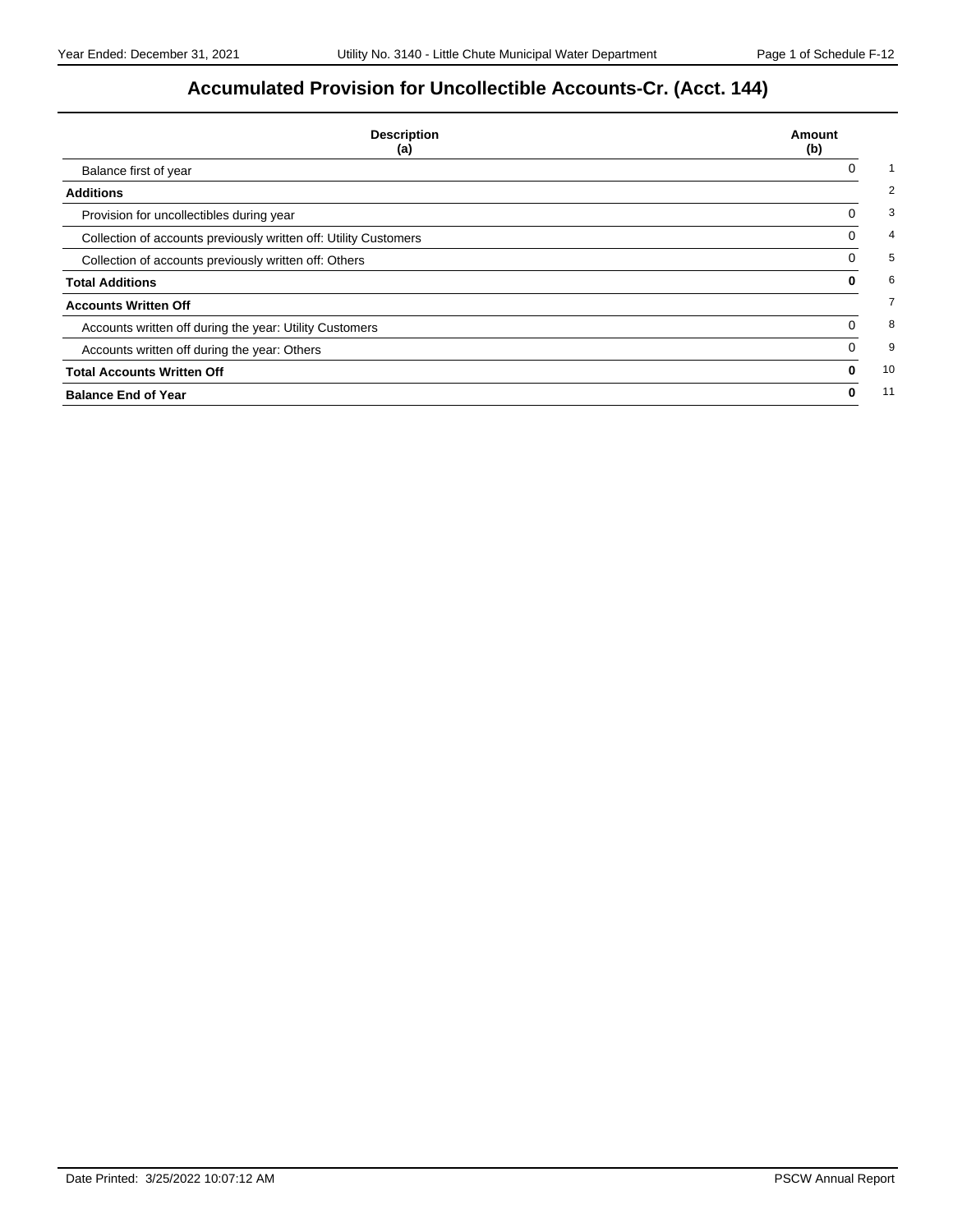## **Materials and Supplies**

| <b>Account</b><br>(a)         | Generation<br>(b) | Transmission<br>(d) | <b>Distribution</b><br>(d) | Other<br>(e) | Total<br><b>End of Year</b><br>(f) | Amount<br><b>Prior Year</b><br>(g) |
|-------------------------------|-------------------|---------------------|----------------------------|--------------|------------------------------------|------------------------------------|
| <b>Electric Utility</b>       |                   |                     |                            |              |                                    |                                    |
| Fuel (151)                    |                   |                     |                            |              |                                    |                                    |
| Fuel stock expenses (152)     |                   |                     |                            |              |                                    |                                    |
| Plant mat. & oper. sup. (154) |                   |                     |                            |              | 0                                  |                                    |
| <b>Total Electric Utility</b> |                   |                     |                            |              |                                    |                                    |

| <b>Account</b>                     | <b>Total</b><br><b>End of Year</b> | Amount<br><b>Prior Year</b> |
|------------------------------------|------------------------------------|-----------------------------|
| Electric utility total             | 0                                  | 0                           |
| Water utility (154)                | 16,281                             | 31,191                      |
| Sewer utility (154)                |                                    |                             |
| Heating utility (154)              |                                    |                             |
| Gas utility (154)                  |                                    |                             |
| Merchandise (155)                  |                                    |                             |
| Other materials & supplies (156)   |                                    |                             |
| Stores expense (163)               |                                    |                             |
| <b>Total Material and Supplies</b> | 16,281                             | 31,191                      |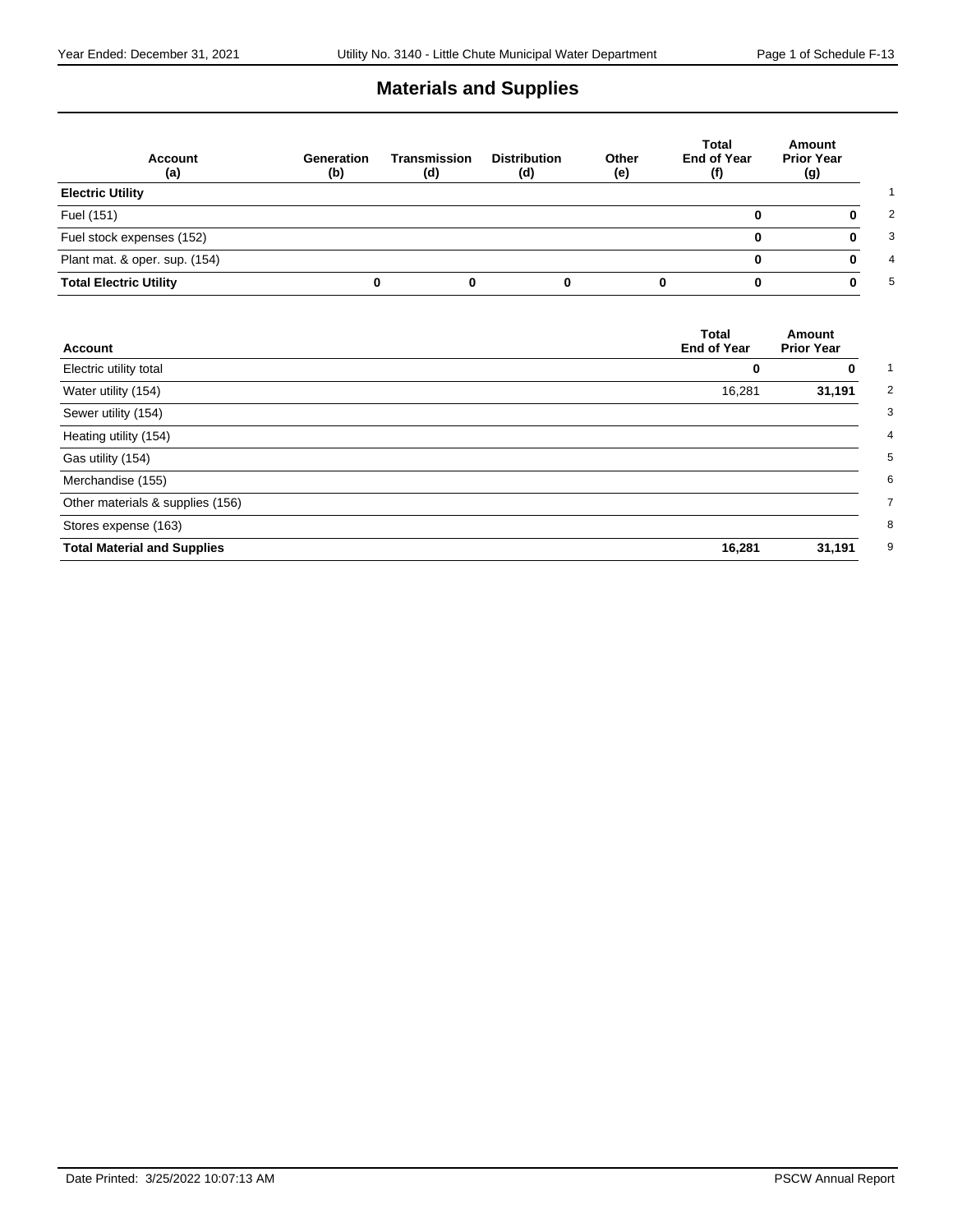## **Unamortized Debt Discount & Expense & Premium on Debt (Accts. 181 and 251)**

Report net discount and expense or premium separately for each security issue.

|                                           |               | <b>Written Off During Year</b>               |                                             |  |
|-------------------------------------------|---------------|----------------------------------------------|---------------------------------------------|--|
| Debt Issue to Which Related<br>(a)        | Amount<br>(b) | <b>Account Charged</b><br>or Credited<br>(c) | <b>Balance</b><br><b>End of Year</b><br>(d) |  |
| Unamortized debt discount & expense (181) |               |                                              |                                             |  |
| Deferred Loss on Refunding                | 510           | 428                                          | 2,552                                       |  |
| Unamortized Debt Discount                 | 681           | 428                                          | 1,265                                       |  |
| Total                                     | 1,191         |                                              | 3,817                                       |  |
| Unamortized premium on debt (251)         |               |                                              |                                             |  |
| Unamortized Debt Premium                  | 12,585        | 429                                          | 40,439                                      |  |
| <b>Total</b>                              | 12,585        |                                              | 40,439                                      |  |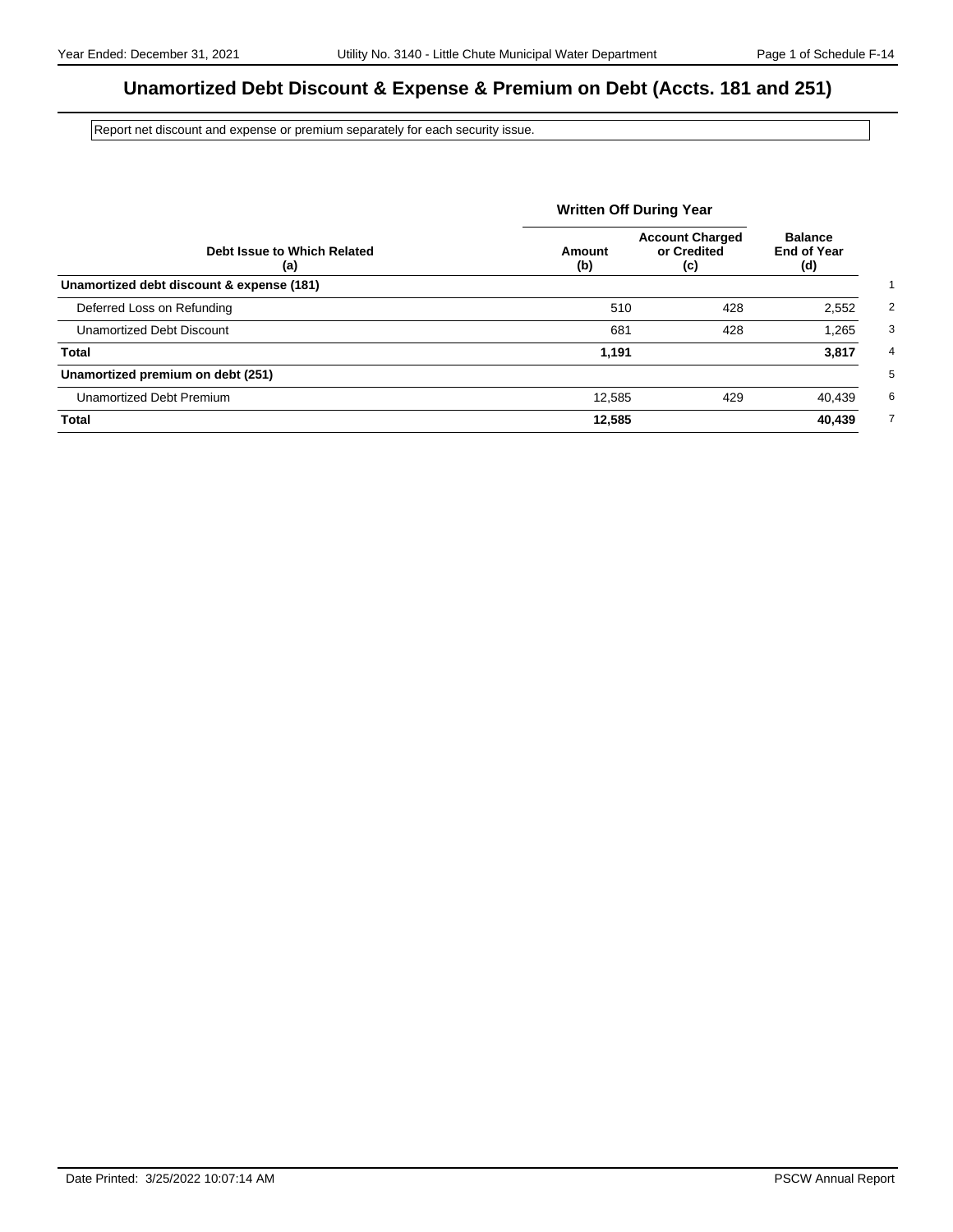## **Capital Paid in by Municipality (Acct. 200)**

Report each item (when individually or when like items are combined) greater than \$10,000 (class AB), \$5,000 (class C) and \$2,000 (class D, sewer and privates) and all other lesser amounts grouped as Miscellaneous. Describe fully using other than account titles.

|                            | <b>Description</b><br>(a) | Amount<br>(b)               |
|----------------------------|---------------------------|-----------------------------|
| Balance first of year      |                           | 1,179,557                   |
| <b>Balance end of year</b> |                           | 1,179,557<br>$\overline{2}$ |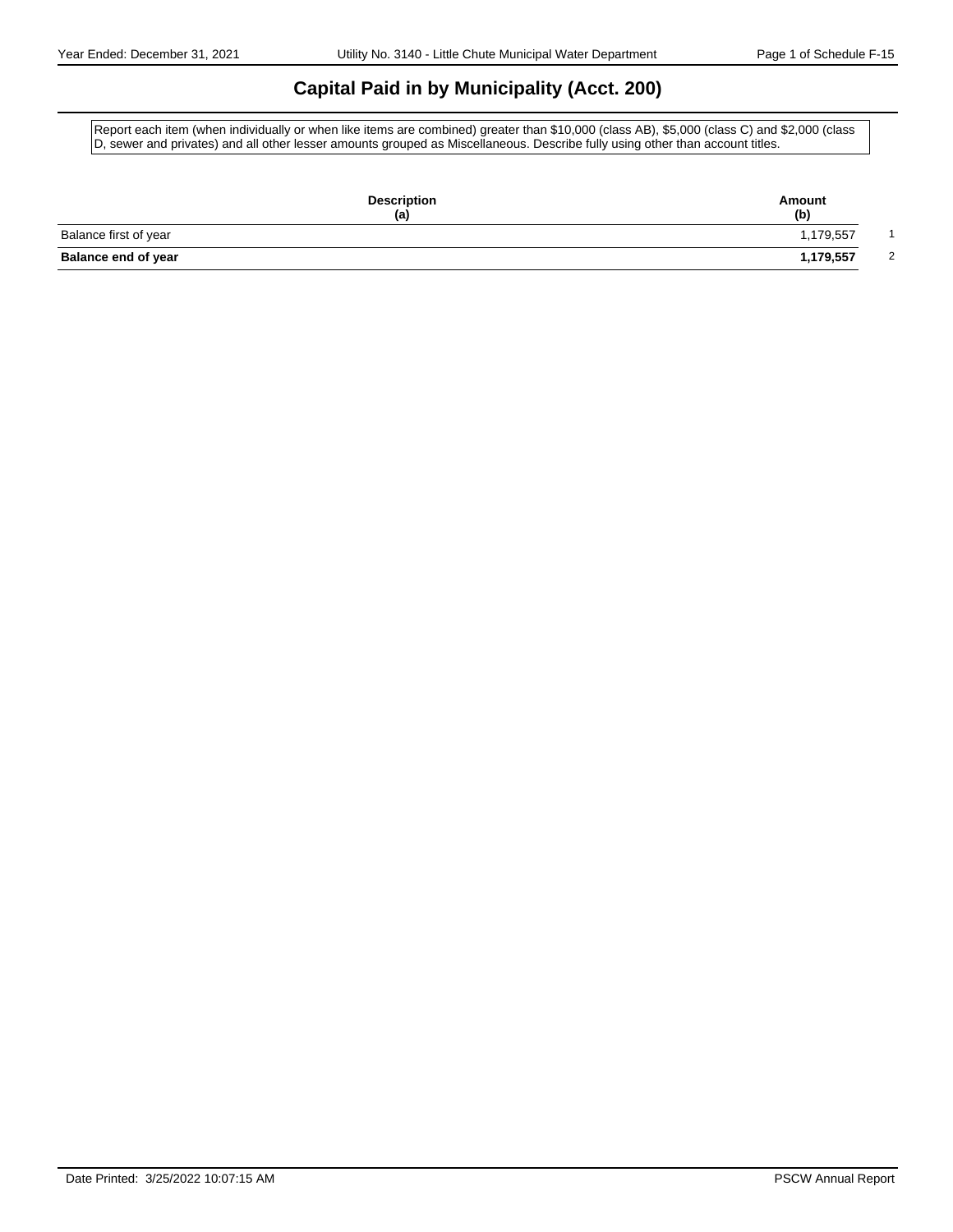# **Bonds (Acct. 221)**

- g Report information required for each separate issue of bonds.
- If there is more than one interest rate for an aggregate obligation issue, average the interest rates and report one rate.
- Proceeds advanced by the municipality from sale of general obligation bonds, if repayable by utility, should be included in account 223.
- Enter interest rates in decimal form. For example, enter 6.75% as 0.0675

| <b>Description of Issue</b><br>(a) | Date of<br><b>Issue</b><br>(b) | Final<br><b>Maturity</b><br>Date<br>(c) | <b>Interest</b><br>Rate<br>(d) | <b>Principal</b><br>Amount<br><b>End of Year</b><br>(e) |
|------------------------------------|--------------------------------|-----------------------------------------|--------------------------------|---------------------------------------------------------|
| 2016A REVENUE BONDS                | 07/06/2016                     | 05/01/2026                              | 1.80%                          | 390,000                                                 |
| 2017 SAFE DRINKING FUND LOAN       | 12/13/2017                     | 05/01/2037                              | 1.76%                          | 1.024.243                                               |
| Total                              |                                |                                         |                                | 1,414,243                                               |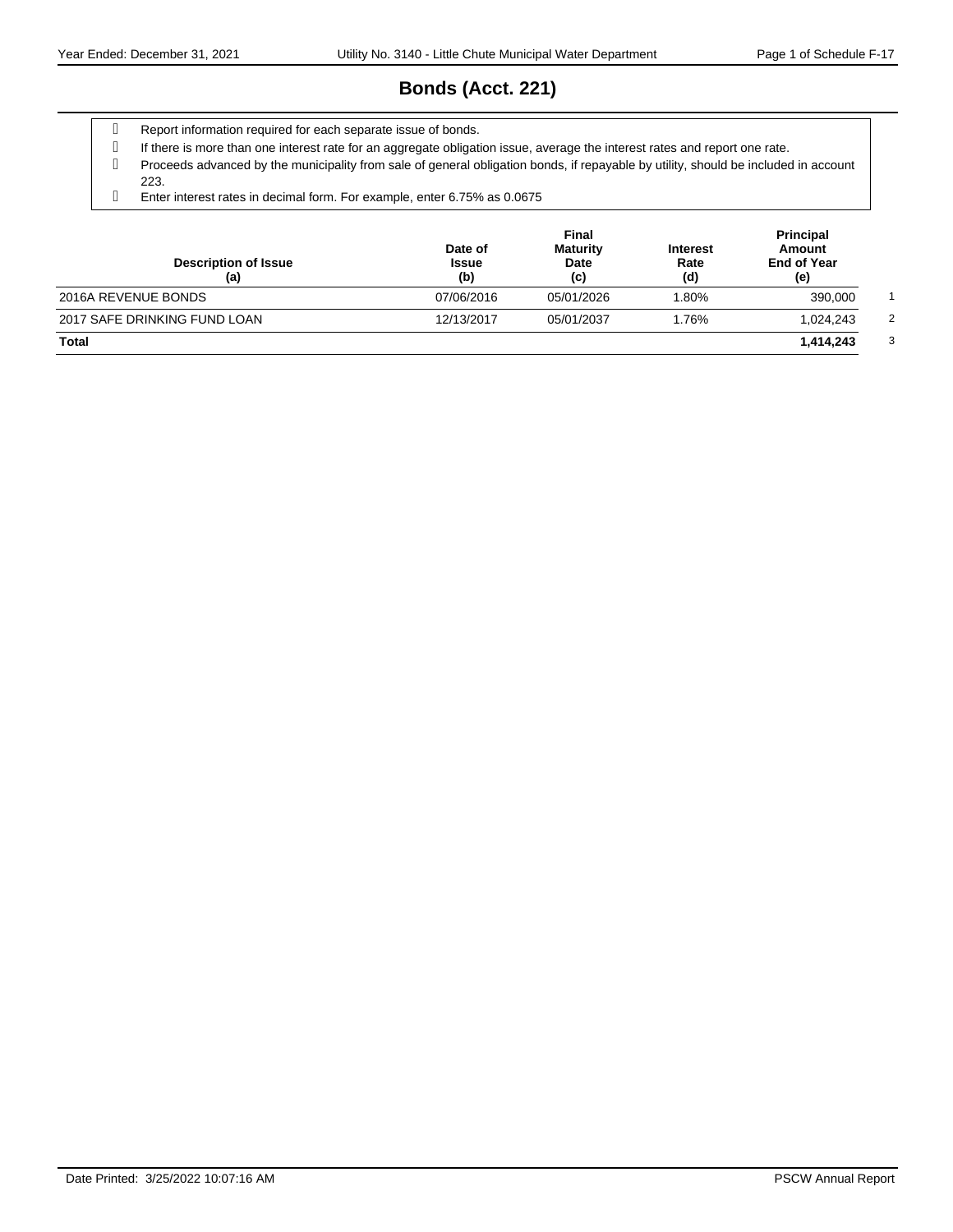### **Notes Payable & Miscellaneous Long-Term Debt**

- Report each class of debt included in Accounts 223, 224 and 231.
- Proceeds of general obligation issues, if subject to repayment by the utility, should be included in Account 223.
- If there is more than one interest rate for an aggregate obligation issue, average the interest rates and report one rate.
- Enter interest rates in decimal form. For example, enter 6.75% as 0.0675

| <b>Account and Description of Obligation</b><br>$(a$ and $b)$ | Date of<br><b>Issue</b><br>(c) | Final<br><b>Maturity</b><br>Date<br>(d) | <b>Interest</b><br>Rate<br>(e) | <b>Principal</b><br>Amount<br><b>End of Year</b><br>(f) |
|---------------------------------------------------------------|--------------------------------|-----------------------------------------|--------------------------------|---------------------------------------------------------|
| Other Long-Term Debt (224)                                    |                                |                                         |                                |                                                         |
| 2012 GO Promissory Notes                                      | 11/20/2012                     | 11/01/2022                              | 1.35%                          | 80,524                                                  |
| 2014 GO Promissory Notes                                      | 07/17/2014                     | 06/01/2024                              | 2.00%                          | 135,000                                                 |
| 2017B GO Promissory Notes                                     | 08/09/2017                     | 08/01/2027                              | 3.00%                          | 9,610                                                   |
| 2019 GO Promissory Notes                                      | 08/08/2019                     | 08/01/2026                              | 2.75%                          | 305,000                                                 |
| 2019 GO Refunding Notes                                       | 12/30/2019                     | 08/01/2026                              | 3.00%                          | 265,000                                                 |
| 2020 GO Promissory Notes                                      | 08/26/2020                     | 08/01/2023                              | 2.00%                          | 505,000                                                 |
| <b>Total for Account 224</b>                                  |                                |                                         |                                | 1.300.134                                               |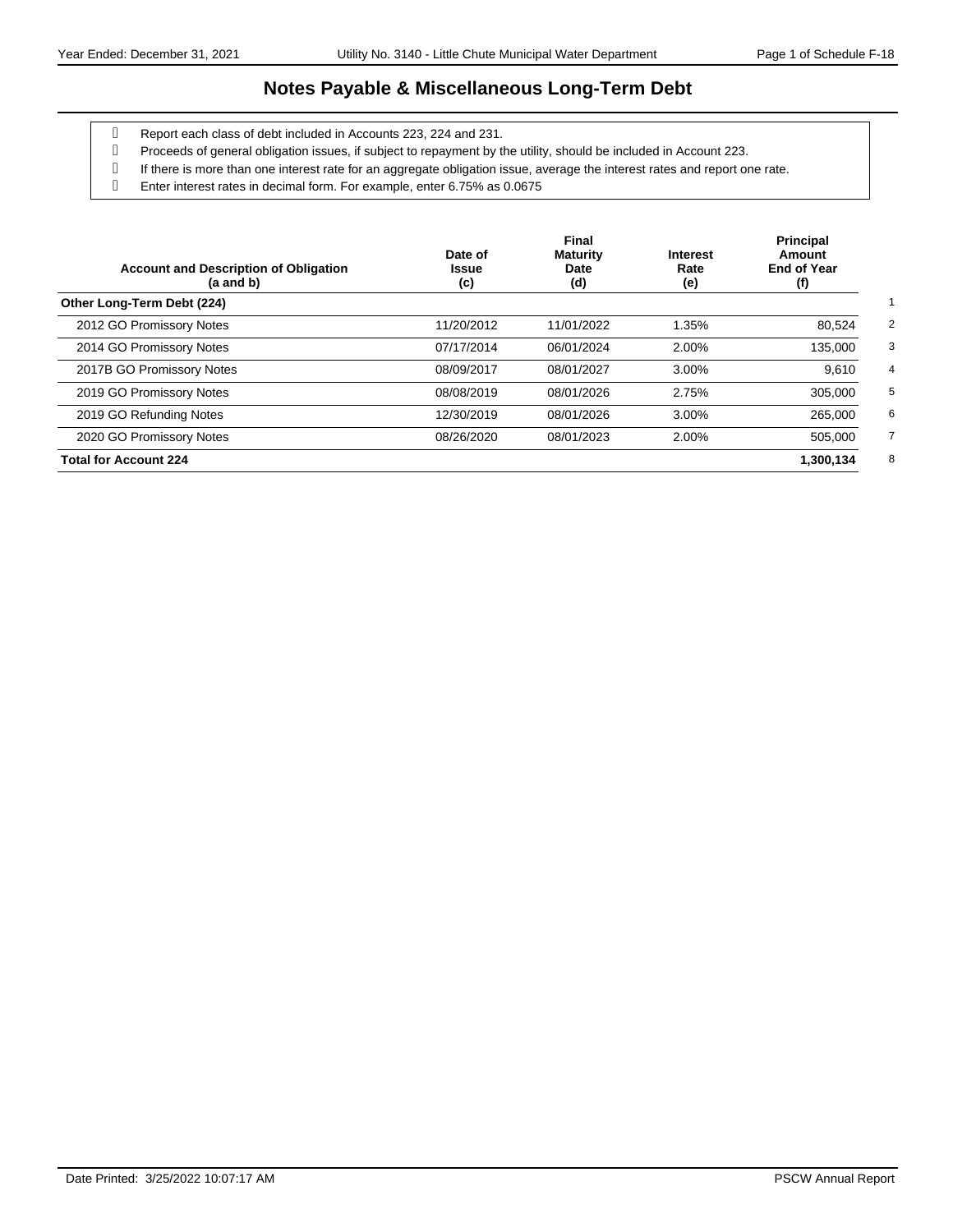# **Taxes Accrued (Acct. 236)**

| <b>Description</b><br>(a)           | Amount<br>(b)             |
|-------------------------------------|---------------------------|
| Balance first of year               | 216,000                   |
| Charged water department expense    | $\overline{2}$<br>217,765 |
| Charged electric department expense | 3                         |
| Charged gas department expense      | 4                         |
| Charged sewer department expense    | 5<br>7,350                |
| Total accruals and other credits    | 225,115<br>6              |
| County, state and local taxes       | $\overline{7}$<br>216,000 |
| Social Security taxes               | 8<br>6,435                |
| <b>PSC Remainder Assessment</b>     | 2,680<br>9                |
| Gross Receipts Tax                  | 10                        |
| Total payments and other debits     | 225,115<br>11             |
| <b>Balance end of year</b>          | 12<br>216,000             |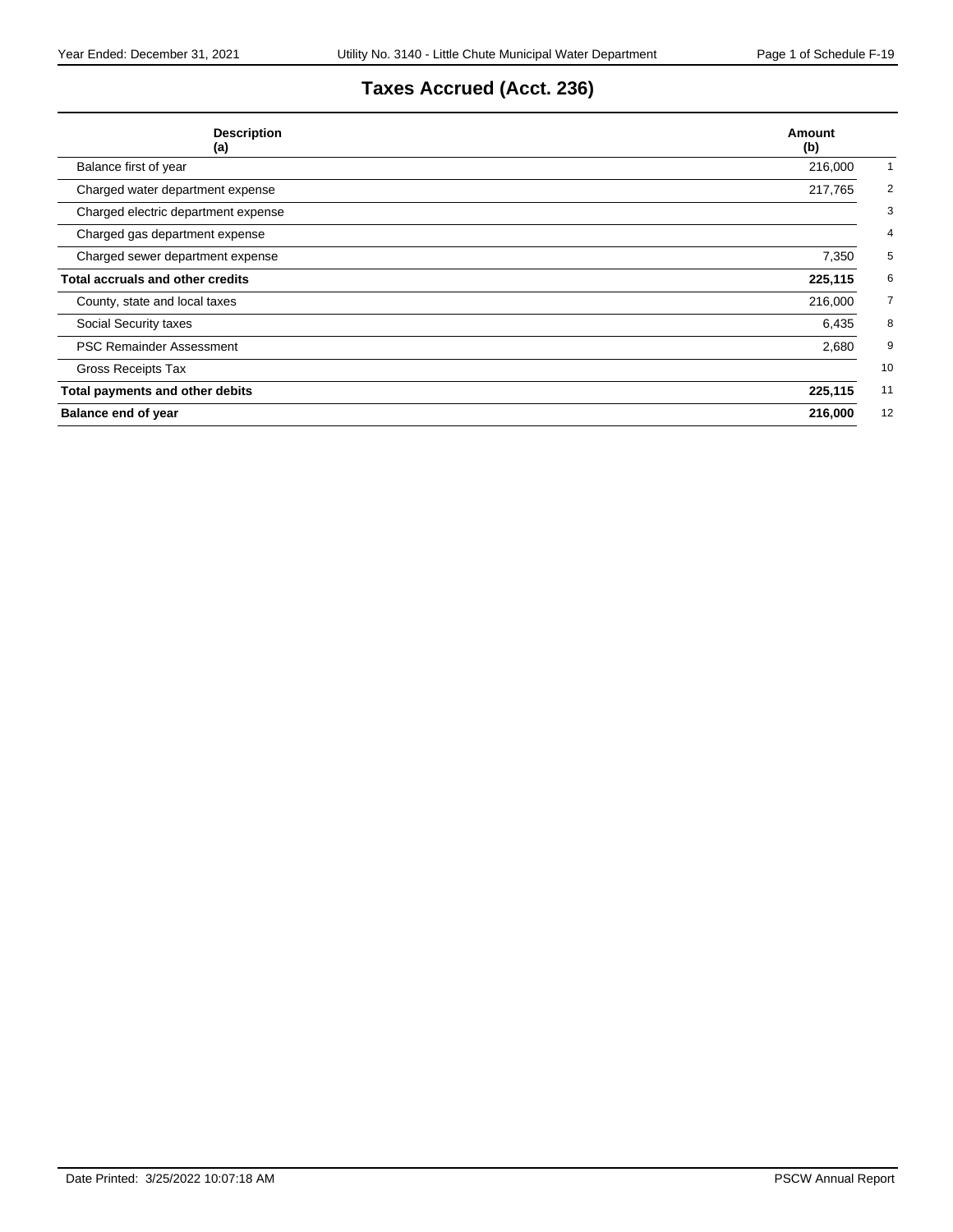## **Interest Accrued (Acct. 237)**

- g Report below interest accrued on each utility obligation.
- Report customer deposits under account 235.

| <b>Description of Issue</b><br>(a)               | <b>Interest Accrued</b><br><b>Balance</b><br><b>First of Year</b><br>(b) | <b>Interest Accrued</b><br><b>During Year</b><br>(c) | <b>Interest Paid</b><br><b>During Year</b><br>(d) | <b>Interest Accrued</b><br><b>Balance</b><br><b>End of Year</b><br>(e) |
|--------------------------------------------------|--------------------------------------------------------------------------|------------------------------------------------------|---------------------------------------------------|------------------------------------------------------------------------|
| <b>Bonds (221)</b>                               | $\Omega$                                                                 | $\Omega$                                             | $\Omega$                                          | 0                                                                      |
| 2016A REVENUE BONDS                              | 1,321                                                                    | 7,175                                                | 7,363                                             | 1,133                                                                  |
| 2017 Safe Drinking Fund Loan                     | 8,706                                                                    | 12,809                                               | 18,510                                            | 3,005                                                                  |
| <b>Subtotal Bonds (221)</b>                      | 10,027                                                                   | 19,984                                               | 25,873                                            | 4,138                                                                  |
| <b>Advances from Municipality (223)</b>          | $\Omega$                                                                 | $\Omega$                                             | $\Omega$                                          | 0                                                                      |
| 2012 GENERAL OBLIGATION NOTES                    | 377                                                                      | 2,085                                                | 2,261                                             | 201                                                                    |
| 2014 GENERAL OBLIGATION NOTES                    | 322                                                                      | 3,393                                                | 3.460                                             | 255                                                                    |
| 2017B GENERAL OBLIGATION NOTES                   | 139                                                                      | 315                                                  | 334                                               | 120                                                                    |
| 2019 GO NOTES                                    | 4,130                                                                    | 9,512                                                | 9,913                                             | 3,729                                                                  |
| <b>Subtotal Advances from Municipality (223)</b> | 4.968                                                                    | 15,305                                               | 15,968                                            | 4,305                                                                  |
| Other Long-Term Debt (224)                       | $\Omega$                                                                 | 0                                                    | 0                                                 | 0                                                                      |
| 2019 GO Refunding Notes                          | 1,575                                                                    | 9,200                                                | 9,450                                             | 1,325                                                                  |
| 2020 GO Promissory Notes                         | 3.063                                                                    | 8.402                                                | 8.235                                             | 3.230                                                                  |
| Subtotal Other Long-Term Debt (224)              | 4,638                                                                    | 17,602                                               | 17,685                                            | 4,555                                                                  |
| Notes Payable (231)                              | $\Omega$                                                                 | $\Omega$                                             | $\Omega$                                          | 0                                                                      |
| None                                             |                                                                          |                                                      |                                                   | $\bf{0}$                                                               |
| Subtotal Notes Payable (231)                     | $\bf{0}$                                                                 | $\bf{0}$                                             | $\mathbf{0}$                                      | 0                                                                      |
| <b>Customer Deposits (235)</b>                   | $\Omega$                                                                 | $\Omega$                                             | $\Omega$                                          | 0                                                                      |
| None                                             |                                                                          |                                                      |                                                   | 0                                                                      |
| <b>Subtotal Customer Deposits (235)</b>          | $\bf{0}$                                                                 | $\bf{0}$                                             | 0                                                 | U                                                                      |
| <b>Total</b>                                     | 19,633                                                                   | 52,891                                               | 59,526                                            | 12,998                                                                 |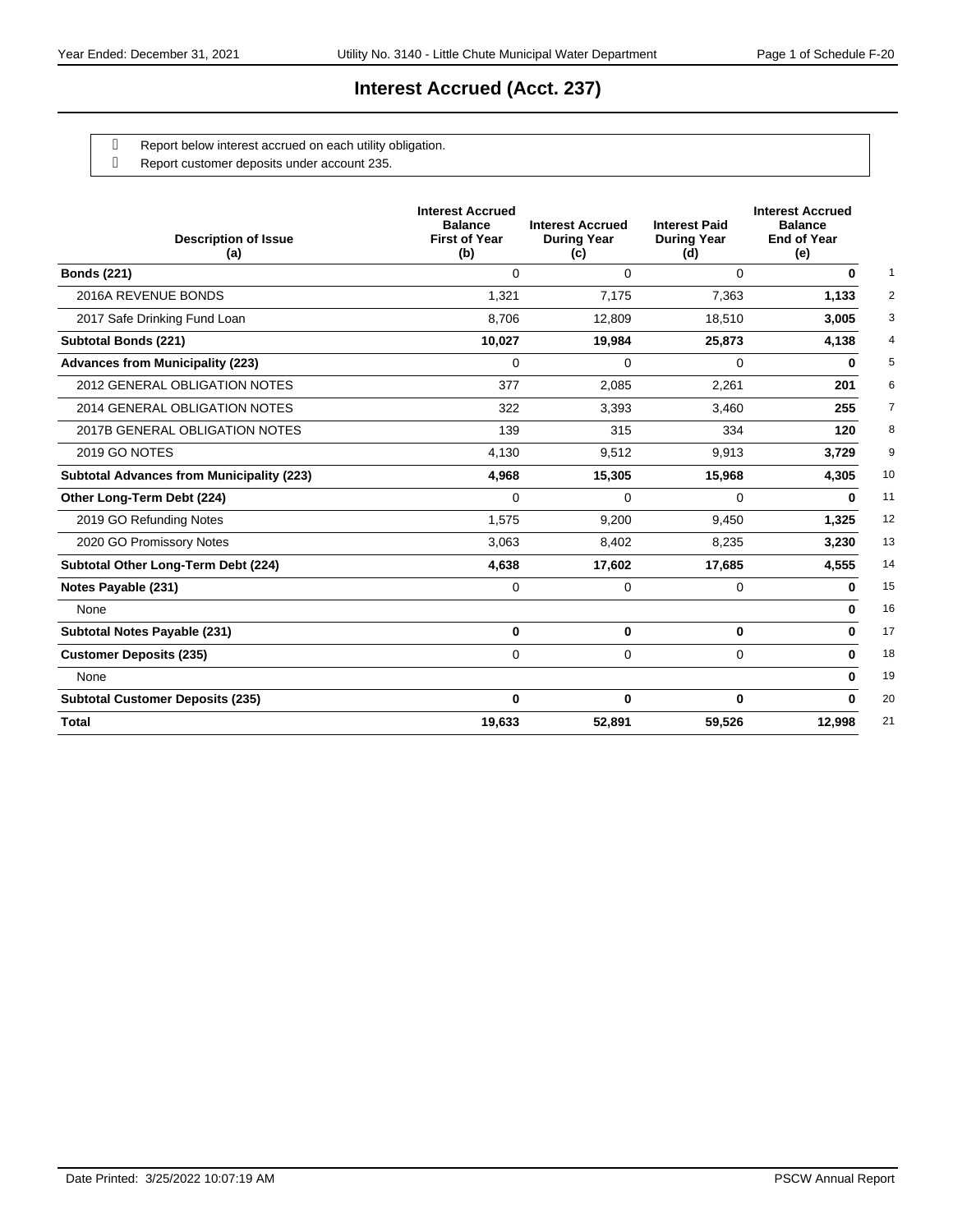### **Balance Sheet Detail - Other Accounts**

Report each item (when individually or when like items are combined) greater than \$10,000 (class AB), \$5,000 (class C) and \$2,000 (class D) and all other lesser amounts grouped as Miscellaneous. Describe fully using other than account titles.

| <b>Description</b><br>(a)                             | <b>Balance</b><br><b>End of Year</b><br>(b) |
|-------------------------------------------------------|---------------------------------------------|
| <b>Sinking Funds (125)</b>                            | $\mathbf 0$<br>1                            |
| 2016A Revenue Bonds                                   | 2<br>91,461                                 |
| <b>Bond Reserve Fund</b>                              | 3<br>149,500                                |
| Total (Acct. 125)                                     | 4<br>240,961                                |
| <b>Depreciation Fund (126)</b>                        | 5<br>$\Omega$                               |
| <b>Bond Covenant</b>                                  | 6<br>100,000                                |
| Total (Acct. 126)                                     | 7<br>100,000                                |
| <b>Cash and Working Funds (131)</b>                   | 8<br>0                                      |
| Cash                                                  | 9<br>654,724                                |
| Total (Acct. 131)                                     | 10<br>654,724                               |
| <b>Customer Accounts Receivable (142)</b>             | 11<br>$\Omega$                              |
| Water                                                 | 12<br>205,298                               |
| Total (Acct. 142)                                     | 13<br>205,298                               |
| Other Accounts Receivable (143)                       | 14<br>$\Omega$                              |
| Sewer (Non-regulated)                                 | 15                                          |
| Merchandising, jobbing and contract work              | 16                                          |
| Miscellaneous                                         | 21,351<br>17                                |
| Total (Acct. 143)                                     | 21,351<br>18                                |
| <b>Receivables from Municipality (145)</b>            | 19<br>$\Omega$                              |
| Delinquent Customer Accounts Placed on Tax Roll       | 20<br>20,388                                |
| Total (Acct. 145)                                     | 21<br>20,388                                |
| Prepayments (165)                                     | 22<br>$\Omega$                              |
| Prepaid Expenses                                      | 37,432<br>23                                |
| Total (Acct. 165)                                     | 37,432<br>24                                |
| Interest and Dividends Receivable (171)               | 25<br>0                                     |
| Interest Receivable                                   | 2,540<br>26                                 |
| Total (Acct. 171)                                     | 27<br>2,540                                 |
| <b>Miscellaneous Current and Accrued Assets (174)</b> | 28<br>0                                     |
| Net Pension Asset                                     | 29<br>39,254                                |
| Special Assessments - Current                         | 30<br>3,746                                 |
| Total (Acct. 174)                                     | 31<br>43,000                                |
| <b>Miscellaneous Deferred Debits (186)</b>            | 32<br>$\mathbf 0$                           |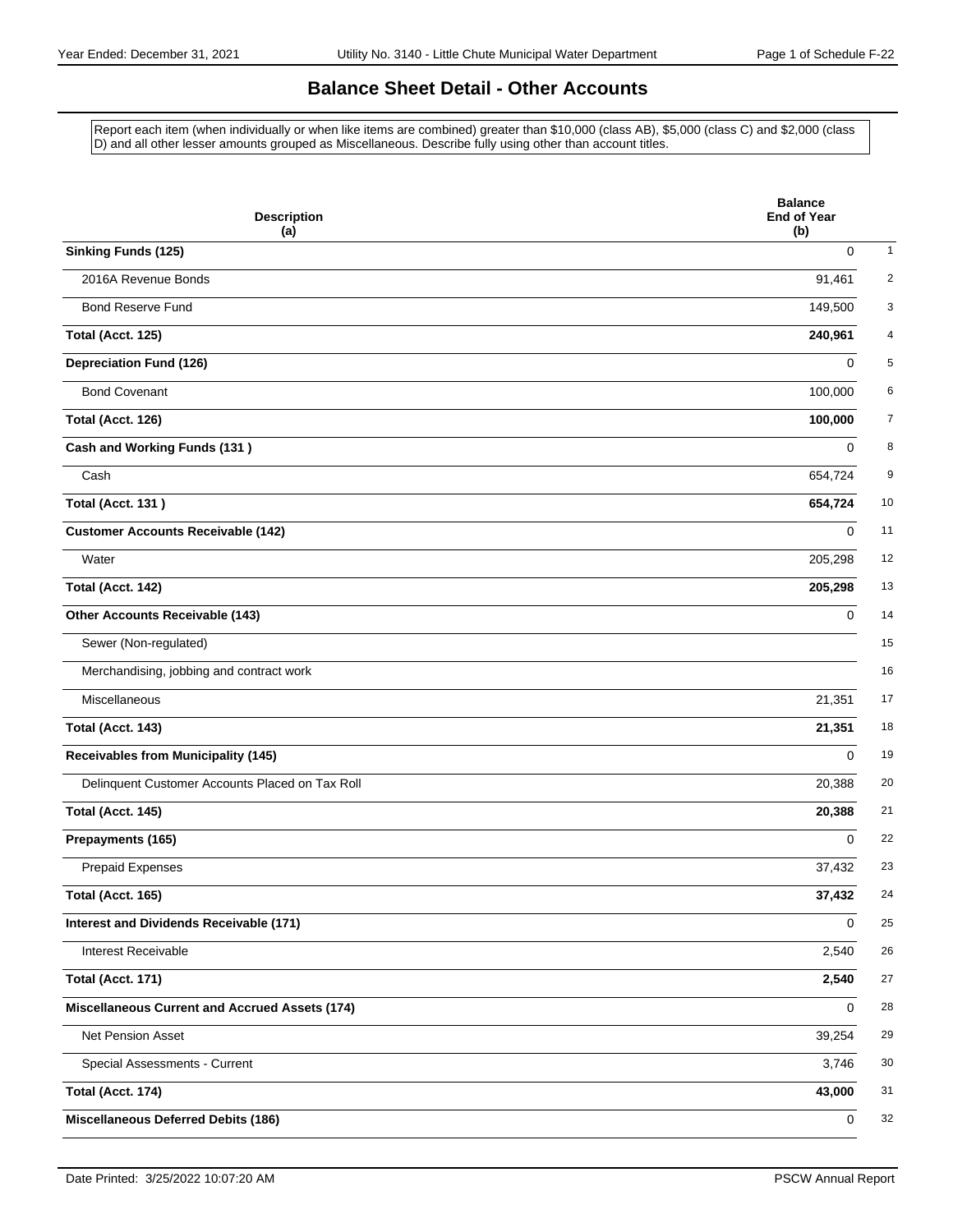## **Balance Sheet Detail - Other Accounts**

Report each item (when individually or when like items are combined) greater than \$10,000 (class AB), \$5,000 (class C) and \$2,000 (class D) and all other lesser amounts grouped as Miscellaneous. Describe fully using other than account titles.

| <b>Cumulative Affect of WRS</b>                     | 923         |
|-----------------------------------------------------|-------------|
| Deferred Outflows Related to WRS                    | 65,521      |
| Special Assessments - Deferred                      | 2,995       |
| Total (Acct. 186)                                   | 69,439      |
| Accounts Payable (232)                              | 0           |
| <b>Accounts Payable (232)</b>                       | $\mathbf 0$ |
| <b>Accounts Payable</b>                             | 40,136      |
| Retainage Payable                                   | 816         |
| <b>Total (Acct. 232)</b>                            | 40,952      |
| Miscellaneous Current and Accrued Liabilities (242) | $\mathbf 0$ |
| <b>Accrued Payroll</b>                              | 22,063      |
| Total (Acct. 242)                                   | 22,063      |
| Other Deferred Credits (253)                        | $\mathbf 0$ |
| <b>Regulatory Liability</b>                         | 63,129      |
| Deferred Inflows Related to WRS                     | 85,978      |
| Total (Acct. 253)                                   | 149,107     |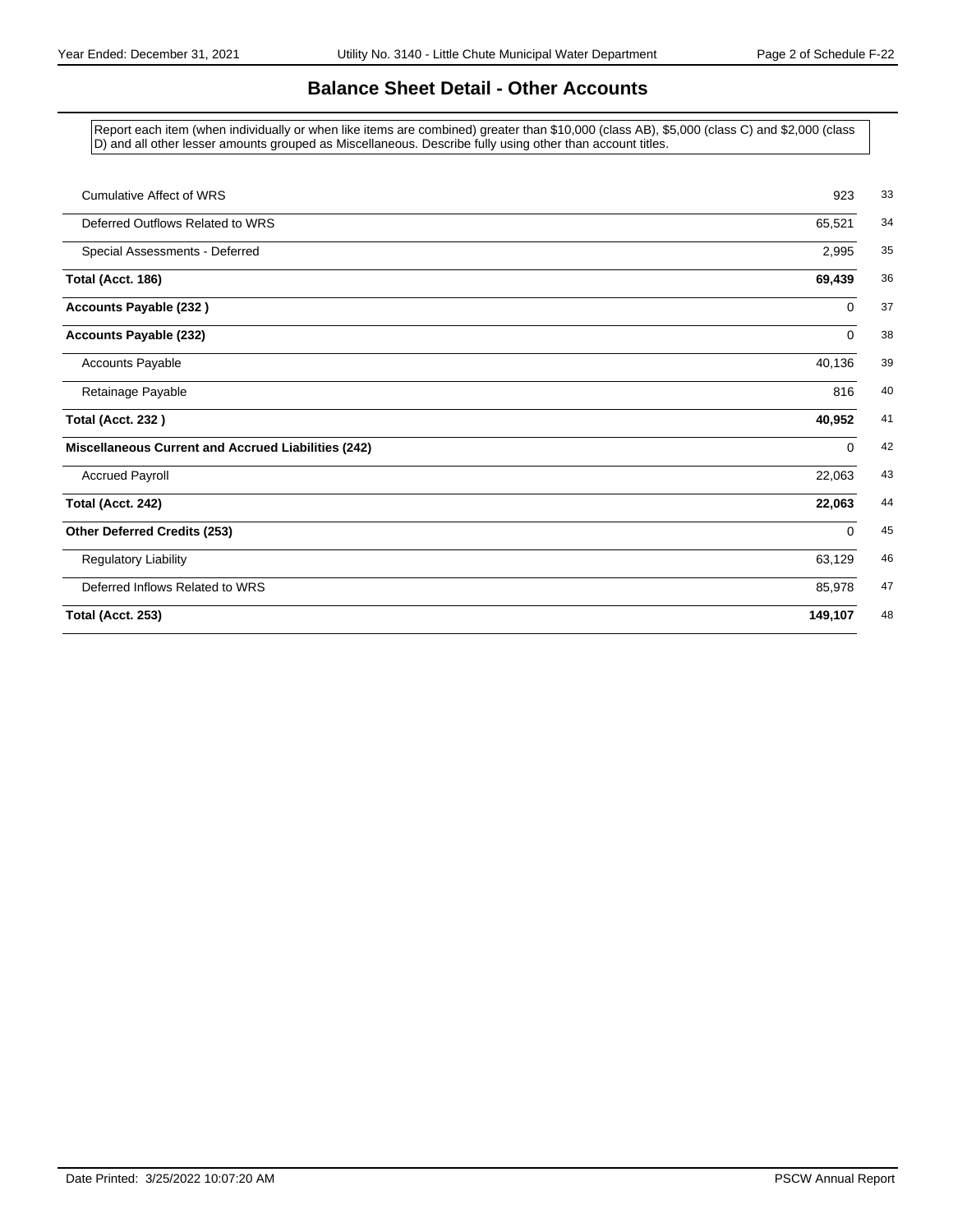#### **Balance Sheet Detail - Other Accounts**

Report each item (when individually or when like items are combined) greater than \$10,000 (class AB), \$5,000 (class C) and \$2,000 (class D) and all other lesser amounts grouped as Miscellaneous. Describe fully using other than account titles.

#### **Balance Sheet Detail - Other Accounts (Page F-22)**

**Explain amounts in Accounts 143, 145 and/or 233 in excess of \$10,000. Provide a short list or detailed description, but do not use terms such as other revenues, general, miscellaneous, or repeat the account title.**

Other Accounts Receivable (143) Miscellaneous: Duplicate invoice accidentally paid - to be reimbursed by vendor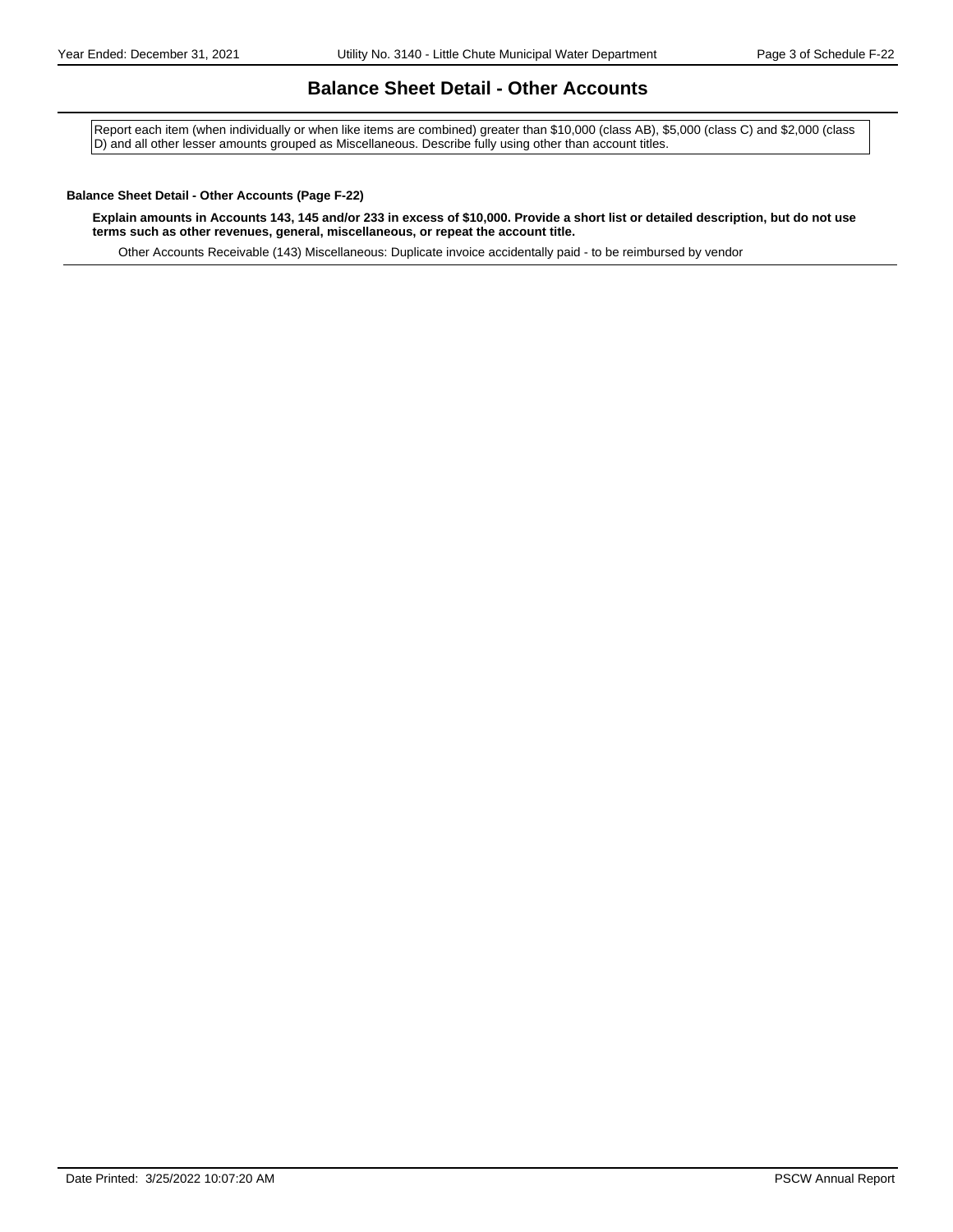#### **Return on Rate Base Computation**

- The data used in calculating rate base are averages.
- Calculate those averages by summing the first-of-year and the end-of-year figures for each account and then dividing the sum by two.
- For municipal utilities, do not include contributed plant in service, property held for future use, or construction work in progress with utility plant in service. These are not rate base components.
- For private utilities, do not include property held for future use, or construction work in progress with utility plant in service. These are not rate base components.

| <b>Average Rate Base</b><br>(a)                                      | Water<br>(b) | <b>Electric</b><br>(c) | Gas<br>(d) | <b>Sewer</b><br>(e) | <b>Total</b><br>(f) |
|----------------------------------------------------------------------|--------------|------------------------|------------|---------------------|---------------------|
| <b>Add Average</b>                                                   |              |                        |            |                     |                     |
| Utility Plant in Service (101.1)                                     | 16,568,272   |                        |            |                     | 16,568,272          |
| <b>Materials and Supplies</b>                                        | 23,736       |                        |            |                     | 23,736              |
| <b>Less Average</b>                                                  |              |                        |            |                     |                     |
| Reserve for Depreciation (111.1)                                     | 6,131,860    |                        |            |                     | 6,131,860           |
| <b>Customer Advances for Construction</b>                            |              |                        |            |                     | 0                   |
| <b>Regulatory Liability</b>                                          | 78,829       |                        |            |                     | 78,829              |
| <b>Average Net Rate Base</b>                                         | 10,381,319   | 0                      | 0          | 0                   | 10,381,319          |
| Net Operating Income                                                 | 550,988      |                        |            |                     | 550,988             |
| Net Operating Income as a percent of<br><b>Average Net Rate Base</b> | 5.31%        | N/A                    | N/A        | N/A                 | 5.31%               |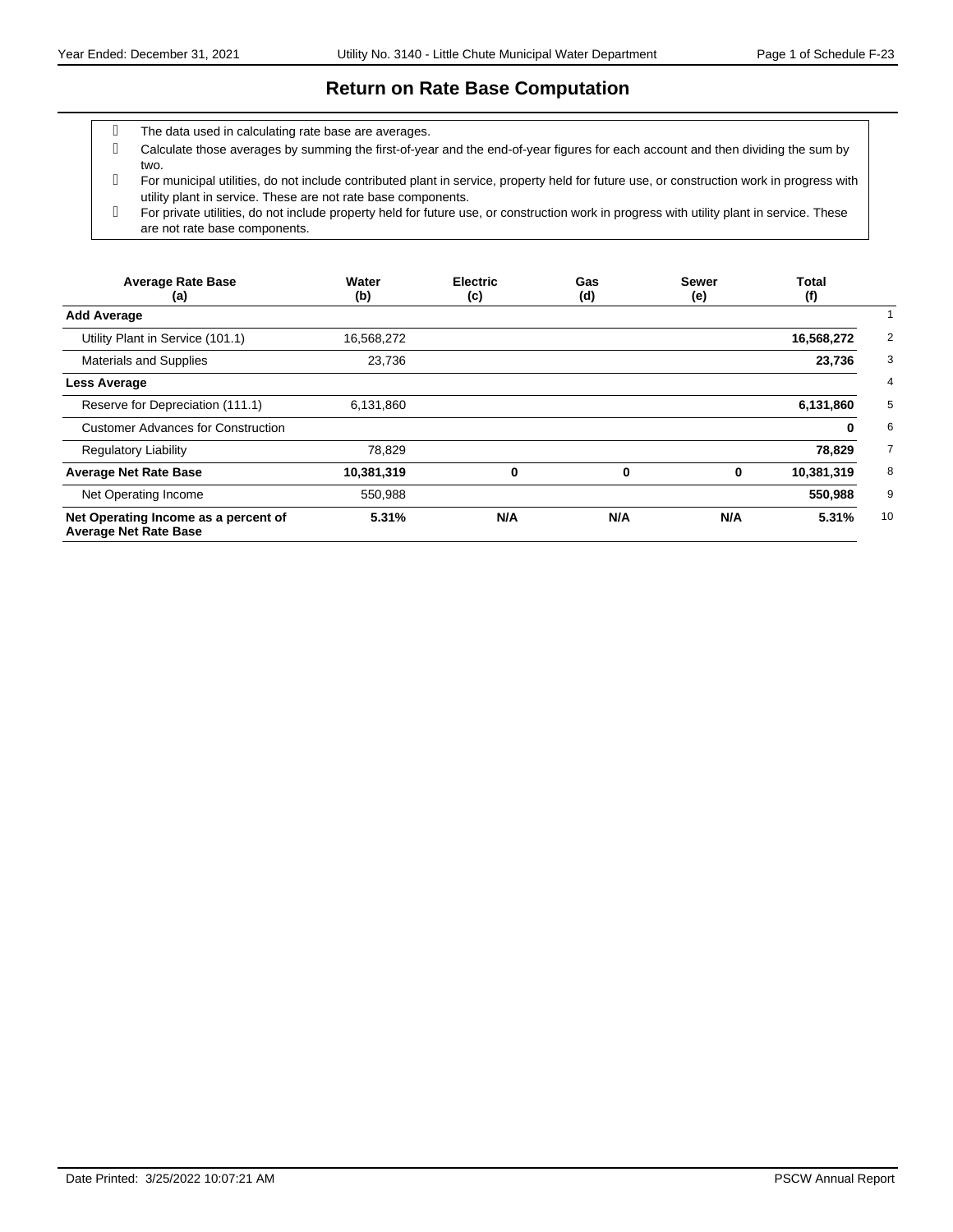### **Regulatory Liability - Pre-2003 Historical Accumulated Depreciation on Contributed Utility Plant (253)**

| <b>Description</b><br>(a)        | Water<br>(b) | <b>Electric</b><br>(c) | Gas<br>(d) | <b>Sewer</b><br>(e) | <b>Total</b><br>(f) |
|----------------------------------|--------------|------------------------|------------|---------------------|---------------------|
| Balance First of Year            | 94,529       |                        |            |                     | 94,529              |
| <b>Credits During Year</b>       |              |                        |            |                     | O                   |
| None                             |              |                        |            |                     | o                   |
| <b>Charges (Deductions)</b>      |              |                        |            |                     |                     |
| Miscellaneous Amortization (425) | 31,400       |                        |            |                     | 31,400              |
| <b>Balance End of Year</b>       | 63,129       |                        |            |                     | 63,129              |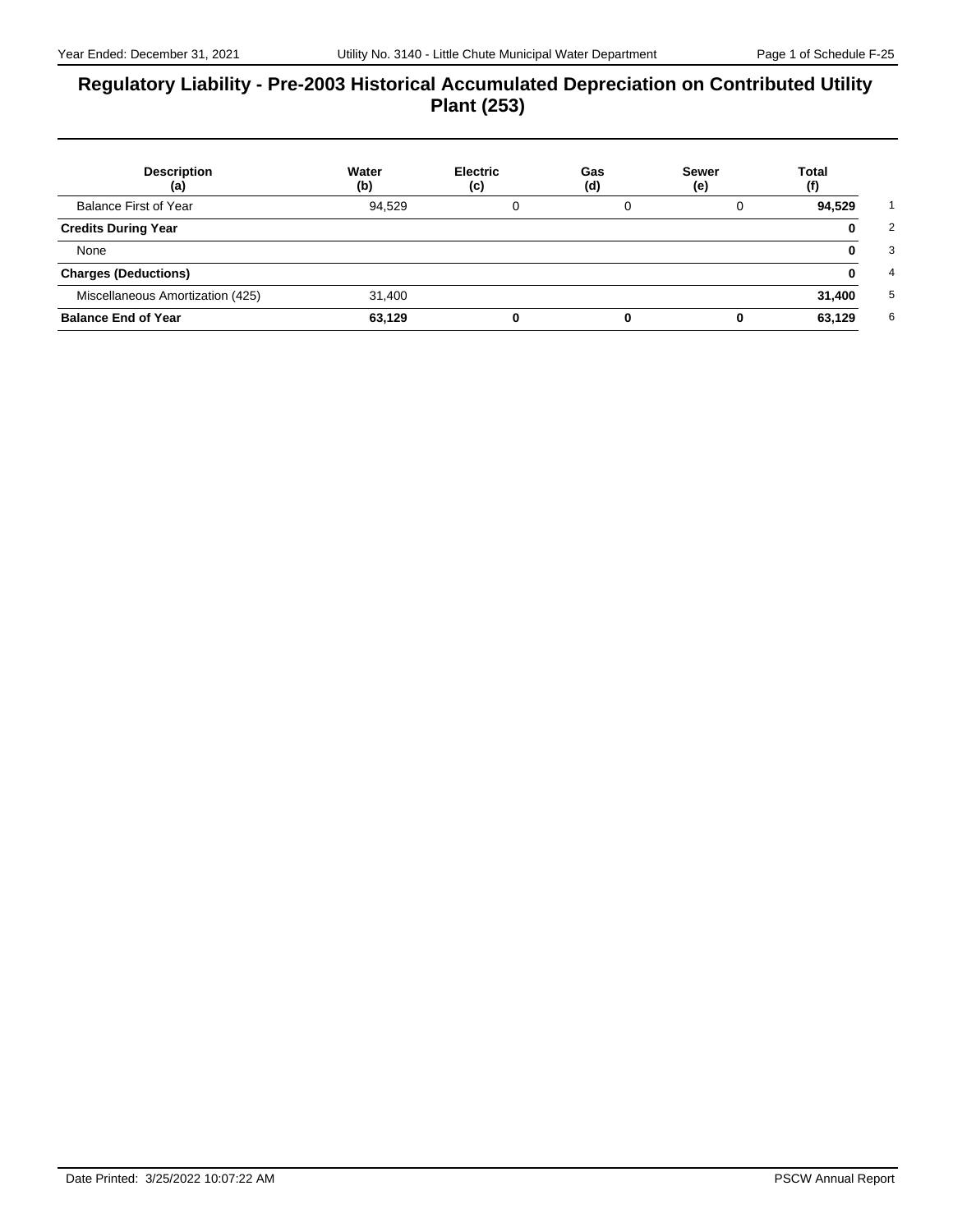## **Important Changes During the Year**

#### **Report changes of any of the following types:**

1. Acquisitions

2. Leaseholder changes

Village Administrator turnover, new Village Administrator Beau Bernhoft

3. Extensions of service

New customers - Main addition Trail View South

4. Estimated changes in revenues due to rate changes

5. Obligations incurred or assumed, excluding commercial paper

6. Formal proceedings with the Public Service Commission

Cherryvale area proceeding closed early 2021, main transferred from Appleton in 2021.

7. Any additional matters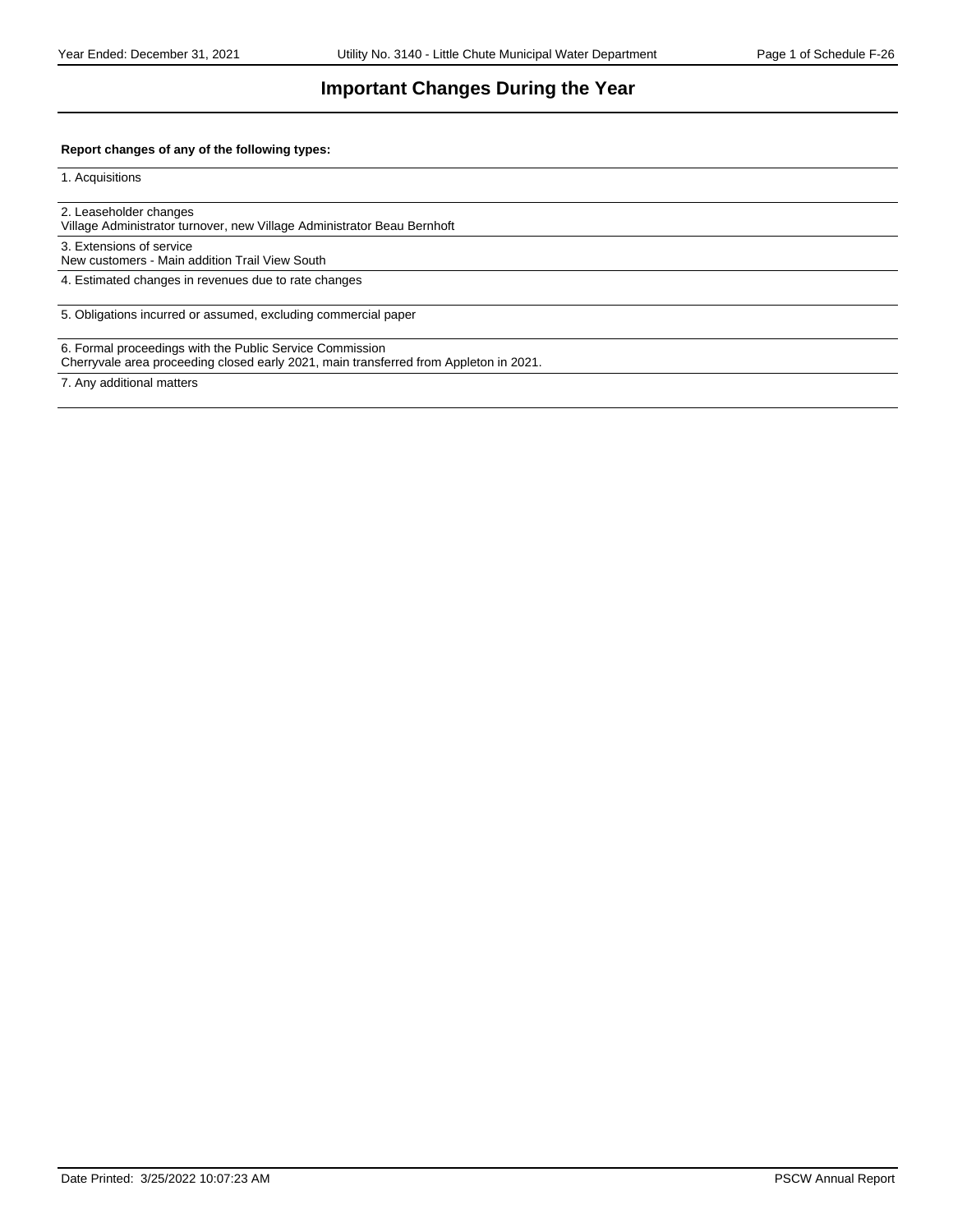# **Water Operating Revenues & Expenses**

| <b>Description</b><br>(a)                         | <b>This Year</b><br>(b) | <b>Last Year</b><br>(c)     |
|---------------------------------------------------|-------------------------|-----------------------------|
| <b>Operating Revenues - Sales of Water</b>        |                         | $\mathbf{1}$                |
| Sales of Water (460-467)                          | 2,254,740               | $\overline{2}$<br>2,222,305 |
| <b>Total Sales of Water</b>                       | 2,254,740               | 3<br>2,222,305              |
| <b>Other Operating Revenues</b>                   |                         | $\overline{4}$              |
| Forfeited Discounts (470)                         | 7,321                   | 5<br>5,301                  |
| Rents from Water Property (472)                   | 57,223                  | 53,656<br>6                 |
| Interdepartmental Rents (473)                     | 0                       | $\overline{7}$<br>0         |
| Other Water Revenues (474)                        | 19,521                  | 8<br>8,090                  |
| <b>Total Other Operating Revenues</b>             | 84,065                  | 67,047<br>9                 |
| <b>Total Operating Revenues</b>                   | 2,338,805               | 10<br>2,289,352             |
| <b>Operation and Maintenenance Expenses</b>       |                         | 11                          |
| Source of Supply Expense (600-617)                | 30.147                  | 12<br>27,055                |
| Pumping Expenses (620-633)                        | 186,401                 | 13<br>194,457               |
| Water Treatment Expenses (640-652)                | 361,567                 | 14<br>457,606               |
| Transmission and Distribution Expenses (660-678)  | 402,527                 | 15<br>370,313               |
| Customer Accounts Expenses (901-906)              | 39,743                  | 16<br>40,087                |
| Sales Expenses (910)                              | 0                       | 17<br>0                     |
| Administrative and General Expenses (920-932)     | 162,816                 | 163,125<br>18               |
| <b>Total Operation and Maintenenance Expenses</b> | 1,183,201               | 1,252,643<br>19             |
| <b>Other Operating Expenses</b>                   |                         | 20                          |
| Depreciation Expense (403)                        | 386,851                 | 382,641<br>21               |
| Amortization Expense (404-407)                    |                         | 22                          |
| <b>Taxes (408)</b>                                | 217,765                 | 23<br>217,261               |
| <b>Total Other Operating Expenses</b>             | 604,616                 | 24<br>599,902               |
| <b>Total Operating Expenses</b>                   | 1,787,817               | 25<br>1,852,545             |
| <b>NET OPERATING INCOME</b>                       | 550,988                 | 436,807<br>26               |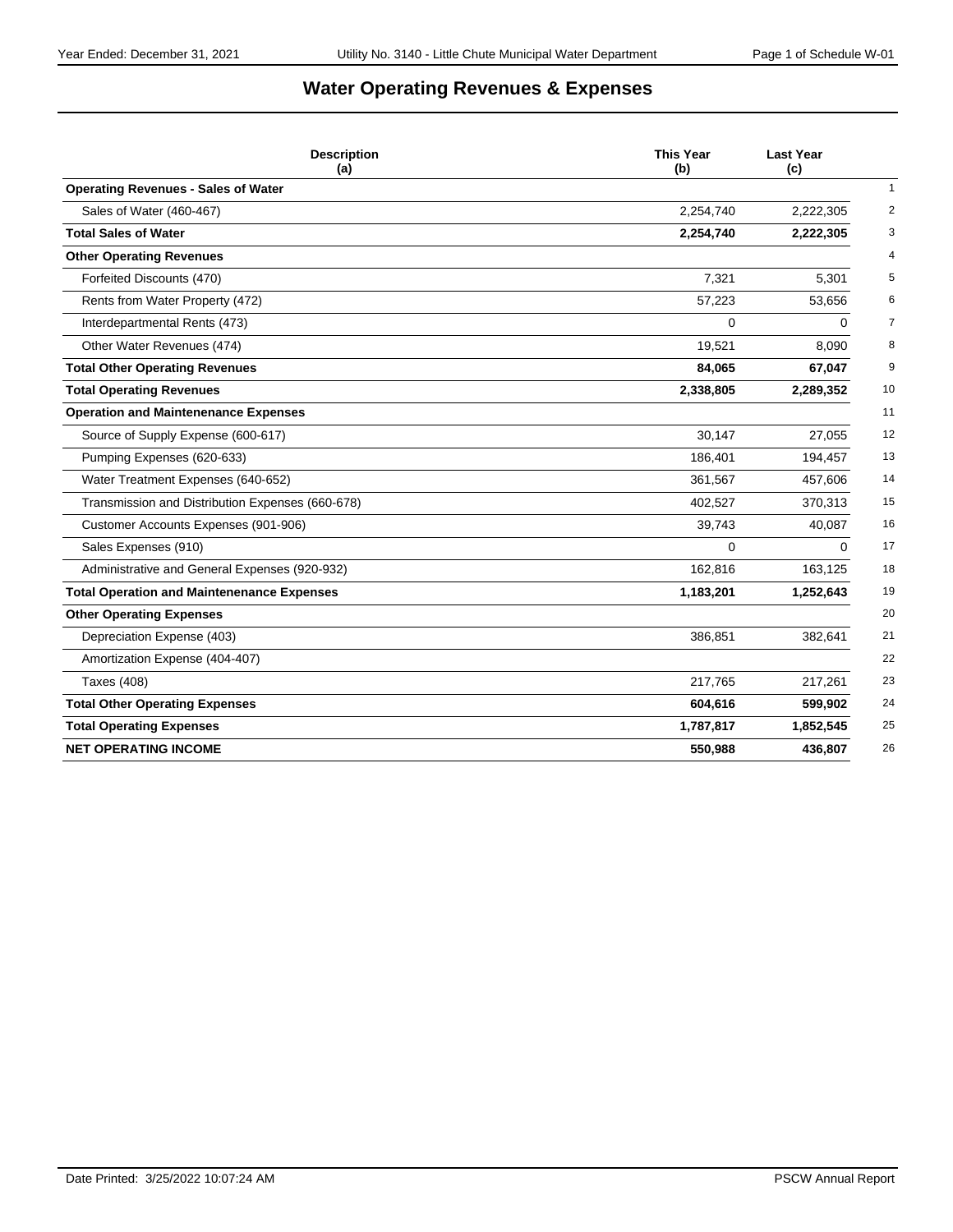## **Water Operating Revenues - Sales of Water**

- Where customer meters record cubic feet, multiply by 7.48 to obtain number of gallons.
- Report estimated gallons for unmetered sales.
- Sales to multiple dwelling buildings through a single meter serving 3 or more family units should be classified multifamily residential.

 Account 460, Unmetered Sales to General Customers - Gallons of Water Sold should not include in any way quantity of water, i.e. metered or measured by tank of pool volume. The quantity should be estimated based on size of pipe, flow, foot of frontage, etc. Bulk water sales should be Account 460 if the quantity is estimated and should be Account 461 if metered or measured by volume. Water related to construction should be a measured sale of water (Account 461).

Do not include meters or revenue billed under Schedule Am-1 (Additional Meter Rental Charge) in Account 461. Record revenues billed under Schedule Am-1 in Account 474.

| <b>Description</b><br>(a)                               | Average No.<br><b>Customer</b><br>(b) | <b>Thousand of Gallons</b><br>of Water Sold<br>(c) | Amount<br>(d) |
|---------------------------------------------------------|---------------------------------------|----------------------------------------------------|---------------|
| <b>Unmetered Sales to General Customers (460)</b>       |                                       |                                                    |               |
| Residential (460.1)                                     |                                       |                                                    |               |
| Commercial (460.2)                                      |                                       |                                                    |               |
| Industrial (460.3)                                      |                                       |                                                    |               |
| Public Authority (460.4)                                |                                       |                                                    |               |
| Multifamily Residential (460.5)                         |                                       |                                                    |               |
| Irrigation (460.6)                                      |                                       |                                                    |               |
| <b>Total Unmetered Sales to General Customers (460)</b> | $\bf{0}$                              | $\mathbf 0$                                        | 0             |
| <b>Metered Sales to General Customers (461)</b>         |                                       |                                                    |               |
| Residential (461.1)                                     | 4,128                                 | 148,796                                            | 930,173       |
| Commercial (461.2)                                      | 374                                   | 34,928                                             | 178,433       |
| Industrial (461.3)                                      | 29                                    | 148,001                                            | 479,661       |
| Public Authority (461.4)                                | 27                                    | 8,146                                              | 45,848        |
| Multifamily Residential (461.5)                         | 51                                    | 30,660                                             | 135,579       |
| Irrigation (461.6)                                      |                                       |                                                    |               |
| <b>Total Metered Sales to General Customers (461)</b>   | 4,609                                 | 370,531                                            | 1,769,694     |
| Private Fire Protection Service (462)                   | 98                                    |                                                    | 59,198        |
| Public Fire Protection Service (463)                    | 4,631                                 |                                                    | 425,848       |
| Other Water Sales (465)                                 |                                       |                                                    |               |
| Sales for Resale (466)                                  | 0                                     | 0                                                  | 0             |
| Interdepartmental Sales (467)                           |                                       |                                                    |               |
| <b>Total Sales of Water</b>                             | 9,338                                 | 370,531                                            | 2,254,740     |

Report average number of individually-metered accounts (meters). The amount reported should be the average meter count. E.g. if a hospital has 5 meters, a total of 5 meters should be reported on this schedule in column b (Average No. of Customers).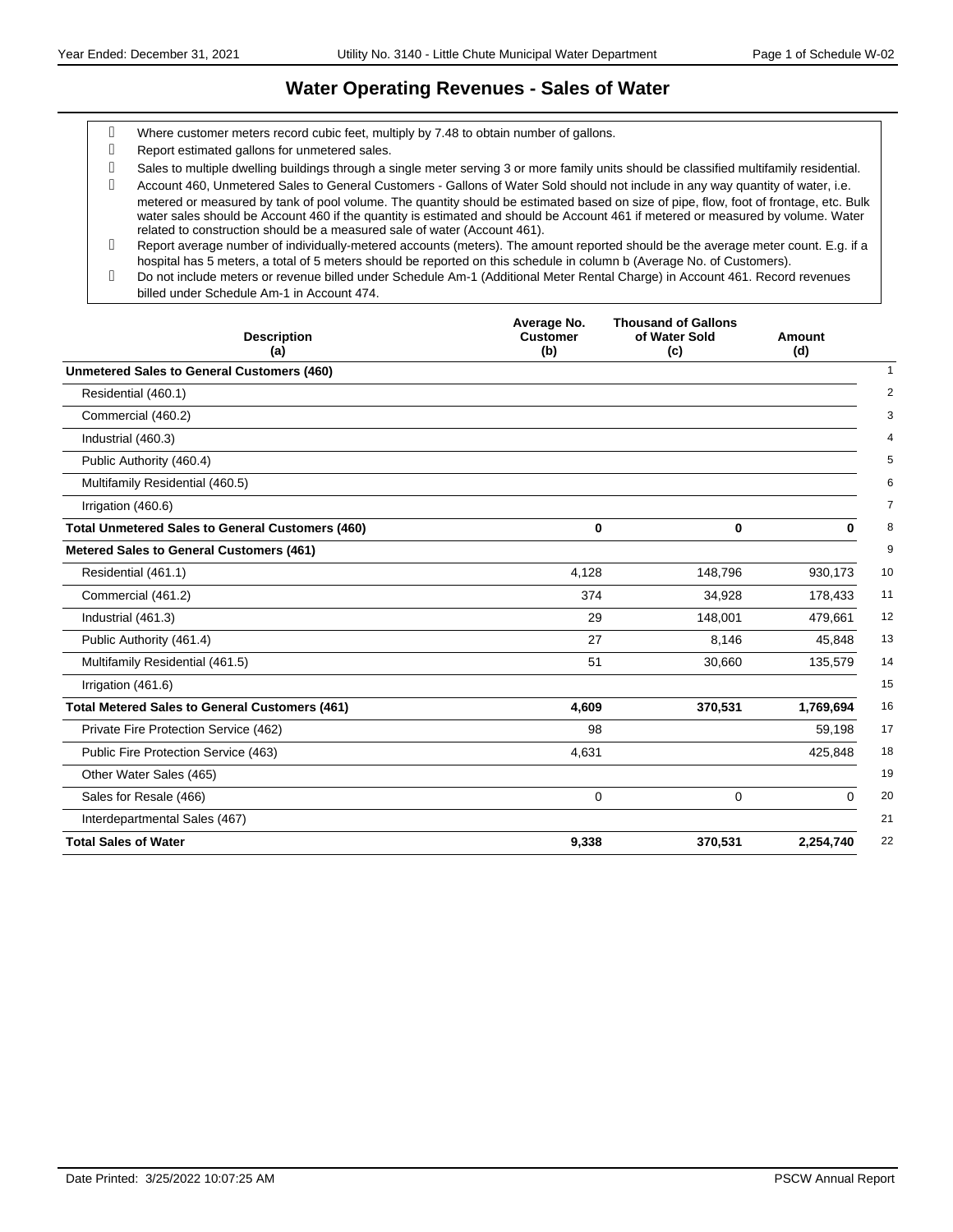# **Sales for Resale (Acct. 466)**

Use a separate line for each delivery point.

- - - THIS SCHEDULE NOT APPLICABLE TO THIS UTILITY- - -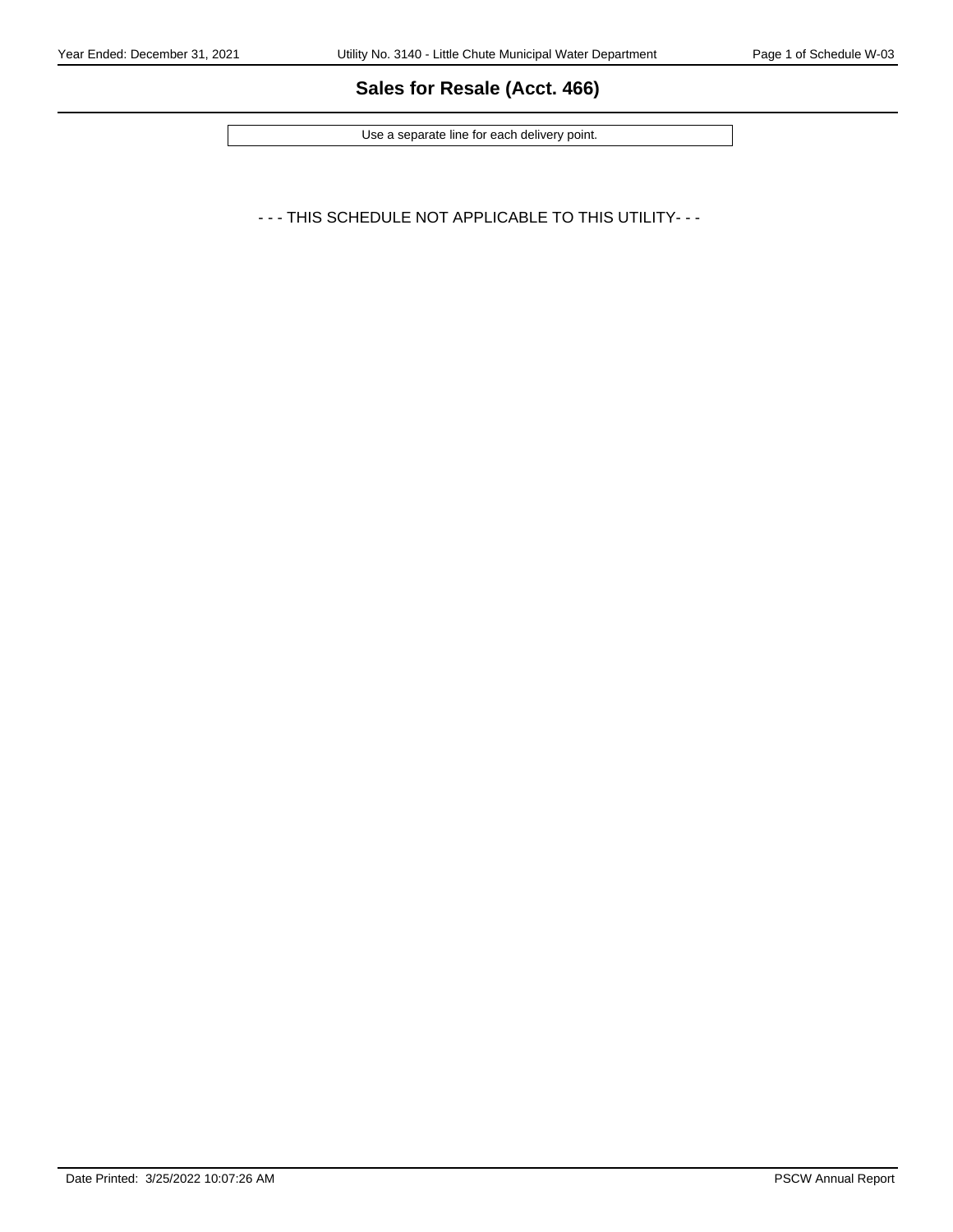## **Other Operating Revenues (Water)**

Report revenues relating to each account and fully describe each item using other than the account title.

- Report each item (when individually or when like items are combined) greater than \$10,000 (class AB), \$5,000 (class C) and \$2,000 (class D and privates) and all other lesser amounts grouped as Miscellaneous.
- For a combined utility which also provides sewer service that is based upon water readings, report the return on net investment in meters charged to sewer department in Other Water Revenues (474).

| <b>Description</b><br>(a)                                                                                | Amount<br>(b) |
|----------------------------------------------------------------------------------------------------------|---------------|
| <b>Public Fire Protection Service (463)</b>                                                              |               |
| Amount billed (usually per rate schedule F-1 or Fd-1)                                                    | 425,848       |
| Wholesale fire protection billed                                                                         |               |
| Amount billed for fighting fires outside utility's service areas (usually per rate schedule F-2 or BW-1) |               |
| <b>Total Public Fire Protection Service (463)</b>                                                        | 425,848       |
| <b>Forfeited Discounts (470)</b>                                                                         |               |
| Customer late payment charges                                                                            | 7,321         |
| <b>Total Forfeited Discounts (470)</b>                                                                   | 7,321         |
| <b>Rents from Water Property (472)</b>                                                                   |               |
| Rent of tower for cellular antennas                                                                      | 57,223        |
| <b>Total Rents from Water Property (472)</b>                                                             | 57,223        |
| Interdepartmental Rents (473)                                                                            |               |
| None                                                                                                     |               |
| <b>Total Interdepartmental Rents (473)</b>                                                               | 0             |
| Other Water Revenues (474)                                                                               |               |
| Return on net investment in meters charged to sewer department                                           | 5,126         |
| Miscellaneous                                                                                            | 275           |
| Other Invoices                                                                                           | 13,200        |
| <b>Reconnection Fees</b>                                                                                 | 120           |
| <b>Well Permit</b>                                                                                       | 800           |
| <b>Total Other Water Revenues (474)</b>                                                                  | 19,521        |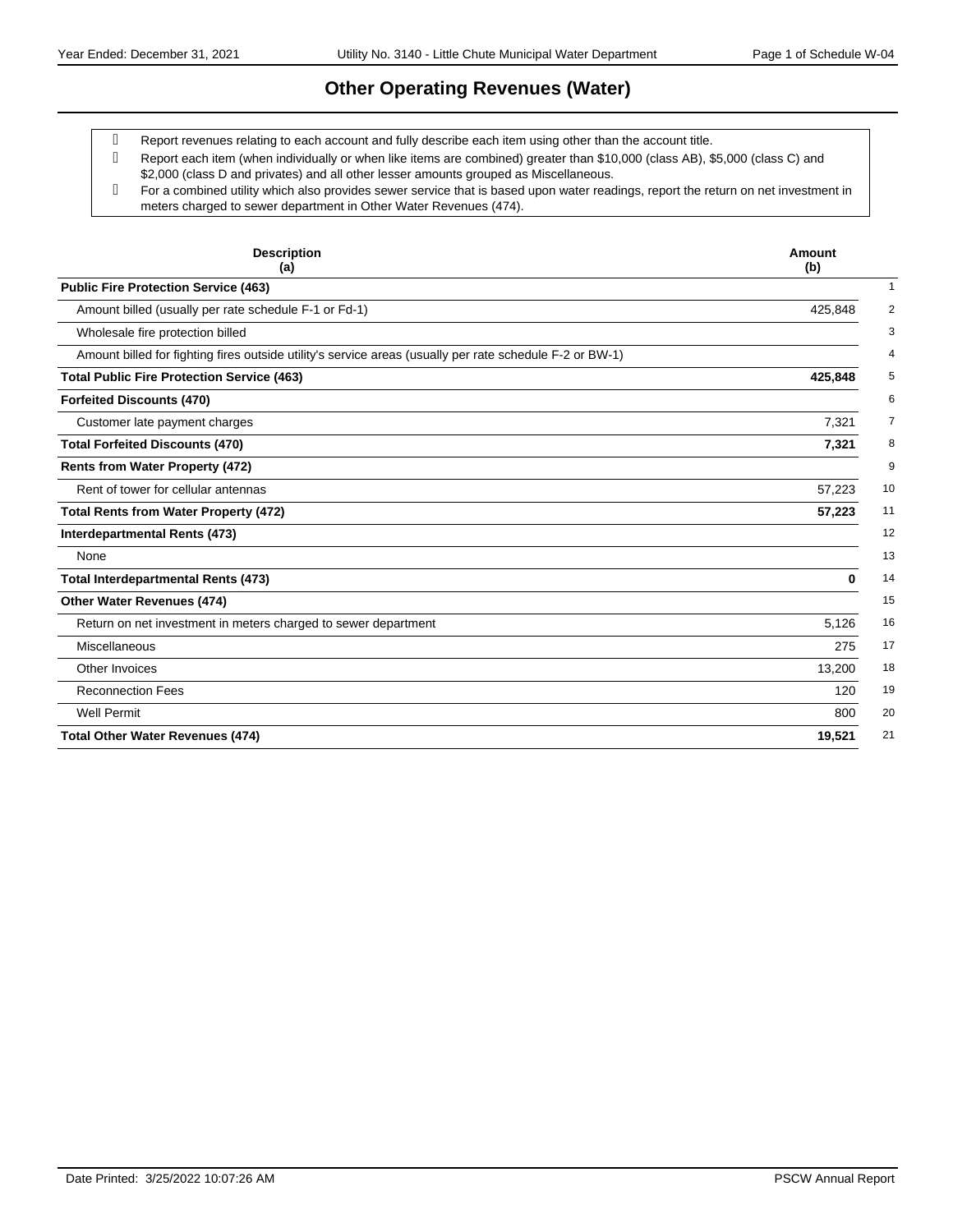# **Other Operating Revenues (Water)**

- Report revenues relating to each account and fully describe each item using other than the account title.
- Report each item (when individually or when like items are combined) greater than \$10,000 (class AB), \$5,000 (class C) and \$2,000 (class D and privates) and all other lesser amounts grouped as Miscellaneous.
- For a combined utility which also provides sewer service that is based upon water readings, report the return on net investment in meters charged to sewer department in Other Water Revenues (474).

#### **Other Operating Revenues (Water) (Page W-04)**

#### **Explain all amounts in Account 474 in excess of \$10,000.**

Other Water Revenues (474): Other Invoices: Amounts for special invoices to seasonal customers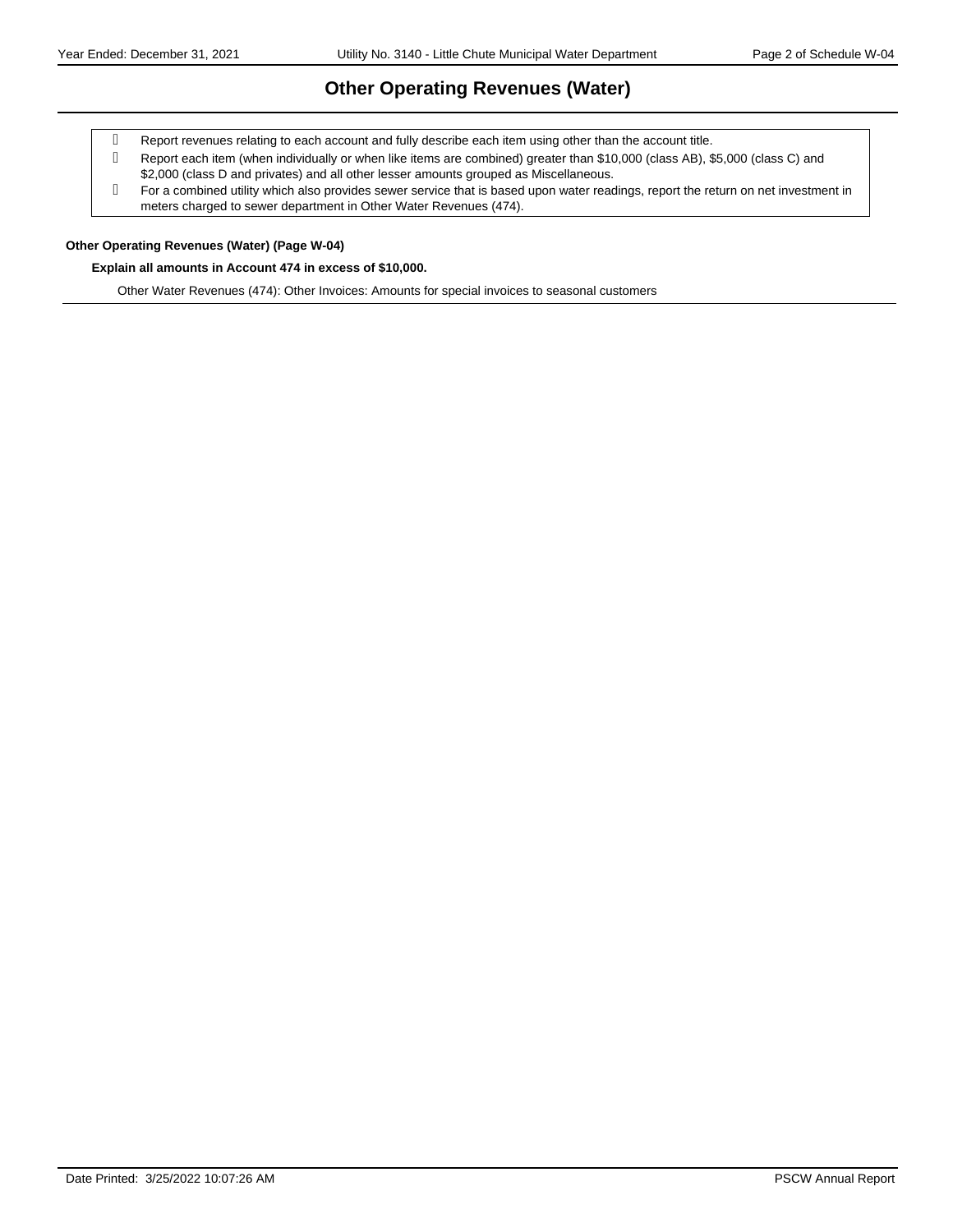- Fully explain each expense account that has a difference between This Year and the previous three year average that is greater than 15 percent and \$10,000 (class AB), 15 percent and \$5,000 (class C), 15 percent and \$1,000 (class D). Include a breakdown of costs that contributed to the difference.
- Class C and class D report all expenses in Other Expense (column c).

| <b>Description</b><br>(a)                                 | Labor<br><b>Expense</b><br>(b) | Other<br><b>Expense</b><br>(c) | <b>Total</b><br>This Year<br>(d) | <b>Last Year</b><br>(e)       |
|-----------------------------------------------------------|--------------------------------|--------------------------------|----------------------------------|-------------------------------|
| <b>SOURCE OF SUPPLY EXPENSES</b>                          |                                |                                |                                  | $\mathbf{1}$                  |
| Operation Supervision and Engineering (600)               |                                |                                | $\Omega$                         | $\mathbf 0$<br>$\overline{2}$ |
| Operation Labor and Expenses (601)                        | 25,806                         |                                | 25,806                           | 3<br>20,921                   |
| Purchased Water (602)                                     |                                |                                | 0                                | 4<br>0                        |
| Miscellaneous Expenses (603)                              |                                |                                | 0                                | 5<br>226                      |
| Rents (604)                                               |                                |                                | 0                                | 6<br>0                        |
| Maintenance Supervision and Engineering (610)             |                                |                                | 0                                | $\overline{7}$<br>0           |
| Maintenance of Structures and Improvements (611)          |                                |                                | 0                                | 8<br>$\Omega$                 |
| Maintenance of Collecting and Impounding Reservoirs (612) |                                |                                | 0                                | 9<br>0                        |
| Maintenance of Lake, River and Other Intakes (613)        |                                |                                | 0                                | 10<br>0                       |
| Maintenance of Wells and Springs (614)                    |                                | 4,341                          | 4,341                            | 11<br>5,908                   |
| Maintenance of Supply Mains (616)                         |                                |                                | 0                                | 12<br>$\Omega$                |
| Maintenance of Miscellaneous Water Source Plant (617)     |                                |                                | 0                                | 13<br>$\Omega$                |
| <b>Total Source of Supply Expenses</b>                    | 25,806                         | 4,341                          | 30,147                           | 14<br>27,055                  |
| <b>PUMPING EXPENSES</b>                                   |                                |                                |                                  | 15                            |
| Operation Supervision and Engineering (620)               | 4,790                          |                                | 4,790                            | 16<br>4,733                   |
| Fuel for Power Production (621)                           |                                |                                | 0                                | 17<br>$\Omega$                |
| Power Production Labor and Expenses (622)                 |                                |                                | 0                                | 18<br>$\Omega$                |
| Fuel or Power Purchased for Pumping (623)                 |                                | 142,813                        | 142,813                          | 19<br>142,046                 |
| Pumping Labor and Expenses (624)                          | 27,181                         |                                | 27,181                           | 39,351 *<br>20                |
| Expenses Transferred--Credit (625)                        |                                |                                | 0                                | $\mathbf 0$<br>21             |
| Miscellaneous Expenses (626)                              |                                |                                | 0                                | 22<br>287                     |
| <b>Rents (627)</b>                                        |                                |                                | 0                                | 23<br>0                       |
| Maintenance Supervision and Engineering (630)             |                                |                                | 0                                | 24<br>0                       |
| Maintenance of Structures and Improvements (631)          |                                |                                | $\mathbf 0$                      | 0<br>25                       |
| Maintenance of Power Production Equipment (632)           |                                |                                | 0                                | 26<br>0                       |
| Maintenance of Pumping Equipment (633)                    |                                | 11,617                         | 11,617                           | 27<br>8,040                   |
| <b>Total Pumping Expenses</b>                             | 31,971                         | 154,430                        | 186,401                          | 28<br>194,457                 |
| <b>WATER TREATMENT EXPENSES</b>                           |                                |                                |                                  | 29                            |
| Operation Supervision and Engineering (640)               | 4,790                          |                                | 4,790                            | 4,733<br>30                   |
| Chemicals (641)                                           |                                | 257,871                        | 257,871                          | 345,319 *<br>31               |
| Operation Labor and Expenses (642)                        | 47,558                         | 3,108                          | 50,666                           | 70,346 *<br>32                |
| Miscellaneous Expenses (643)                              |                                | 17,836                         | 17,836                           | 33<br>17,011                  |
| <b>Rents (644)</b>                                        |                                |                                | 0                                | 34<br>0                       |
| Maintenance Supervision and Engineering (650)             |                                |                                | 0                                | 0<br>35                       |
| Maintenance of Structures and Improvements (651)          |                                |                                | 0                                | 36<br>$\mathbf 0$             |
| Maintenance of Water Treatment Equipment (652)            |                                | 30,404                         | 30,404                           | 37<br>20,197 *                |
| <b>Total Water Treatment Expenses</b>                     | 52,348                         | 309,219                        | 361,567                          | 38<br>457,606                 |
| TRANSMISSION AND DISTRIBUTION EXPENSES                    |                                |                                |                                  | 39                            |
| Operation Supervision and Engineering (660)               | 16,570                         |                                | 16,570                           | 40<br>10,985                  |
|                                                           |                                |                                |                                  |                               |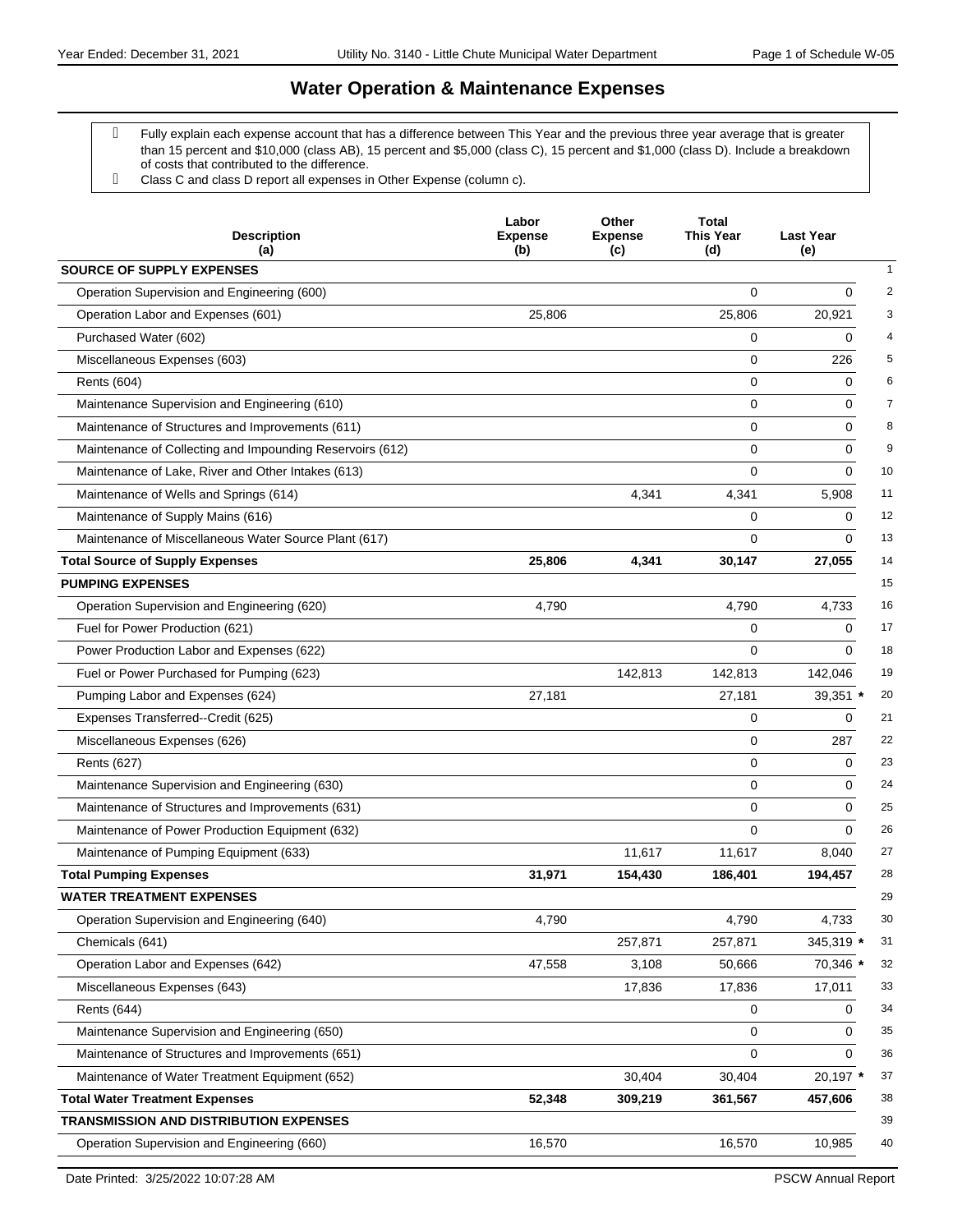- Fully explain each expense account that has a difference between This Year and the previous three year average that is greater than 15 percent and \$10,000 (class AB), 15 percent and \$5,000 (class C), 15 percent and \$1,000 (class D). Include a breakdown of costs that contributed to the difference.
- Class C and class D report all expenses in Other Expense (column c).

| <b>Description</b><br>(a)                                   | Labor<br><b>Expense</b><br>(b) | Other<br><b>Expense</b><br>(c) | <b>Total</b><br><b>This Year</b><br>(d) | <b>Last Year</b><br>(e) |    |
|-------------------------------------------------------------|--------------------------------|--------------------------------|-----------------------------------------|-------------------------|----|
| Storage Facilities Expenses (661)                           |                                |                                | 0                                       | $\mathbf 0$             | 41 |
| Transmission and Distribution Lines Expenses (662)          | 23,543                         | 23,390                         | 46.933                                  | 44,868                  | 42 |
| Meter Expenses (663)                                        | 74,387                         | 71                             | 74,458                                  | 31,477 *                | 43 |
| Customer Installations Expenses (664)                       |                                |                                | 0                                       | 0                       | 44 |
| Miscellaneous Expenses (665)                                |                                | 8,743                          | 8,743                                   | 9,057                   | 45 |
| <b>Rents (666)</b>                                          |                                |                                | 0                                       | 0                       | 46 |
| Maintenance Supervision and Engineering (670)               |                                |                                | 0                                       | 0                       | 47 |
| Maintenance of Structures and Improvements (671)            |                                |                                | $\Omega$                                | $\Omega$                | 48 |
| Maintenance of Distribution Reservoirs and Standpipes (672) |                                | 5,199                          | 5,199                                   | 4,684                   | 49 |
| Maintenance of Transmission and Distribution Mains (673)    | 95,554                         | 37,376                         | 132,930                                 | 159,455 *               | 50 |
| Maintenance of Services (675)                               | 25,383                         | 10,760                         | 36,143                                  | 32,912                  | 51 |
| Maintenance of Meters (676)                                 |                                | 20,066                         | 20,066                                  | 10,435                  | 52 |
| Maintenance of Hydrants (677)                               | 36,241                         | 25,244                         | 61,485                                  | 66,440                  | 53 |
| Maintenance of Miscellaneous Plant (678)                    |                                |                                | 0                                       | 0                       | 54 |
| <b>Total Transmission and Distribution Expenses</b>         | 271,678                        | 130,849                        | 402,527                                 | 370,313                 | 55 |
| <b>CUSTOMER ACCOUNTS EXPENSES</b>                           |                                |                                |                                         |                         | 56 |
| Supervision (901)                                           |                                |                                | 0                                       | 0                       | 57 |
| Meter Reading Expenses (902)                                |                                |                                | 0                                       | $\Omega$                | 58 |
| Customer Records and Collection Expenses (903)              | 30,145                         | 9,598                          | 39,743                                  | 40,087                  | 59 |
| Uncollectible Accounts (904)                                |                                |                                | 0                                       | 0                       | 60 |
| Miscellaneous Customer Accounts Expenses (905)              |                                |                                | 0                                       | 0                       | 61 |
| Customer Service and Informational Expenses (906)           |                                |                                | 0                                       | $\Omega$                | 62 |
| <b>Total Customer Accounts Expenses</b>                     | 30,145                         | 9,598                          | 39,743                                  | 40,087                  | 63 |
| <b>SALES EXPENSES</b>                                       |                                |                                |                                         |                         | 64 |
| Sales Expenses (910)                                        |                                |                                | 0                                       | 0                       | 65 |
| <b>Total Sales Expenses</b>                                 | 0                              | 0                              | 0                                       | 0                       | 66 |
| <b>ADMINISTRATIVE AND GENERAL EXPENSES</b>                  |                                |                                |                                         |                         | 67 |
| Administrative and General Salaries (920)                   | 27,054                         |                                | 27,054                                  | 23,877                  | 68 |
| Office Supplies and Expenses (921)                          |                                | 29,658                         | 29,658                                  | 28,655                  | 69 |
| Administrative Expenses Transferred--Credit (922)           |                                |                                | 0                                       | 0                       | 70 |
| Outside Services Employed (923)                             |                                | 46,079                         | 46,079                                  | 49,000                  | 71 |
| Property Insurance (924)                                    |                                | 17,361                         | 17,361                                  | 15,035                  | 72 |
| Injuries and Damages (925)                                  |                                | 1,082                          | 1,082                                   | 4,830                   | 73 |
| Employee Pensions and Benefits (926)                        |                                | 33,859                         | 33,859                                  | 32,688                  | 74 |
| Regulatory Commission Expenses (928)                        |                                |                                | 0                                       | 0                       | 75 |
| Duplicate Charges--Credit (929)                             |                                |                                | 0                                       | 0                       | 76 |
| Miscellaneous General Expenses (930)                        |                                |                                | 0                                       | 408                     | 77 |
| Rents (931)                                                 |                                | 7,723                          | 7,723                                   | 8,632                   | 78 |
| Maintenance of General Plant (932)                          |                                |                                | 0                                       | 0                       | 79 |
| <b>Total Administrative and General Expenses</b>            | 27,054                         | 135,762                        | 162,816                                 | 163,125                 | 80 |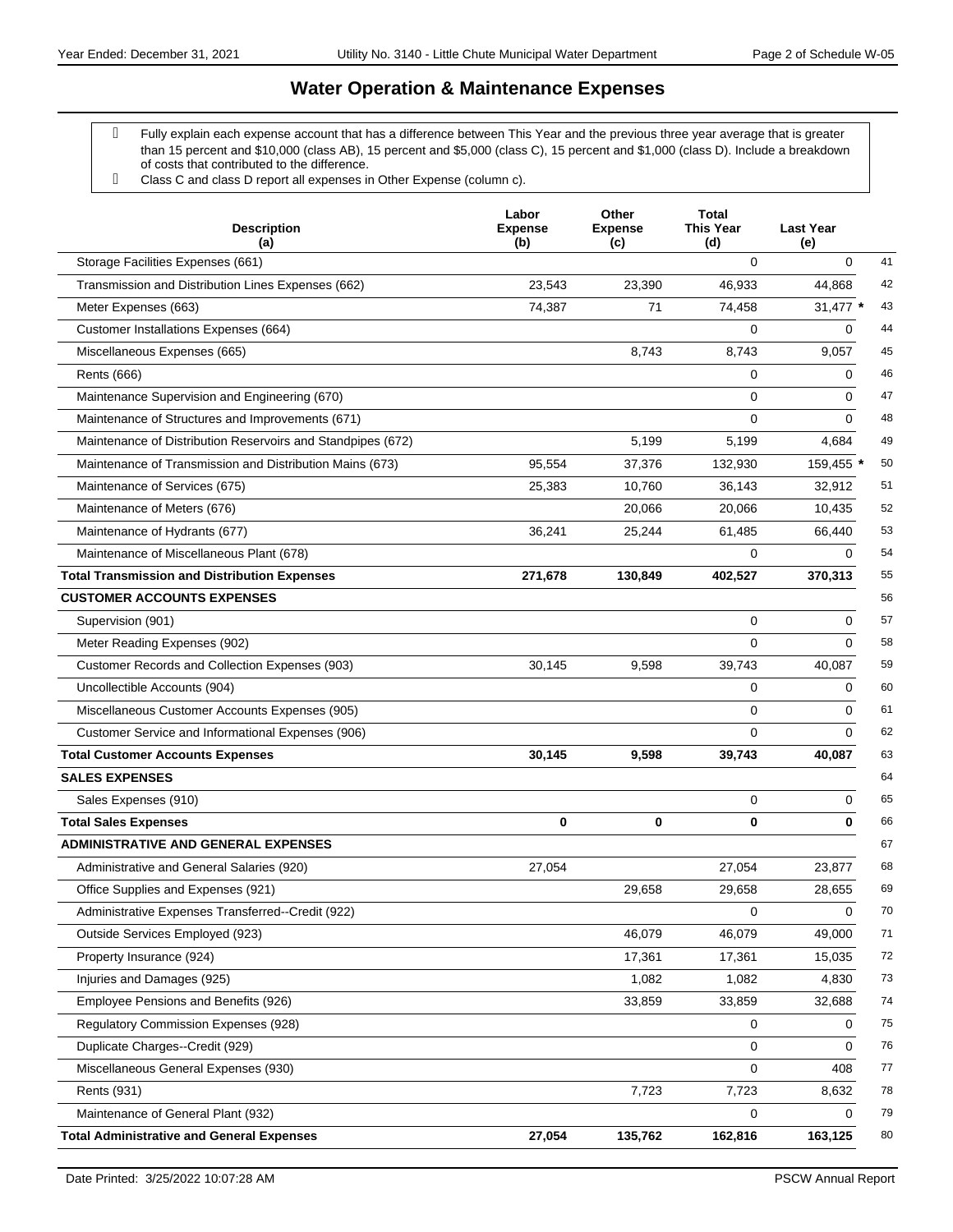Fully explain each expense account that has a difference between This Year and the previous three year average that is greater than 15 percent and \$10,000 (class AB), 15 percent and \$5,000 (class C), 15 percent and \$1,000 (class D). Include a breakdown of costs that contributed to the difference.

Class C and class D report all expenses in Other Expense (column c).

| <b>Description</b><br>(a)                       | ∟abor<br><b>Expense</b><br>(b) | Other<br><b>Expense</b><br>(c) | Total<br><b>This Year</b><br>(d) | Last Year<br>(e) |    |
|-------------------------------------------------|--------------------------------|--------------------------------|----------------------------------|------------------|----|
| <b>TOTAL OPERATION AND MAINTENANCE EXPENSES</b> | 439.002                        | 744.199                        | 1.183.201                        | .252.643         | 81 |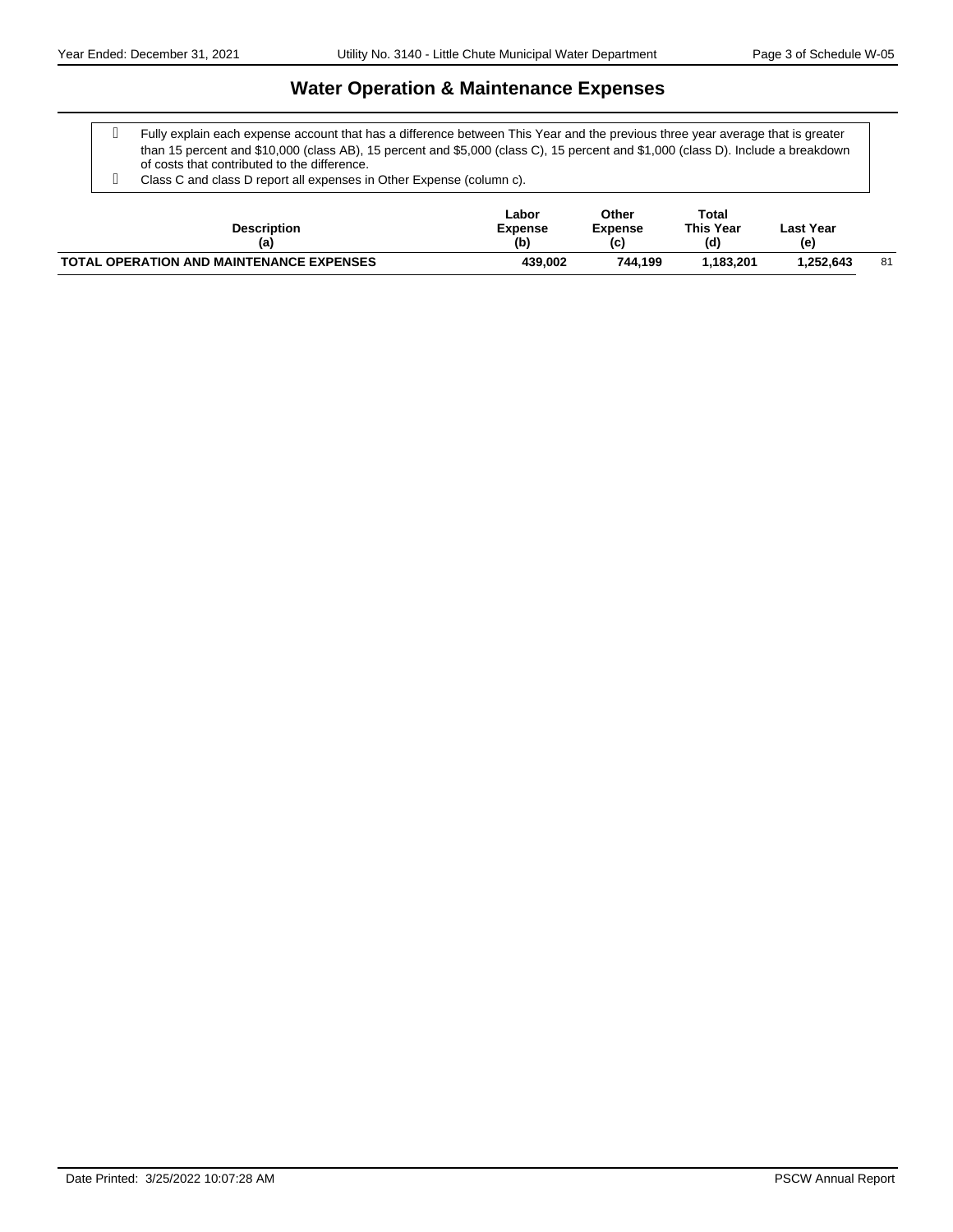- Fully explain each expense account that has a difference between This Year and the previous three year average that is greater than 15 percent and \$10,000 (class AB), 15 percent and \$5,000 (class C), 15 percent and \$1,000 (class D). Include a breakdown of costs that contributed to the difference.
- Class C and class D report all expenses in Other Expense (column c).

#### **Water Operation & Maintenance Expenses (Page W-05)**

#### **Explain all This Year amounts that are more than 15% and \$10,000 higher or lower than the Last Year amount. Please see the help document for examples.**

Pumping Labor and Expenses (624): MCO spent less in pumping was due to catch up for COVID focusing time on distribution as were not able to get into homes and businesses for meter replacement.

Chemicals (641): Resin replaced every 10-15 years. Was completed 2019-2020.

Operation Labor and Expenses (642): Budget was \$46,536 and spent \$47,558. More time was spent here in 2020 due to COVID restrictions as could not get into homes and businesses.

Maintenance of Water Treatment Equipment (652): Increase due to more maintenance needed on plant equipment in 2021.

Meter Expenses (663): More time spent by MCO on meters installation in CY due to additions.

Maintenance of Transmission and Distribution Mains (673): Decrease due to less main breaks in the CY.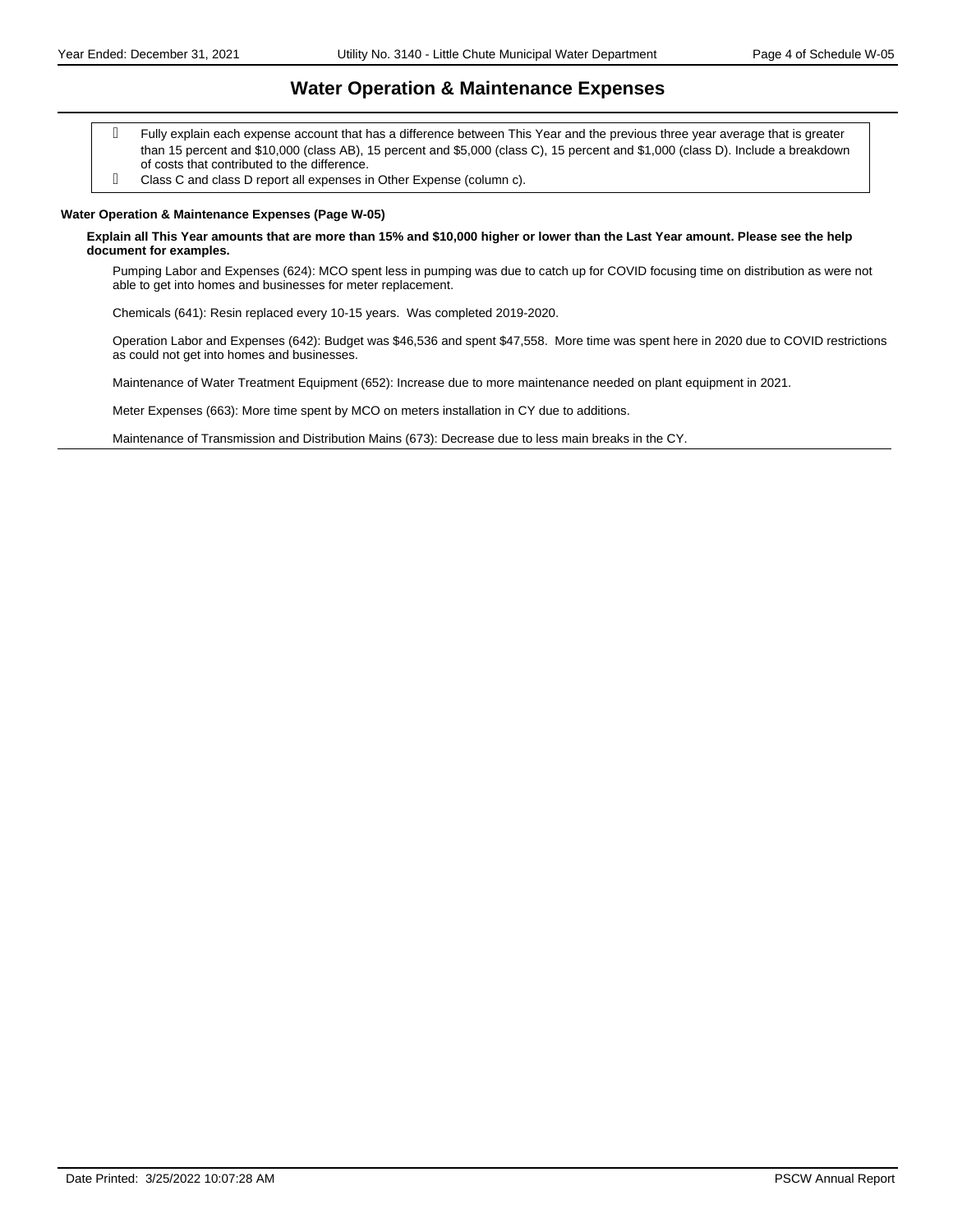# **Taxes (Acct. 408 - Water)**

When allocation of taxes is made between departments, explain method used.

| <b>Description of Tax</b><br>(a)                                            | <b>This Year</b><br>(b) | Last Year<br>(c) |                |
|-----------------------------------------------------------------------------|-------------------------|------------------|----------------|
| <b>Property Tax Equivalent</b>                                              | 216,000                 | 216,000          |                |
| Less: Local and School Tax Equivalent on Meters Charged to Sewer Department | 7.350                   | 7.688            | $\overline{2}$ |
| <b>Net Property Tax Equivalent</b>                                          | 208,650                 | 208.312          | 3              |
| <b>Social Security</b>                                                      | 6.435                   | 6,588            | $\overline{4}$ |
| <b>PSC Remainder Assessment</b>                                             | 2.680                   | 2.361            | 5              |
| <b>Total Tax Expense</b>                                                    | 217.765                 | 217.261          | 6              |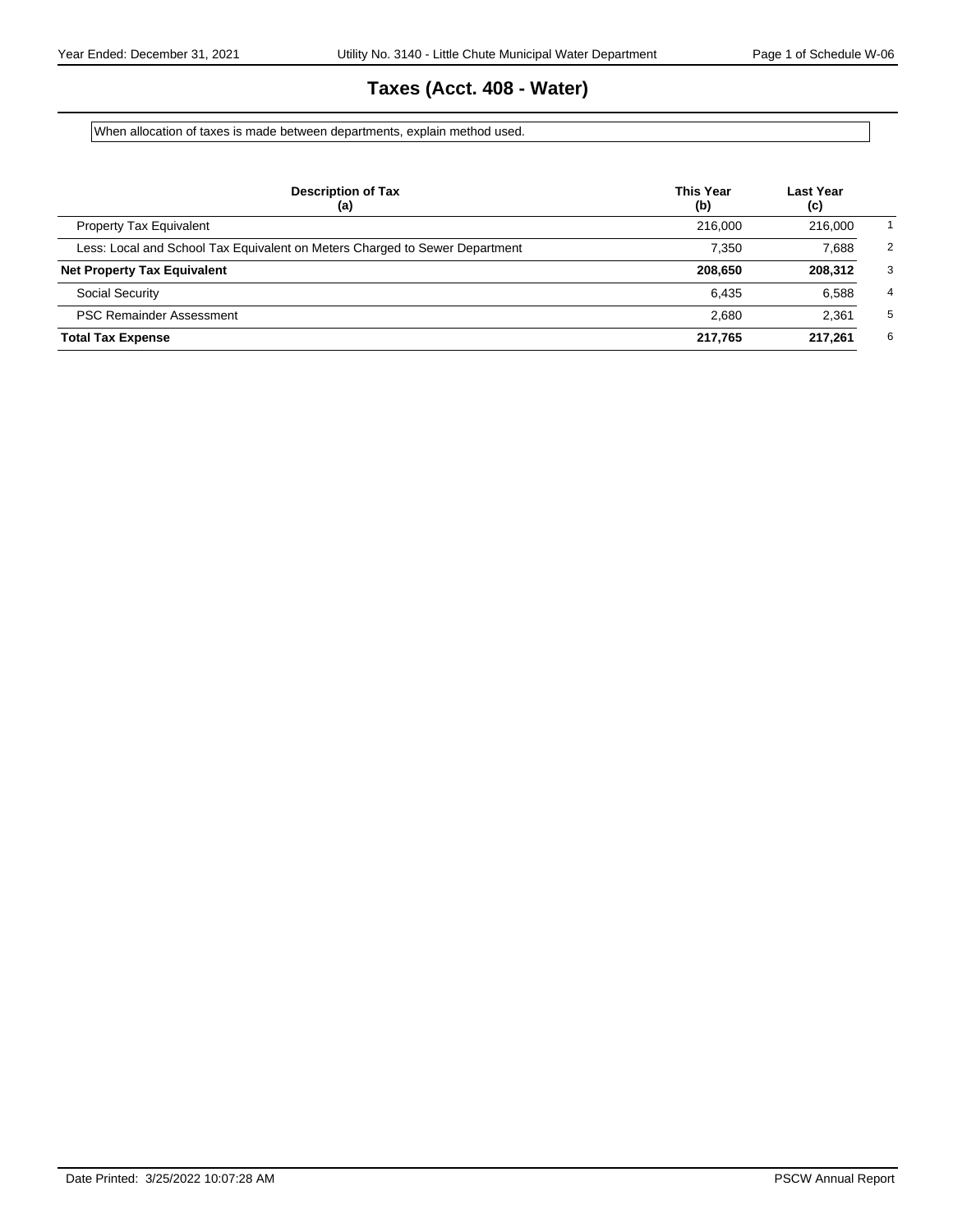#### **Water Property Tax Equivalent - Detail**

- No property tax equivalent shall be determined for sewer utilities or town sanitary district water utilities.
- Tax rates are those issued in November (usually) of the year being reported and are available from the municipal treasurer. Report the tax rates in mills to six (6) decimal places.
- The assessment ratio is available from the municipal treasurer. Report the ratio as a decimal to six (6) places.
- The utility plant balance first of year should include the gross book values of plant in service (total of utility financed and contributed plant), property held for future use and construction work in progress.
- An "other tax rate" is included in the "Net Local and School Tax Rate Calculation" to the extent that it is local. An example is a local library tax. Fully explain the rate in the Property Tax Equivalent schedule footnotes.
- **Property Tax Equivalent Total** If the municipality has authorized a lower tax equivalent amount, the authorization description and date of the authorization must be ¦^][¦c^åQ§Áx@Á&@åˇ|^Á{[ç}[c^∙BÁQÁx@Á{ˇ}āRz]a#āćÁ@eoÁÞUVÁæčo@¦ã^åÁæÁ∥¸^¦Áea{[ˇ}dBĂ^a@Á&^||Ás|aa}\BÁ

#### **COUNTY: OUTAGAMIE(1)**

| <b>SUMMARY OF TAX RATES</b>   |       |           | <b>PROPERTY TAX EQUIVALENT CALCULATION</b> |
|-------------------------------|-------|-----------|--------------------------------------------|
| 1. State Tax Rate             | mills | 0.000000  | 12. Local Tax Rate                         |
| 2. County Tax Rate            | mills | 3.510079  | 13. Combined School Tax Rate               |
| 3. Local Tax Rate             | mills | 6.094599  | 14. Other Tax Rate - Local                 |
| 4. School Tax Rate            | mills | 7.128418  | 15. Total Local & School Tax Rate          |
| 5. Vocational School Tax Rate | mills | 0.908930  | 16. Total Tax Rate                         |
| 6. Other Tax Rate - Local     | mills | 0.000000  | 17. Ratio of Local and School Tax to Total |
| 7. Other Tax Rate - Non-Local | mills | 0.000000  | 18. Total Tax Net of State Credit          |
| 8. Total Tax Rate             | mills | 17.642026 | 19. Net Local and School Tax Rate          |
| 9. Less: State Credit         | mills | 1.253744  | 20. Utility Plant, Jan 1                   |
| 11. Net Tax Rate              | mills | 16.388282 | 21. Materials & Supplies                   |
|                               |       |           | -------                                    |

| <b>SUMMARY OF TAX RATES</b>   |       |           | <b>PROPERTY TAX EQUIVALENT CALCULATION</b> |       |            |
|-------------------------------|-------|-----------|--------------------------------------------|-------|------------|
| 1. State Tax Rate             | mills | 0.000000  | 12. Local Tax Rate                         | mills | 6.094599   |
| 2. County Tax Rate            | mills | 3.510079  | 13. Combined School Tax Rate               | mills | 8.037348   |
| 3. Local Tax Rate             | mills | 6.094599  | 14. Other Tax Rate - Local                 | mills | 0.000000   |
| 4. School Tax Rate            | mills | 7.128418  | 15. Total Local & School Tax Rate          | mills | 14.131947  |
| 5. Vocational School Tax Rate | mills | 0.908930  | 16. Total Tax Rate                         | mills | 17.642026  |
| 6. Other Tax Rate - Local     | mills | 0.000000  | 17. Ratio of Local and School Tax to Total | dec.  | 0.801039   |
| 7. Other Tax Rate - Non-Local | mills | 0.000000  | 18. Total Tax Net of State Credit          | mills | 16.388282  |
| 8. Total Tax Rate             | mills | 17.642026 | 19. Net Local and School Tax Rate          | mills | 13.127649  |
| 9. Less: State Credit         | mills | 1.253744  | 20. Utility Plant, Jan 1                   | \$    | 23,017,435 |
| 11. Net Tax Rate              | mills | 16.388282 | 21. Materials & Supplies                   | \$    | 31,191     |
|                               |       |           | 22. Subtotal                               | \$    | 23,048,626 |
|                               |       |           | 23. Less: Plant Outside Limits             | \$    | 126,000    |
|                               |       |           | 24. Taxable Assets                         | \$    | 22,922,626 |
|                               |       |           | 25. Assessment Ratio                       | dec.  | 0.991174   |
|                               |       |           | 26. Assessed Value                         | \$    | 22,720,311 |
|                               |       |           | 27. Net Local and School Tax Rate          | mills | 13.127649  |
|                               |       |           | 28. Tax Equiv. Computed for Current Year   | \$    | 298.264    |

#### **PROPERTY TAX EQUIVALENT - TOTAL**

| <b>PROPERTY TAX EQUIVALENT CALCULATION</b> |  |
|--------------------------------------------|--|
|--------------------------------------------|--|

| 10. Tax Equivalent for Current Year (see notes)                                          | \$<br>216.000    |
|------------------------------------------------------------------------------------------|------------------|
| 9. Amount of Lower Tax Equiv. as Authorized by Municipality for Current Year (see notes) | \$<br>216,000    |
| 8. Tax Equivalent per 1994 PSC Report                                                    | \$<br>147.591    |
| 7. Tax Equiv. Computed for Current Year                                                  | \$<br>298.264    |
| 6. Assessed Value                                                                        | \$<br>22,720,311 |
| 5. Taxable Assets                                                                        | \$<br>22,922,626 |
| 4. Less: Plant Outside Limits                                                            | \$<br>126,000    |
| 3. Subtotal                                                                              | \$<br>23,048,626 |
| 2. Materials & Supplies                                                                  | \$<br>31,191     |
| 1. Utility Plant, Jan 1                                                                  | \$<br>23,017,435 |
|                                                                                          |                  |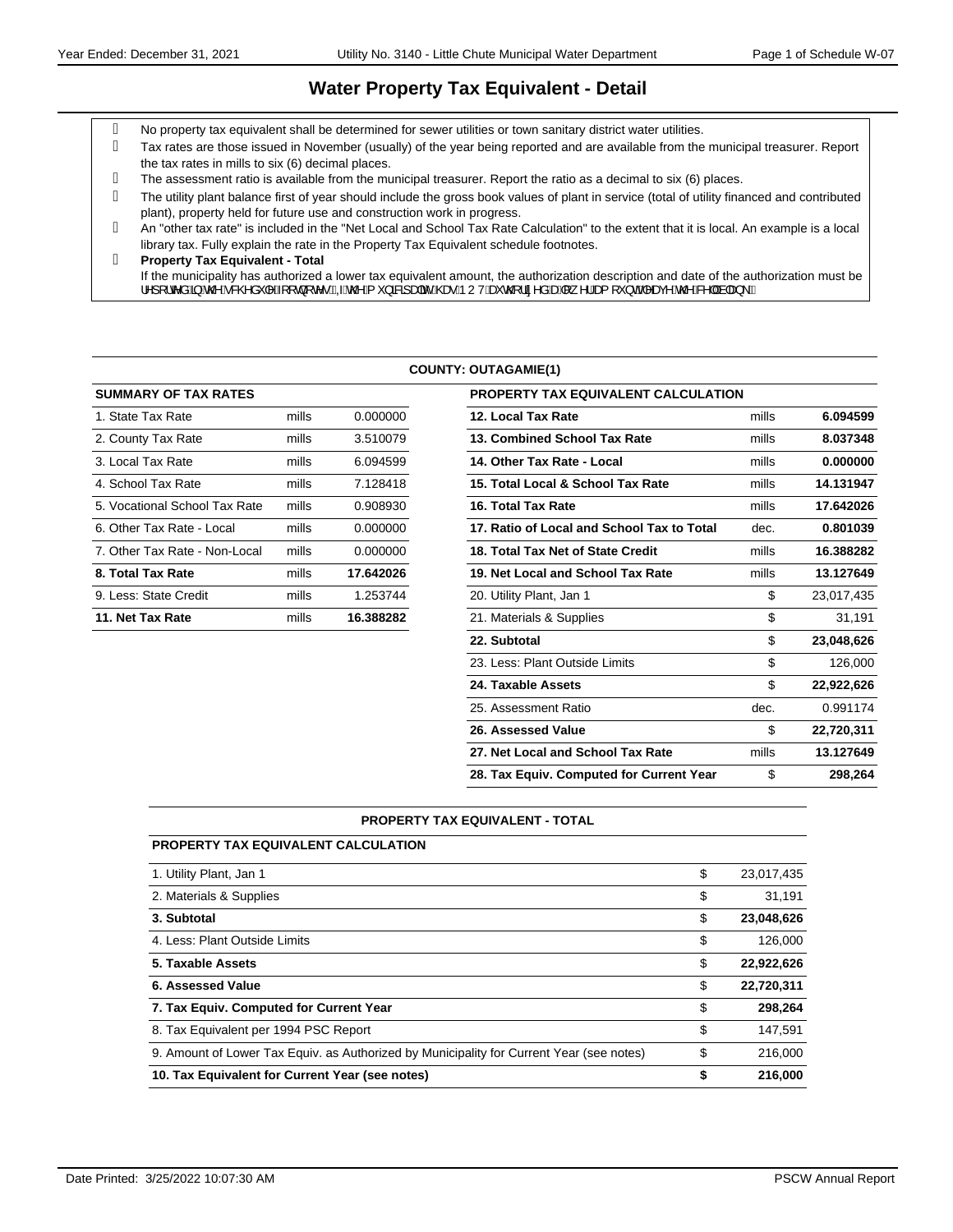#### **Water Property Tax Equivalent - Detail**

- No property tax equivalent shall be determined for sewer utilities or town sanitary district water utilities.
- Tax rates are those issued in November (usually) of the year being reported and are available from the municipal treasurer. Report the tax rates in mills to six (6) decimal places.
- The assessment ratio is available from the municipal treasurer. Report the ratio as a decimal to six (6) places.
- The utility plant balance first of year should include the gross book values of plant in service (total of utility financed and contributed plant), property held for future use and construction work in progress.
- An "other tax rate" is included in the "Net Local and School Tax Rate Calculation" to the extent that it is local. An example is a local library tax. Fully explain the rate in the Property Tax Equivalent schedule footnotes.

#### **Property Tax Equivalent - Total** If the municipality has authorized a lower tax equivalent amount, the authorization description and date of the authorization must be ¦^][¦c^åQ§Áx@Á&@åˇ|^Á{[ç}[c^∙BÁQÁx@Á{ˇ}āRz]a#āćÁ@eoÁÞUVÁæčo@¦ã^åÁæÁ∥¸^¦Áea{[ˇ}dBĂ^a@Á&^||Ás|aa}\BÁ

#### **Water Property Tax Equivalent - Total (Page W-07)**

**Lower Tax Equivalent authorized by municipality is greater than or equal to zero, please explain.**

Village board authorized a payment in lieu of taxes of \$216,000 annually.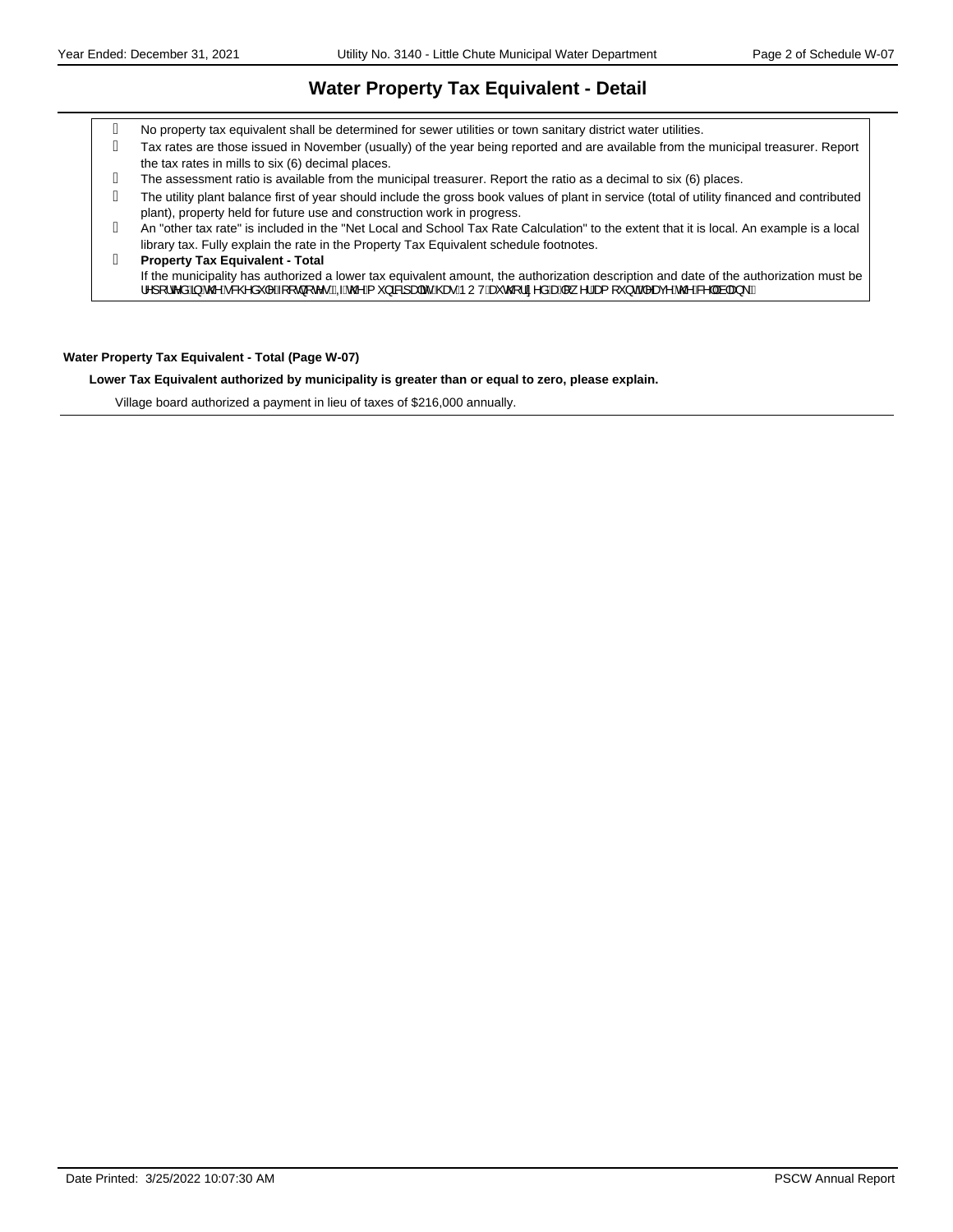## **Water Utility Plant in Service - Plant Financed by Utility or Municipality**

- All adjustments, corrections and reclassifications (including to/from plant financed by contributions) should be reported in Column (e), Adjustments.
- Explain fully as a footnote the nature of all entries reported in Column (e), Adjustments.
- For each account over \$50,000 (class AB) or \$25,000 (class C) or \$10,000 (class D), explain in the footnotes section the dollar additions and retirements. If applicable, the footnotes should cite construction authorization, complete with PSC docket number.
- Use only the account titles listed. If the utility has subaccounts other than accounts 391.1 and 397.1, combine them into one total and detail by subaccount as a schedule footnote.
- The treatment plant accounts have changed since 2008 and that they should confirm the dollar amounts are in the right account.
- g **PSC Uniform System of Accounts**

| <b>Accounts</b><br>(a)                         | <b>Balance</b><br><b>First of Year</b><br>(b) | <b>Additions</b><br><b>During Year</b><br>(c) | <b>Retirements</b><br><b>During Year</b><br>(d) | <b>Adjustments</b><br>Increase or<br>(Decrease)<br>(e) | <b>Balance</b><br><b>End of Year</b><br>(f) |
|------------------------------------------------|-----------------------------------------------|-----------------------------------------------|-------------------------------------------------|--------------------------------------------------------|---------------------------------------------|
| <b>INTANGIBLE PLANT</b>                        |                                               |                                               |                                                 |                                                        |                                             |
| Organization (301)                             | 951                                           |                                               |                                                 |                                                        | 951                                         |
| Franchises and Consents (302)                  | 0                                             |                                               |                                                 |                                                        | 0                                           |
| Miscellaneous Intangible Plant (303)           | $\Omega$                                      |                                               |                                                 |                                                        | $\bf{0}$                                    |
| <b>Total Intangible Plant</b>                  | 951                                           | 0                                             | 0                                               | $\bf{0}$                                               | 951                                         |
| <b>SOURCE OF SUPPLY PLANT</b>                  |                                               |                                               |                                                 |                                                        |                                             |
| Land and Land Rights (310)                     | 37,575                                        |                                               |                                                 |                                                        | 37,575                                      |
| Structures and Improvements (311)              | 65,429                                        |                                               |                                                 |                                                        | 65,429                                      |
| Collecting and Impounding Reservoirs (312)     | 0                                             |                                               |                                                 |                                                        | 0                                           |
| Lake, River and Other Intakes (313)            | $\mathbf 0$                                   |                                               |                                                 |                                                        | $\bf{0}$<br>10                              |
| Wells and Springs (314)                        | 570,385                                       | 82,109                                        | 39,173                                          |                                                        | 613,321 *<br>11                             |
| Supply Mains (316)                             | 23,555                                        |                                               |                                                 |                                                        | 23,555<br>12                                |
| Other Water Source Plant (317)                 | 0                                             |                                               |                                                 |                                                        | 13<br>$\bf{0}$                              |
| <b>Total Source of Supply Plant</b>            | 696,944                                       | 82,109                                        | 39,173                                          | $\mathbf 0$                                            | 14<br>739,880                               |
| <b>PUMPING PLANT</b>                           |                                               |                                               |                                                 |                                                        | 15                                          |
| Land and Land Rights (320)                     | 556                                           |                                               |                                                 |                                                        | 16<br>556                                   |
| Structures and Improvements (321)              | 881,172                                       |                                               |                                                 |                                                        | 881,172<br>17                               |
| Other Power Production Equipment (323)         | 0                                             |                                               |                                                 |                                                        | 18<br>$\bf{0}$                              |
| Electric Pumping Equipment (325)               | 882,475                                       |                                               |                                                 |                                                        | 19<br>882,475                               |
| Diesel Pumping Equipment (326)                 | 44,415                                        |                                               |                                                 |                                                        | 44,415<br>20                                |
| Other Pumping Equipment (328)                  | 195,968                                       |                                               |                                                 |                                                        | 21<br>195,968                               |
| <b>Total Pumping Plant</b>                     | 2,004,586                                     | 0                                             | 0                                               | 0                                                      | 22<br>2,004,586                             |
| <b>WATER TREATMENT PLANT</b>                   |                                               |                                               |                                                 |                                                        | 23                                          |
| Land and Land Rights (330)                     | 600                                           |                                               |                                                 |                                                        | 24<br>600                                   |
| Structures and Improvements (331)              | 399,975                                       |                                               |                                                 |                                                        | 399,975<br>25                               |
| Sand or Other Media Filtration Equipment (332) | 0                                             |                                               |                                                 |                                                        | 26<br>0                                     |
| Membrane Filtration Equipment (333)            | $\mathbf 0$                                   |                                               |                                                 |                                                        | 27<br>$\bf{0}$                              |
| Other Water Treatment Equipment (334)          | 1,662,107                                     | 18,488                                        | 9,677                                           |                                                        | 28<br>1,670,918                             |
| <b>Total Water Treatment Plant</b>             | 2,062,682                                     | 18,488                                        | 9,677                                           | 0                                                      | 2,071,493<br>29                             |
| <b>TRANSMISSION AND DISTRIBUTION PLANT</b>     |                                               |                                               |                                                 |                                                        | 30                                          |
| Land and Land Rights (340)                     | 75,600                                        |                                               |                                                 |                                                        | 31<br>75,600                                |
| Structures and Improvements (341)              | 111,636                                       |                                               |                                                 |                                                        | 111,636<br>32                               |
| Distribution Reservoirs and Standpipes (342)   | 1,156,467                                     |                                               |                                                 |                                                        | 33<br>1,156,467                             |
| Transmission and Distribution Mains (343)      | 6,609,473                                     | 59,825                                        | 76,051                                          |                                                        | 6,593,247 *<br>34                           |
| Services (345)                                 | 1,464,641                                     | 8,871                                         | 21,606                                          |                                                        | $35\,$<br>1,451,906                         |
| Meters (346)                                   | 1,125,382                                     | 36,952                                        | 1,125                                           |                                                        | 36<br>1,161,209                             |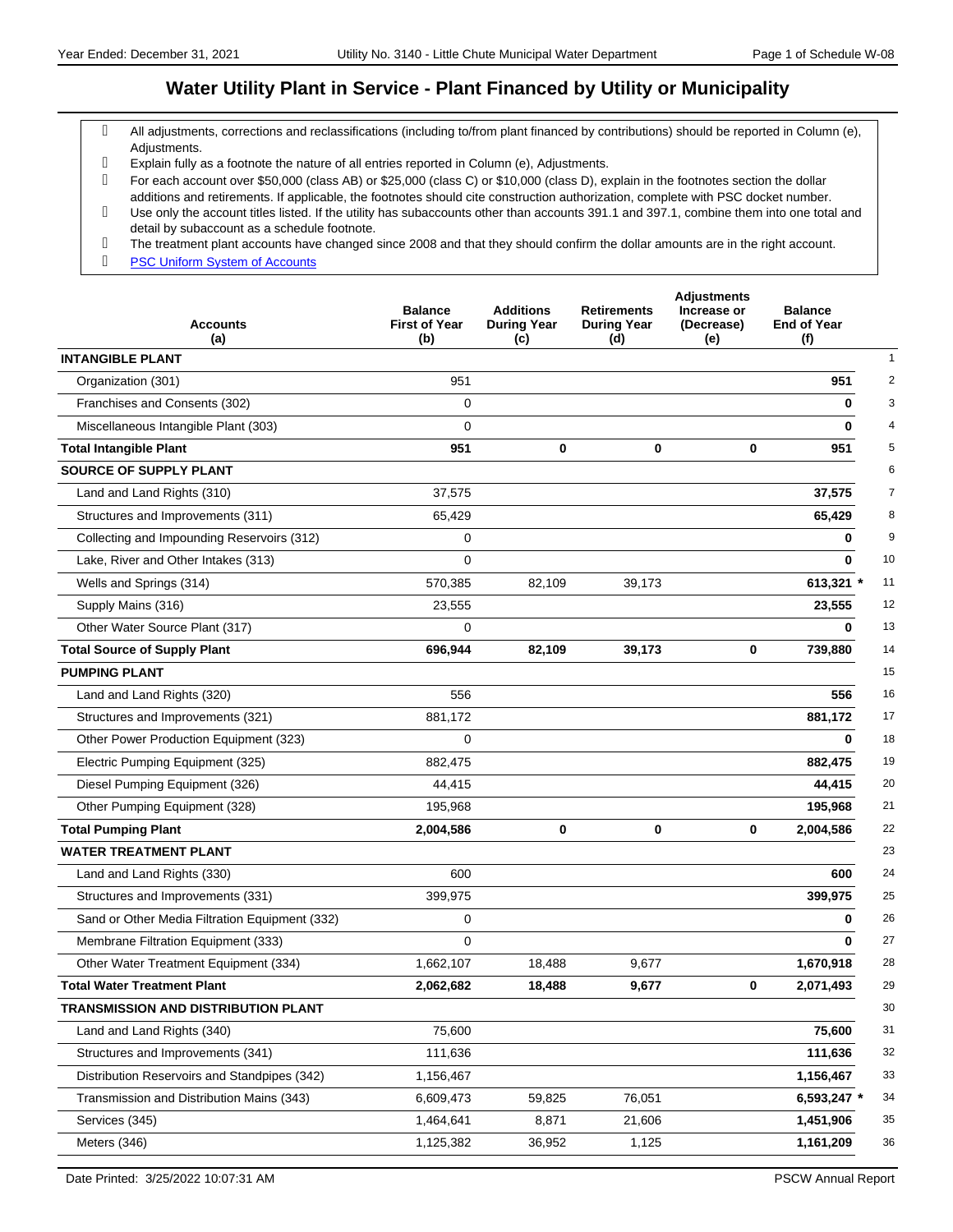#### **Water Utility Plant in Service - Plant Financed by Utility or Municipality**

- All adjustments, corrections and reclassifications (including to/from plant financed by contributions) should be reported in Column (e), Adjustments.
- Explain fully as a footnote the nature of all entries reported in Column (e), Adjustments.
- For each account over \$50,000 (class AB) or \$25,000 (class C) or \$10,000 (class D), explain in the footnotes section the dollar additions and retirements. If applicable, the footnotes should cite construction authorization, complete with PSC docket number.
- Use only the account titles listed. If the utility has subaccounts other than accounts 391.1 and 397.1, combine them into one total and detail by subaccount as a schedule footnote.
- The treatment plant accounts have changed since 2008 and that they should confirm the dollar amounts are in the right account.
- g **PSC Uniform System of Accounts**

| <b>Accounts</b><br>(a)                             | <b>Balance</b><br><b>First of Year</b><br>(b) | <b>Additions</b><br><b>During Year</b><br>(c) | <b>Retirements</b><br><b>During Year</b><br>(d) | <b>Adjustments</b><br>Increase or<br>(Decrease)<br>(e) | <b>Balance</b><br><b>End of Year</b><br>(f) |    |
|----------------------------------------------------|-----------------------------------------------|-----------------------------------------------|-------------------------------------------------|--------------------------------------------------------|---------------------------------------------|----|
| Hydrants (348)                                     | 720,077                                       | 7,237                                         | 3,091                                           |                                                        | 724,223                                     | 37 |
| Other Transmission and Distribution Plant (349)    | 0                                             |                                               |                                                 |                                                        | 0                                           | 38 |
| <b>Total Transmission and Distribution Plant</b>   | 11,263,276                                    | 112,885                                       | 101,873                                         | $\bf{0}$                                               | 11,274,288                                  | 39 |
| <b>GENERAL PLANT</b>                               |                                               |                                               |                                                 |                                                        |                                             | 40 |
| Land and Land Rights (389)                         | $\mathbf 0$                                   |                                               |                                                 |                                                        | 0                                           | 41 |
| Structures and Improvements (390)                  | 119,621                                       |                                               |                                                 |                                                        | 119,621                                     | 42 |
| Office Furniture and Equipment (391)               | 2,978                                         |                                               |                                                 |                                                        | 2,978                                       | 43 |
| Computer Equipment (391.1)                         | 12,755                                        |                                               |                                                 |                                                        | 12,755                                      | 44 |
| Transportation Equipment (392)                     | 122,589                                       |                                               |                                                 |                                                        | 122,589                                     | 45 |
| Stores Equipment (393)                             | $\Omega$                                      |                                               |                                                 |                                                        | 0                                           | 46 |
| Tools, Shop and Garage Equipment (394)             | 38,973                                        |                                               |                                                 |                                                        | 38,973                                      | 47 |
| Laboratory Equipment (395)                         | 0                                             |                                               |                                                 |                                                        | 0                                           | 48 |
| Power Operated Equipment (396)                     | 0                                             |                                               |                                                 |                                                        | 0                                           | 49 |
| Communication Equipment (397)                      | 0                                             |                                               |                                                 |                                                        | $\bf{0}$                                    | 50 |
| SCADA Equipment (397.1)                            | 211,538                                       |                                               |                                                 |                                                        | 211,538                                     | 51 |
| Miscellaneous Equipment (398)                      | $\Omega$                                      |                                               |                                                 |                                                        | 0                                           | 52 |
| <b>Total General Plant</b>                         | 508,454                                       | 0                                             | 0                                               | 0                                                      | 508,454                                     | 53 |
| Total utility plant in service directly assignable | 16,536,893                                    | 213,482                                       | 150,723                                         | 0                                                      | 16,599,652                                  | 54 |
| Common Utility Plant Allocated to Water Department | 0                                             |                                               |                                                 |                                                        | 0                                           | 55 |
| <b>TOTAL UTILITY PLANT IN SERVICE</b>              | 16,536,893                                    | 213,482                                       | 150,723                                         | 0                                                      | 16,599,652                                  | 56 |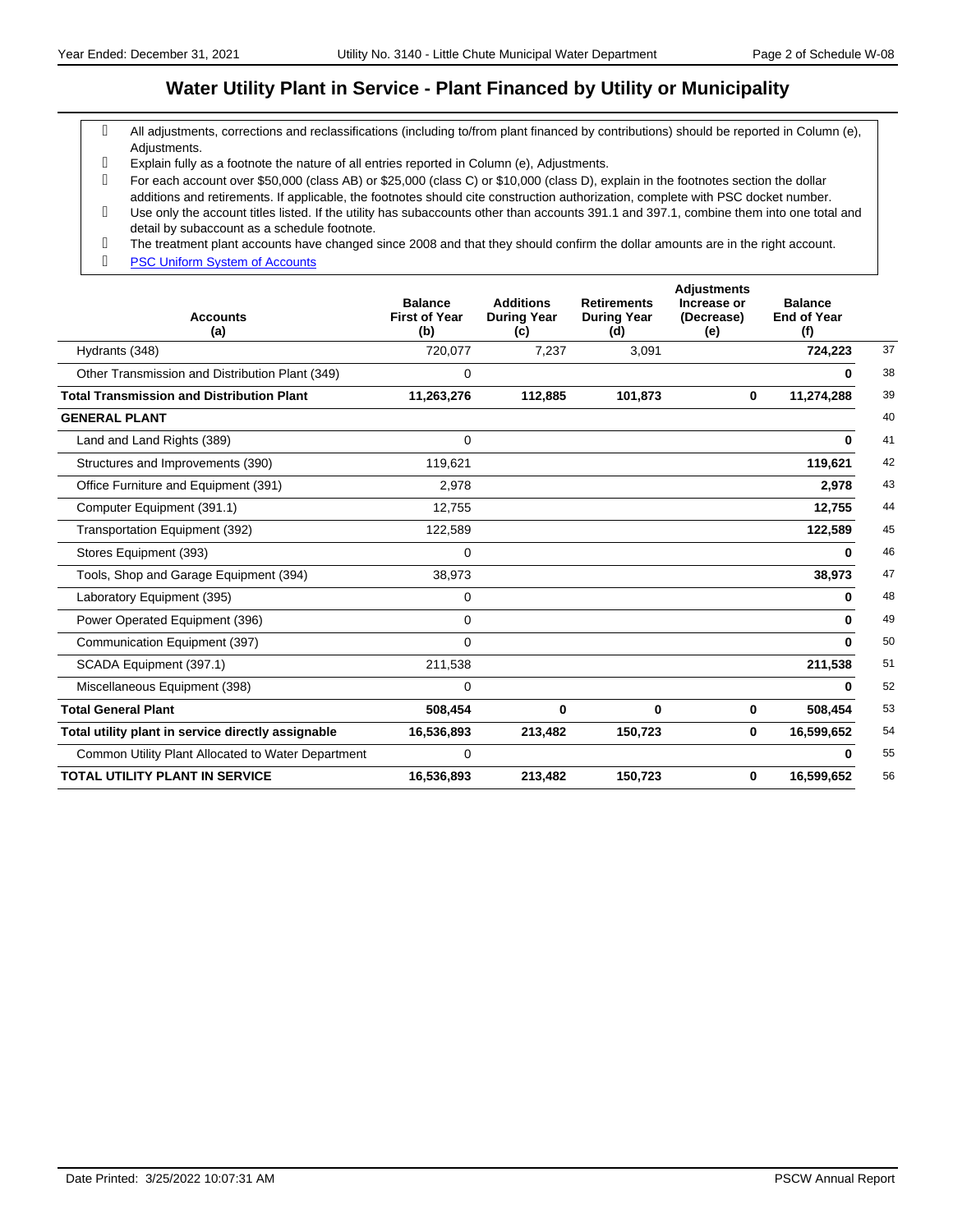#### **Water Utility Plant in Service - Plant Financed by Utility or Municipality**

- All adjustments, corrections and reclassifications (including to/from plant financed by contributions) should be reported in Column (e), Adjustments.
- Explain fully as a footnote the nature of all entries reported in Column (e), Adjustments.
- For each account over \$50,000 (class AB) or \$25,000 (class C) or \$10,000 (class D), explain in the footnotes section the dollar additions and retirements. If applicable, the footnotes should cite construction authorization, complete with PSC docket number.
- Use only the account titles listed. If the utility has subaccounts other than accounts 391.1 and 397.1, combine them into one total and detail by subaccount as a schedule footnote.
- The treatment plant accounts have changed since 2008 and that they should confirm the dollar amounts are in the right account.
- g **PSC Uniform System of Accounts**

#### **Water Utility Plant in Service - Plant Financed by Utility or Municipality (Page W-08)**

**Additions for one or more accounts exceed \$50,000, please explain. If applicable, provide construction authorization and PSC docket number.**

Wells and Springs (314): Well Rehab addition and retirement.

Transmission and Distribution Mains (343): Upgrading of Village mains, additions and removals.

#### **Retirements for one or more accounts exceed \$50,000, please explain.**

Transmission and Distribution Mains (343): Upgrading of Village mains, additions and removals.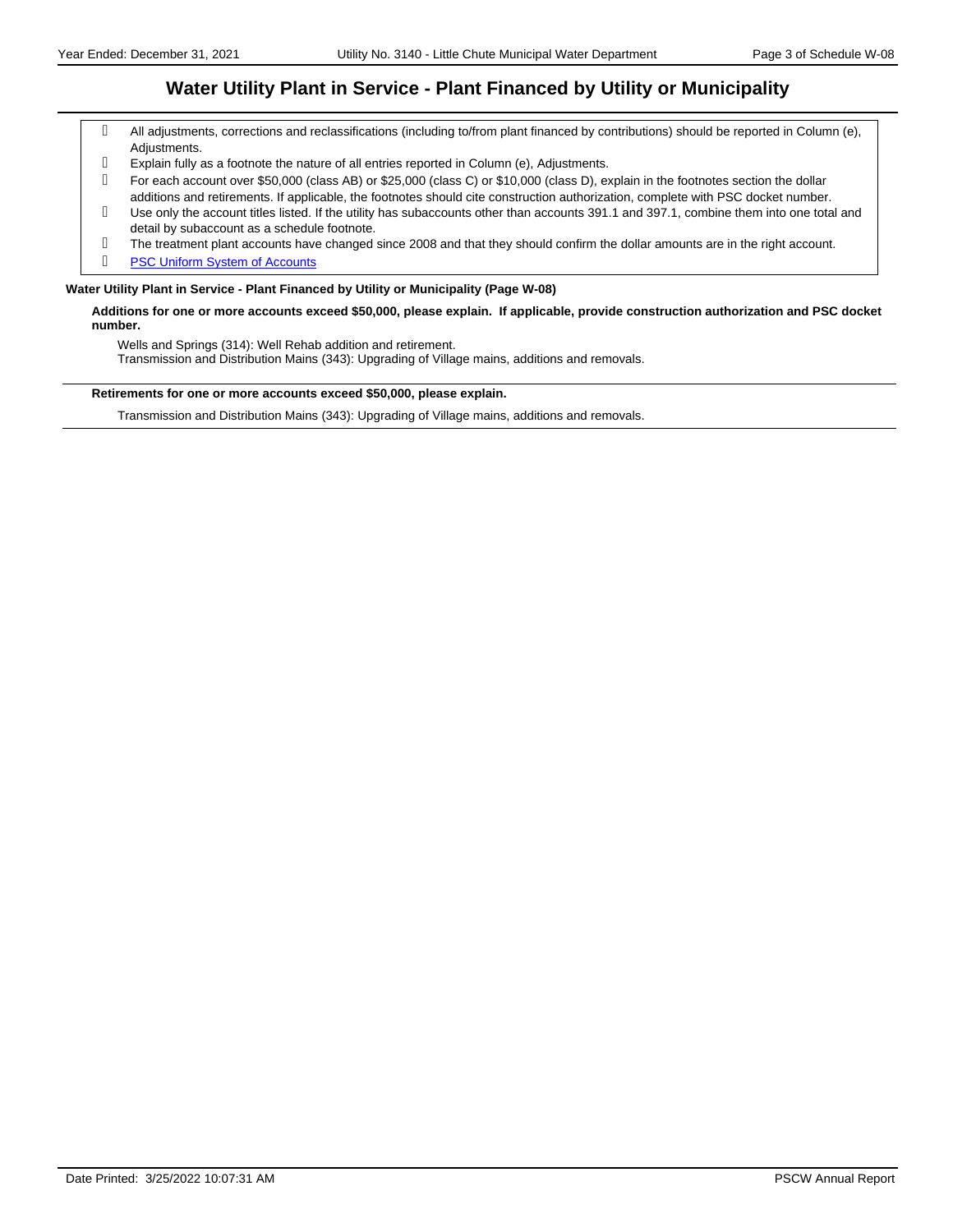## **Water Utility Plant in Service - Plant Financed by Contributions**

- All adjustments, corrections and reclassifications (including to/from plant financed by contributions) should be reported in Column (e), Adjustments.
- Explain fully as a footnote the nature of all entries reported in Column (e), Adjustments.
- For each account over \$50,000 (class AB) or \$25,000 (class C) or \$10,000 (class D), explain in the footnotes section the dollar additions and retirements. If applicable, the footnotes should cite construction authorization, complete with PSC docket number.
- Use only the account titles listed. If the utility has subaccounts other than accounts 391.1 and 397.1, combine them into one total and detail by subaccount as a schedule footnote.
- The treatment plant accounts have changed since 2008 and that they should confirm the dollar amounts are in the right account.
- g **PSC Uniform System of Accounts**

| <b>Accounts</b><br>(a)                         | <b>Balance</b><br><b>First of Year</b><br>(b) | <b>Additions</b><br><b>During Year</b><br>(c) | <b>Retirements</b><br><b>During Year</b><br>(d) | <b>Adjustments</b><br>Increase or<br>(Decrease)<br>(e) | <b>Balance</b><br><b>End of Year</b><br>(f) |                |
|------------------------------------------------|-----------------------------------------------|-----------------------------------------------|-------------------------------------------------|--------------------------------------------------------|---------------------------------------------|----------------|
| <b>INTANGIBLE PLANT</b>                        |                                               |                                               |                                                 |                                                        |                                             | 1              |
| Organization (301)                             | $\mathbf 0$                                   |                                               |                                                 |                                                        | $\bf{0}$                                    | $\overline{2}$ |
| Franchises and Consents (302)                  | 0                                             |                                               |                                                 |                                                        | $\bf{0}$                                    | 3              |
| Miscellaneous Intangible Plant (303)           | $\mathbf 0$                                   |                                               |                                                 |                                                        | 0                                           | 4              |
| <b>Total Intangible Plant</b>                  | $\bf{0}$                                      | 0                                             | 0                                               | 0                                                      | 0                                           | 5              |
| <b>SOURCE OF SUPPLY PLANT</b>                  |                                               |                                               |                                                 |                                                        |                                             | 6              |
| Land and Land Rights (310)                     | 0                                             |                                               |                                                 |                                                        | 0                                           | $\overline{7}$ |
| Structures and Improvements (311)              | 0                                             |                                               |                                                 |                                                        | $\bf{0}$                                    | 8              |
| Collecting and Impounding Reservoirs (312)     | 0                                             |                                               |                                                 |                                                        | 0                                           | 9              |
| Lake, River and Other Intakes (313)            | $\mathbf 0$                                   |                                               |                                                 |                                                        | 0                                           | 10             |
| Wells and Springs (314)                        | $\mathbf 0$                                   |                                               |                                                 |                                                        | 0                                           | 11             |
| Supply Mains (316)                             | 0                                             |                                               |                                                 |                                                        | 0                                           | 12             |
| Other Water Source Plant (317)                 | 0                                             |                                               |                                                 |                                                        | $\bf{0}$                                    | 13             |
| <b>Total Source of Supply Plant</b>            | $\bf{0}$                                      | 0                                             | 0                                               | $\mathbf 0$                                            | 0                                           | 14             |
| <b>PUMPING PLANT</b>                           |                                               |                                               |                                                 |                                                        |                                             | 15             |
| Land and Land Rights (320)                     | 0                                             |                                               |                                                 |                                                        | 0                                           | 16             |
| Structures and Improvements (321)              | $\mathbf 0$                                   |                                               |                                                 |                                                        | $\bf{0}$                                    | 17             |
| Other Power Production Equipment (323)         | $\mathbf 0$                                   |                                               |                                                 |                                                        | $\bf{0}$                                    | 18             |
| Electric Pumping Equipment (325)               | 7,500                                         |                                               |                                                 |                                                        | 7,500                                       | 19             |
| Diesel Pumping Equipment (326)                 | 0                                             |                                               |                                                 |                                                        | 0                                           | 20             |
| Other Pumping Equipment (328)                  | 0                                             |                                               |                                                 |                                                        | $\bf{0}$                                    | 21             |
| <b>Total Pumping Plant</b>                     | 7,500                                         | 0                                             | 0                                               | $\bf{0}$                                               | 7,500                                       | 22             |
| <b>WATER TREATMENT PLANT</b>                   |                                               |                                               |                                                 |                                                        |                                             | 23             |
| Land and Land Rights (330)                     | 0                                             |                                               |                                                 |                                                        | 0                                           | 24             |
| Structures and Improvements (331)              | 0                                             |                                               |                                                 |                                                        | 0                                           | 25             |
| Sand or Other Media Filtration Equipment (332) | 0                                             |                                               |                                                 |                                                        | 0                                           | 26             |
| Membrane Filtration Equipment (333)            | 0                                             |                                               |                                                 |                                                        | 0                                           | 27             |
| Other Water Treatment Equipment (334)          | 0                                             |                                               |                                                 |                                                        | 0                                           | 28             |
| <b>Total Water Treatment Plant</b>             | 0                                             | 0                                             | 0                                               | $\bf{0}$                                               | 0                                           | 29             |
| TRANSMISSION AND DISTRIBUTION PLANT            |                                               |                                               |                                                 |                                                        |                                             | 30             |
| Land and Land Rights (340)                     | 0                                             |                                               |                                                 |                                                        | 0                                           | 31             |
| Structures and Improvements (341)              | $\pmb{0}$                                     |                                               |                                                 |                                                        | 0                                           | 32             |
| Distribution Reservoirs and Standpipes (342)   | $\mathbf 0$                                   |                                               |                                                 |                                                        | 0                                           | 33             |
| Transmission and Distribution Mains (343)      | 5,009,237                                     | 355,424                                       |                                                 |                                                        | 5,364,661 *                                 | 34             |
| Services (345)                                 | 838,348                                       | 118,866                                       |                                                 |                                                        | 957,214 *                                   | 35             |
| Meters (346)                                   | 0                                             |                                               |                                                 |                                                        | $\bf{0}$                                    | 36             |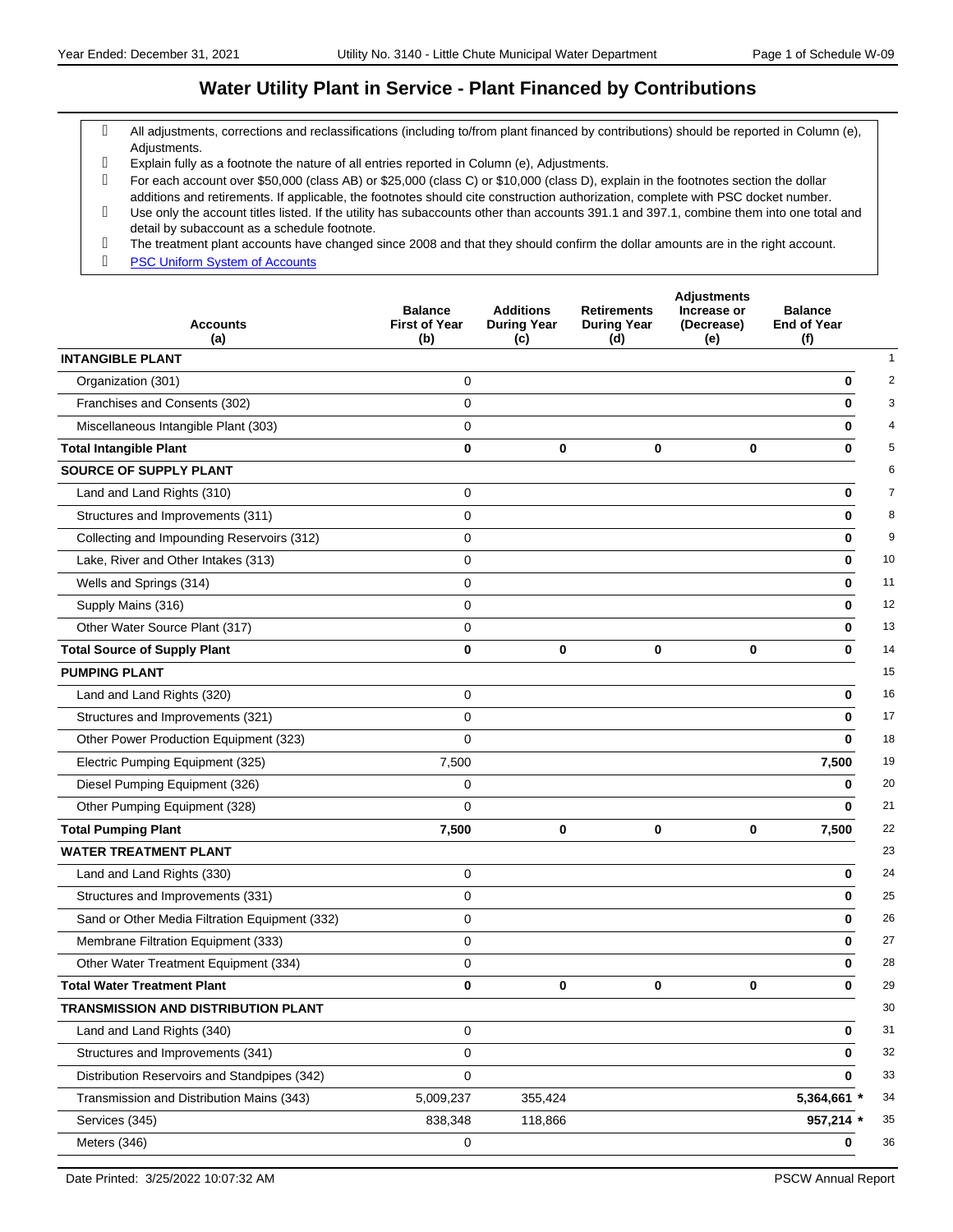#### **Water Utility Plant in Service - Plant Financed by Contributions**

- All adjustments, corrections and reclassifications (including to/from plant financed by contributions) should be reported in Column (e), Adjustments.
- Explain fully as a footnote the nature of all entries reported in Column (e), Adjustments.
- For each account over \$50,000 (class AB) or \$25,000 (class C) or \$10,000 (class D), explain in the footnotes section the dollar additions and retirements. If applicable, the footnotes should cite construction authorization, complete with PSC docket number.
- Use only the account titles listed. If the utility has subaccounts other than accounts 391.1 and 397.1, combine them into one total and detail by subaccount as a schedule footnote.
- The treatment plant accounts have changed since 2008 and that they should confirm the dollar amounts are in the right account.
- g **PSC Uniform System of Accounts**

| <b>Accounts</b><br>(a)                             | <b>Balance</b><br><b>First of Year</b><br>(b) | <b>Additions</b><br><b>During Year</b><br>(c) | <b>Retirements</b><br><b>During Year</b><br>(d) | <b>Adjustments</b><br>Increase or<br>(Decrease)<br>(e) | <b>Balance</b><br><b>End of Year</b><br>(f) |    |
|----------------------------------------------------|-----------------------------------------------|-----------------------------------------------|-------------------------------------------------|--------------------------------------------------------|---------------------------------------------|----|
| Hydrants (348)                                     | 592,527                                       | 50,729                                        |                                                 |                                                        | 643,256 *                                   | 37 |
| Other Transmission and Distribution Plant (349)    | 0                                             |                                               |                                                 |                                                        | 0                                           | 38 |
| <b>Total Transmission and Distribution Plant</b>   | 6,440,112                                     | 525,019                                       | 0                                               | 0                                                      | 6,965,131                                   | 39 |
| <b>GENERAL PLANT</b>                               |                                               |                                               |                                                 |                                                        |                                             | 40 |
| Land and Land Rights (389)                         | $\mathbf 0$                                   |                                               |                                                 |                                                        | $\mathbf 0$                                 | 41 |
| Structures and Improvements (390)                  | $\mathbf 0$                                   |                                               |                                                 |                                                        | 0                                           | 42 |
| Office Furniture and Equipment (391)               | $\mathbf 0$                                   |                                               |                                                 |                                                        | 0                                           | 43 |
| Computer Equipment (391.1)                         | 0                                             |                                               |                                                 |                                                        | $\bf{0}$                                    | 44 |
| Transportation Equipment (392)                     | 0                                             |                                               |                                                 |                                                        | 0                                           | 45 |
| Stores Equipment (393)                             | $\mathbf 0$                                   |                                               |                                                 |                                                        | $\bf{0}$                                    | 46 |
| Tools, Shop and Garage Equipment (394)             | 0                                             |                                               |                                                 |                                                        | $\bf{0}$                                    | 47 |
| Laboratory Equipment (395)                         | 0                                             |                                               |                                                 |                                                        | 0                                           | 48 |
| Power Operated Equipment (396)                     | 0                                             |                                               |                                                 |                                                        | 0                                           | 49 |
| Communication Equipment (397)                      | 0                                             |                                               |                                                 |                                                        | $\bf{0}$                                    | 50 |
| SCADA Equipment (397.1)                            | $\mathbf 0$                                   |                                               |                                                 |                                                        | 0                                           | 51 |
| Miscellaneous Equipment (398)                      | $\mathbf 0$                                   |                                               |                                                 |                                                        | <sup>0</sup>                                | 52 |
| <b>Total General Plant</b>                         | 0                                             | 0                                             | 0                                               | 0                                                      | $\bf{0}$                                    | 53 |
| Total utility plant in service directly assignable | 6,447,612                                     | 525,019                                       | 0                                               | $\mathbf 0$                                            | 6,972,631                                   | 54 |
| Common Utility Plant Allocated to Water Department | 0                                             |                                               |                                                 |                                                        | 0                                           | 55 |
| <b>TOTAL UTILITY PLANT IN SERVICE</b>              | 6,447,612                                     | 525,019                                       | 0                                               | 0                                                      | 6,972,631                                   | 56 |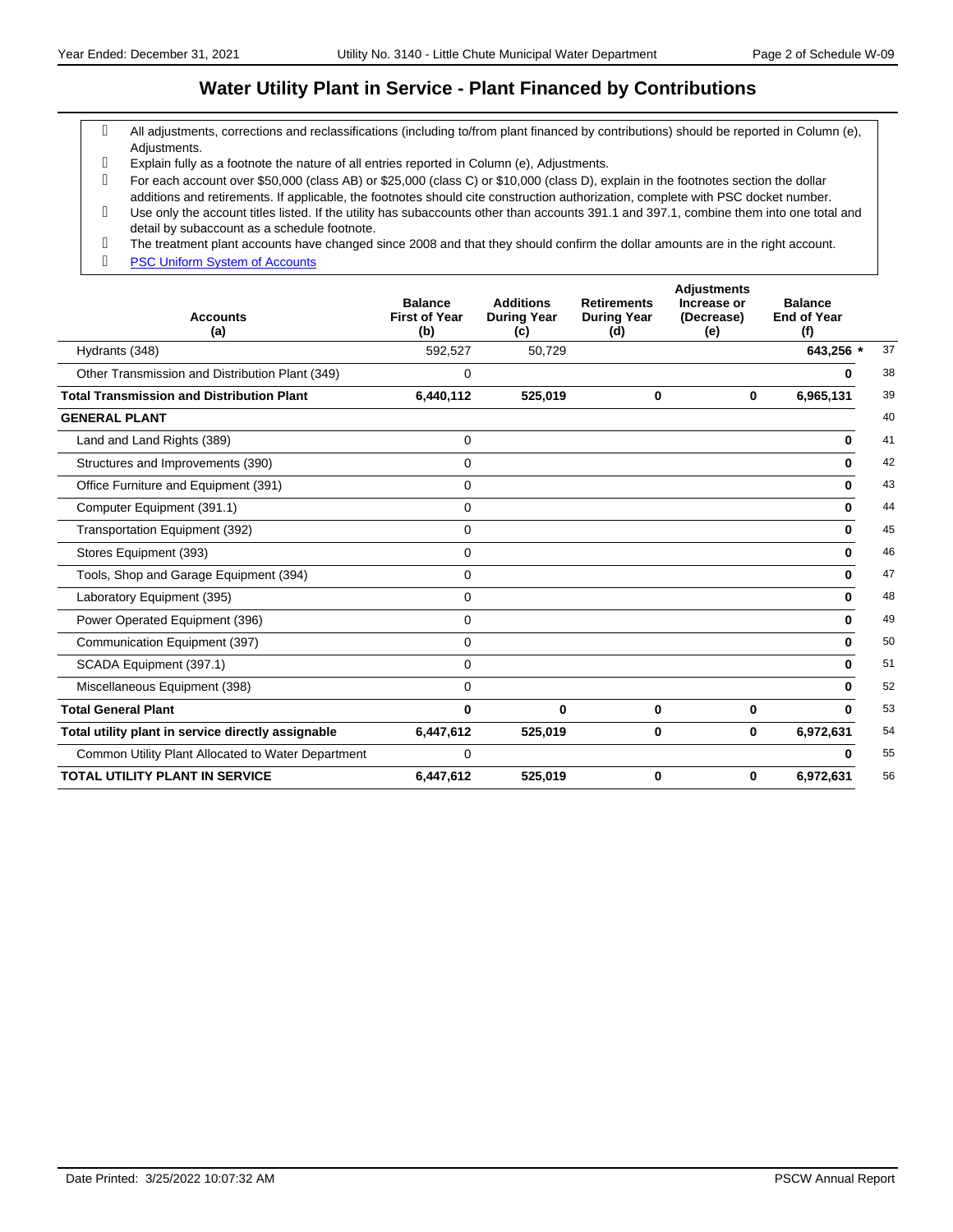#### **Water Utility Plant in Service - Plant Financed by Contributions**

- All adjustments, corrections and reclassifications (including to/from plant financed by contributions) should be reported in Column (e), Adjustments.
- Explain fully as a footnote the nature of all entries reported in Column (e), Adjustments.
- For each account over \$50,000 (class AB) or \$25,000 (class C) or \$10,000 (class D), explain in the footnotes section the dollar additions and retirements. If applicable, the footnotes should cite construction authorization, complete with PSC docket number.
- Use only the account titles listed. If the utility has subaccounts other than accounts 391.1 and 397.1, combine them into one total and detail by subaccount as a schedule footnote.
- The treatment plant accounts have changed since 2008 and that they should confirm the dollar amounts are in the right account.
- g **PSC Uniform System of Accounts**

#### **Water Utility Plant in Service - Plant Financed by Contributions (Page W-09)**

#### $5$ XXJHcbg'Zcf'cbYcf'a cfY'UWVci bhg'YI WYYX")\$我\$\$zd`YUgY'YI d`Ujb"'=ZUdd`]WUVYzdfcj ]XY'WcbgHi Wjcb'Ui h cf]nUhjcb'UbX'DG7 'XcW\_Yh **number.**

Transmission and Distribution Mains (343): Developments at CTH OO, Cherryvale Ave, Evergreen Dr, Hartzheim Utility, and Trail View South during 2021.

Services (345): Developments at CTH OO, Cherryvale Ave, Evergreen Dr, Hartzheim Utility, and Trail View South during 2021. Hydrants (348): Developments at CTH OO, Cherryvale Ave, Evergreen Dr, Hartzheim Utility, and Trail View South during 2021.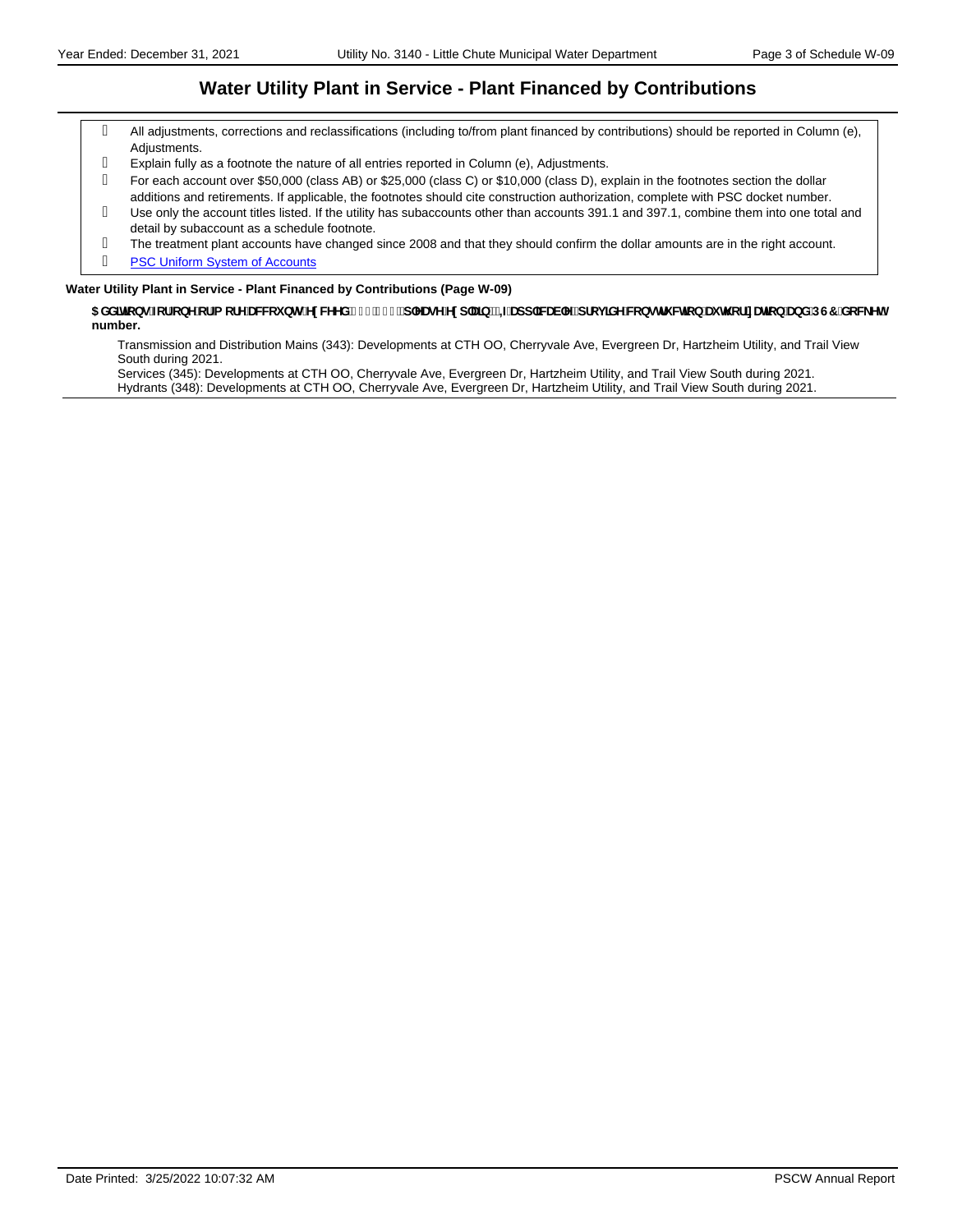# **Water Accumulated Provision for Depreciation - Plant Financed by Utility or Municipality**

- g Use only the account titles listed. If the utility has subaccounts other than accounts 391.1 and 397.1, combine them into one total and detail by subaccount in a schedule footnote.
- g If more than one depreciation rate is used, report the average rate in column (c).
- Enter depreciation rates in decimal form. For example, enter 6.75% as 0.0675

| <b>Primary Plant Accounts</b><br>(a)           | <b>Balance</b><br><b>First of Year</b><br>(b) | Rate %<br><b>Used</b><br>(c) | <b>Accruals</b><br><b>During Year</b><br>(d) | <b>Book Cost of</b><br><b>Plant Retired</b><br>(e) | Cost of<br>Removal<br>(f) | Salvage<br>(g) | <b>Adjustments</b><br>Increase or<br>(Decrease)<br>(h) | <b>Balance</b><br><b>End of Year</b><br>(i) |
|------------------------------------------------|-----------------------------------------------|------------------------------|----------------------------------------------|----------------------------------------------------|---------------------------|----------------|--------------------------------------------------------|---------------------------------------------|
| <b>SOURCE OF SUPPLY PLANT</b>                  |                                               |                              |                                              |                                                    |                           |                |                                                        |                                             |
| Structures and Improvements (311)              | 45,700                                        | 3.20%                        | 2,094                                        |                                                    |                           |                |                                                        | 47,794                                      |
| Collecting and Impounding Reservoirs (312)     | 0                                             |                              |                                              |                                                    |                           |                |                                                        | $\bf{0}$                                    |
| Lake, River and Other Intakes (313)            | 0                                             |                              |                                              |                                                    |                           |                |                                                        |                                             |
| Wells and Springs (314)                        | 304,687                                       | 2.90%                        | 17,163                                       | 39,173                                             |                           |                |                                                        | 282,677                                     |
| Supply Mains (316)                             | 12,164                                        | 1.80%                        | 424                                          |                                                    |                           |                |                                                        | 12,588                                      |
| Other Water Source Plant (317)                 | 0                                             |                              |                                              |                                                    |                           |                |                                                        | $\bf{0}$                                    |
| <b>Total Source of Supply Plant</b>            | 362,551                                       |                              | 19,681                                       | 39,173                                             | $\bf{0}$                  |                | 0<br>$\mathbf 0$                                       | 343,059                                     |
| <b>PUMPING PLANT</b>                           |                                               |                              |                                              |                                                    |                           |                |                                                        |                                             |
| Structures and Improvements (321)              | 591,287                                       | 3.20%                        | 28,198                                       |                                                    |                           |                |                                                        | 619,485                                     |
| Other Power Production Equipment (323)         | 0                                             |                              |                                              |                                                    |                           |                |                                                        | $\mathbf{0}$                                |
| Electric Pumping Equipment (325)               | 216,395                                       | 4.40%                        | 38,828                                       |                                                    |                           |                |                                                        | 255,223                                     |
| Diesel Pumping Equipment (326)                 | 37,944                                        | 4.40%                        | 1,954                                        |                                                    |                           |                |                                                        | 39,898                                      |
| Other Pumping Equipment (328)                  | 63,012                                        | 4.40%                        | 8,623                                        |                                                    |                           |                |                                                        | 71,635                                      |
| <b>Total Pumping Plant</b>                     | 908,638                                       |                              | 77,603                                       | 0                                                  | $\bf{0}$                  |                | 0<br>$\bf{0}$                                          | 986,241                                     |
| <b>WATER TREATMENT PLANT</b>                   |                                               |                              |                                              |                                                    |                           |                |                                                        |                                             |
| Structures and Improvements (331)              | 271,898                                       | 3.20%                        | 12,799                                       |                                                    |                           |                |                                                        | 284,697                                     |
| Sand or Other Media Filtration Equipment (332) | 0                                             |                              |                                              |                                                    |                           |                |                                                        | 0                                           |
| Membrane Filtration Equipment (333)            | 0                                             |                              |                                              |                                                    |                           |                |                                                        | $\mathbf{0}$                                |
| Other Water Treatment Equipment (334)          | 614,098                                       | 3.30%                        | 54,995                                       | 9,677                                              |                           |                |                                                        | 659,416                                     |
| <b>Total Water Treatment Plant</b>             | 885,996                                       |                              | 67,794                                       | 9,677                                              | 0                         |                | $\bf{0}$<br>$\mathbf 0$                                | 944,113                                     |
| <b>TRANSMISSION AND DISTRIBUTION PLANT</b>     |                                               |                              |                                              |                                                    |                           |                |                                                        |                                             |
| Structures and Improvements (341)              | 77,963                                        | 3.20%                        | 3,572                                        |                                                    |                           |                |                                                        | 81,535                                      |
| Distribution Reservoirs and Standpipes (342)   | 612,248                                       | 1.90%                        | 21,973                                       |                                                    |                           |                |                                                        | 634,221                                     |
| Transmission and Distribution Mains (343)      | 1,301,177                                     | 1.30%                        | 85,819                                       | 76,051                                             |                           |                |                                                        | 1,310,945                                   |
| Services (345)                                 | 327,490                                       | 2.90%                        | 42,290                                       | 21,606                                             |                           |                |                                                        | 348,174                                     |
| Meters (346)                                   | 954,693                                       | 5.50%                        | 62,881                                       | 1,125                                              |                           |                |                                                        | 1,016,449                                   |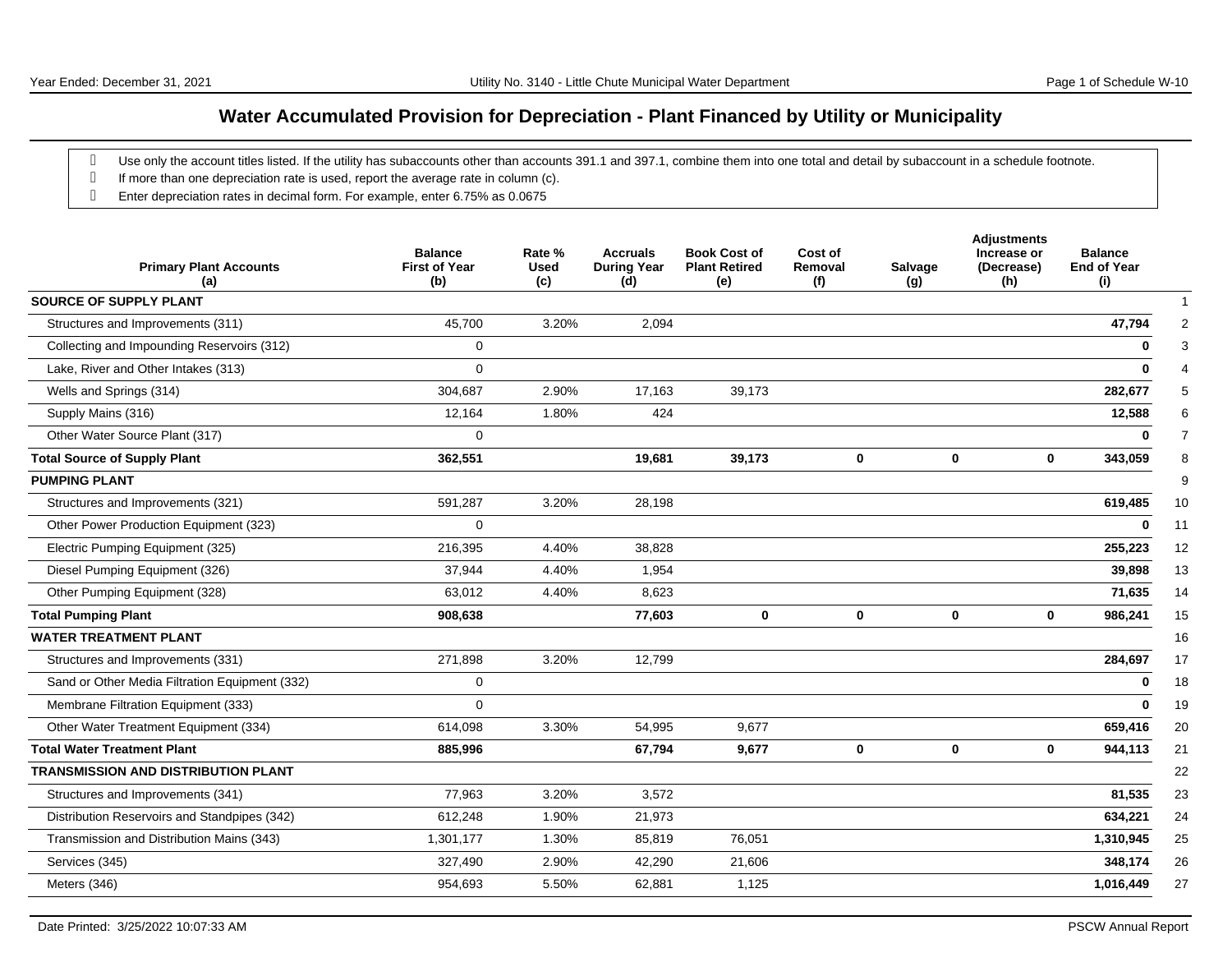# **Water Accumulated Provision for Depreciation - Plant Financed by Utility or Municipality**

- g Use only the account titles listed. If the utility has subaccounts other than accounts 391.1 and 397.1, combine them into one total and detail by subaccount in a schedule footnote.
- g If more than one depreciation rate is used, report the average rate in column (c).
- Enter depreciation rates in decimal form. For example, enter 6.75% as 0.0675

| <b>Primary Plant Accounts</b><br>(a)               | <b>Balance</b><br><b>First of Year</b><br>(b) | Rate %<br><b>Used</b><br>(c) | <b>Accruals</b><br><b>During Year</b><br>(d) | <b>Book Cost of</b><br><b>Plant Retired</b><br>(e) | Cost of<br>Removal<br>(f) | Salvage<br>(g) | <b>Adjustments</b><br>Increase or<br>(Decrease)<br>(h) | <b>Balance</b><br><b>End of Year</b><br>(i) |    |
|----------------------------------------------------|-----------------------------------------------|------------------------------|----------------------------------------------|----------------------------------------------------|---------------------------|----------------|--------------------------------------------------------|---------------------------------------------|----|
| Hydrants (348)                                     | 166,668                                       | 2.20%                        | 15,887                                       | 3,091                                              |                           |                |                                                        | 179,464                                     | 28 |
| Other Transmission and Distribution Plant (349)    | $\mathbf{0}$                                  |                              |                                              |                                                    |                           |                |                                                        |                                             | 29 |
| <b>Total Transmission and Distribution Plant</b>   | 3,440,239                                     |                              | 232,422                                      | 101,873                                            | 0                         | 0              | 0                                                      | 3,570,788                                   | 30 |
| <b>GENERAL PLANT</b>                               |                                               |                              |                                              |                                                    |                           |                |                                                        |                                             | 31 |
| Structures and Improvements (390)                  | 74,889                                        | 2.90%                        | 3,469                                        |                                                    |                           |                |                                                        | 78,358                                      | 32 |
| Office Furniture and Equipment (391)               | 2,978                                         | 5.80%                        |                                              |                                                    |                           |                |                                                        | 2,978                                       | 33 |
| Computer Equipment (391.1)                         | 7,462                                         | 26.70%                       | 816                                          |                                                    |                           |                |                                                        | 8,278                                       | 34 |
| Transportation Equipment (392)                     | 81,164                                        | 13.30%                       | 406                                          |                                                    |                           |                |                                                        | 81,570                                      | 35 |
| Stores Equipment (393)                             | 0                                             |                              |                                              |                                                    |                           |                |                                                        | O                                           | 36 |
| Tools, Shop and Garage Equipment (394)             | 36,461                                        | 5.80%                        | 2,260                                        |                                                    |                           |                |                                                        | 38,721                                      | 37 |
| Laboratory Equipment (395)                         | 0                                             |                              |                                              |                                                    |                           |                |                                                        | 0                                           | 38 |
| Power Operated Equipment (396)                     | 0                                             |                              |                                              |                                                    |                           |                |                                                        | 0                                           | 39 |
| Communication Equipment (397)                      | 0                                             |                              |                                              |                                                    |                           |                |                                                        | O                                           | 40 |
| SCADA Equipment (397.1)                            | 197,699                                       | 9.20%                        | 13,839                                       |                                                    |                           |                |                                                        | 211,538                                     | 41 |
| Miscellaneous Equipment (398)                      | $\mathbf 0$                                   |                              |                                              |                                                    |                           |                |                                                        |                                             | 42 |
| <b>Total General Plant</b>                         | 400,653                                       |                              | 20,790                                       | 0                                                  | 0                         | 0              | 0                                                      | 421,443                                     | 43 |
| Total accum. prov. directly assignable             | 5,998,077                                     |                              | 418,290                                      | 150,723                                            | 0                         | 0              | $\mathbf 0$                                            | 6,265,644                                   | 44 |
| Common Utility Plant Allocated to Water Department | 0                                             |                              |                                              |                                                    |                           |                |                                                        |                                             | 45 |
| TOTAL ACCUM, PROV, FOR DEPRECIATION                | 5,998,077                                     |                              | 418,290                                      | 150,723                                            | 0                         | 0              | 0                                                      | 6,265,644                                   | 46 |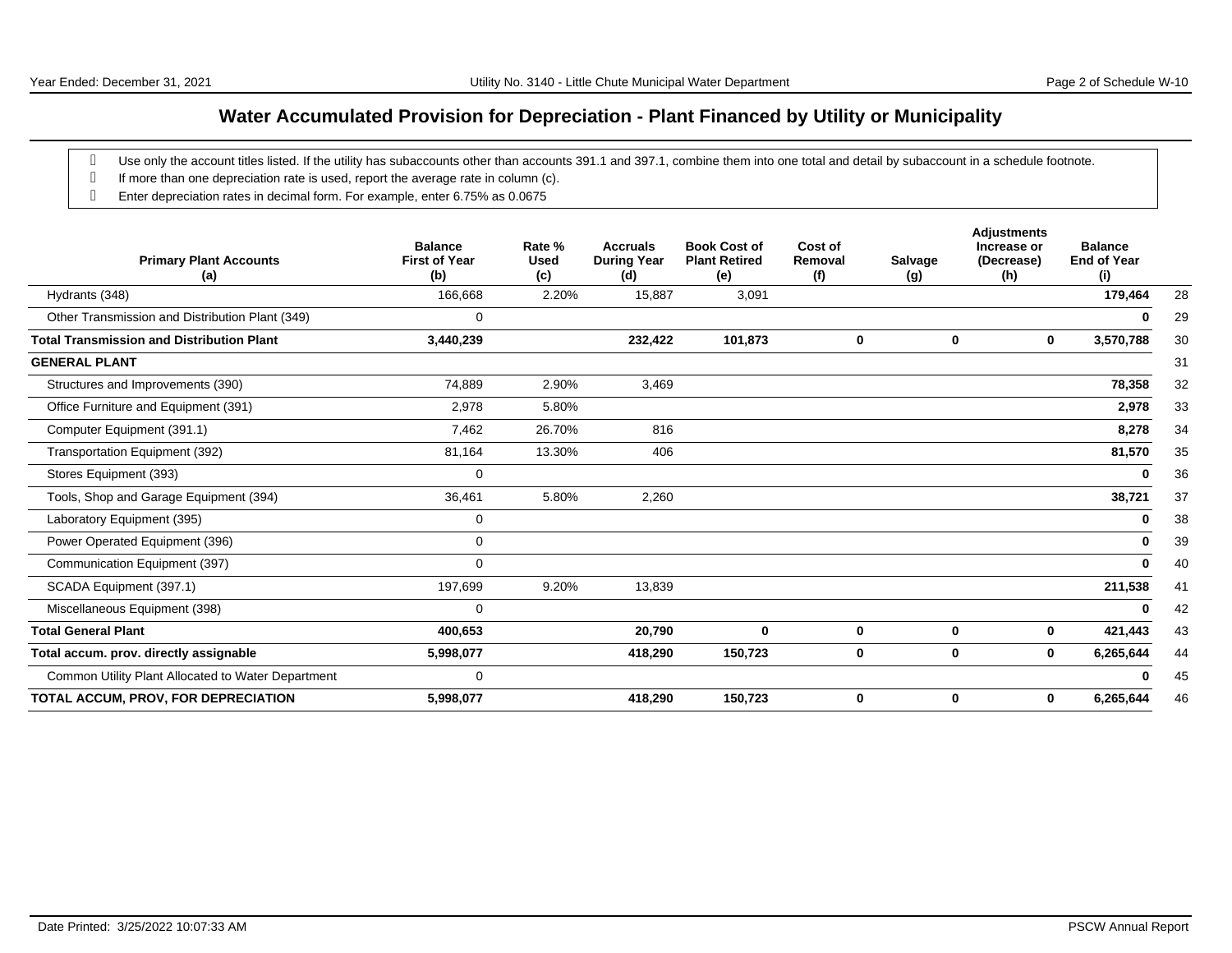## **Water Accumulated Provision for Depreciation - Plant Financed by Contributions**

- g Use only the account titles listed. If the utility has subaccounts other than accounts 391.1 and 397.1, combine them into one total and detail by subaccount in a schedule footnote.
- g If more than one depreciation rate is used, report the average rate in column (c).
- Enter depreciation rates in decimal form. For example, enter 6.75% as 0.0675

| <b>Primary Plant Accounts</b><br>(a)           | <b>Balance</b><br><b>First of Year</b><br>(b) | Rate %<br><b>Used</b><br>(c) | <b>Accruals</b><br><b>During Year</b><br>(d) | <b>Book Cost of</b><br><b>Plant Retired</b><br>(e) | Cost of<br>Removal<br>(f) | Salvage<br>(g) | <b>Adjustments</b><br>Increase or<br>(Decrease)<br>(h) | <b>Balance</b><br><b>End of Year</b><br>(i) |
|------------------------------------------------|-----------------------------------------------|------------------------------|----------------------------------------------|----------------------------------------------------|---------------------------|----------------|--------------------------------------------------------|---------------------------------------------|
| <b>SOURCE OF SUPPLY PLANT</b>                  |                                               |                              |                                              |                                                    |                           |                |                                                        |                                             |
| Structures and Improvements (311)              | 0                                             |                              |                                              |                                                    |                           |                |                                                        | 2<br>Ω                                      |
| Collecting and Impounding Reservoirs (312)     | $\mathbf 0$                                   |                              |                                              |                                                    |                           |                |                                                        |                                             |
| Lake, River and Other Intakes (313)            | 0                                             |                              |                                              |                                                    |                           |                |                                                        |                                             |
| Wells and Springs (314)                        | $\Omega$                                      |                              |                                              |                                                    |                           |                |                                                        | 5                                           |
| Supply Mains (316)                             | $\mathbf 0$                                   |                              |                                              |                                                    |                           |                |                                                        | 6                                           |
| Other Water Source Plant (317)                 | $\Omega$                                      |                              |                                              |                                                    |                           |                |                                                        | $\overline{7}$                              |
| <b>Total Source of Supply Plant</b>            | $\bf{0}$                                      |                              | 0                                            | $\bf{0}$                                           | 0                         | $\bf{0}$       | $\mathbf 0$                                            | 8<br>O                                      |
| <b>PUMPING PLANT</b>                           |                                               |                              |                                              |                                                    |                           |                |                                                        | 9                                           |
| Structures and Improvements (321)              | $\mathbf 0$                                   |                              |                                              |                                                    |                           |                |                                                        | 10<br>0                                     |
| Other Power Production Equipment (323)         | $\mathbf 0$                                   |                              |                                              |                                                    |                           |                |                                                        | 11<br>0                                     |
| Electric Pumping Equipment (325)               | 2,310                                         | 4.40%                        | 330                                          |                                                    |                           |                |                                                        | 2,640<br>12                                 |
| Diesel Pumping Equipment (326)                 | 0                                             |                              |                                              |                                                    |                           |                |                                                        | 13<br>0                                     |
| Other Pumping Equipment (328)                  | $\mathbf 0$                                   |                              |                                              |                                                    |                           |                |                                                        | 14<br>O                                     |
| <b>Total Pumping Plant</b>                     | 2,310                                         |                              | 330                                          | $\bf{0}$                                           | $\bf{0}$                  | $\bf{0}$       | $\mathbf 0$                                            | 2,640<br>15                                 |
| <b>WATER TREATMENT PLANT</b>                   |                                               |                              |                                              |                                                    |                           |                |                                                        | 16                                          |
| Structures and Improvements (331)              | $\mathbf 0$                                   |                              |                                              |                                                    |                           |                |                                                        | 17<br>0                                     |
| Sand or Other Media Filtration Equipment (332) | $\Omega$                                      |                              |                                              |                                                    |                           |                |                                                        | 18<br>$\bf{0}$                              |
| Membrane Filtration Equipment (333)            | $\mathbf 0$                                   |                              |                                              |                                                    |                           |                |                                                        | 19<br>0                                     |
| Other Water Treatment Equipment (334)          | 0                                             |                              |                                              |                                                    |                           |                |                                                        | 20<br>0                                     |
| <b>Total Water Treatment Plant</b>             | $\bf{0}$                                      |                              | 0                                            | $\mathbf 0$                                        | $\bf{0}$                  | $\mathbf 0$    | $\mathbf 0$                                            | $\mathbf 0$<br>21                           |
| <b>TRANSMISSION AND DISTRIBUTION PLANT</b>     |                                               |                              |                                              |                                                    |                           |                |                                                        | 22                                          |
| Structures and Improvements (341)              | $\mathbf 0$                                   |                              |                                              |                                                    |                           |                |                                                        | 23<br>0                                     |
| Distribution Reservoirs and Standpipes (342)   | 0                                             |                              |                                              |                                                    |                           |                |                                                        | 24<br>0                                     |
| Transmission and Distribution Mains (343)      | 776,695                                       | 1.30%                        | 67,430                                       |                                                    |                           |                |                                                        | 844,125<br>25                               |
| Services (345)                                 | 250,255                                       | 2.90%                        | 26,036                                       |                                                    |                           |                |                                                        | 276,291<br>26                               |
| Meters (346)                                   | 0                                             |                              |                                              |                                                    |                           |                |                                                        | 27<br>0                                     |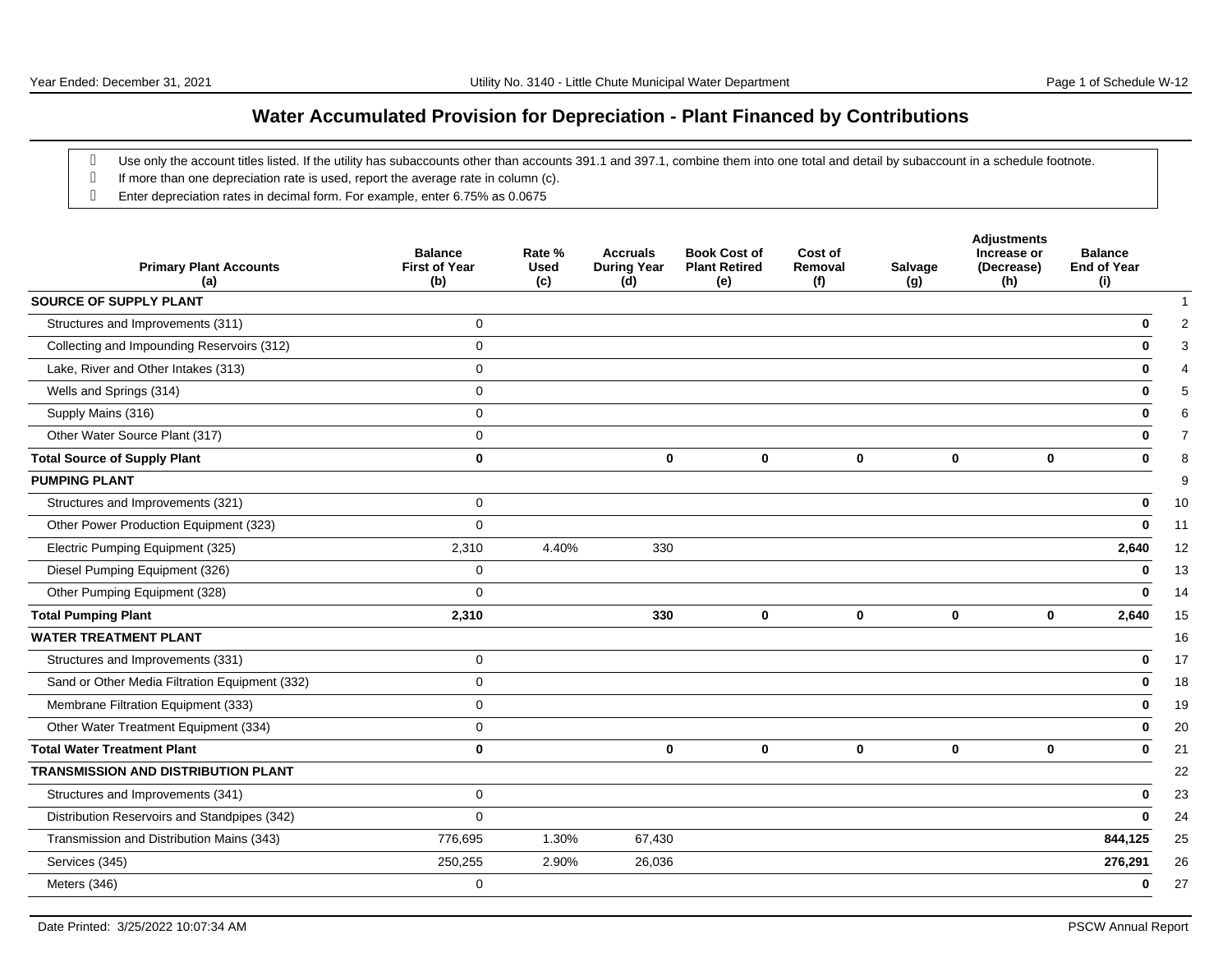## **Water Accumulated Provision for Depreciation - Plant Financed by Contributions**

- g Use only the account titles listed. If the utility has subaccounts other than accounts 391.1 and 397.1, combine them into one total and detail by subaccount in a schedule footnote.
- g If more than one depreciation rate is used, report the average rate in column (c).
- Enter depreciation rates in decimal form. For example, enter 6.75% as 0.0675

| <b>Primary Plant Accounts</b><br>(a)               | <b>Balance</b><br><b>First of Year</b><br>(b) | Rate %<br><b>Used</b><br>(c) | <b>Accruals</b><br><b>During Year</b><br>(d) | <b>Book Cost of</b><br><b>Plant Retired</b><br>(e) | Cost of<br>Removal<br>(f) | <b>Salvage</b><br>(g) | <b>Adjustments</b><br>Increase or<br>(Decrease)<br>(h) | <b>Balance</b><br><b>End of Year</b><br>(i) |
|----------------------------------------------------|-----------------------------------------------|------------------------------|----------------------------------------------|----------------------------------------------------|---------------------------|-----------------------|--------------------------------------------------------|---------------------------------------------|
| Hydrants (348)                                     | 146,040                                       | 2.20%                        | 13,594                                       |                                                    |                           |                       |                                                        | 159,634<br>28                               |
| Other Transmission and Distribution Plant (349)    | 0                                             |                              |                                              |                                                    |                           |                       |                                                        | 29                                          |
| <b>Total Transmission and Distribution Plant</b>   | 1,172,990                                     |                              | 107,060                                      | 0                                                  | 0                         | 0                     | $\mathbf 0$                                            | 1,280,050<br>30                             |
| <b>GENERAL PLANT</b>                               |                                               |                              |                                              |                                                    |                           |                       |                                                        | 31                                          |
| Structures and Improvements (390)                  | $\mathbf 0$                                   |                              |                                              |                                                    |                           |                       |                                                        | 32<br>0                                     |
| Office Furniture and Equipment (391)               | 0                                             |                              |                                              |                                                    |                           |                       |                                                        | 33<br>0                                     |
| Computer Equipment (391.1)                         | 0                                             |                              |                                              |                                                    |                           |                       |                                                        | 34<br>0                                     |
| Transportation Equipment (392)                     | 0                                             |                              |                                              |                                                    |                           |                       |                                                        | 35<br>0                                     |
| Stores Equipment (393)                             | 0                                             |                              |                                              |                                                    |                           |                       |                                                        | 36<br>0                                     |
| Tools, Shop and Garage Equipment (394)             | 0                                             |                              |                                              |                                                    |                           |                       |                                                        | 37<br>0                                     |
| Laboratory Equipment (395)                         | 0                                             |                              |                                              |                                                    |                           |                       |                                                        | 38<br>0                                     |
| Power Operated Equipment (396)                     | 0                                             |                              |                                              |                                                    |                           |                       |                                                        | 39<br>0                                     |
| Communication Equipment (397)                      | 0                                             |                              |                                              |                                                    |                           |                       |                                                        | 40<br>0                                     |
| SCADA Equipment (397.1)                            | 0                                             |                              |                                              |                                                    |                           |                       |                                                        | 41<br>0                                     |
| Miscellaneous Equipment (398)                      | 0                                             |                              |                                              |                                                    |                           |                       |                                                        | 42<br>0                                     |
| <b>Total General Plant</b>                         | 0                                             |                              | $\bf{0}$                                     | $\bf{0}$                                           | $\mathbf 0$               | 0                     | $\mathbf{0}$                                           | 43                                          |
| Total accum. prov. directly assignable             | 1,175,300                                     |                              | 107,390                                      | 0                                                  | 0                         | 0                     | $\mathbf 0$                                            | 1,282,690<br>44                             |
| Common Utility Plant Allocated to Water Department | 0                                             |                              |                                              |                                                    |                           |                       |                                                        | 45                                          |
| TOTAL ACCUM, PROV, FOR DEPRECIATION                | 1,175,300                                     |                              | 107,390                                      | 0                                                  | 0                         | 0                     | 0                                                      | 1,282,690<br>46                             |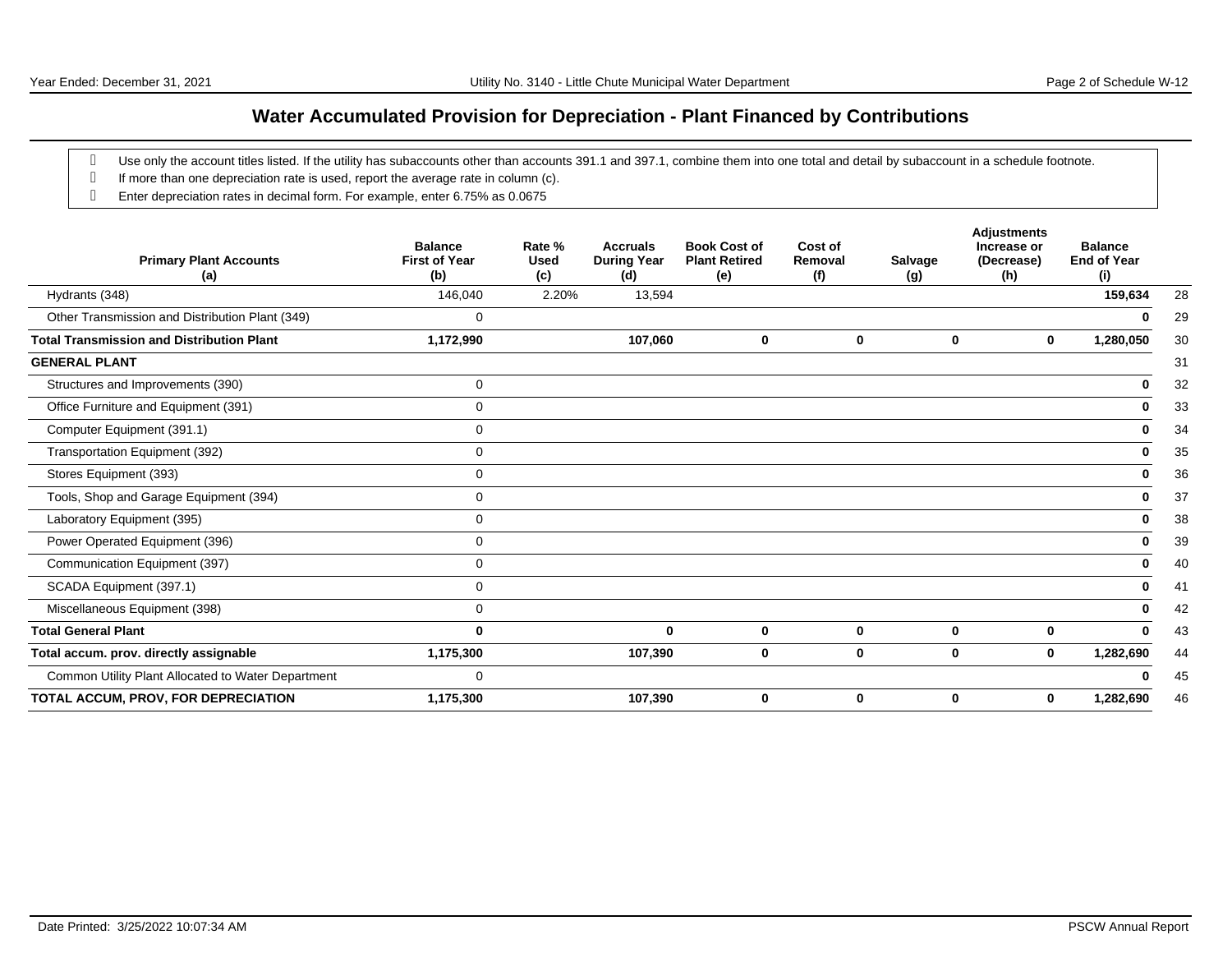#### **Age of Water Mains**

- g If asset management, capital improvement, or other infrastructure-related documents are not available, the utility should consult other potential sources of information: the year the utility was formed, year of initial build-out area, year in which new developments, subdivisions, etc. were added. This information can be used to develop estimated figures.
- If pipe diameter value is between those offered in the column, choose the diameter that is closest to the actual value.
- g Report all pipe larger than  $\overline{I}$  Giameter in the  $\overline{I}$  Giategory.

|                         |                 |                  |                  |                  |                  | <b>Feet of Main</b> |                  |                  |                  |                  |                  |              |    |
|-------------------------|-----------------|------------------|------------------|------------------|------------------|---------------------|------------------|------------------|------------------|------------------|------------------|--------------|----|
| <b>Pipe Size</b><br>(a) | pre-1900<br>(b) | 1901-1920<br>(c) | 1920-1940<br>(d) | 1941-1960<br>(e) | 1961-1970<br>(f) | 1971-1980<br>(g)    | 1981-1990<br>(h) | 1991-2000<br>(i) | 2001-2010<br>(j) | 2011-2020<br>(k) | 2021-2030<br>(1) | Total<br>(m) |    |
| 4.000                   |                 |                  | 290              | 306              |                  |                     |                  | 68               |                  |                  |                  | 664          |    |
| 6.000                   |                 |                  | 3,071            | 5,752            | 7,247            | 13,328              | 1,287            | 1,570            | 1,117            | 2,262            | 46               | 35,680       | 2  |
| 8.000                   |                 |                  | 3,057            | 9,972            | 10,543           | 32,241              | 16,731           | 18,218           | 42,132           | 29,495           | 2,139            | 164,528      | 3  |
| 10.000                  |                 |                  | 1,621            | 4,522            |                  | 2,334               | 3,079            | 1,832            | 7,474            | 2,898            |                  | 23,760       | 4  |
| 12.000                  |                 |                  | 70               |                  | 2,653            | 10,324              | 13,276           | 12,480           | 26,883           | 20,061           | 2,126            | 87,873       | 5  |
| 16.000                  |                 |                  |                  |                  |                  | 4,315               | 677              | 1,663            | 331              |                  |                  | 6,988        | -6 |
| <b>Total</b>            | 0               | 0                | 8,109            | 20,552           | 20,443           | 62,542              | 35,050           | 35,831           | 77,937           | 54,716           | 4,313            | 319,493      |    |

Describe source of information used to develop data: **Information was taken from our new system map**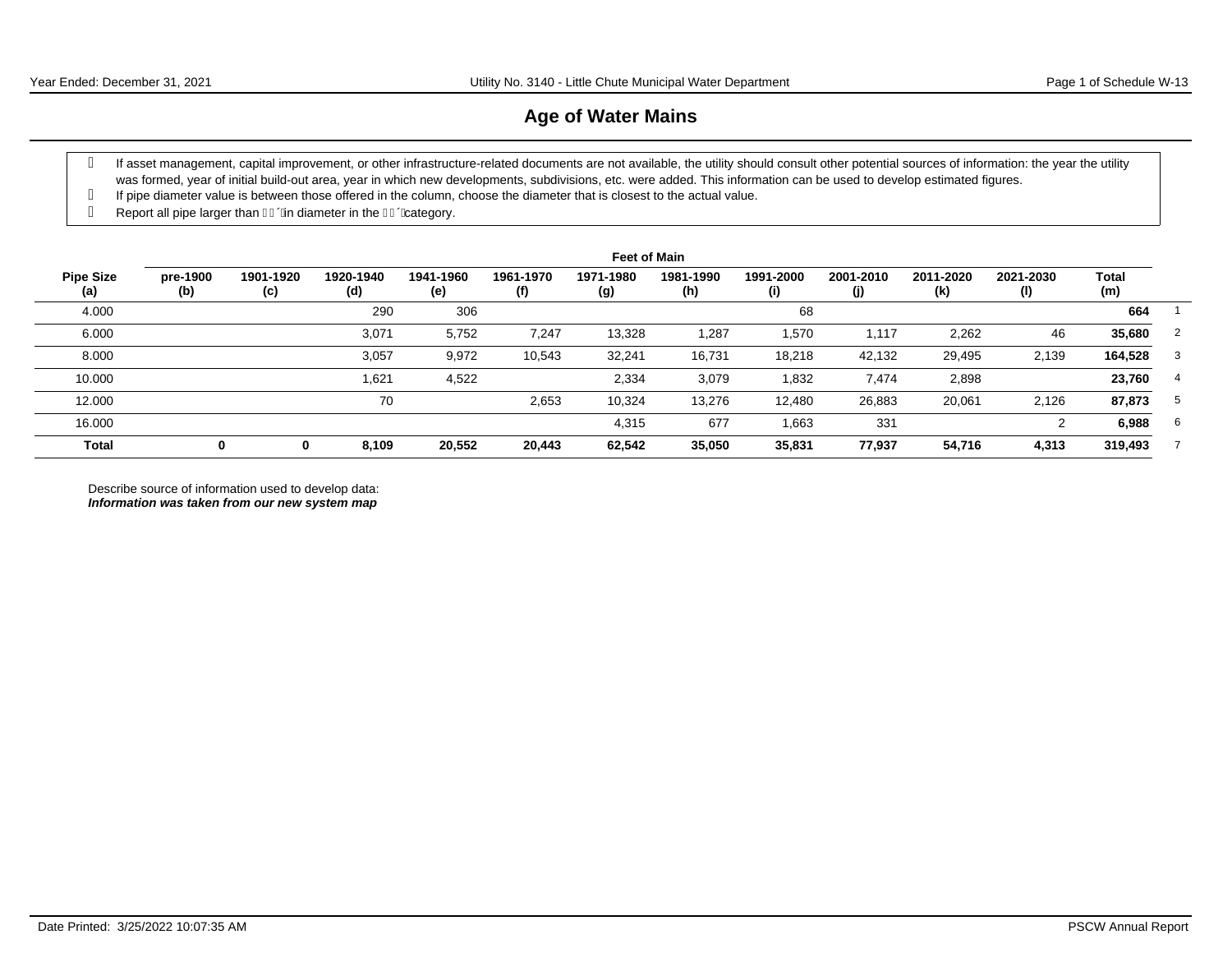## **Sources of Water Supply - Statistics**

For Raw Water Withdrawn, use metered volume of untreated water withdrawn from the source.

 For Finished Water Pumped, use metered volume of water pumped, adjusted for known meter errors. Describe known meter errors in Notes Section.

If Finished Water is not metered, use Raw Water Withdrawn and subtract estimated water used in treatment.

|              |                            | Sources of Water Supply (000's gal) | <b>Total Gallons</b>       |                                 |                            |                                      |                                        |
|--------------|----------------------------|-------------------------------------|----------------------------|---------------------------------|----------------------------|--------------------------------------|----------------------------------------|
|              | Withdrawn                  | <b>Raw Water</b>                    |                            | <b>Finished Water</b><br>Pumped |                            | <b>Purchased Water</b><br>(Imported) | <b>Entering</b><br><b>Distribution</b> |
| Month<br>(a) | <b>Ground Water</b><br>(b) | <b>Surface Water</b><br>(c)         | <b>Ground Water</b><br>(d) | <b>Surface Water</b><br>(e)     | <b>Ground Water</b><br>(f) | <b>Surface Water</b><br>(g)          | System<br>(h)                          |
| January      | 34,219                     |                                     | 34,394                     |                                 |                            |                                      | 34,394                                 |
| February     | 31,975                     |                                     | 32,082                     |                                 |                            |                                      | 32,082                                 |
| March        | 36,820                     |                                     | 36,836                     |                                 |                            |                                      | 36,836                                 |
| April        | 38,674                     |                                     | 38,405                     |                                 |                            |                                      | 38,405                                 |
| May          | 44,754                     |                                     | 44,508                     |                                 |                            |                                      | 44,508                                 |
| June         | 44,069                     |                                     | 43,615                     |                                 |                            |                                      | 43,615                                 |
| July         | 39,972                     |                                     | 39,669                     |                                 |                            |                                      | 39,669                                 |
| August       | 43,516                     |                                     | 43,244                     |                                 |                            |                                      | 43,244                                 |
| September    | 37,809                     |                                     | 37,590                     |                                 |                            |                                      | 37,590                                 |
| October      | 36,870                     |                                     | 36,829                     |                                 |                            |                                      | 10<br>36,829                           |
| November     | 33,351                     |                                     | 33,292                     |                                 |                            |                                      | 11<br>33,292                           |
| December     | 35,528                     |                                     | 34,975                     |                                 |                            |                                      | 12<br>34,975                           |
| <b>TOTAL</b> | 457,557                    | 0                                   | 455,439                    | 0                               | 0                          | 0                                    | 13<br>455,439                          |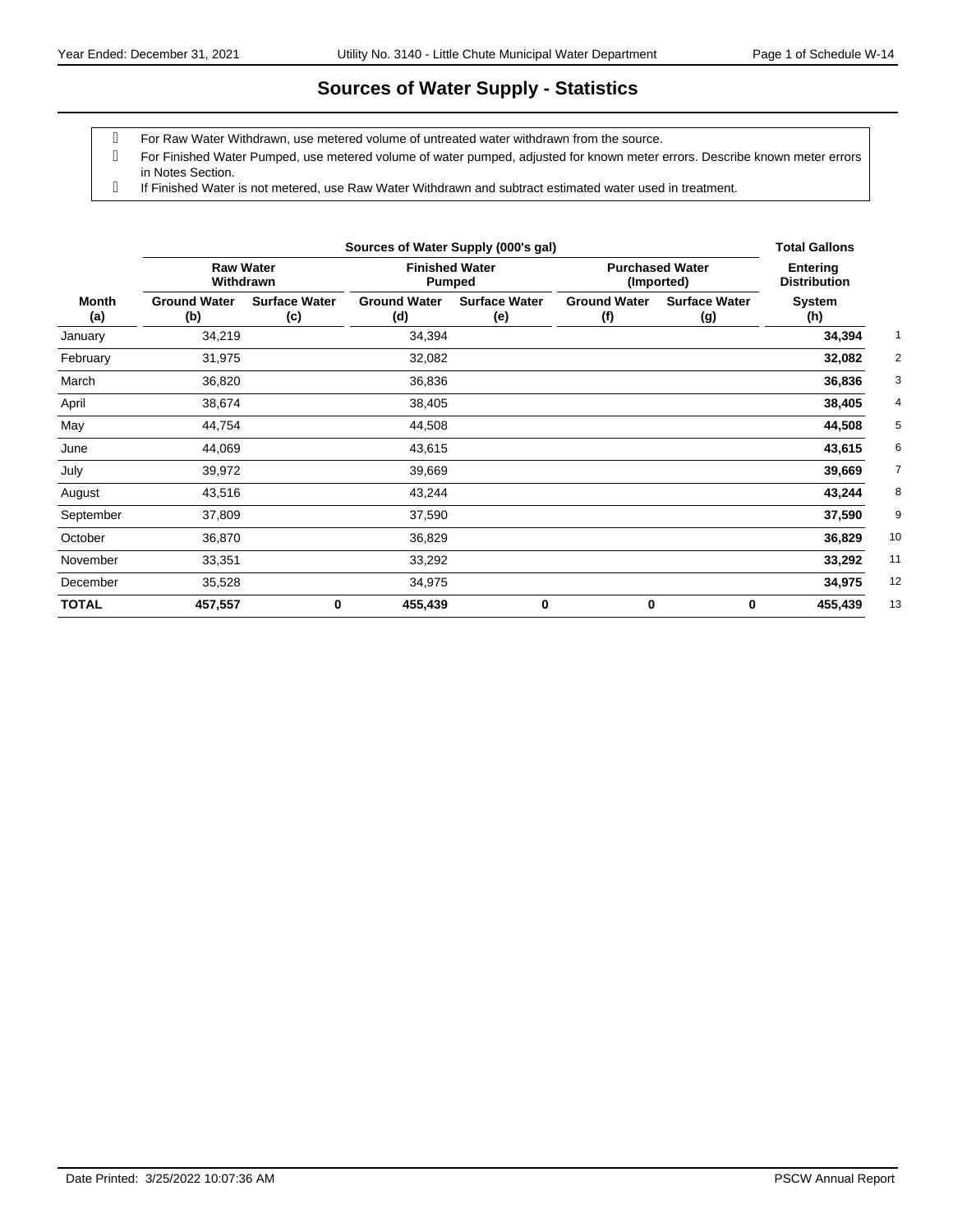#### **Water Audit and Other Statistics**

- Where possible, report actual metered values. If water uses are not metered, estimate values for each line based on best available information. For assistance, refer to AWWA M36 Manual . ÁVater Audits and Loss Control Programs.
- For unbilled, unmetered gallons (line 16), include water used for system operation and maintenance and water used for non-regulated sewer utility.
- If gallons estimated due to theft, data, and billing errors is unknown, multiply net gallons entering distribution system (line 3) by .0025.

| ii yalions estimated due to trient, data, and billing errors is unknown, multiply net yalions entering distribution system (line 3) by todzu.<br><b>Description</b><br>(a) | Value<br>(b) |    |
|----------------------------------------------------------------------------------------------------------------------------------------------------------------------------|--------------|----|
| <b>WATER AUDIT STATISTICS</b>                                                                                                                                              |              | 1  |
| Finished Water pumped or purchased (000s)                                                                                                                                  | 455,439      | 2  |
| Less: Gallons (000s) sold to wholesale customers (exported water)                                                                                                          | 0            | 3  |
| Subtotal: Net gallons (000s) entering distribution system                                                                                                                  | 455,439      | 4  |
| Less: Gallons (000s) sold to retail customers (billed, metered)                                                                                                            | 370531       | 6  |
| Less: Gallons (000s) sold to retail customers (billed, unmetered)                                                                                                          | 0            | 7  |
| Gallons (000s) of Non-Revenue Water                                                                                                                                        | 84,908       | 8  |
| Gallons (000s) of unbilled-metered (including customer use to prevent freezing)                                                                                            | 38,125       | 9  |
| Gallons (000s) of unbilled-unmetered (including unmetered flushing, fire protection)                                                                                       | 3,500        | 10 |
| <b>Subtotal: Unbilled Authorized Consumption</b>                                                                                                                           | 41,625       | 11 |
| <b>Total Water Loss</b>                                                                                                                                                    | 43,283       | 12 |
| Gallons (000s) estimated due to unauthorized consumption (includes theft) default option                                                                                   | 0            | 14 |
| Gallons (000s) estimated due to data and billing errors                                                                                                                    | 450          | 15 |
| Gallons (000s) estimated due to customer meter under-registration                                                                                                          | 960          | 16 |
| <b>Subtotal Apparent Losses</b>                                                                                                                                            | 1,410        | 17 |
| Gallons (000s) estimated due to reported leakage (mains, services, hydrants, overflows)                                                                                    | 2.750        | 18 |
| Gallons (000s) estimated due to unreported and background leakage                                                                                                          | 39,123       | 19 |
| <b>Subtotal Real Losses (leakage)</b>                                                                                                                                      | 41,873       | 20 |
| Non-Revenue Water as percentage of net water supplied                                                                                                                      | 19%          | 21 |
| Total Water Loss as percentage of net water supplied                                                                                                                       | 10%          | 22 |
| <b>OTHER STATISTICS</b>                                                                                                                                                    |              | 23 |
| Maximum gallons (000s) pumped by all methods in any one day during reporting year                                                                                          | 2,021        | 24 |
| Date of maximum                                                                                                                                                            | 07/09/2021   | 25 |
| Cause of maximum                                                                                                                                                           |              | 26 |
| Summer demand plus water break                                                                                                                                             |              | 27 |
| Minimum gallons (000s) pumped by all methods in any one day during reporting year                                                                                          | 824          | 28 |
| Date of minimum                                                                                                                                                            | 11/25/2021   | 29 |
| Total KWH used by the utility (including pumping, treatment facilities and other utility operations)                                                                       | 1,151,648    | 30 |
| If water is purchased:                                                                                                                                                     |              | 31 |
| Vendor Name                                                                                                                                                                |              | 32 |
| Point of Delivery                                                                                                                                                          |              | 33 |
| Source of purchased water                                                                                                                                                  |              | 34 |
| Vendor Name (2)                                                                                                                                                            |              | 35 |
| Point of Delivery (2)                                                                                                                                                      |              | 36 |
| Source of purchased water (2)                                                                                                                                              |              | 37 |
| Vendor Name (3)                                                                                                                                                            |              | 38 |
| Point of Delivery (3)                                                                                                                                                      |              | 39 |
| Source of purchased water (3)                                                                                                                                              |              | 40 |
| Number of main breaks repaired this year                                                                                                                                   | 10           | 41 |
| Number of service breaks repaired this year                                                                                                                                | 0            | 42 |
| Does the utility have an asset management plan?                                                                                                                            | Yes          | 43 |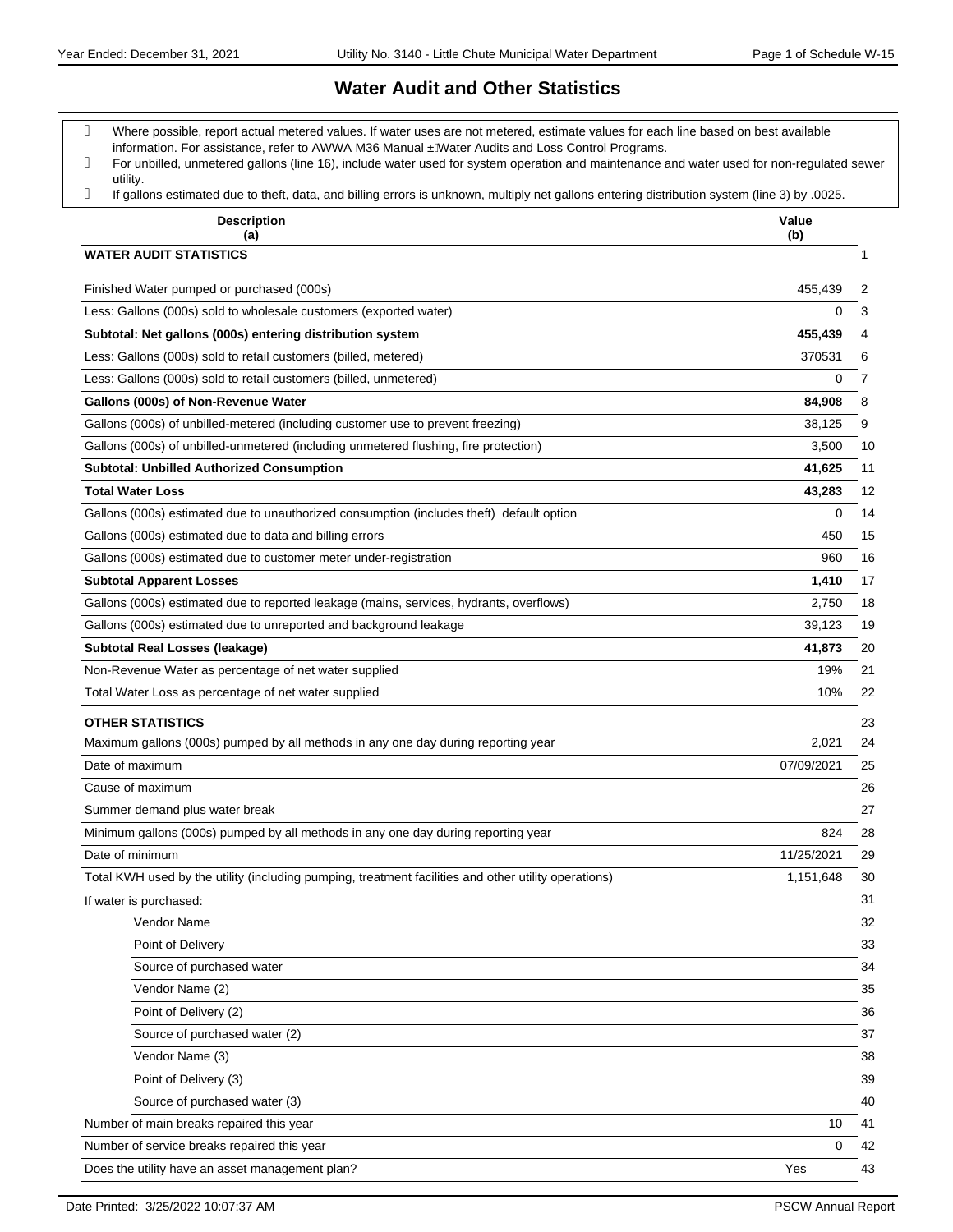## **Sources of Water Supply - Well Information**

- g Enter characteristics for each of the utility pfunctional wells (regardless of whether it is ‰ service+or not).
- Do not include abandoned wells on this schedule.
- g All abandoned wells should be retired from the plant accounts and no longer listed in the utility of annual report.

Abandoned wells should be permanently filled and sealed per Wisconsin Administrative codes Chapters NR811 and NR812.

| <b>Utility</b><br>Name/ID<br>for Well<br>(a) | <b>DNR</b><br><b>Well ID</b><br>(b) | Depth<br>(feet)<br>(c) | Casing<br><b>Diameter</b><br>(inches)<br>(d) | Yield<br>Per Day<br>(gallons)<br>(e) | In Service?<br>(f) |
|----------------------------------------------|-------------------------------------|------------------------|----------------------------------------------|--------------------------------------|--------------------|
| DOYLE/1                                      |                                     | 750                    | 12                                           | 1,800,000                            | Yes                |
| EVERGREEN/4                                  |                                     | 615                    | 19                                           | 1,728,000                            | Yes                |
| WASHINGTON/3                                 |                                     | 805                    | 12                                           | 1,872,000                            | Yes                |
|                                              |                                     |                        |                                              | 5,400,000                            |                    |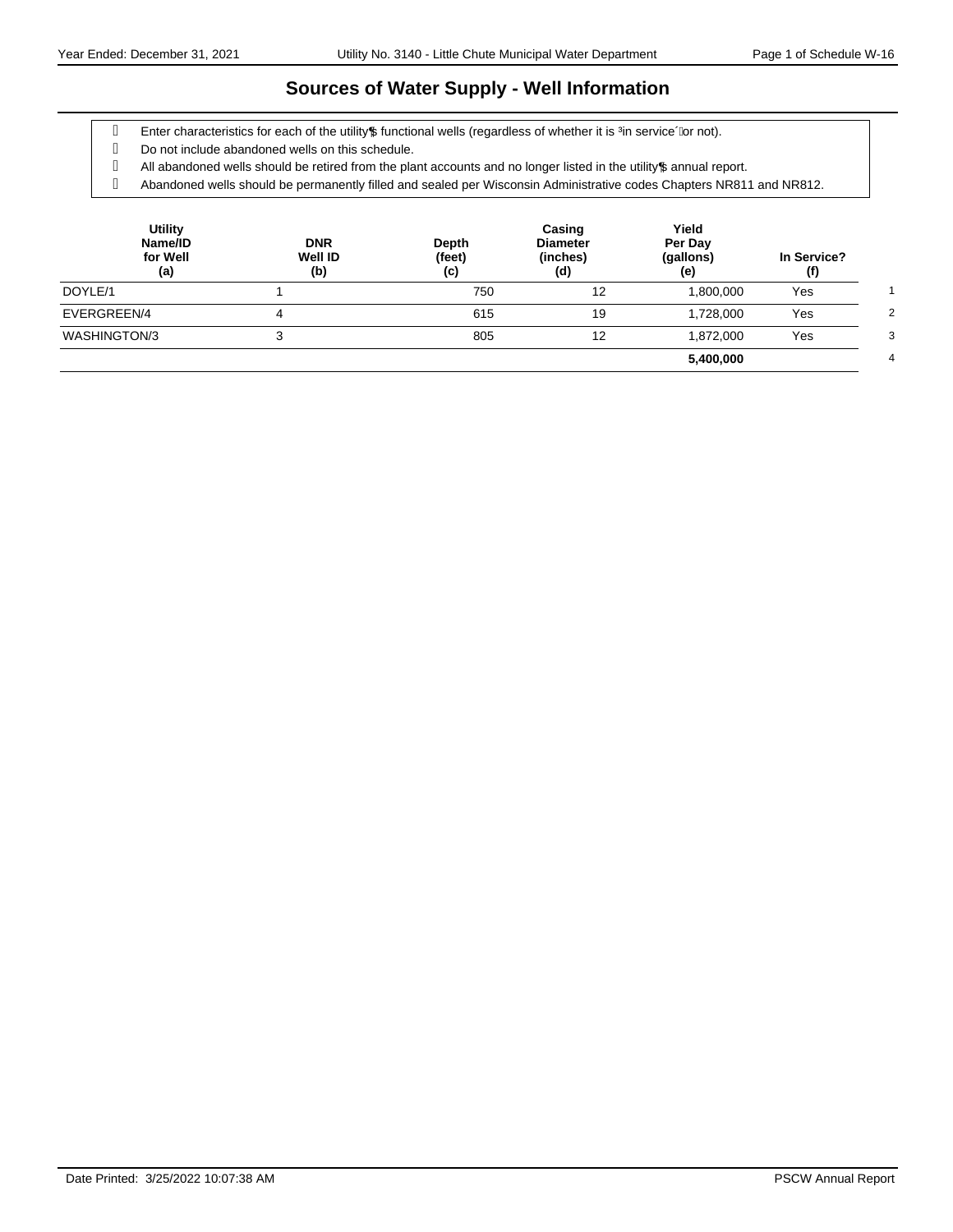# **Sources of Water Supply - Intake Information**

- - - THIS SCHEDULE NOT APPLICABLE TO THIS UTILITY- - -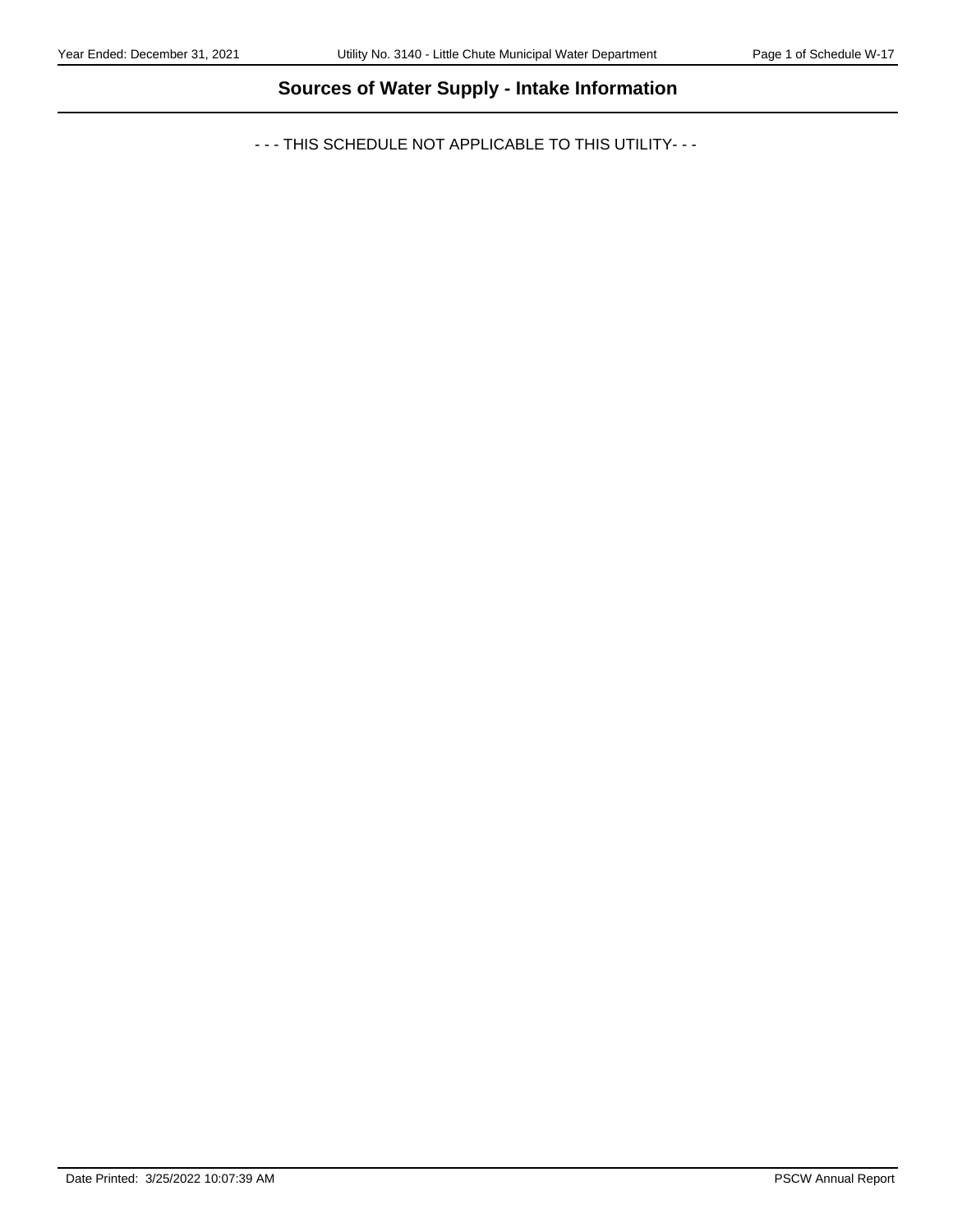# **Pumping & Power Equipment**

|                              |                   | Pump                         |                                  |                                          |                                 |                         |                                    |                                 | <b>Pump Motor or Standby Engine</b>                    |             |                        |                |  |
|------------------------------|-------------------|------------------------------|----------------------------------|------------------------------------------|---------------------------------|-------------------------|------------------------------------|---------------------------------|--------------------------------------------------------|-------------|------------------------|----------------|--|
| <b>Identification</b><br>(a) | Location<br>(b)   | <b>DNR</b><br>Well Id<br>(c) | Primary<br><b>Purpose</b><br>(d) | Primary<br><b>Destinatio</b><br>n<br>(e) | Year<br><b>Installed</b><br>(f) | Type<br>(g)             | Actual<br>Capacity<br>(gpm)<br>(h) | Year<br><b>Installed</b><br>(i) | Year<br>Actual<br>Capacity<br><b>Determined</b><br>(i) | Type<br>(k) | Horse-<br>power<br>(1) |                |  |
| <b>BOOSTER#1</b>             | WELL HOUSE #1     |                              | <b>Booster</b>                   | <b>Distribution</b>                      | 2007                            | Vertical Turbine        | 1,050                              | 2017                            | 1050                                                   | Electric    | 100                    |                |  |
| BOOSTER #2                   | WELL HOUSE #1     |                              | <b>Booster</b>                   | <b>Distribution</b>                      | 2007                            | <b>Vertical Turbine</b> | 1,050                              | 2017                            | 1050                                                   | Electric    | 100                    | $\overline{2}$ |  |
| BOOSTER #3                   | PUMP HOUSE #2     |                              | <b>Booster</b>                   | Distribution                             | 1992                            | <b>Vertical Turbine</b> | 1,100                              | 1992                            | 1100                                                   | Electric    | 75                     | 3              |  |
| <b>BOOSTER #4</b>            | PUMP HOUSE #2     |                              | <b>Booster</b>                   | <b>Distribution</b>                      | 2014                            | <b>Vertical Turbine</b> | 1,100                              | 2014                            | 1100                                                   | Electric    | 75                     |                |  |
| BOOSTER #5                   | WELL HOUSE #4     |                              | <b>Booster</b>                   | <b>Distribution</b>                      | 2018                            | <b>Vertical Turbine</b> | 1,200                              | 2001                            | 1200                                                   | Electric    | 100                    | 5              |  |
| BOOSTER #6                   | WELL HOUSE #4     |                              | <b>Booster</b>                   | <b>Distribution</b>                      | 2011                            | <b>Vertical Turbine</b> | 1,200                              | 2001                            | 1200                                                   | Electric    | 100                    | 6              |  |
| WELL 1                       | <b>DOYLE</b>      |                              | Primary                          | Reservoir                                | 2017                            | <b>Vertical Turbine</b> | 1,400                              | 1997                            | 1400                                                   | Electric    | 200                    |                |  |
| WELL 3                       | <b>WASHINGTON</b> |                              | Primary                          | Reservoir                                | 2021                            | Vertical Turbine        | 1,300                              | 2021                            | 1300                                                   | Electric    | 200                    | 8              |  |
| WELL 4                       | EVERGREEN         |                              | Primary                          | Reservoir                                | 2018                            | Vertical Turbine        | 1,100                              | 2009                            | 1100                                                   | Electric    | 200                    | 9              |  |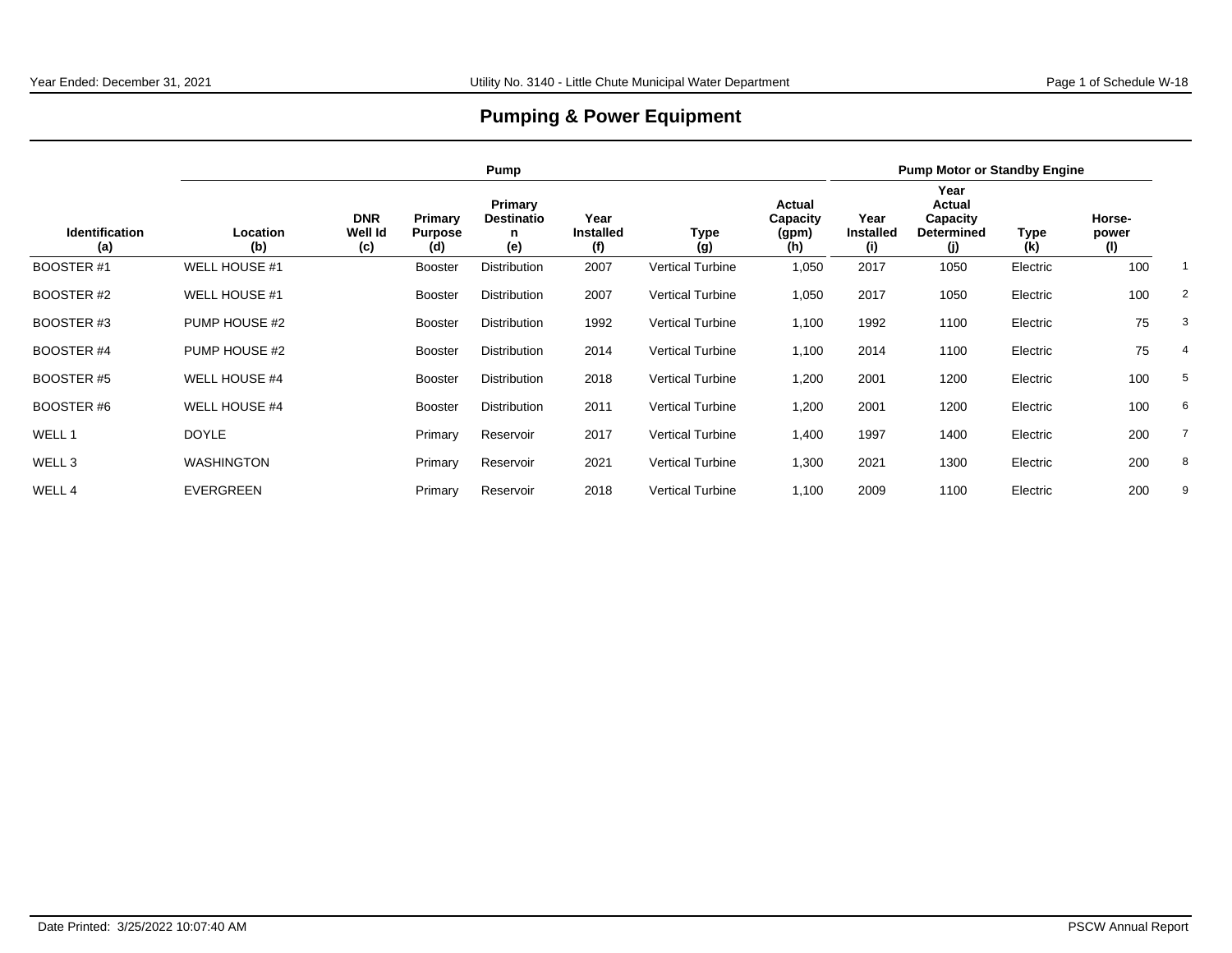## **Reservoirs, Standpipes and Elevated Tanks**

 Enter elevation difference between highest water level in Standpipe or Elevated Tank, (or Reservoir only on an elevated site) and the water main where the connection to the storage begins branching into the distribution system.

| <b>Facility Name</b><br>(a) | <b>Facility ID</b><br><b>Site Code</b><br>(b) | Year<br>Constructed<br>(c) | Type<br>(d)          | Primary<br><b>Material</b><br>(e) | <b>Elevation</b><br><b>Difference</b><br>in Feet<br>(f) | Total<br>Capacity<br>In Gallons<br>(g) |                |
|-----------------------------|-----------------------------------------------|----------------------------|----------------------|-----------------------------------|---------------------------------------------------------|----------------------------------------|----------------|
| RESERVOIR ONE               | R <sub>1</sub>                                | 1979                       | Reservoir            | Concrete                          |                                                         | 300,000                                |                |
| <b>RESERVOIR THREE</b>      | R <sub>3</sub>                                | 2001                       | Reservoir            | Concrete                          | 0                                                       | 500,000                                | $\overline{2}$ |
| RESERVOIR TWO               | R <sub>2</sub>                                | 1992                       | Reservoir            | Concrete                          | 0                                                       | 250,000                                | 3              |
| <b>TANK THREE</b>           | T3                                            | 2002                       | <b>Elevated Tank</b> | <b>Steel</b>                      | 150                                                     | 300.000                                | 4              |
| <b>TANK TWO</b>             | T2                                            | 1967                       | <b>Elevated Tank</b> | Steel                             | 150                                                     | 250,000                                | 5              |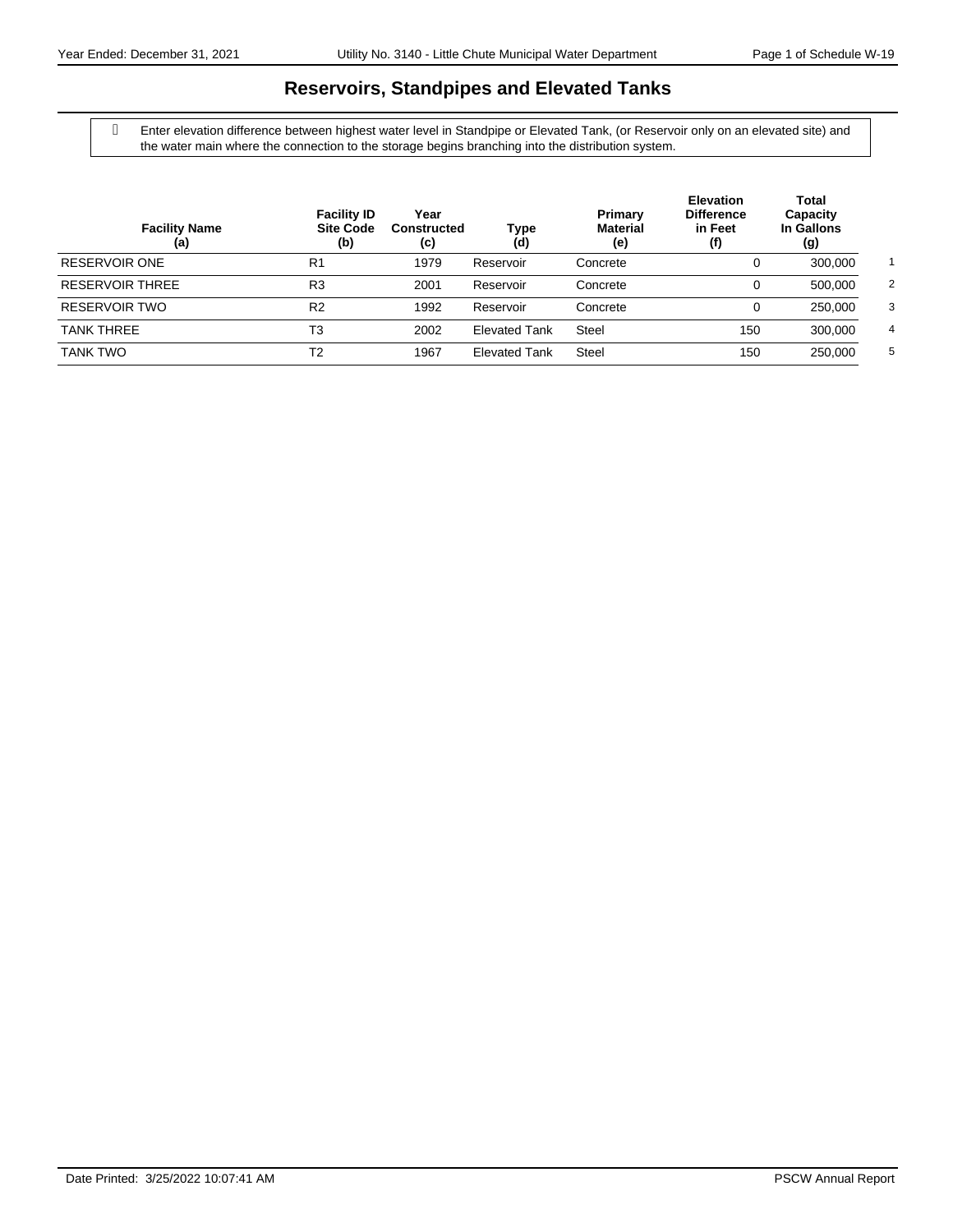## **Water Treatment Plant**

- Provide a generic description for (a). Do not give specific address of location.
- Please select all that apply for (d) and (e). If Other is selected please explain in Notes (h).
- Please identity the point of application for each treatment plant for (g). For example, please list each well or central treatment facility served by this unit.

| Unit<br><b>Description</b><br>(a) | Year<br><b>Constructed</b><br>(b) | Rated<br>Capacity<br>(mgd)<br>(c) | <b>Disinfection</b><br>(d)                                                                          | <b>Additional</b><br><b>Treatment</b><br>(e)                                                                                                                                                                                | <b>Fluoridated</b><br>(f) | Point of<br>Application<br>(g) | <b>Notes</b><br>(h) |  |
|-----------------------------------|-----------------------------------|-----------------------------------|-----------------------------------------------------------------------------------------------------|-----------------------------------------------------------------------------------------------------------------------------------------------------------------------------------------------------------------------------|---------------------------|--------------------------------|---------------------|--|
| RESERVOIR ONE                     | 2017                              | $\overline{1}$                    | _ Ultraviolet Light<br>x Liquid Chlorine<br>_ Gas Chlorine<br>_Ozone<br>Other<br>$\_$ None          | _ Flocculation/Sedimentation<br>_ Sand Filtraton<br>_ Activated Carbon Filtration<br><b>Membrane Filtration</b><br>x Ion Exchange<br>_Iron/Manganese<br>Nitrate Removal<br>_ Radium Removal<br>$\_$ Corrosion<br>$\_$ Other | No                        | Wellhouse                      |                     |  |
| <b>RESERVOIR THREE</b>            | 2001                              | -1                                | _ Ultraviolet Light<br>x Liquid Chlorine<br>_ Gas Chlorine<br>$\_$ Ozone<br>$\_$ Other<br>$\_$ None | Flocculation/Sedimentation<br>_ Sand Filtraton<br><b>Activated Carbon Filtration</b><br>_ Membrane Filtration<br>x Ion Exchange<br>_Iron/Manganese<br>Nitrate Removal<br>Radium Removal<br>_ Corrosion<br>$\_$ Other        | No                        | Wellhouse                      |                     |  |
| <b>RESERVOIR TWO</b>              | 1952                              | -1                                | _ Ultraviolet Light<br>x Liquid Chlorine<br>_ Gas Chlorine<br>$\_$ Ozone<br>$\_$ Other<br>$\_$ None | _ Flocculation/Sedimentation<br>_ Sand Filtraton<br>_ Activated Carbon Filtration<br><b>Membrane Filtration</b><br>x Ion Exchange<br>_Iron/Manganese<br>_ Nitrate Removal<br>Radium Removal<br>_ Corrosion<br>$\_$ Other    | No                        | Wellhouse                      |                     |  |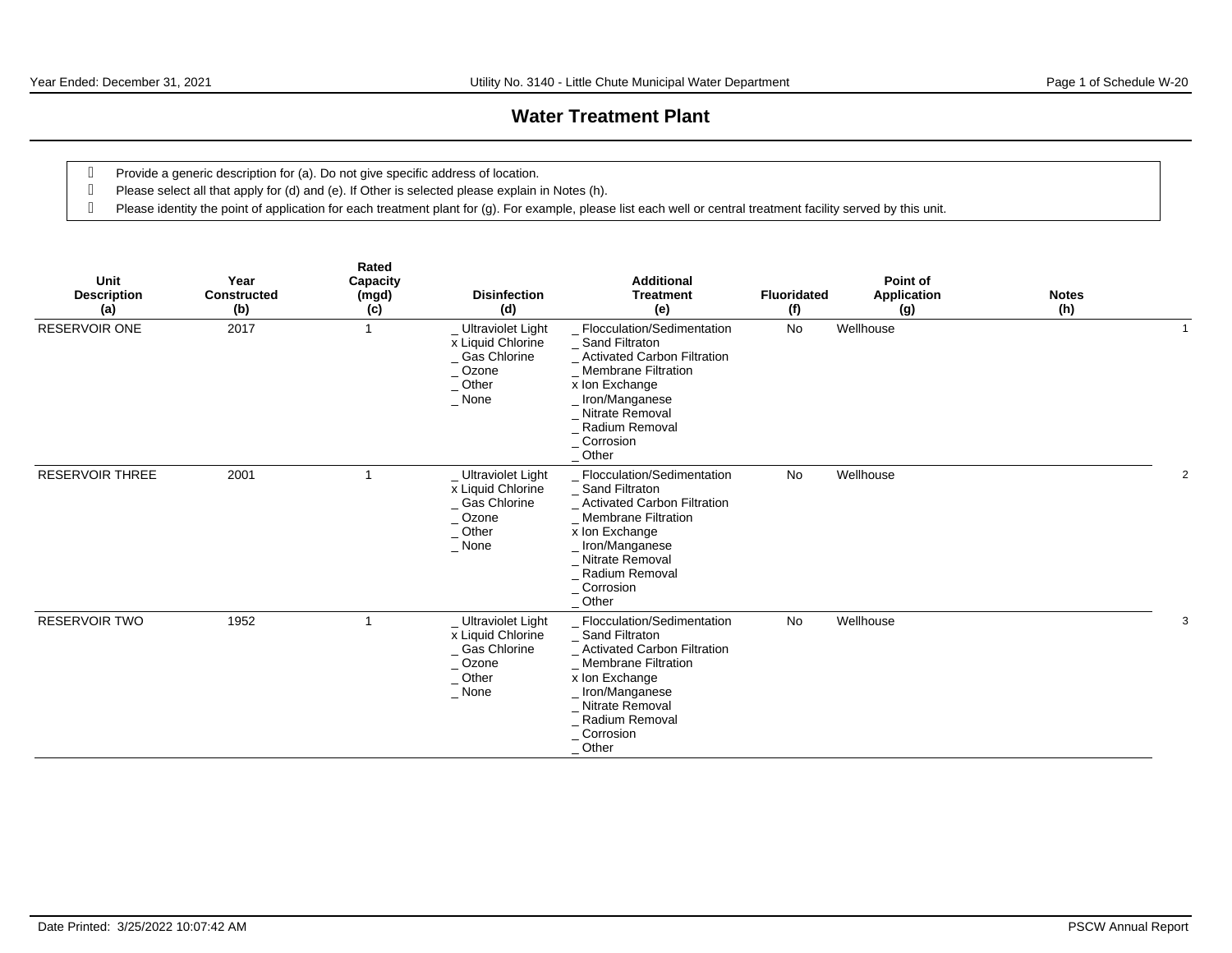# **Water Mains**

- Report mains separately by pipe material, function, diameter and either within or outside the municipal boundaries.
- Explain all reported adjustments as a schedule footnote.
- For main additions reported in column (e), as a schedule footnote:
- Explain how the additions were funded. Also report the amount assessed and the feet of main recorded under this method. If installed by a developer, explain the basis of recording the cost of the additions, the total amount, and the feet of main recorded under this method.
- g Report all pipe larger than  $\overline{\mathsf{I}}$  Given diameter in the  $\overline{\mathsf{I}}$  Given Given Given Bin

|                                   |                                |                                    | <b>Number of Feet</b>       |                                    |                                             |                                                        |                           |                |  |  |  |  |  |
|-----------------------------------|--------------------------------|------------------------------------|-----------------------------|------------------------------------|---------------------------------------------|--------------------------------------------------------|---------------------------|----------------|--|--|--|--|--|
| <b>Pipe Material</b><br>(a)       | Main<br><b>Function</b><br>(b) | <b>Diameter</b><br>(inches)<br>(c) | <b>First of Year</b><br>(d) | Added<br><b>During Year</b><br>(e) | <b>Retired</b><br><b>During Year</b><br>(f) | <b>Adjustments</b><br>Increase or<br>(Decrease)<br>(g) | <b>End of Year</b><br>(h) |                |  |  |  |  |  |
| <b>Other Metal</b>                | <b>Distribution</b>            | 4                                  | 576                         |                                    |                                             |                                                        | 576                       | $\mathbf{1}$   |  |  |  |  |  |
| Other Plastic                     | <b>Distribution</b>            | 4                                  | 88                          |                                    |                                             |                                                        | 88                        | $\overline{2}$ |  |  |  |  |  |
| <b>Other Metal</b>                | <b>Distribution</b>            | 6                                  | 32,854                      |                                    |                                             |                                                        | 32,854                    | 3              |  |  |  |  |  |
| <b>Other Plastic</b>              | <b>Distribution</b>            | 6                                  | 2,885                       | 47                                 | 106                                         |                                                        | 2,826                     | 4              |  |  |  |  |  |
| Other Metal                       | <b>Distribution</b>            | 8                                  | 16,637                      |                                    |                                             |                                                        | 16,637                    | 5              |  |  |  |  |  |
| <b>Other Plastic</b>              | <b>Distribution</b>            | 8                                  | 145,622                     | 2,139                              | 50                                          |                                                        | 147,711                   | 6              |  |  |  |  |  |
| <b>Other Metal</b>                | <b>Distribution</b>            | 10                                 | 9,168                       |                                    |                                             |                                                        | 9,168                     | 7              |  |  |  |  |  |
| <b>Other Plastic</b>              | <b>Distribution</b>            | 10                                 | 14,592                      |                                    |                                             |                                                        | 14,592                    | 8              |  |  |  |  |  |
| <b>Other Metal</b>                | <b>Distribution</b>            | 12                                 | 7,020                       |                                    | 8                                           |                                                        | 7,012                     | 9              |  |  |  |  |  |
| <b>Other Plastic</b>              | <b>Distribution</b>            | 12                                 | 76,320                      | 2,126                              | 245                                         |                                                        | 78,201                    | 10             |  |  |  |  |  |
| <b>Other Metal</b>                | <b>Distribution</b>            | 16                                 | 5,542                       |                                    | 219                                         |                                                        | 5,323                     | 11             |  |  |  |  |  |
| <b>Other Plastic</b>              | <b>Distribution</b>            | 16                                 | 1,663                       | $\overline{2}$                     |                                             |                                                        | 1,665                     | 12             |  |  |  |  |  |
| <b>Total Within Municipality</b>  |                                |                                    | 312,967                     | 4,314                              | 628                                         |                                                        | 316,653                   | 13             |  |  |  |  |  |
| <b>Other Plastic</b>              | <b>Distribution</b>            | 8                                  | 179                         |                                    |                                             |                                                        | 179                       | 14             |  |  |  |  |  |
| <b>Other Plastic</b>              | <b>Distribution</b>            | 12                                 | 2,660                       |                                    |                                             |                                                        | 2,660                     | 15             |  |  |  |  |  |
| <b>Total Outside Municipality</b> |                                |                                    | 2,839                       |                                    |                                             |                                                        | 2,839                     | 16             |  |  |  |  |  |
| <b>Total Utility</b>              |                                |                                    | 315,806                     | 4,314                              | 628                                         |                                                        | 319,492                   | 17             |  |  |  |  |  |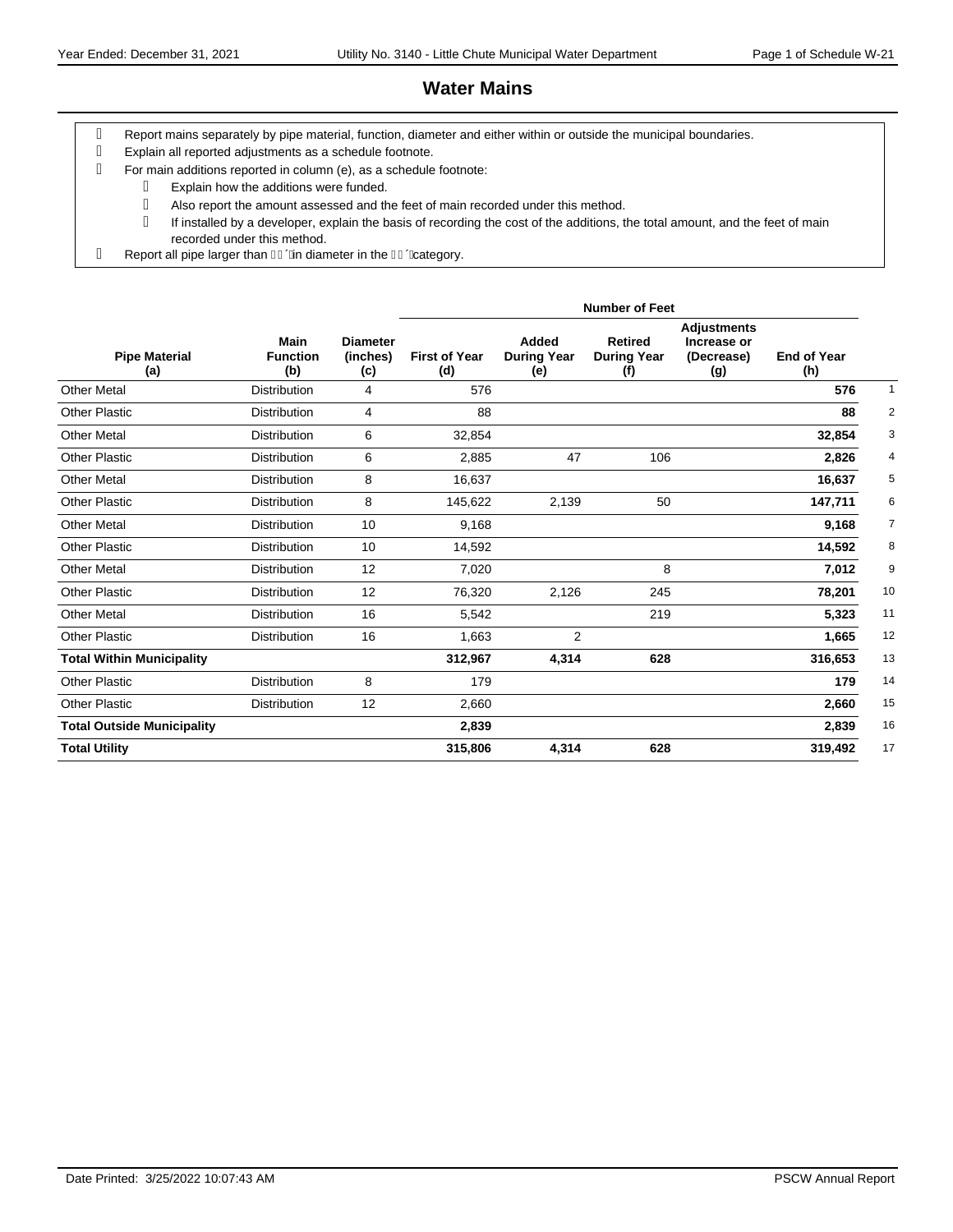# **Water Mains**

- Report mains separately by pipe material, function, diameter and either within or outside the municipal boundaries.
- Explain all reported adjustments as a schedule footnote.
- For main additions reported in column (e), as a schedule footnote:
- Explain how the additions were funded. Also report the amount assessed and the feet of main recorded under this method. If installed by a developer, explain the basis of recording the cost of the additions, the total amount, and the feet of main recorded under this method.
- g Report all pipe larger than  $\overline{\mathsf{I}}$  Given diameter in the  $\overline{\mathsf{I}}$  Given Given Given Bin

#### **Water Mains (Page W-21)**

#### **Added During Year total is greater than zero, please explain financing following the criteria listed in the schedule headnotes.**

\$59,825 financed by utility funding and \$355,424 financed by developers.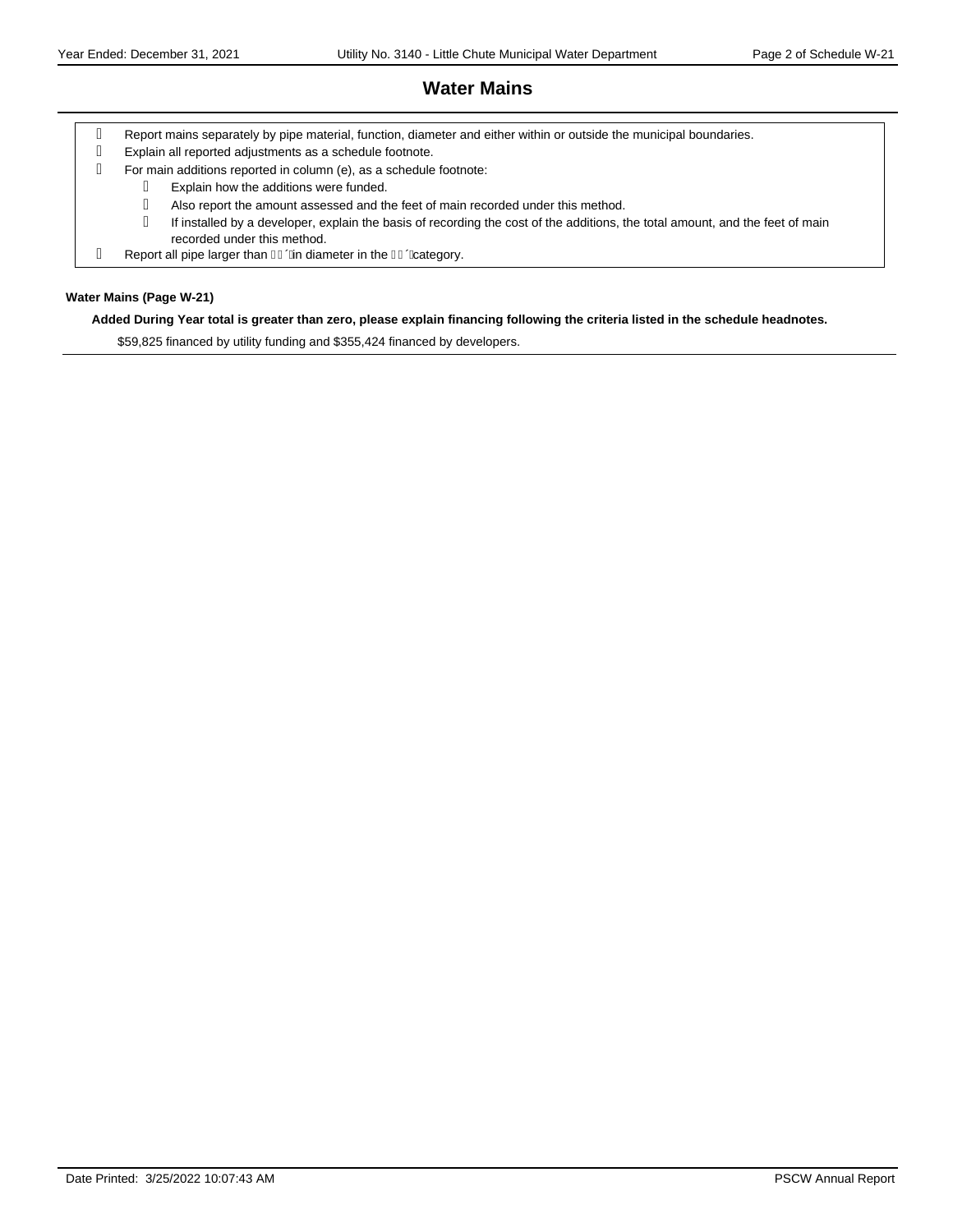## **Utility-Owned Water Service Lines**

- The utility's service line is the pipe from the main to and through the curb stop.
- Explain all reported adjustments as a schedule footnote.
- Report in column (h) the number of utility-owned service lines included in columns (g) which are temporarily shut off at the curb box or otherwise not in use at end of year.
- For service lines added during the year in column (d), as a schedule footnote:
	- Explain how the additions were financed.
		- If assessed against property owners, explain the basis of the assessments.
	- If installed by a property owner or developer, explain the basis of recording the cost of the additions, the total amount and the number of service lines recorded under this method.
	- If any were financed by application of Cz-1, provide the total amount recorded and the number of service lines recorded under this method.
- Report service lines separately by diameter and pipe materials.

| <b>Pipe Material</b><br>(a)                     | <b>Diameter</b><br>(inches)<br>(b) | <b>First of Year</b><br>(c) | Added<br><b>During Year</b><br>(d) | <b>Removed or</b><br>Permanently<br><b>Disconnected</b><br><b>During Year</b><br>(e) | <b>Adjustments</b><br>Increase or<br>(Decrease)<br>(f) | <b>End of Year</b><br>(g) | <b>NOT</b><br>in Use at<br><b>End of Year</b><br>(h) |                |
|-------------------------------------------------|------------------------------------|-----------------------------|------------------------------------|--------------------------------------------------------------------------------------|--------------------------------------------------------|---------------------------|------------------------------------------------------|----------------|
| Lead                                            | 0.625                              | 212                         |                                    |                                                                                      |                                                        | 212                       |                                                      |                |
| Copper                                          | 1.000                              | 2,710                       |                                    | 13                                                                                   |                                                        | 2,697                     | 54                                                   | $\overline{2}$ |
| <b>Other Plastic</b>                            | 1.000                              | 819                         |                                    |                                                                                      |                                                        | 819                       | 6                                                    | 3              |
| Copper                                          | 1.250                              |                             |                                    |                                                                                      |                                                        |                           |                                                      | 4              |
| <b>Other Plastic</b>                            | 1.250                              | 113                         | 67                                 |                                                                                      |                                                        | 180                       |                                                      | 5              |
| Copper                                          | 1.500                              | 88                          |                                    |                                                                                      |                                                        | 88                        | 4                                                    | 6              |
| <b>Other Plastic</b>                            | 1.500                              | 9                           |                                    |                                                                                      |                                                        | 9                         |                                                      | $\overline{7}$ |
| <b>Other Plastic</b>                            | 2.000                              | 22                          | 2                                  |                                                                                      |                                                        | 24                        | 2                                                    | 8              |
| Ductile Iron, Lined (late 1960's to<br>present) | 3.000                              | 4                           |                                    |                                                                                      |                                                        | 4                         |                                                      | 9              |
| Ductile Iron, Lined (late 1960's to<br>present) | 4.000                              | 6                           |                                    |                                                                                      |                                                        | 6                         |                                                      | 10             |
| <b>Other Plastic</b>                            | 6.000                              | 2                           |                                    |                                                                                      |                                                        | $\overline{2}$            |                                                      | 11             |
| <b>Utility Total</b>                            |                                    | 3,986                       | 69                                 | 13                                                                                   |                                                        | 4,042                     | 66                                                   | 12             |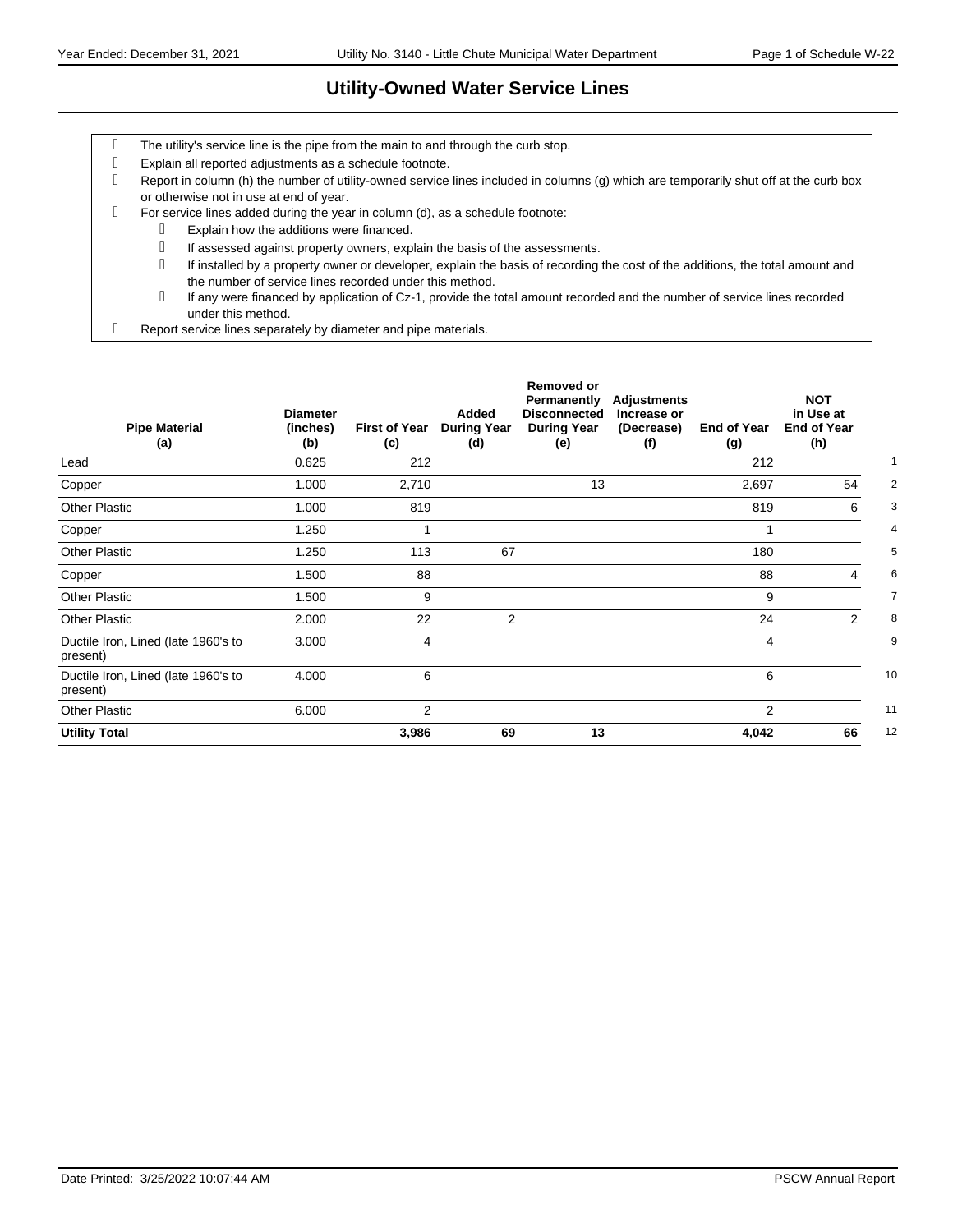## **Utility-Owned Water Service Lines**

| g | The utility's service line is the pipe from the main to and through the curb stop.                                                                                                       |
|---|------------------------------------------------------------------------------------------------------------------------------------------------------------------------------------------|
| q | Explain all reported adjustments as a schedule footnote.                                                                                                                                 |
| q | Report in column (h) the number of utility-owned service lines included in columns (g) which are temporarily shut off at the curb box<br>or otherwise not in use at end of year.         |
| q | For service lines added during the year in column (d), as a schedule footnote:                                                                                                           |
|   | Explain how the additions were financed.                                                                                                                                                 |
|   | If assessed against property owners, explain the basis of the assessments.                                                                                                               |
|   | If installed by a property owner or developer, explain the basis of recording the cost of the additions, the total amount and<br>the number of service lines recorded under this method. |
|   | If any were financed by application of Cz-1, provide the total amount recorded and the number of service lines recorded<br>under this method.                                            |
| q | Report service lines separately by diameter and pipe materials.                                                                                                                          |

#### **Utility-Owned Water Service Lines (Page W-22)**

#### **Additions are greater than zero, please explain financing by following criteria listed in the schedule headnotes.**

\$8,871 financed by utility funding and \$118,866 financed by developers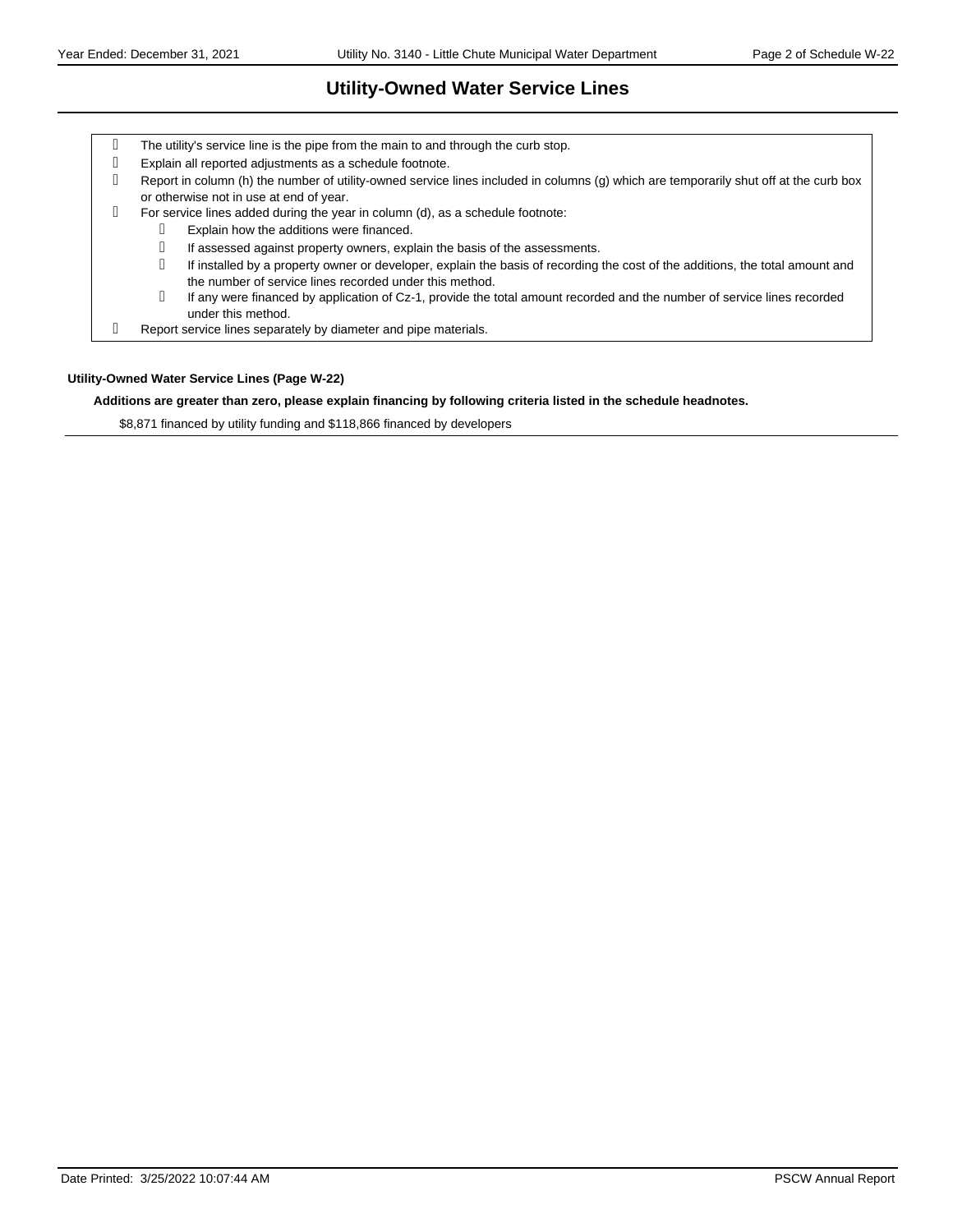#### **Meters**

g Include in Columns (b-f) meters in stock as well as those in service.

Report in Column (c) all meters purchased during the year and in Column (d) all meters junked, sold or otherwise permanently retired during the year.

- Use Column (e) to show correction to previously reported meter count because of inventory or property record corrections
- Totals by size in Column (f) should equal same size totals in Column (s).
- Explain all reported adjustments as schedule footnote.
- Do not include station meters in the meter inventory used to complete these tables.

#### **Number of Utility-Owned Meters Classification of All Meters at End of Year by Customers**

| Size of Meter  | Year<br>First of | Year<br>During<br>Added | ēā<br>ත<br>$\Omega$<br>$\overline{\mathbf{c}}$<br>Retire | $\circ$<br>ω<br>Ŵ,<br>æ<br>ၑ<br>ں<br>≘<br>Adjust. | ear<br>≻<br>đ<br>End | ear<br>During<br>Tested | Residential    | Commercial     | Industrial     | ority<br>Autho<br><b>Public</b> | Multifamily Residential | Irrigation | Wholesale | ó<br>᠍<br>$\Omega$<br>Inte | Jse<br>Utility | eters<br>Ź<br>Additional | In Stock        | Total |                |
|----------------|------------------|-------------------------|----------------------------------------------------------|---------------------------------------------------|----------------------|-------------------------|----------------|----------------|----------------|---------------------------------|-------------------------|------------|-----------|----------------------------|----------------|--------------------------|-----------------|-------|----------------|
| (a)            | (b)              | (c)                     | (d)                                                      | (e)                                               | (f)                  | (g)                     | (h)            | (i)            | (j)            | (k)                             | (1)                     | (m)        | (n)       | (0)                        | (p)            | (q)                      | (r)             | (s)   |                |
| 5/8            | 4,729            |                         | 9                                                        |                                                   | 4,720                | 528                     | 4,145          | 301            | 11             | 6                               | $\mathbf{3}$            |            |           |                            |                | $\overline{7}$           | 247             | 4,720 |                |
|                | 73               |                         |                                                          |                                                   | 73                   | 3                       | 3              | 52             | 6              | 3                               | $\overline{2}$          |            |           |                            |                | $\overline{2}$           | $5\overline{5}$ | 73    | $\overline{2}$ |
| 11/2           | 64               |                         |                                                          | $\overline{2}$                                    | 66                   | $\overline{7}$          | $\overline{2}$ | 22             |                | 6                               | 33                      |            |           |                            |                | $\overline{2}$           |                 | 66    | 3              |
| $\overline{2}$ | 29               |                         |                                                          |                                                   | 29                   | 4                       | 2              | 10             | $\overline{2}$ | 5                               | 5                       |            |           |                            |                | 3                        |                 | 29    | 4              |
| $\mathbf{3}$   | 17               |                         |                                                          | (2)                                               | 15                   | 11                      |                | $\overline{2}$ | 3              | 4                               | 5                       |            |           |                            |                |                          |                 | 15    | 5              |
| $\overline{4}$ | 13               | $\overline{2}$          |                                                          | (3)                                               | 12                   | 9                       |                |                | $\overline{7}$ | 1                               | 3                       |            |           |                            |                |                          |                 | 12    | 6              |
| 8              | $\overline{2}$   |                         |                                                          | (1)                                               |                      |                         |                |                |                |                                 |                         |            |           |                            |                |                          |                 |       | $\overline{7}$ |
| <b>Total</b>   | 4,927            | $\mathbf{2}$            | 9                                                        | (4)                                               | 4,916                | 563                     | 4,152          | 387            | 30             | 26                              | 51                      |            |           |                            | $\mathbf{2}$   | 15                       | 253             | 4,916 | 8              |

#### **1. Indicate your residential meter replacement schedule:**

#### **X** Meters tested once every 10 years and replaced as needed

All meters replaced within 20 years of installation

Other schedule as approved by PSC

#### **2. Indicate the method(s) used to read customer meters**

Manually - inside the premises or remote register

**X** Automatic meter reading (AMR), drive or walk by technology, wand or touchpad (# of meter: 4646)

Advanced Metering Infrastructure (AMI) - fixed network

**Other**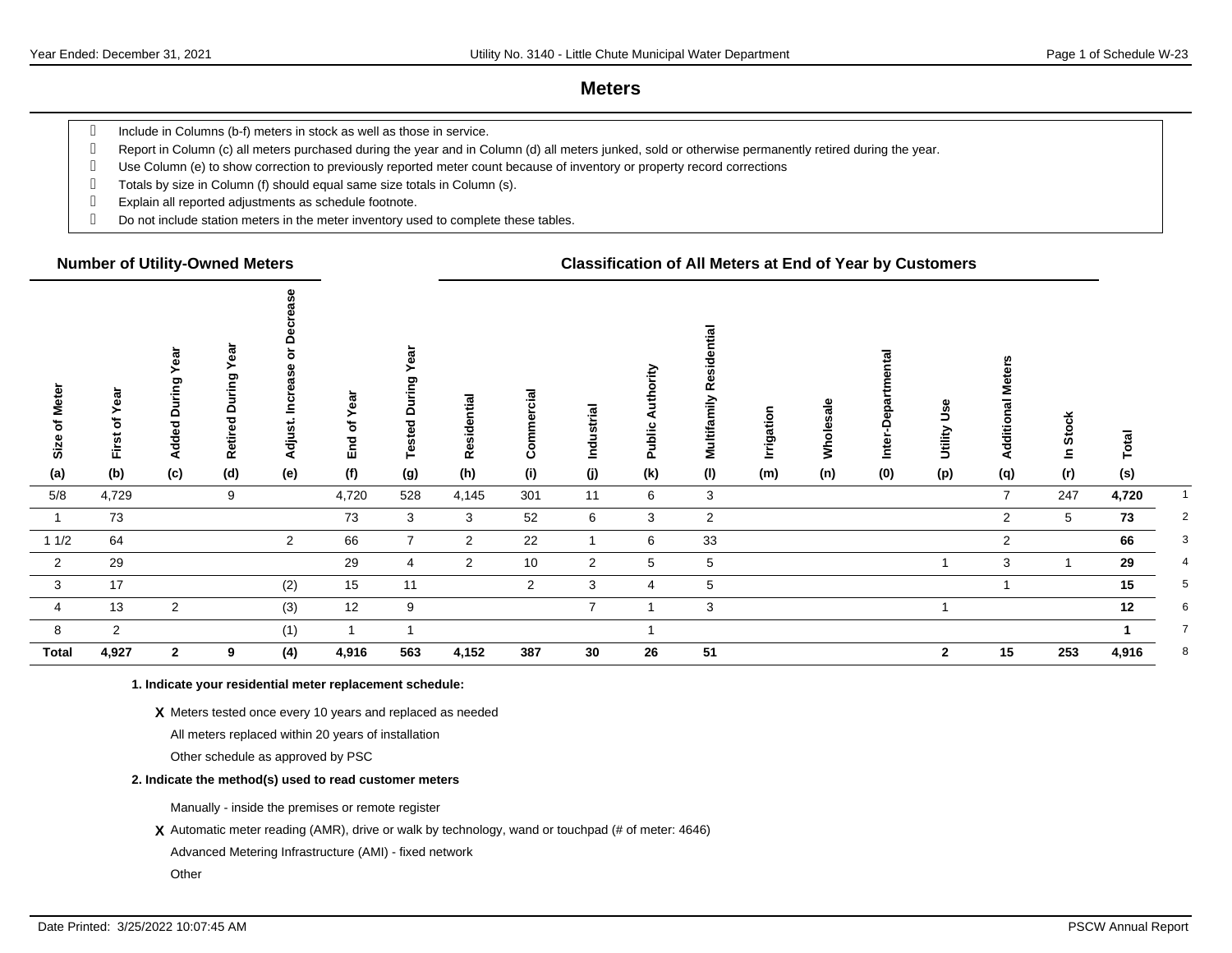#### **Meters**

Report in Column (c) all meters purchased during the year and in Column (d) all meters junked, sold or otherwise permanently retired during the year.

Use Column (e) to show correction to previously reported meter count because of inventory or property record corrections

Totals by size in Column (f) should equal same size totals in Column (s).

Explain all reported adjustments as schedule footnote.

Do not include station meters in the meter inventory used to complete these tables.

#### **Meters (Page W-23)**

**Adjustments are nonzero for one or more meter sizes, please explain.**

To adjust inventory to actual.

**Residential Meters larger than 2 inches are unusual, please explain.**

Resident requested

Wisconsin Administrative Code requires that meters 1 1/2 and 2 inches be tested or replaced every 4 years. You did not meet these requirements. Please explain your program for testing **and replacing meters.**

> 7 1 1/2" meters were tested during 2021. 2 2" meters were tested during 2021.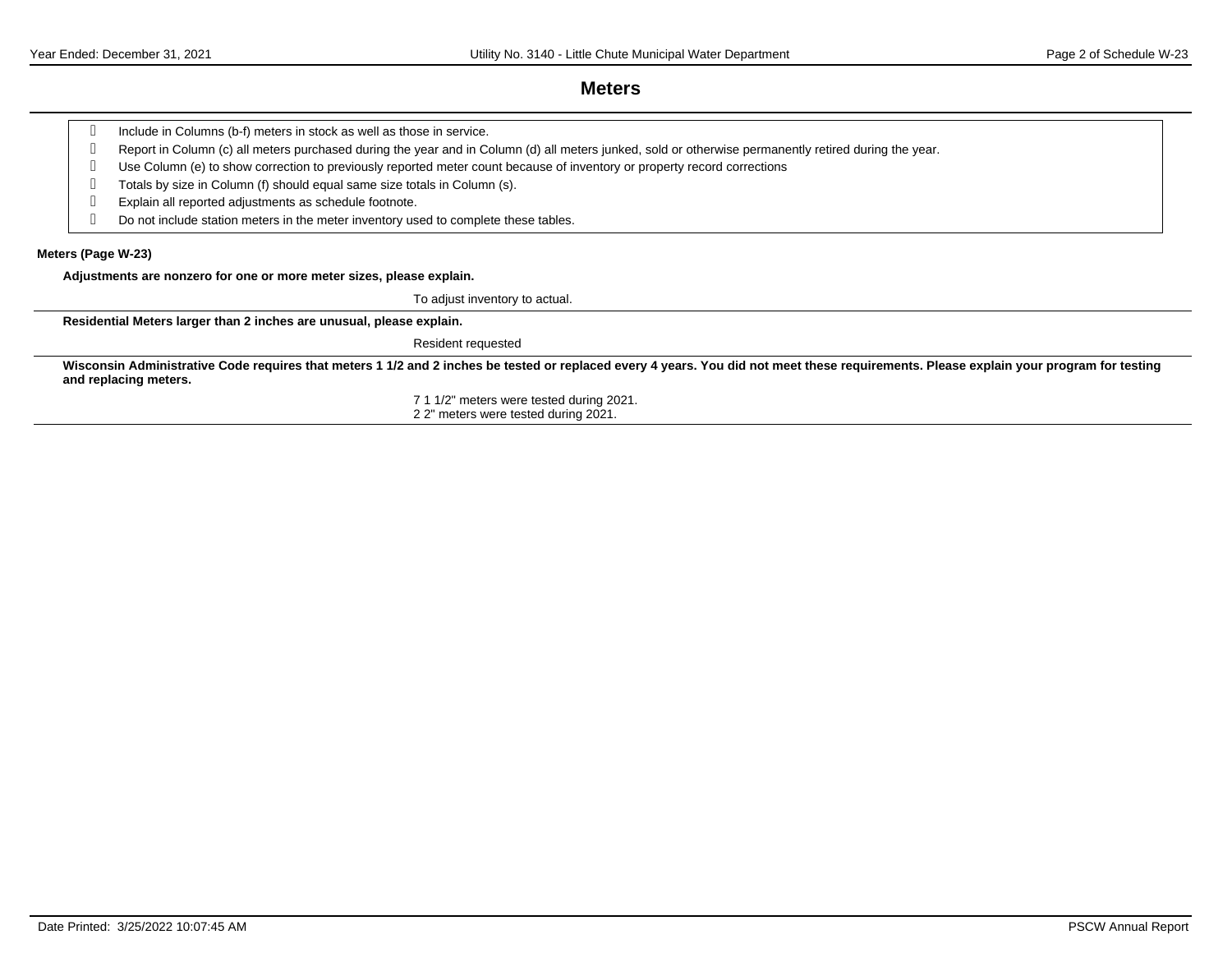### **Hydrants and Distribution System Valves**

- Distinguish between fire and flushing hydrants by lead size.
	- Fire hydrants normally have a lead size of 6 inches or greater.
		- Record as a flushing hydrant where the lead size is less than 6 inches or if pressure is inadequate to provide fire flow.
- Explain all reported adjustments in the schedule footnotes.
- Report fire hydrants as within or outside the municipal boundaries.
- Number of hydrants operated during year means: opened and water withdrawn.
- Number of distribution valves operated during year means: fully opened and closed (exercised).

| <b>Hydrant Type</b><br>(a)  | <b>Number</b><br>In Service<br><b>First of Year</b><br>(b) | Added<br><b>During Year</b><br>(c) | Removed<br><b>During Year</b><br>(d) | <b>Adjustments</b><br>Increase or<br>(Decrease)<br>(e) | <b>Number</b><br>In Service<br><b>End of Year</b> |   |
|-----------------------------|------------------------------------------------------------|------------------------------------|--------------------------------------|--------------------------------------------------------|---------------------------------------------------|---|
| Fire - Outside Municipality | 36                                                         |                                    |                                      |                                                        | 36                                                |   |
| Fire - Within Municipality  | 611                                                        | 11                                 |                                      |                                                        | 621                                               | 2 |
| <b>Total Fire Hydrants</b>  | 647                                                        |                                    |                                      |                                                        | 657                                               | 3 |
| <b>Flushing Hydrants</b>    |                                                            |                                    |                                      |                                                        |                                                   | 4 |

NR810.13(2)(a) recommends that a schedule shall be adopted and followed for operating each system valve and hydrant at least once each two years. Please provide the number operated during the year.

| Number of Hydrants operated during year            | 1.314 |
|----------------------------------------------------|-------|
| Number of Distribution System Valves end of year   | 1.186 |
| Number of Distribution Valves operated during Year | 623   |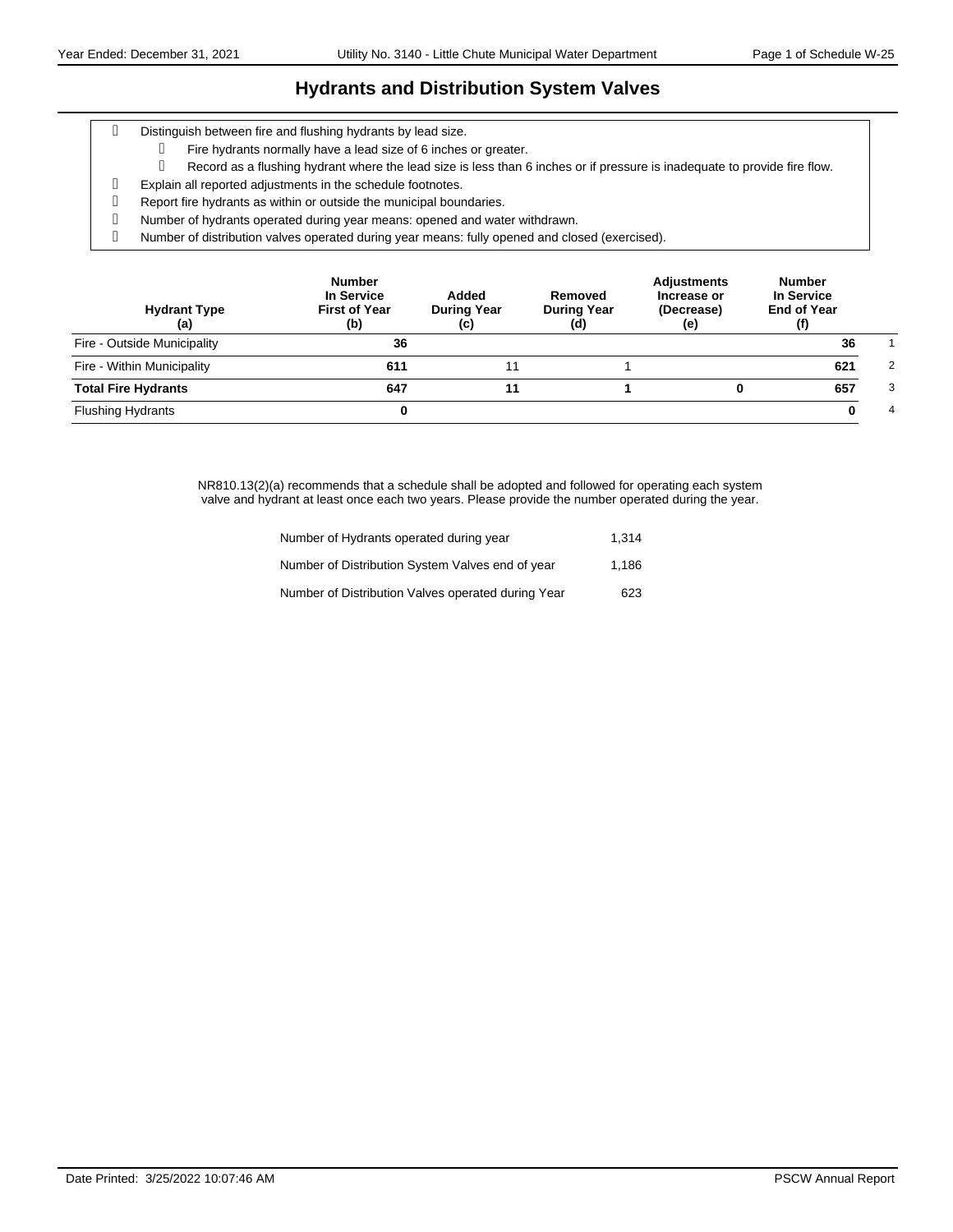#### **List of All Station and Wholesale Meters**

Definition of Station Meter is any meter in service not used to measure customer consumption.

- Definition of Wholesale Meter is any meter used to measure sales to other utilities.
- Retail customer meters should not be included in this inventory.

| <b>Purpose</b><br>(a) | <b>Meter Size</b><br>(inches)<br>(b) | <b>Location or Description</b><br>(c) | Type<br>(d) | Date of Last<br><b>Meter Test</b><br>(e) |   |
|-----------------------|--------------------------------------|---------------------------------------|-------------|------------------------------------------|---|
| <b>Station Meter</b>  |                                      | Well #4                               | Magnetic    | 05/05/2021                               |   |
| <b>Station Meter</b>  | 10                                   | Well $#3$                             | Magnetic    | 05/05/2021                               |   |
| <b>Station Meter</b>  | 12                                   | Well $#1$                             | Magnetic    | 05/05/2021                               | з |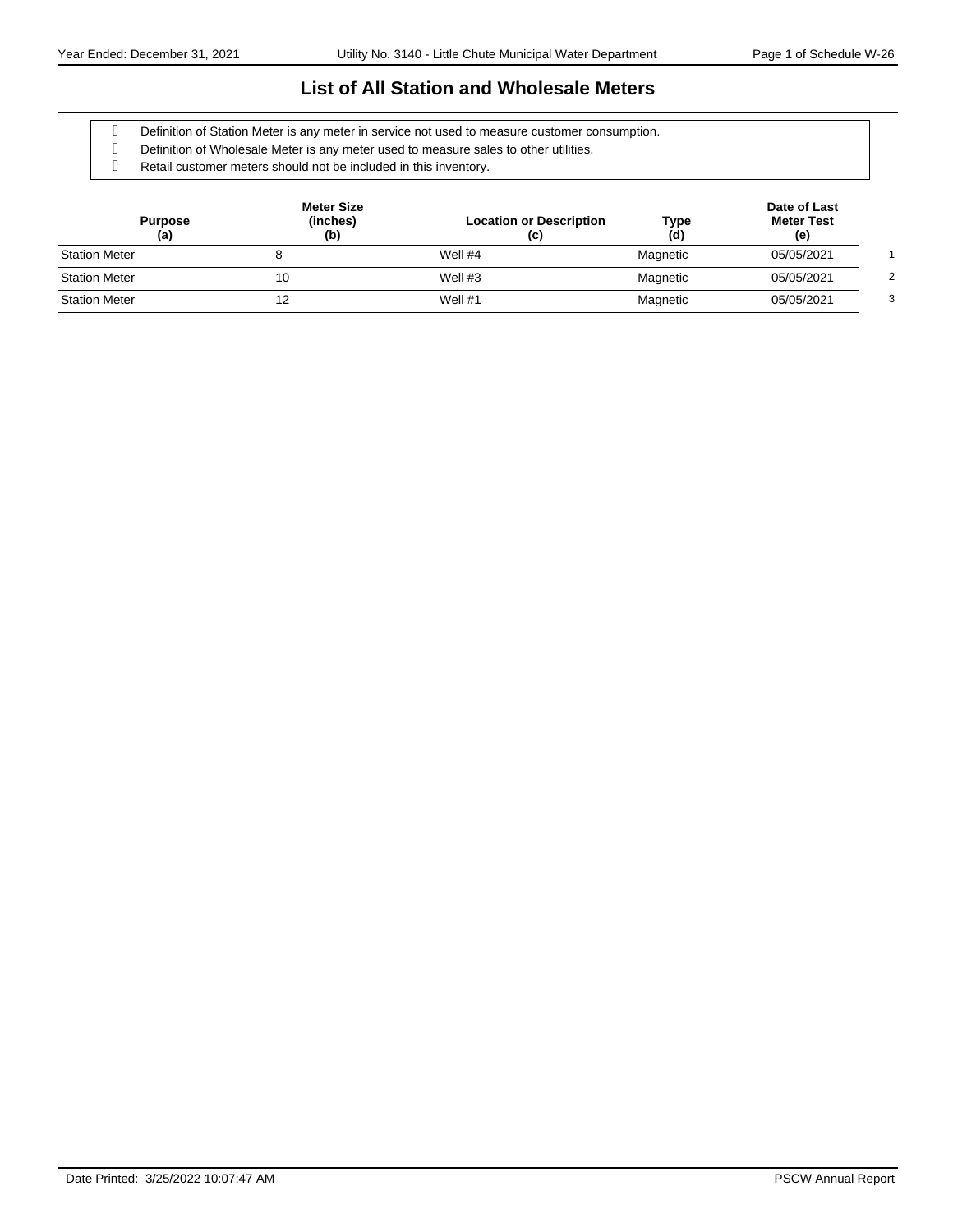# **Water Conservation Programs**

- List all water conservation-related expenditures for the reporting year. Include administrative costs, customer outreach and education, other program costs, and payments for rebates and other customer incentives. Do not include leak detection, other water loss program costs.
- If the Commission has approved conservation program expenses, these should be charged to Account 186. Otherwise, these expenses are reported in Account 906 on Schedule W-05 (Account 691 for class D utilities).

| <b>Item Description</b><br>(a)                   | <b>Expenditures</b><br>(b) | Number of<br><b>Rebates</b><br>(c) | <b>Water Savings</b><br>Gallons<br>(d) |    |
|--------------------------------------------------|----------------------------|------------------------------------|----------------------------------------|----|
| <b>Administrative and General Expenses</b>       |                            |                                    |                                        |    |
| Program Administration                           | $\Omega$                   | $\Omega$                           | $\Omega$                               | 2  |
| <b>Customer Outreach &amp; Education</b>         | $\Omega$                   | $\Omega$                           | $\Omega$                               | 3  |
| Other Program Costs                              | $\Omega$                   | 0                                  | $\Omega$                               | 4  |
| <b>Total Administrative and General Expenses</b> | $\bf{0}$                   | $\bf{0}$                           | O                                      | 5  |
| <b>Customer Incentives</b>                       |                            |                                    |                                        | 6  |
| <b>Residential Toilets</b>                       | 0                          | 0                                  | $\Omega$                               | 7  |
| Multifamily/Commercial Toilets                   | $\Omega$                   | 0                                  | $\Omega$                               | 8  |
| Faucets                                          | $\Omega$                   | $\Omega$                           | $\Omega$                               | 9  |
| Showerheads                                      | $\Omega$                   | $\Omega$                           | $\Omega$                               | 10 |
| <b>Clothes Washers</b>                           | $\Omega$                   | $\Omega$                           | $\Omega$                               | 11 |
| <b>Dishwashers</b>                               | $\Omega$                   | $\Omega$                           | $\Omega$                               | 12 |
| <b>Smart Irrigation Controller</b>               | $\Omega$                   | $\mathbf 0$                        | $\Omega$                               | 13 |
| <b>Commercial Pre-Rinse Spray Valves</b>         | $\Omega$                   | 0                                  | $\Omega$                               | 14 |
| Cost Sharing Projects (Nonresidential Customers) | $\Omega$                   | $\Omega$                           | $\Omega$                               | 15 |
| <b>Customer Water Audits</b>                     | $\Omega$                   | $\Omega$                           | $\Omega$                               | 16 |
| Other Incentives                                 | $\Omega$                   | $\Omega$                           | $\Omega$                               | 17 |
| <b>Total Customer Incentives</b>                 | $\bf{0}$                   | 0                                  | 0                                      | 18 |
| <b>TOTAL CONSERVATION</b>                        | 0                          | $\bf{0}$                           | 0                                      | 19 |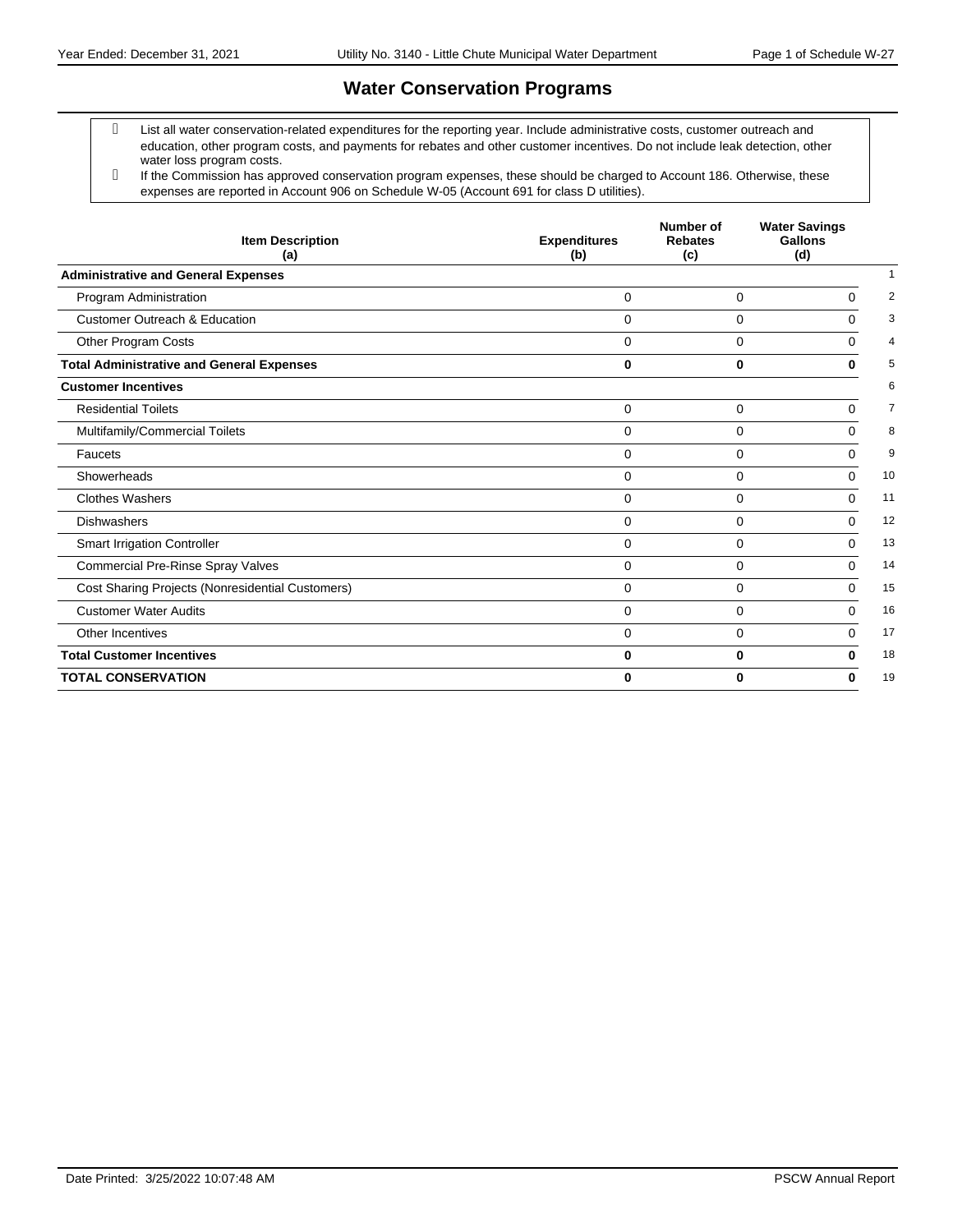### **Water Customers Served**

- List the number of customer accounts in each municipality for which your utility provides retail general service. Do not include wholesale customers or fire protection accounts.
- Per Wisconsin state statute, a city, village, town or sanitary district owning water plant or equipment may serve customers outside its corporate limits, including adjoining municipalities. For purposes of this schedule, customers located %Within Muni Boundary $\acute{+}$ refers to those located inside the jurisdiction that owns the water utility.

| <b>End of Year</b><br>(b) |                |
|---------------------------|----------------|
| 4.646                     | 1              |
| 4.646                     | $\overline{2}$ |
| 4.646                     | 3              |
| 4.646                     | $\overline{4}$ |
|                           |                |

\*\* = Within municipal boundary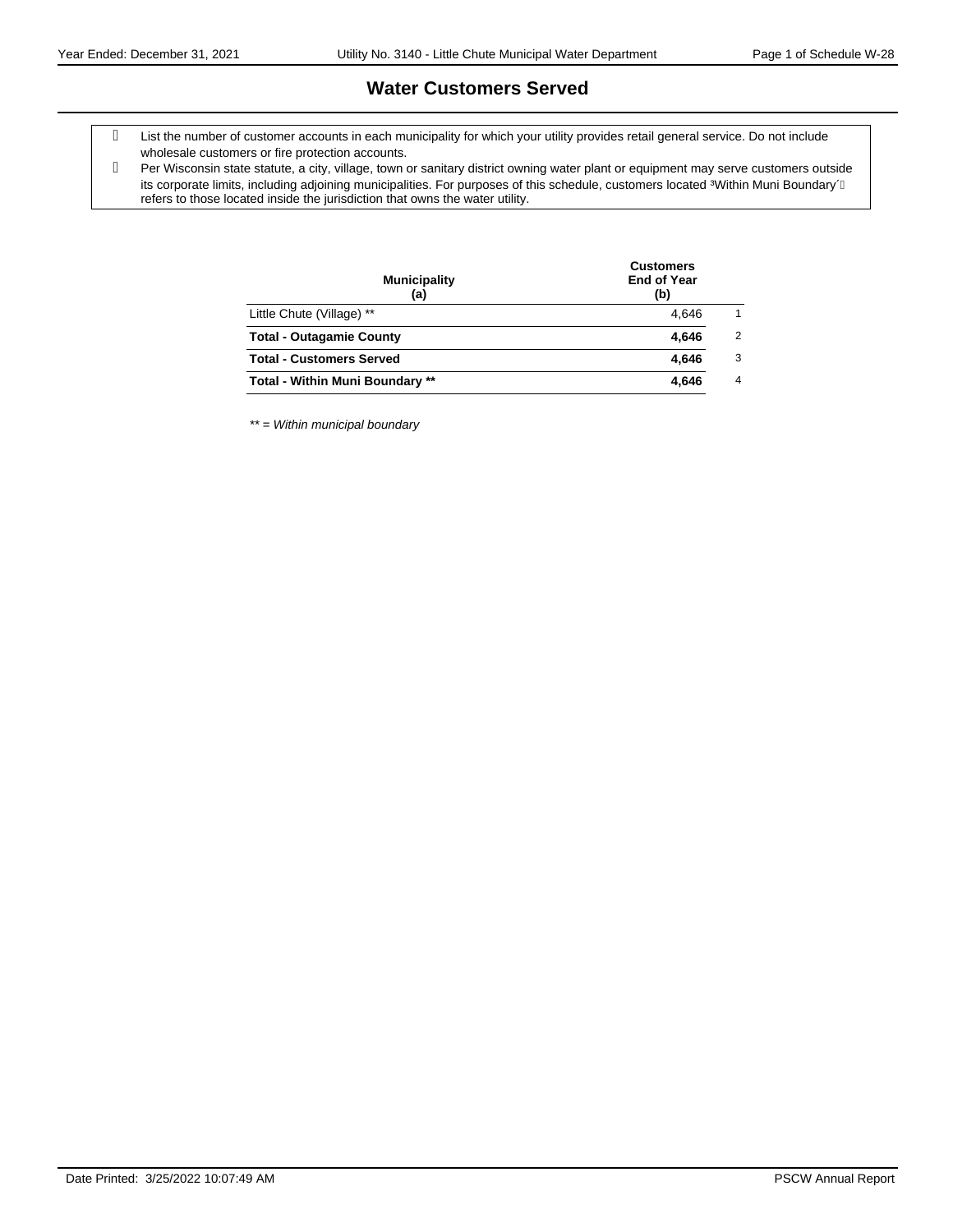## **Privately-Owned Water Service Lines**

- The privately owned service line is the pipe from the curb stop to the meter.
- Explain all reported adjustments in columns(f) as a schedule footnote.
- Report in column (h) the number of privately-owned service lines included in columns (g) which are temporarily shut off at the curb box or otherwise not in use at end of year.
- Separate reporting of service lines by diameter and pipe material.

| <b>Pipe Material</b><br>(a)                     | <b>Diameter</b><br>(inches)<br>(b) | <b>First of Year</b><br>(c) | Added<br>(d) | <b>Removed or</b><br><b>Disconnected</b><br>During Year During Year<br>(e) | <b>Permanently Adjustments</b><br>Increase or<br>(Decrease)<br>(f) | <b>End of Year</b><br>(g) | <b>Customer</b><br>Owned<br><b>Service</b><br><b>Laterals Not</b><br>in Use at<br><b>End of Year</b><br>(i) | Replaced<br><b>During Year</b><br>Using<br><b>Financial</b><br><b>Assistance</b><br>from Utility<br>(h) |                |
|-------------------------------------------------|------------------------------------|-----------------------------|--------------|----------------------------------------------------------------------------|--------------------------------------------------------------------|---------------------------|-------------------------------------------------------------------------------------------------------------|---------------------------------------------------------------------------------------------------------|----------------|
| Lead                                            | 0.750                              | 1,222                       |              |                                                                            |                                                                    | 1,222                     |                                                                                                             |                                                                                                         | $\mathbf{1}$   |
| <b>HDPE</b>                                     | 1.000                              | 116                         |              |                                                                            |                                                                    | 116                       | 6                                                                                                           |                                                                                                         | $\overline{2}$ |
| Copper                                          | 1.000                              | 2,225                       |              |                                                                            |                                                                    | 2,225                     | 54                                                                                                          |                                                                                                         | 3              |
| <b>Other Plastic</b>                            | 1.250                              | 113                         | 26           |                                                                            |                                                                    | 139                       |                                                                                                             |                                                                                                         | 4              |
| <b>HDPE</b>                                     | 1.500                              | 16                          |              |                                                                            |                                                                    | 16                        |                                                                                                             |                                                                                                         | 5              |
| Copper                                          | 1.500                              | 149                         |              |                                                                            |                                                                    | 149                       | 4                                                                                                           |                                                                                                         | 6              |
| <b>HDPE</b>                                     | 2.000                              | 30                          |              |                                                                            |                                                                    | 30                        | 2                                                                                                           |                                                                                                         | $\overline{7}$ |
| Copper                                          | 2.000                              | 12                          |              |                                                                            |                                                                    | 12                        |                                                                                                             |                                                                                                         | 8              |
| Ductile Iron, Lined (late 1960's<br>to present) | 4.000                              | 5                           |              |                                                                            |                                                                    | 5                         |                                                                                                             |                                                                                                         | 9              |
| Ductile Iron, Lined (late 1960's<br>to present) | 6.000                              | 12                          |              |                                                                            |                                                                    | 12                        |                                                                                                             |                                                                                                         | 10             |
| <b>PVC</b>                                      | 6.000                              | 24                          |              |                                                                            |                                                                    | 24                        |                                                                                                             |                                                                                                         | 11             |
| Ductile Iron, Lined (late 1960's<br>to present) | 8.000                              | $\overline{2}$              |              |                                                                            |                                                                    | $\overline{2}$            |                                                                                                             |                                                                                                         | 12             |
| <b>PVC</b>                                      | 8.000                              | 4                           |              |                                                                            |                                                                    | 4                         |                                                                                                             |                                                                                                         | 13             |
| Ductile Iron, Lined (late 1960's<br>to present) | 10.000                             | $\mathbf{1}$                |              |                                                                            |                                                                    | 1                         |                                                                                                             |                                                                                                         | 14             |
| <b>PVC</b>                                      | 10.000                             | 1                           |              |                                                                            |                                                                    | 1                         |                                                                                                             |                                                                                                         | 15             |
| <b>Utility Total</b>                            |                                    | 3,932                       | 26           |                                                                            |                                                                    | 3,958                     | 66                                                                                                          |                                                                                                         | 16             |